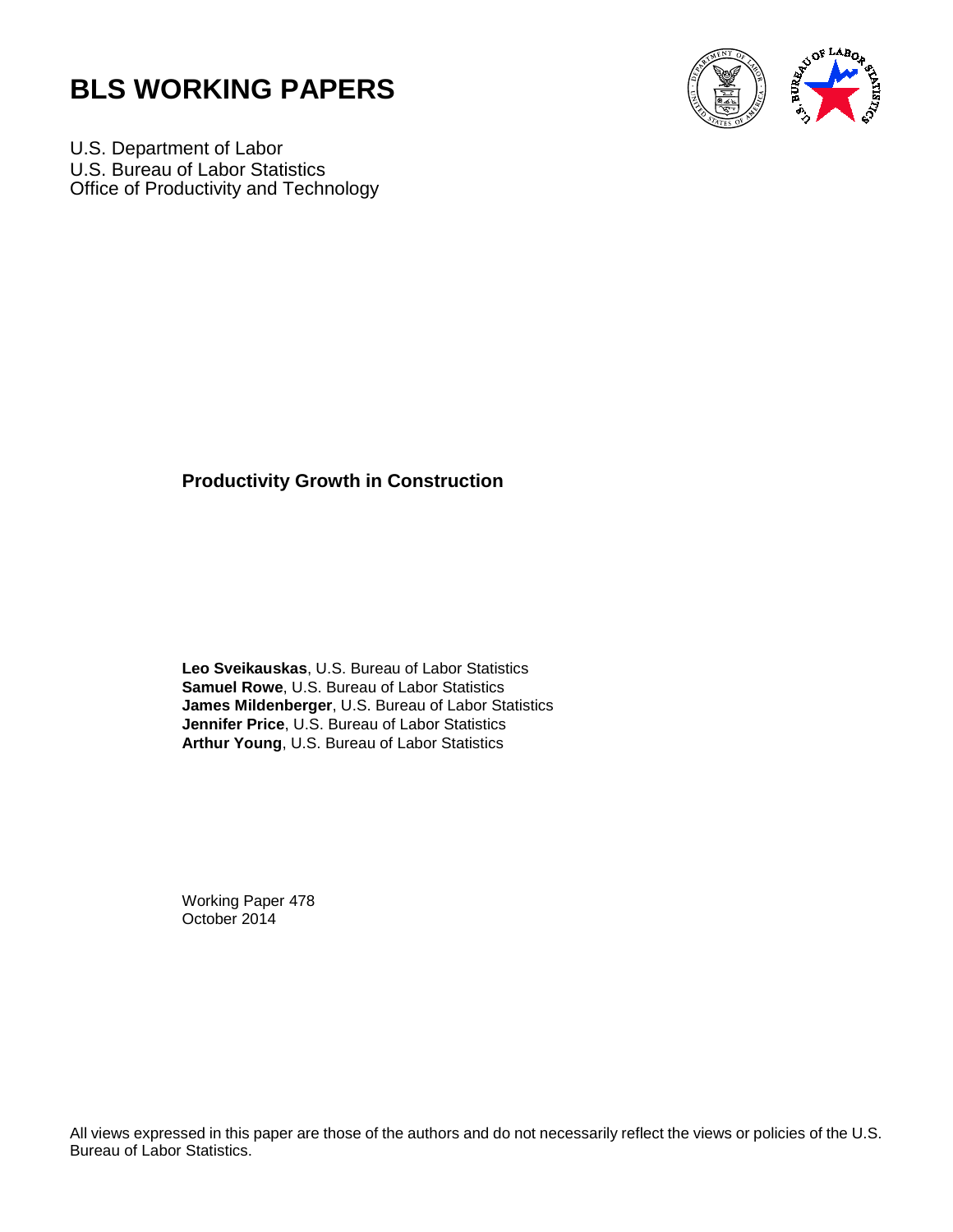### Productivity Growth in Construction

Leo Sveikauskas, Samuel Rowe, James Mildenberger, Jennifer Price, and Arthur Young

## **ABSTRACT**

Measuring productivity growth in construction is especially difficult due to the nature of production in the industry and the limitations of available data. In particular, the price indexes used to deflate output are a major problem because reliable deflators are sparse and the available data suggest productivity has declined for many decades, which is somewhat difficult to believe.

This paper first reviews Bureau of Labor Statistics (BLS) estimates of productivity growth in the overall construction sector. Second, we develop measures of labor productivity growth in three industries in construction where reliable output deflators already exist: single and multiple family residential construction from 1987 to 2011, and the construction of highways, streets, and bridges from 2002 to 2011. These data, which currently cover almost one quarter of construction output, show no sign of any sustained productivity decline. Productivity growth continues to be positive when subcontractors are included as labor input. On the other hand, the new PPIs increase more rapidly than previous unreliable output deflators did; such evidence suggests that negative long-term productivity trends are more likely than the current long-term time series data suggest.

Third, we analyze labor shifts among 31 industries in construction. Previous work (Allen, 1985) has shown that, from 1968 to 1978, shifts from high to low productivity industries reduced productivity in construction by 0.46 percent a year. Our results indicate that labor shifts still cause a considerable decline in productivity. Over the last two decades, shifts across industries reduced productivity by approximately 0.26 percent a year. However, most of the productivity decline, especially between 1997 and 2007, still remains to be explained. Fourth, we present evidence that land use regulation, measured in each state in each year, has a small but statistically significant negative effect on productivity growth in construction. The evidence also indicates that the regulation share of total costs, the amount by which regulation increases construction costs, is 3.7 percent. However, we estimate that increases in regulation reduced productivity growth in construction by only 0.1 percent a year.

Key words: Productivity growth; construction industry JEL categories: D24; L74; O47

The data in this paper are from a research project and the results do not represent official BLS productivity series. The work represents the judgment of the authors, not the views of the Bureau of Labor Statistics or the U.S. Department of Labor. We would very much appreciate any comments or suggestions which would help improve our work. Please send any proposed improvements to [sveikauskas.leo@bls.gov.](mailto:sveikauskas.leo@bls.gov)

\_\_\_\_\_\_\_\_\_\_\_\_\_\_\_\_\_\_\_\_\_\_\_ \_\_\_\_\_\_\_\_\_\_\_\_\_\_\_\_\_\_\_\_\_\_\_\_\_\_\_\_\_\_\_\_\_\_\_\_\_\_\_\_\_\_\_\_\_\_\_\_\_\_\_\_\_\_\_\_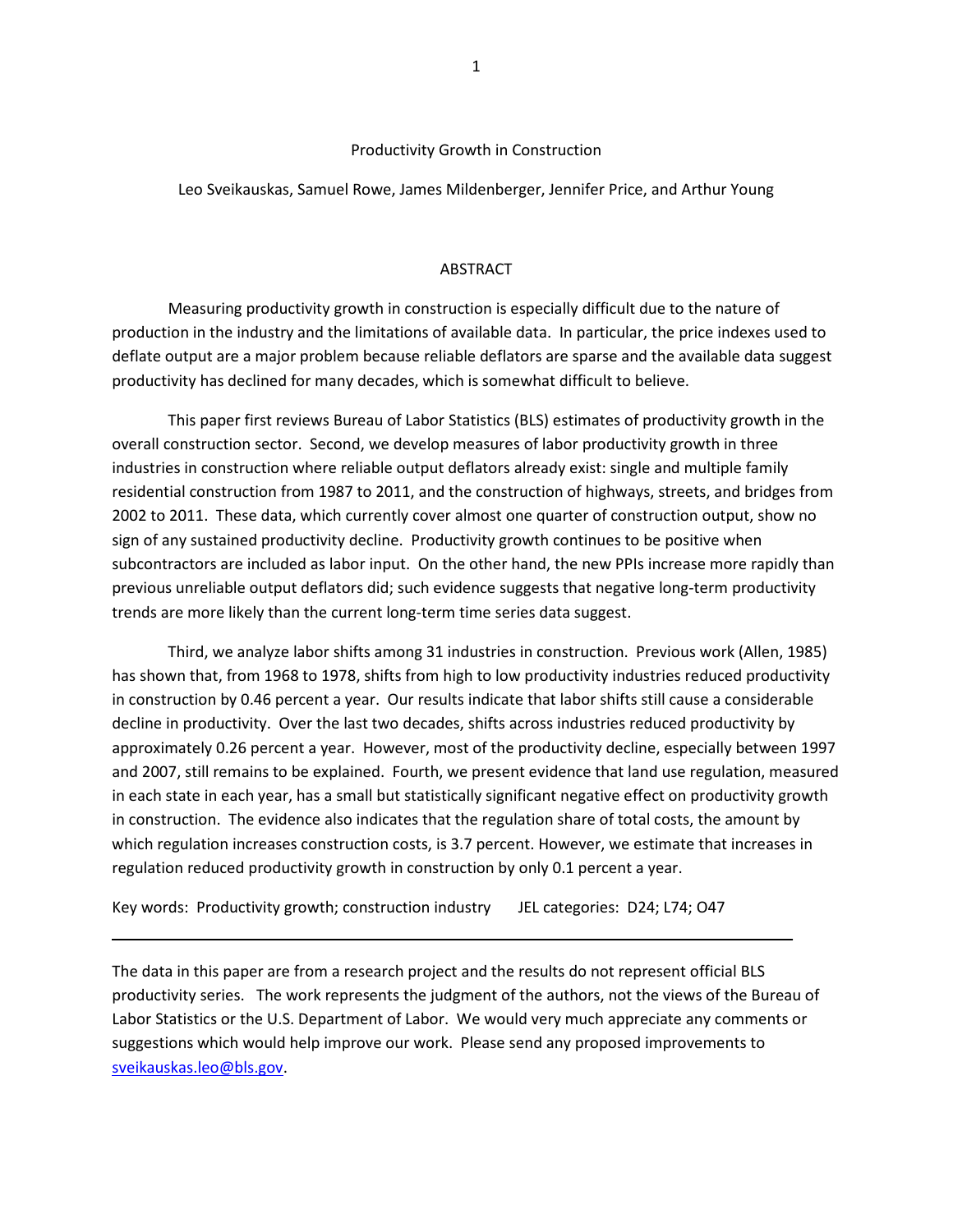#### Productivity Growth in Construction

#### Leo Sveikauskas, Samuel Rowe, James Mildenberger, Jennifer Price, and Arthur Young<sup>[1](#page-2-0)</sup>

The problem of measuring productivity growth in construction has been an important issue for many years. There are many challenges due to the nature of the industry<sup>[2](#page-2-1)</sup> and the limitations of existing data. However, two issues stand out. First, there are few reliable output deflators for construction. Second, existing estimates of labor productivity or multifactor productivity growth in construction suggest that productivity has been declining for many decades, which many observers find difficult to believe.<sup>[3](#page-2-2)</sup> This paper reports some progress on these problems, which have been intractable for many years.[4](#page-2-3)

There are four main potential reasons why productivity trends in United States construction have been negative for so long. First, United States statistical agencies may use inappropriate methods to measure productivity trends in construction. Second, productivity growth in construction may be weak or negative because of a variety of problems in the industry (Teicholz, 2004).<sup>[5](#page-2-4)</sup> Third, as Allen (1985) suggested in an influential article, resources may have systematically shifted towards lower productivity portions of the construction industry. Fourth, productivity growth in construction may be negative at least partially because increases in environmental regulation have held back productivity growth in this industry.

Abdel-Wahab and Vogl (2011) recently showed that the construction data contained in the Euro-KLEMS data base indicate that both labor and multifactor productivity (MFP) have declined in most countries. This evidence suggests that declining construction productivity is a real problem in many countries; the observed negative trends are consequently much less likely to reflect inappropriate

<span id="page-2-0"></span><sup>&</sup>lt;sup>1</sup> The authors comprise the Productivity Growth in Construction team at the Bureau of Labor Statistics. All material in this paper represents the opinions of the authors, not the views of the Bureau of Labor Statistics.

We would like to thank Professor Paul Teicholz for many detailed discussions which have greatly improved our work. We also appreciate comments from participants at the 2013 NBER Summer Conference. In addition, we thank Lisa Usher for continuing support. We would also like to thank Ronjoy Raichoudhary for his hard work in checking and verifying the data used in this paper. However, the authors are solely responsible for any errors or limitations which still remain.

<span id="page-2-1"></span><sup>&</sup>lt;sup>2</sup> It is difficult to prepare deflators for construction because the characteristics of each building and the topography of the land vary widely among projects, so that it is exceptionally challenging to compare the effectiveness of production in different contexts.

<span id="page-2-2"></span><sup>&</sup>lt;sup>3</sup> As Gullickson and Harper (1999, page 48) remark "If there is anecdotal evidence that phenomena [such as technological change] have been operating with a positive influence, then we might expect multifactor productivity to have a positive trend."

Important references in the literature include Stokes (1981), Allen (1985; 1989), Schriver and Bowlby (1985), and Pieper (1989). Dacy (1965) and Gordon (1968) are somewhat earlier contributions. Rojas and Aramvareekul (2003) and Abdel-Wahab and Vogl (2011) are more recent studies published in construction journals.

<span id="page-2-4"></span><span id="page-2-3"></span><sup>&</sup>lt;sup>4</sup> Pieper (1991) provides a detailed history and evaluation of methods of measuring price deflators in construction. <sup>5</sup> See also Teicholz (2013).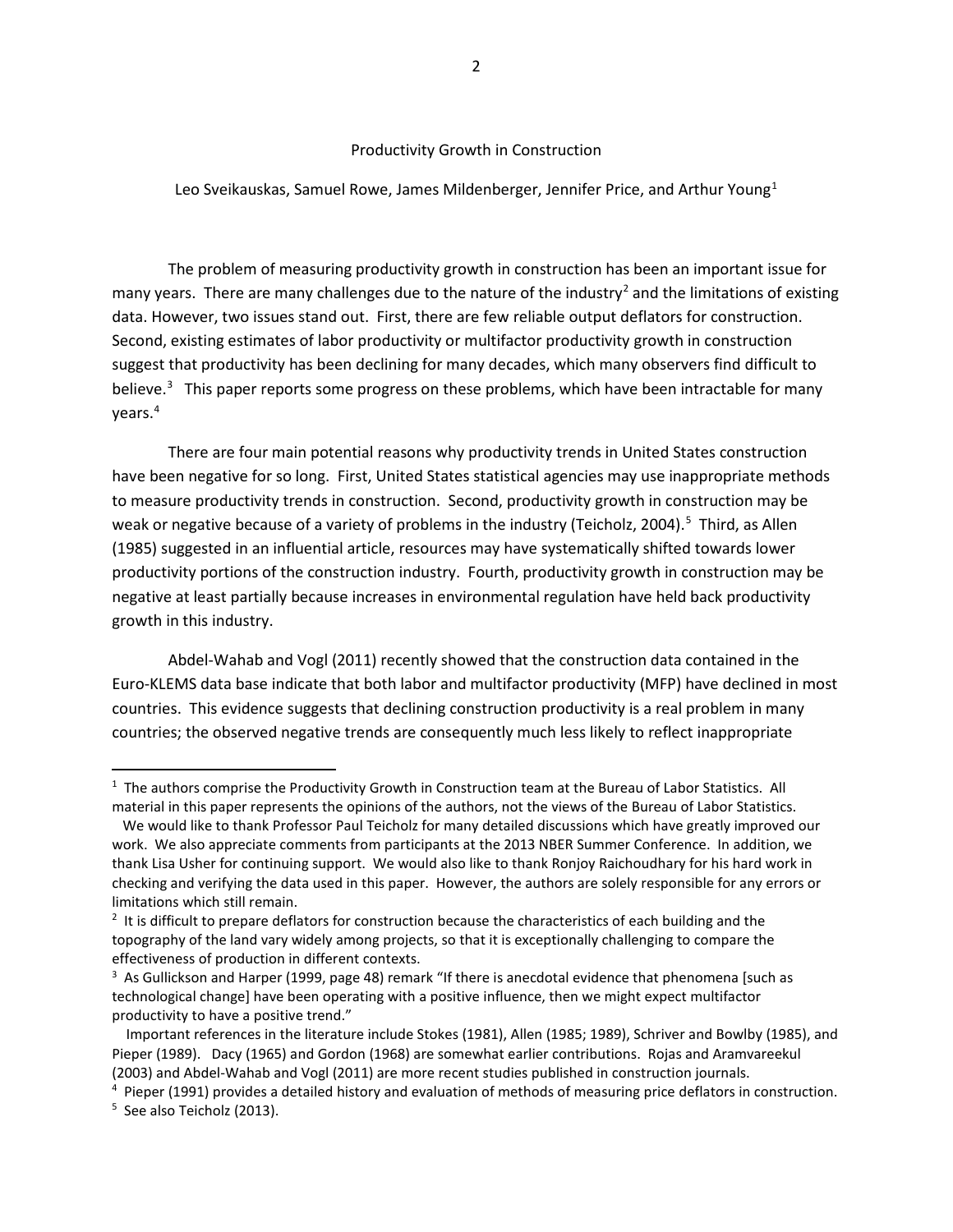measurement within a single statistical system. Nevertheless, it is a real possibility that most of the deflators used to deflate construction output throughout the world are not very reliable. This paper addresses such concerns about the adequacy of output deflators by preparing accurate measures of productivity growth, based on strong deflators, for as many industries in construction as possible. In addition, we especially examine the impacts of industry shifts and of regulation.

Section I first summarizes BLS data which report negative productivity trends in U.S. construction. A major limitation of these data is that the available output deflators are questionable for many elements of construction, suggesting that measures of output and productivity derived from these deflators may not be reliable. On the other hand, measures of capital deepening or materials deepening, which do not reflect the suspect output deflators, are relatively more reliable. Therefore, Section I also considers the influence of capital and materials deepening in construction.

Because the available data on productivity growth in the aggregate construction sector does not explain the trends very well, we also search for more detailed information for particular construction industries. Section II considers long-term data on productivity growth in several industries in residential construction and in highway construction, portions of the construction sector in which adequate output price deflators are available for considerable periods of time. The latter portions of Section II examine productivity growth in these same three industries further, using plausible alternative measures of output growth and of labor input.

Section III outlines a plan to measure productivity growth in eight further industries in construction. Our plan is designed to develop accurate measures of productivity growth in as many industries as possible; in addition, these industries represent many different portions of construction. We hope that these measures of the productivity growth occurring in many industries in all parts of construction will help us understand what is happening in construction more fully. Section III also briefly compares the new PPI output price deflators with their less reliable predecessors. Section IV examines Allen's influential hypothesis that construction labor shifts from high to lower productivity industries are an important part of the productivity decline in construction. We confirm Allen's findings for more recent years, although labor shifts are somewhat less important in our data, especially since 1997. Section V develops measures of productivity growth for each of the 48 mainland states of the United States and tests whether the Ganong-Shoag (2012) measures of land use regulation, which can plausibly be expected to affect all forms of construction, can help to explain the observed negative productivity trends. The results indicate that increases in regulation do reduce productivity and productivity growth, but that regulatory restrictions explain relatively little of the observed decline in construction productivity. Section VI concludes.

#### I. Background

As part of its attempts to measure productivity growth in the aggregate economy, the BLS has prepared unofficial measures of MFP for a number of sectors and industries outside manufacturing. The productivity series for the construction sector are part of this data set.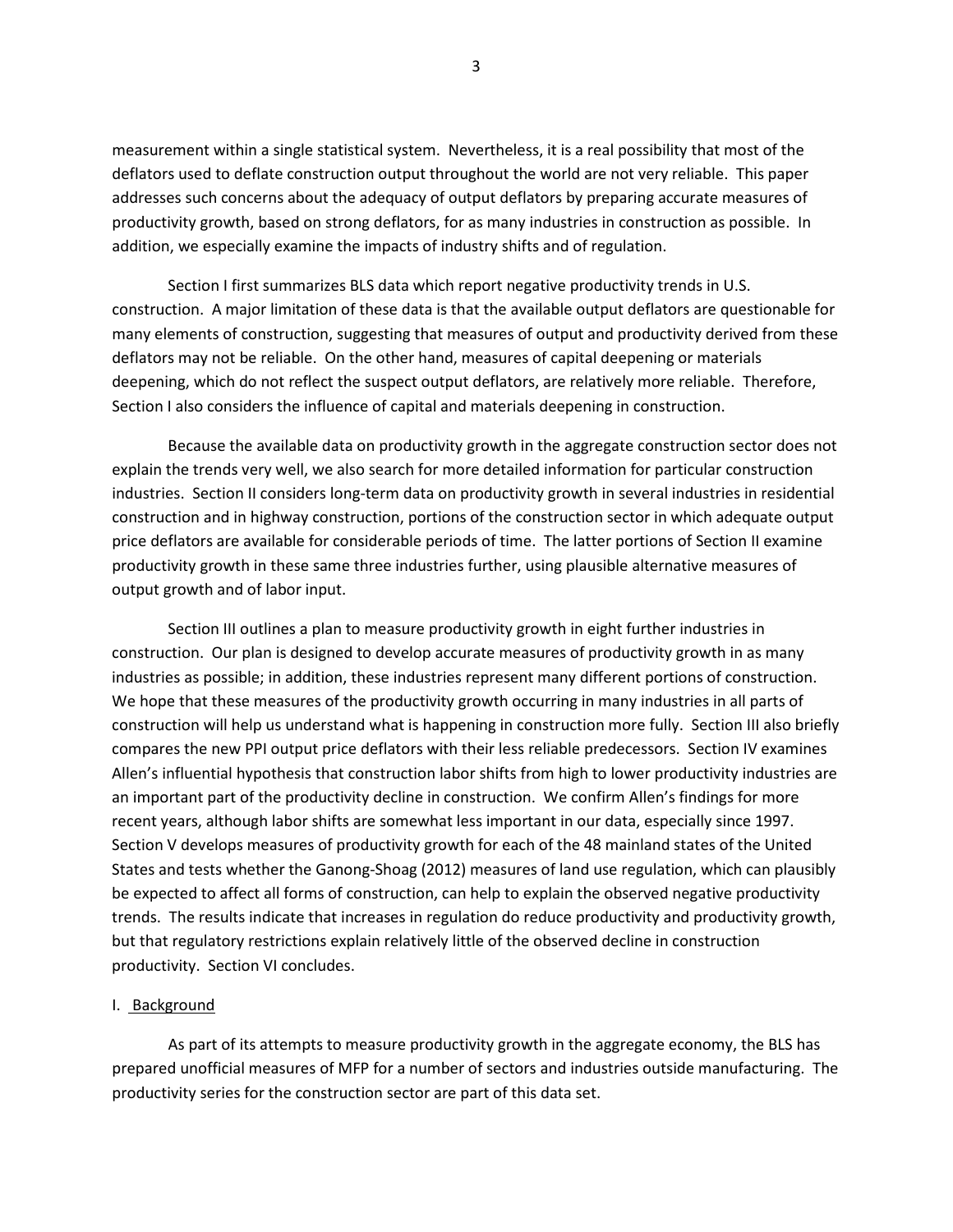Harper, Khandrika, Kinoshita, and Rosenthal (2010) (henceforth HKKR) describe BLS productivity measures for industries outside manufacturing. HKKR include a detailed description of the methods and data used in creating these measures. Their article also presents estimates of productivity growth between 1987 and 2006 in each industry. HKKR mention earlier BLS efforts to measure productivity growth in these same industries (Gullickson and Harper, 1999). This section draws upon an updated 1987-2010 version of the data described by HKKR and on the 1947-1987 data discussed in Gullickson and Harper (1999). Though the measures differ somewhat, as described in HKKR, both series present broadly consistent measures of aggregate productivity growth in construction.

Each of these data sets is prepared by standard growth accounting procedures. That is, multifactor productivity growth,  $\dot{A}/A$ , is determined from the relationship:

$$
\dot{\theta}/\theta = \dot{A}/A + \alpha_K \dot{K}/K + \alpha_L \dot{L}/L + \alpha_M \dot{M}/M \tag{1}
$$

where O is output, K is capital input, L labor input, and M materials input.  $\alpha_K$ ,  $\alpha_L$ , and  $\alpha_M$  are the respective cost shares and  $\dot{A}/A$  is the multifactor residual, the measure of productivity growth.<sup>[6](#page-4-0)</sup> Equation (1) is often rewritten in terms of labor productivity growth as:

$$
\dot{\theta}/\theta - \dot{L}/L = \dot{A}/A + \alpha_K(\dot{K}/K - \dot{L}/L) + \alpha_M(\dot{M}/M - \dot{L}/L) \tag{2}
$$

Note that, even if measures of  $\dot{\theta}/\theta$  and  $\dot{A}/A$  are unreliable because of uncertain deflators, the two latter terms of equation (2) still provide useful information on the effects of capital and materials deepening.

Table 1 summarizes the growth of each element of equation (2) for each of the periods 1958- 1967, 1967-1977, 1977-1987, 1987-1997, and 1997-2010, as drawn from the unpublished BLS data described in HKKR. First, both labor productivity and multifactor productivity have been negative since 1967. Productivity growth was negative from 1967 to 1987, close to zero from 1987 to 1997, but has been substantially negative since then. Second, since 1987 labor productivity and multifactor productivity trends have been similar, so that labor productivity growth provides a reasonable approximation of multiple factor productivity growth. Third, the capital share  $(\alpha_K)$  is consistently quite small, ranging from 0.050 to 0.103 in the annual data for the period in concern. Consequently, even rather substantial changes or measurement error in the series on capital services will have relatively little impact on the implied measures of multifactor productivity growth. Since information on capital input is very sparse in detailed industry or state data, the fact that MFP is not very sensitive to capital input is quite helpful.<sup>[7](#page-4-1)</sup> Fourth, the materials share ( $\alpha_M$ ) is consistently quite high, in the range of 0.456 to 0.569. With such a high materials share, materials deepening is potentially a strong influence on

l

<span id="page-4-0"></span> $6$  Throughout this paper, materials inputs include energy and purchased business services.

<span id="page-4-1"></span> $<sup>7</sup>$  The capital share is so small that fairly considerable errors in the measurement of capital input will still have</sup> relatively little impact on the implied rate of multifactor productivity growth.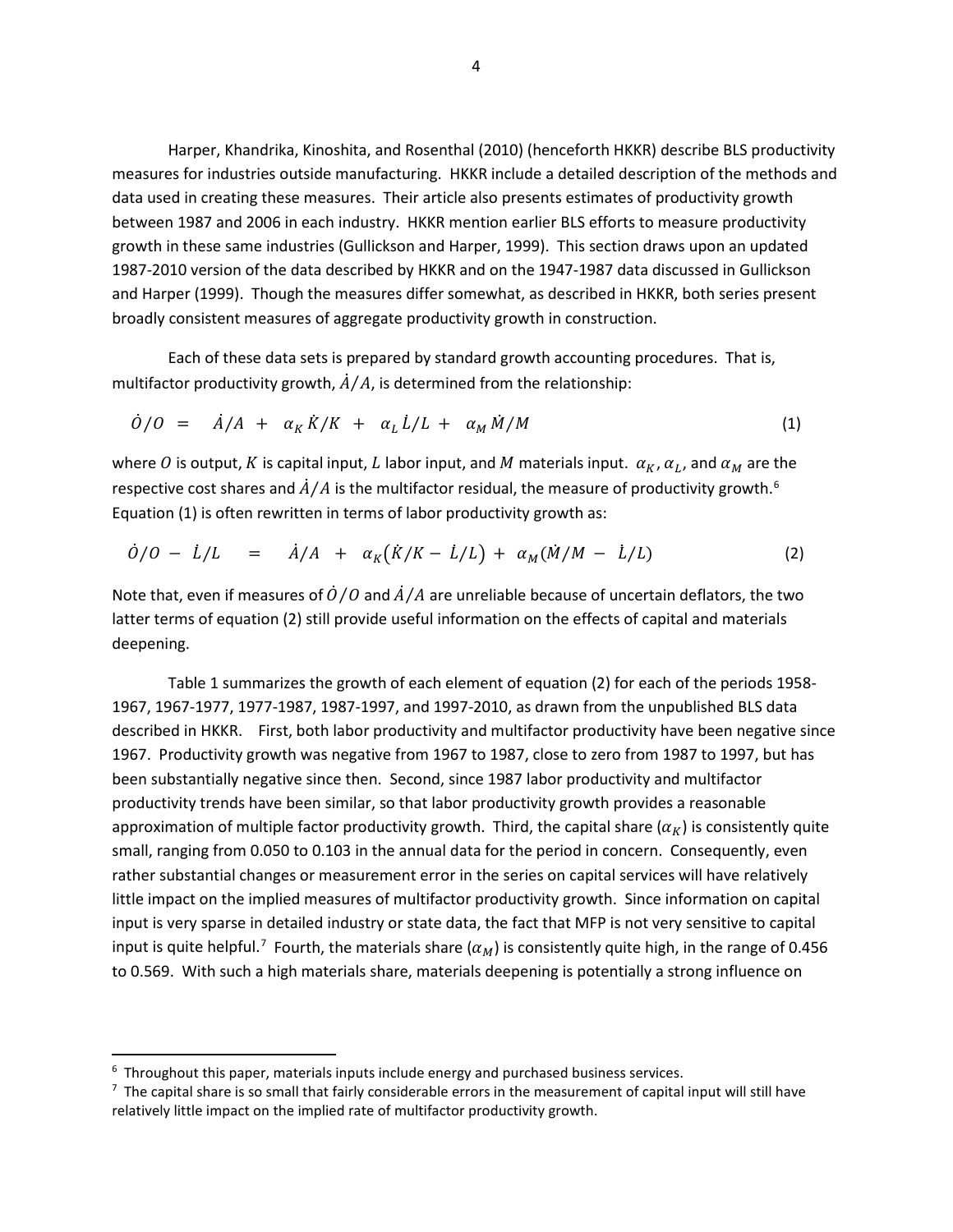labor productivity growth. However, in practice, materials grow at approximately the same rate as labor input, so that materials deepening has had relatively little impact on labor productivity growth.

|           | Labor Productivity                | <b>MFP</b>  | <b>Capital Deepening</b> | <b>Materials Deepening</b> |
|-----------|-----------------------------------|-------------|--------------------------|----------------------------|
| Years     | $\dot{\theta}/\theta - \dot{L}/L$ | $\dot{A}/A$ | $a_K(K/K-L/L)$           | $a_M(\dot{M}/M-\dot{L}/L)$ |
| 1958-1967 | 2.0                               | 0.5         | 0.2                      | 1.1                        |
| 1967-1977 | $-0.9$                            | $-1.3$      | 0.1                      | 0.2                        |
| 1977-1987 | $-0.9$                            | $-0.3$      | $-0.1$                   | $-0.4$                     |
| 1987-1997 | $-0.2$                            | 0.2         | 0.1                      | $-0.5$                     |
| 1997-2007 | $-0.7$                            | $-1.2$      | 0.3                      | 0.1                        |
| 1997-2010 | $-0.5$                            | $-0.9$      | 0.4                      | 0.1                        |

Table 1. Productivity Growth in Construction: The Historical Record

 Source: Based upon equation (2). Data are obtained from unpublished BLS listings described in Harper, Khandrika, Kinoshita, and Rosenthal (2010). Materials include energy and purchased services.

To isolate the beginning of slow productivity growth in construction somewhat more sharply, between 1958 and 1963 MFP grew at a 1.3 percent rate, but declined 0.5 percent a year between 1963 and 1967.

Information on the effect of capital deepening or materials deepening in construction is quite helpful. The Major Sector Productivity group of the BLS now provides such series on a regular basis which avoids the need to rely on external sources of data to understand the effect of capital deepening.<sup>[8](#page-5-0)</sup> However, the main impediment to better construction productivity numbers is still the lack of suitable output deflators. Section II below therefore turns to estimates of productivity growth based on better output price deflators.

# II. Productivity Growth in Three Individual Industries in Construction.

 $\overline{\phantom{a}}$ 

This section prepares measures of labor productivity growth for three industries, single-family residential construction, multiple-family residential construction, and the construction of highways, streets, and bridges. These three industries are selected because they are the only industries within construction where relatively reliable output price deflators are available for a considerable period of time. The measures prepared here describe productivity growth in single-family and in multiple-family residential construction from 1[9](#page-5-1)87 to 2011, and also cover highway construction from 2002 to 2011.<sup>9</sup>

<span id="page-5-0"></span><sup>8</sup> Allen (1989) and Pieper (1989) disagreed on which external measure of capital input, obtained from sources outside the BLS, provided the best indicator of capital deepening in construction. Since the BLS database on productivity growth in industries outside manufacturing now provides explicit information on capital, labor, and materials in construction, external information on capital is no longer necessary.

<span id="page-5-1"></span> $9$  Residential construction (single family, multiple family, and for-sale builders) accounted for 17.7 percent of the total value of business done reported in the 2007 Census of Construction. For-sale builders are included in these calculations because, as described in the next paragraph, their production is included within single family and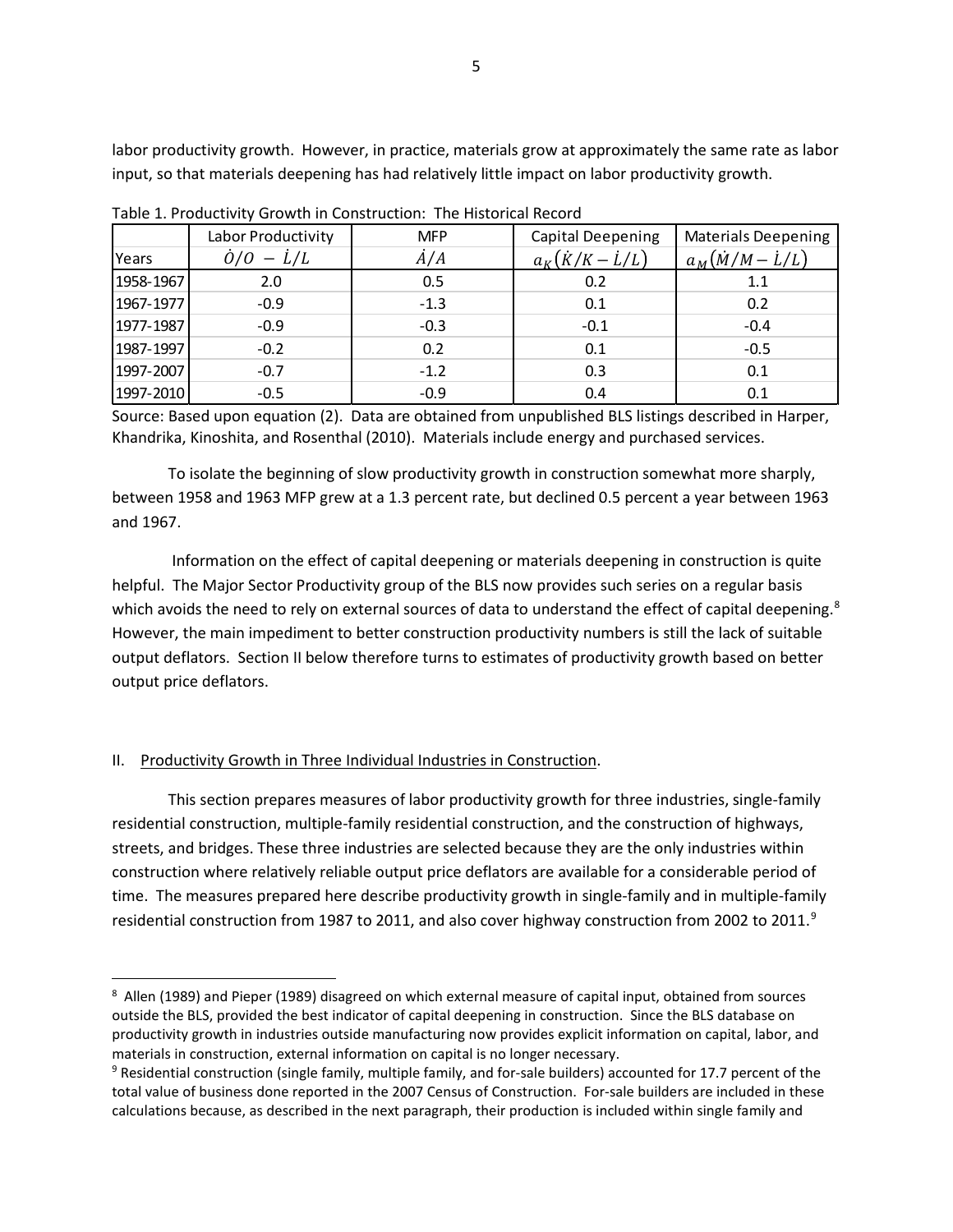To the best of our knowledge, no one has yet measured productivity growth in any of these industries using the deflators utilized in Section II.

Section IIA develops our fundamental measures of productivity growth in each of these three industries, which rely upon data from the Census of Construction. In the preparation of productivity measures, it is always crucial to make sure that the output and input data are fully consistent, so that the right amount of output is attributed to exactly the same inputs which have created that output. We rely on the Census of Construction (COC) for our primary measures because the COC is the only source which provides consistent information on output and inputs within United States construction. Section IIB considers alternative measures of construction output obtained from the Value of Construction Put in Place Survey, which the Bureau of the Census also conducts. Section IIC considers a broader concept of labor input, which includes labor inputs obtained indirectly through purchases from subcontractors as well as labor directly employed by builders.

# IIA. Productivity Growth in Each of the Three Industries, As Determined from Census of Construction Data.

As discussed above, the main problem in preparing measures of productivity growth in construction is typically obtaining reliable indicators of output price. We therefore begin this section by discussing the output price deflator for each of the three industries considered.

Reliable deflators are well established for single-family and multiple family residential construction. Musgrave (1969) first created a deflator for new single family residential construction and de Leeuw (1993) developed a deflator for new multiple family residential construction. The Census Bureau and the Bureau of Economic Analysis have extended these deflators to recent years. This section uses these deflators to create an output series for two different portions of residential construction. NAICS industry 236115, new single family housing, and NAICS 236116, new multiple family housing, clearly belong in the one family and multiple family categories. NAICS 236117, new housing, for-sale builders, very largely consists of single family homes constructed by builders who own their own land. We therefore include most of NAICS 236117 with the single family category; Census data on the actual

multiple family construction. When the construction of highways, streets, and bridges is also included, the proportion of construction covered increases to 23.8 percent.

The 2007 proportions mentioned in the preceding paragraph do not occur simply because the home building sector was unusually large in 2007. In the 2002 Census the same three industries account for 24.9 percent of the value of construction work. The 2002 data reinforce the point that the three industries considered in Section II provide reliable information on productivity growth for approximately one quarter of the value of construction work.

As Table 7 below indicates, in 2007 these same three industries (again also including NAICS 236117) account for only 12 percent of labor input in construction. Residential construction accounts for a larger proportion of output than of labor because large numbers of construction contractors contribute to the output observed in residential construction; their contribution is typically treated as materials input.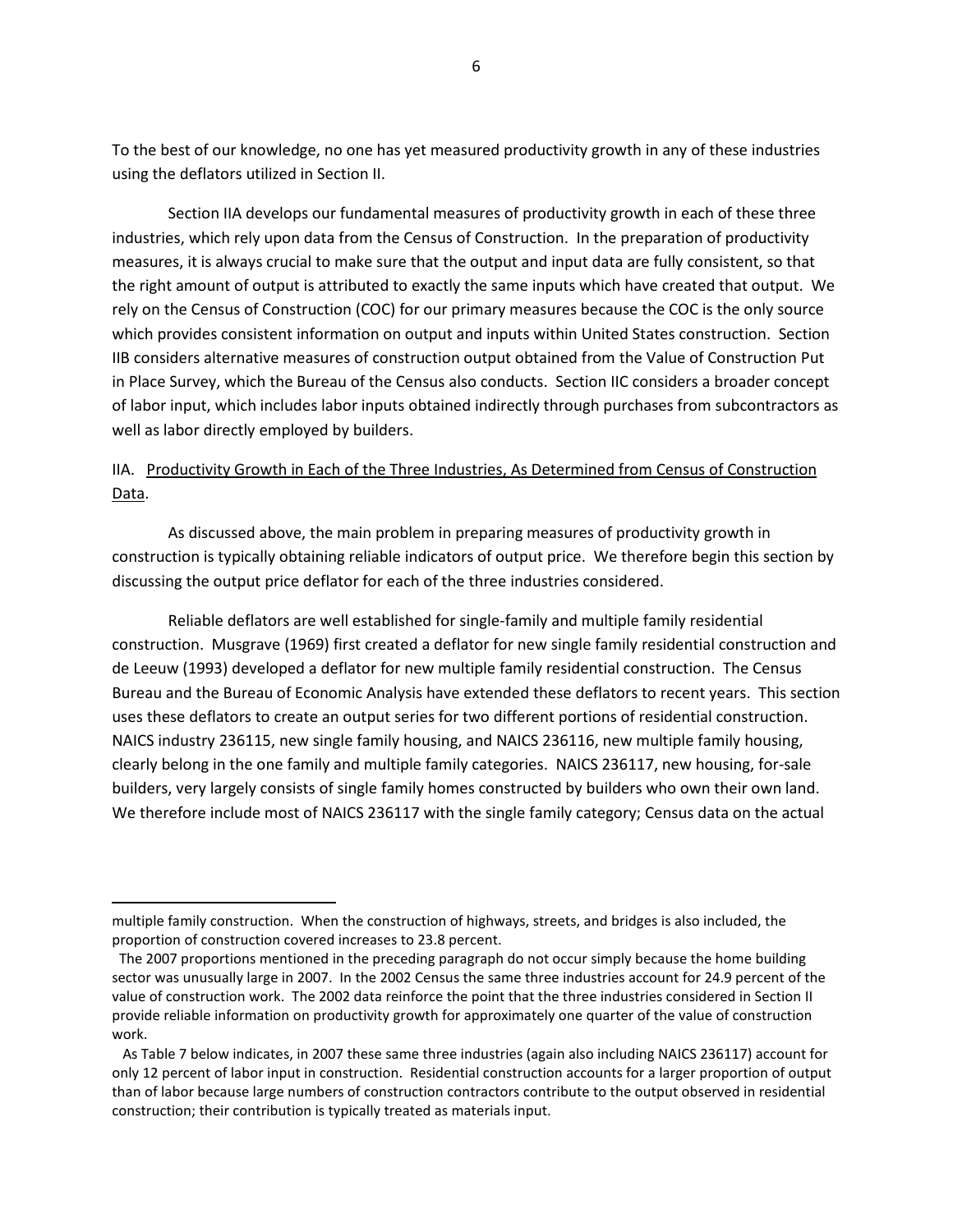products supplied by establishments classified in NAICS 236117 are used to assign for-sale construction to its different components.<sup>[10](#page-7-0)</sup>

The other industry included is highway construction. The Federal Highway Administration (FHWA) has collected information on the cost of highway, bridge, and roadway construction for many years. For most of this period the FHWA published a Bid Price Index drawn from bid prices for major contract awards for federally financed highway projects. About 2000, the FHWA developed some doubts concerning the accuracy and cost effectiveness of the data underlying the Bid Price Index. A General Accountability Office (2003) report also raised further questions about the data collection procedures used in preparing the Bid Price Index.

As a result of these discussions, in 2007 the FHWA introduced the National Highway Construction Cost Index (NHCCI) to replace the Bid Price Index. The new index includes a broader more representative selection of highway projects. Though released in 2007, the NHCCI provides data as far back as 2003. The National Highway Construction Cost Index is a cost index designed to help state transportation officials understand the cost of road and bridge projects. However, the information is based on bids submitted on highway construction contracts. In addition, the NHCCI web site indicates, "This web page provides a price index that can be used both to track price changes associated with highway construction costs, and to convert current dollar expenditures on highway construction to real or constant dollar expenditures."

Because the NHCCI index is based on actual bids submitted for highway construction contracts, it is justifiable to treat this index as an output deflator. Since the NHCCI provides data from 2003, we begin analysis of productivity growth in highways in 2002.<sup>[11](#page-7-1)</sup>

The NAICS industry which corresponds to highway expenditures is NAICS 23731, Highway, Street, and Bridge Construction. It is important that the FHWA uses the NHCCI to deflate not only federally funded highway expenditures but also state and local highway expenditures. Specifically, a 2006 FHWA report to Congress (Federal Highway Administration, 2006, page 6-15) shows that the FHWA uses the NHCCI deflator to deflate all forms of capital outlays on highways, including state and local

l

<span id="page-7-0"></span><sup>&</sup>lt;sup>10</sup> We briefly considered developing a specific deflator for for-sale builders by combining the deflators for single family and multiple family construction in the proper proportions. The potential difficulty is that, over time, the hedonic characteristics of new houses are apt to change in different ways in the for-sale and other builder components of single family construction. We can unambiguously associate the well-known Musgrave deflator with all single family residential construction. However, if the characteristics of new structures diverge in the single family and for-sale components of single family housing, we cannot use the Musgrave indicator to deflate both components of this market separately.

To prepare separate deflators for single family housing and for for-sale builders, it would be necessary to know the characteristics of houses included in each group. The Survey of Construction contains annual Microdata Files which include the characteristics of houses. The Survey divides housing production into four categories. The "Houses Built for Sale" category is by far the largest of these four classifications. However, it does not seem possible to distinguish between single family builders and for-sale builders within these data.

<span id="page-7-1"></span><sup>&</sup>lt;sup>11</sup> The analysis begins in 2002, rather than 2003, because 2002 is a Census year. We use the Bid Price Index to measure the price increase between 2002 and 2003.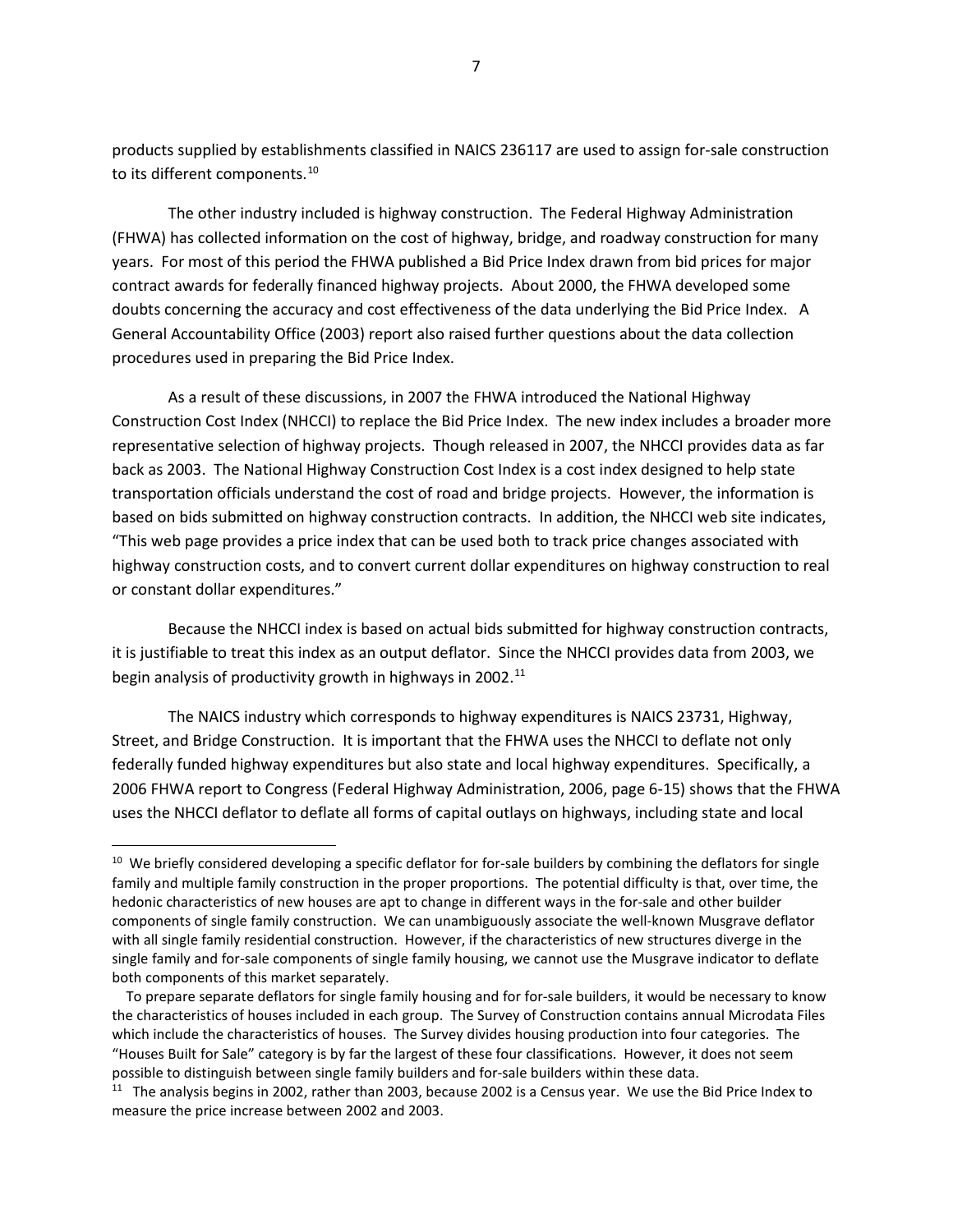highways as well as federal highways. Federal and state and local construction expenditures account for the great majority of expenditures in NAICS 23731. There is therefore ample precedent to use the NHCCI deflator to deflate this type of output.<sup>[12](#page-8-0)</sup>

Now that the deflators used have been described, we briefly summarize the rest of the central data used to measure productivity growth within each of our three industries. We use data on output, on the number of employees, and on the number of partnerships and proprietorships all from the Census of Construction. The common data source is important since this ensures that these primary data items are fully consistent. However, since we need to develop annual estimates of productivity growth, it is necessary to interpolate data between Census years. We use a variety of different data series to interpolate different elements of the dataset. For example, within each industry we interpolate Census of Construction data on output using annual information on output from the Census report on Value of Construction Put in Place. Similarly, we interpolate the data on labor inputs using annual data on employment from the BLS Current Employment Statistics. Likewise, we interpolate Census of Construction data on the number of partnerships and proprietorships using corresponding data from Census files on Non-Employer Statistics.

Note that data for years between 2007 and 2012 cannot be interpolated before data from the 2012 Census become available. Until then, the 2007 data are extended linearly in proportion to their corresponding interpolating variable. This means that data for the interesting 2007 to 2012 period will all be substantially revised, and will become much more reliable, once the 2012 Census is issued. Consequently, this Working Paper will be rereleased, in a revised form, once the final version of the 2012 Census has been published.

In addition to those variables which are interpolated, values of several further data items not included in the Census of Construction are obtained from external data sources. Specifically, we obtain data on employee hours in each industry from the Current Employment Statistics. Similarly, we acquire information on the average weekly hours of partners and proprietors in construction from the BLS Current Population Survey; we have to assume that average weekly hours of partners and proprietors

 $\overline{\phantom{a}}$ 

 The NHCCI deflator is in some respects not as comprehensive as the well-known single and multiple family residential construction deflators. First, the NHCCI does not contain hedonic analysis, the method through which the residential deflators adjust for quality improvements over time. Second, NHCCI deflators rely on the winning bid amounts, not actual final payments, which may differ through subsequent change orders.

 BLS prepared a cost based PPI for NAICS 23731, Highway, Street, and Bridge Construction between 1986 and 2010. Appendix B compares the NHCCI price deflator with the BLS cost deflator for the 2003 to 2010 period during which these series overlap. The comparison shows how drastically price based and cost deflators can differ, especially during years, like 2007 to 2009, when demand is falling rapidly. Such results illustrate the importance of obtaining reliable output price deflators for more portions of the construction industry.

<span id="page-8-0"></span><sup>&</sup>lt;sup>12</sup> FHWA uses the overall CPI to deflate all maintenance and repair expenditures. Different agencies define maintenance and repair in different ways, but this category includes patching the road surface, signs, guardrails, snow and ice removal, mowing, trash pickup, and toll collection. Some of these categories, such as patching of road surfaces and guardrails, are likely to fall into the construction industry, and other elements will not. We choose to use the NHCCI deflator to deflate those elements of maintenance included in the Census of Construction, because items such as patching of road surfaces and guardrails are so closely similar to construction.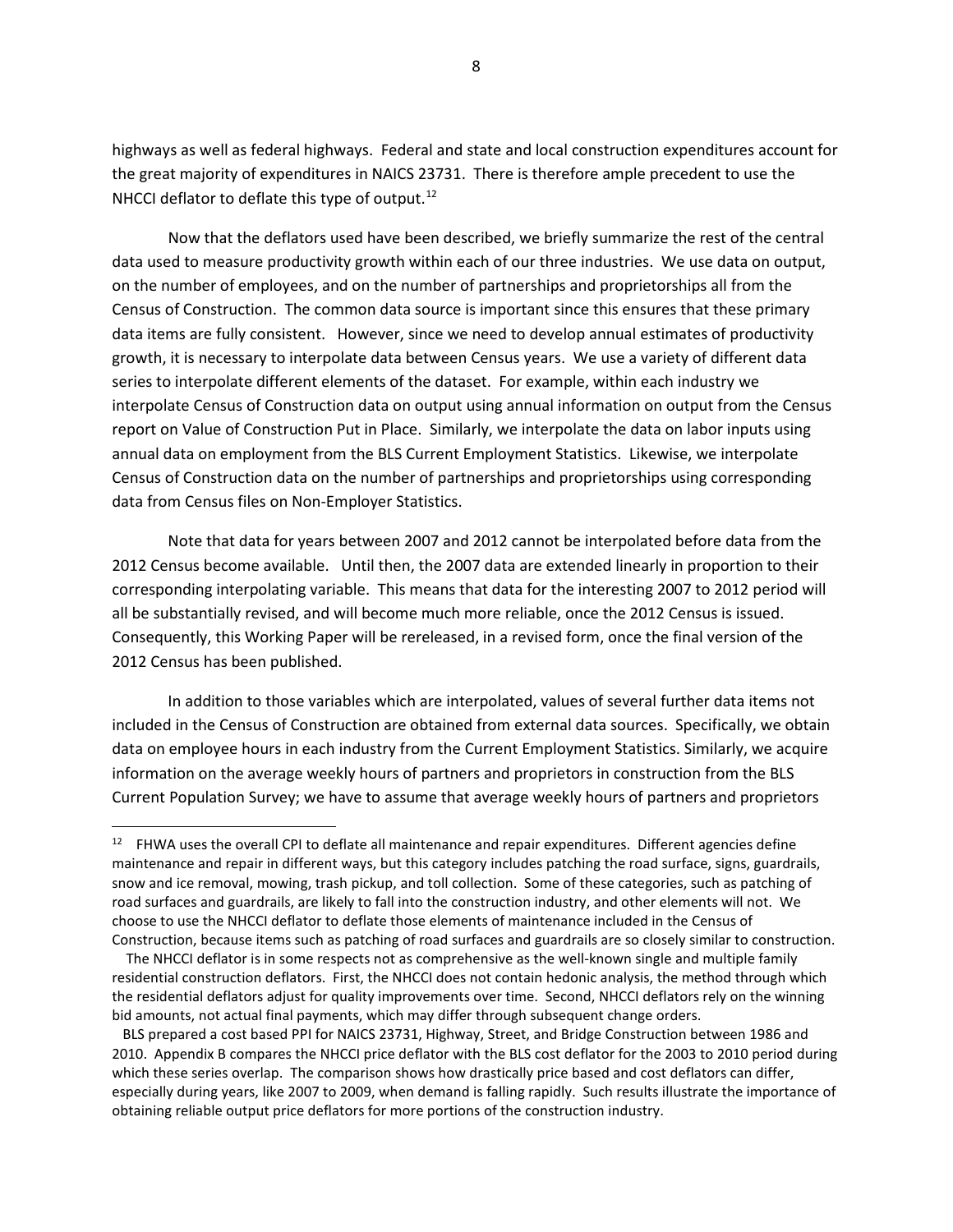are the same within each industry of the construction sector. Appendix A below describes all data sources and procedures in much greater detail.

#### Residential construction: Output

 $\overline{\phantom{a}}$ 

We consider two types of residential construction, single family and multiple family construction. Single family construction consists of NAICS 236115, single family construction, plus most of NAICS 236117, for-sale builders, which largely consists of single family construction. Multiple family construction consists of NAICS 236116, multiple family housing construction, plus a small proportion of for-sale builders. $^{13}$  $^{13}$  $^{13}$ 

The main problem in measuring construction output has long been the absence of appropriate deflators. However, the Census Bureau has published a deflator for single family residential construction since the 1970s; this is a hedonic deflator which allows for the characteristics of new houses, such as square footage, the number of bedrooms, and the number of bathrooms.<sup>14</sup> The Bureau of Economic Analysis similarly prepares a hedonic deflator for multiple family residential construction.

The main data on output come from the Census of Construction because it is the only source of consistent data on both output and labor input. The Census provides separate information on the value of production for employer and non-employer establishments; we combine these to prepare a single measure of overall output in each industry. For intervening years, between the Census years, information on output is obtained from the Census Bureau's Value Put in Place Survey; this survey is used to interpolate between the values of output observed in Census years.

In order to prepare a comprehensive measure of industry output, secondary business activities must be included in addition to the value of construction work.[15](#page-9-2) Table ECO723I2 of the 2007 Census of Construction, Preliminary Value of Construction Work for Establishments by Type of Construction: 2007, provides detailed information on the production actually produced by all establishments classified in a given NAICS industry. We divide the production observed into four categories. The first is production primary to the industry. The second is secondary production within construction for which we have acceptable deflators, that is secondary production in single family housing, multiple family housing, or highways, streets, and bridges. The third category is secondary production in construction for which we do not currently have acceptable deflators, namely production outside our three industries. The fourth category is miscellaneous business activity, essentially the production of goods and services classified outside construction.

<span id="page-9-0"></span><sup>&</sup>lt;sup>13</sup> The discussion on page 69 in Appendix A and Table A-3 describe how the output of operative builders is divided between single and multiple family homes.

<span id="page-9-1"></span> $14$  Appendix C provides a detailed account of how the Census Bureau prepares the single family residential construction deflator, and Appendix A lists annual values of this deflator.

<span id="page-9-2"></span> $15$  The main products produced in an industry are called primary products. Secondary products are other products, not normally included in the industry, which establishments assigned to an industry also happen to produce.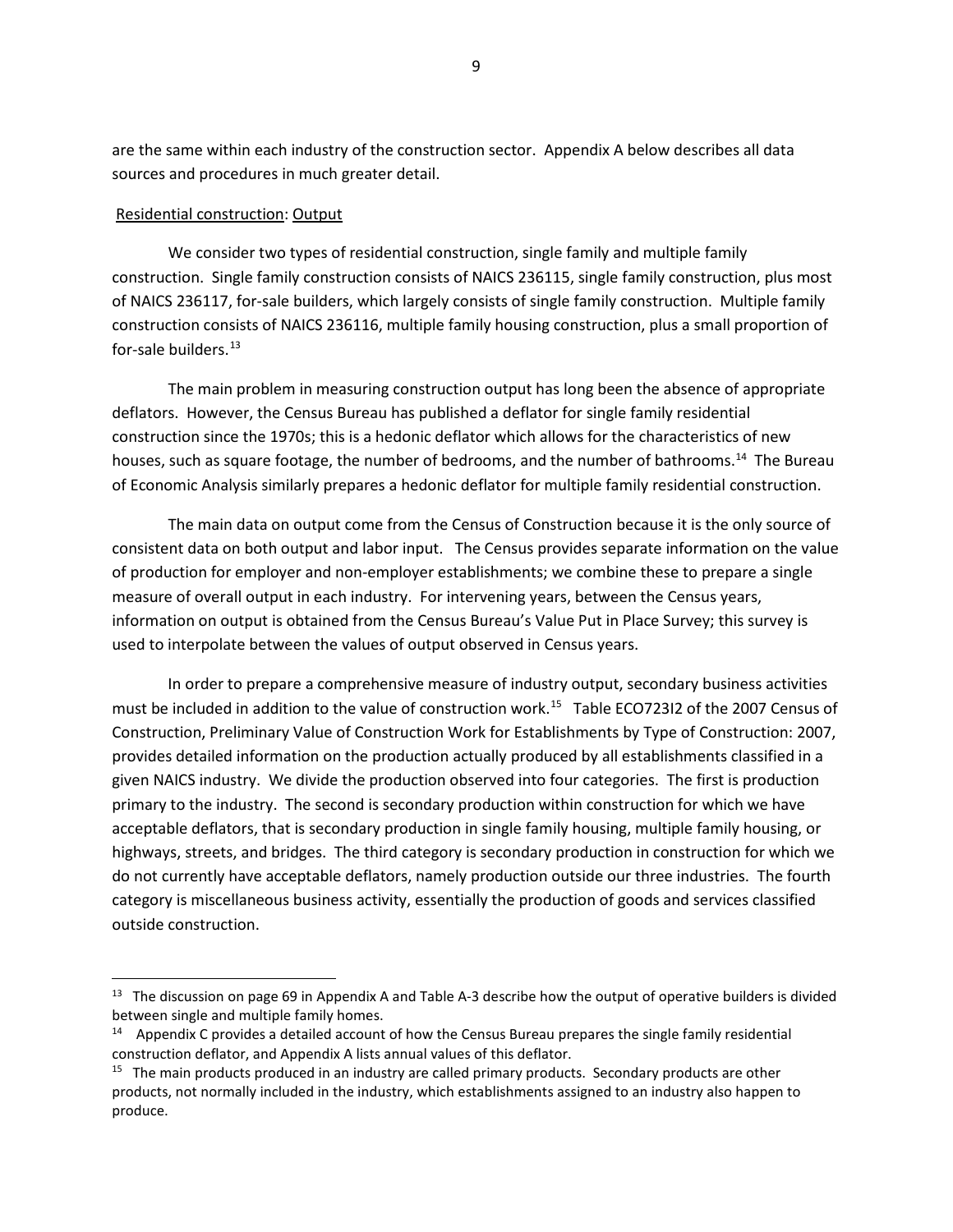The third category, production in other elements of construction, presents a particular problem since no good deflators are available for these industries. In 2007, 8.4 percent of the production of establishments in the single family construction industry, 19.6 percent of multiple family housing, and 13.3 percent of the production in highways, streets, and bridges consisted of secondary construction products for which no good deflator is available. Such percentages of un-priced secondary products are not unusual in Bureau of Labor Statistics measures of industry productivity, especially outside manufacturing. As is standard practice, in these instances the price of the primary product is used to approximate the price of those secondary products for which no reliable price information is available. The output of primary products and the output of each of the three types of secondary production are then all combined into a single index of overall output using Tornqvist aggregation. The result is an index of overall output for the single family homes industry and a similar index of output for the multiple family homes industry; each index covers the period from 1987 to 2011.<sup>[16](#page-10-0)</sup>

Figure 1 shows output trends, for both single family and multiple family residential construction, from 1987 to 2011. The solid line, which represents single family construction, reaches a peak before the dashed line, which shows the output of multiple family homes.<sup>17</sup> The difference between the total index of single family output and the dotted line, which shows the quality of single family houses as obtained from the hedonic measures, reflects the increased volume of single family houses.

The measures of output growth shown in Figure 1 are quite plausible. Housing output declined during the recession of the early 1990s. Output grew steadily throughout the 1990s, and expanded rapidly from 2002 to 2006 or 2007. Production declined steeply after the boom, and stabilization began in 2009 or 2010. Most of boom output consisted of an increased number of units, but single family house quality also increased modestly during the boom years.

<span id="page-10-0"></span> $16$  Appendix A provides a more extensive discussion of how the output series is prepared.

<span id="page-10-1"></span><sup>&</sup>lt;sup>17</sup> Multiple family housing may lag behind single family housing because projects take longer to complete.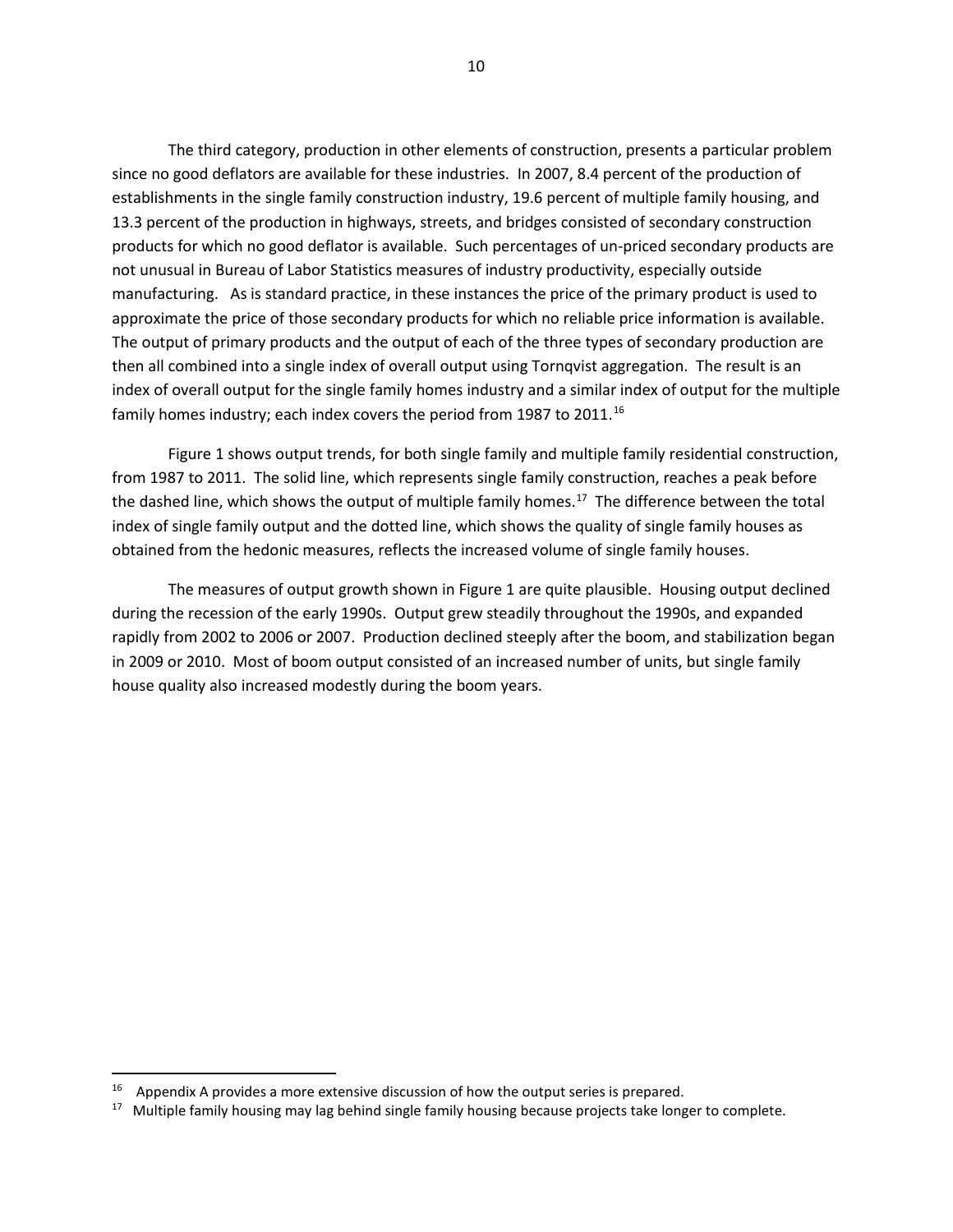

Figure 1 Output growth in Single and Multiple Family Residential Construction, 1987-2011.

#### Residential construction: Labor Inputs.

l

Labor inputs are also obtained from the Census of Construction. The Census provides data on both the number of employees and the number of partnerships and proprietorships in each industry in each Census year. Data on average weekly hours of paid employees in each construction industry are obtained from the Bureau of Labor Statistics Current Employment Statistics. Information on the hours of partners and proprietors in construction is obtained from the BLS Current Population Survey; since the CPS provides information only on construction in general, partners and proprietors are assumed to have the same average weekly hours in all industries of the construction sector. For the years between Census years, employment in each industry is interpolated on the basis of annual data from the Current Employment Statistics.<sup>[18](#page-11-0)</sup> From 1997 to 2011 the number of partners and proprietors is obtained from

<span id="page-11-0"></span><sup>&</sup>lt;sup>18</sup> Since output and labor are both benchmarked to the Census of Construction, data for the intervening years must be revised whenever a new Census of Construction becomes available. For example, all the estimates of productivity growth in 2008-2011 will have to be revised once the 2012 Census of Construction is released.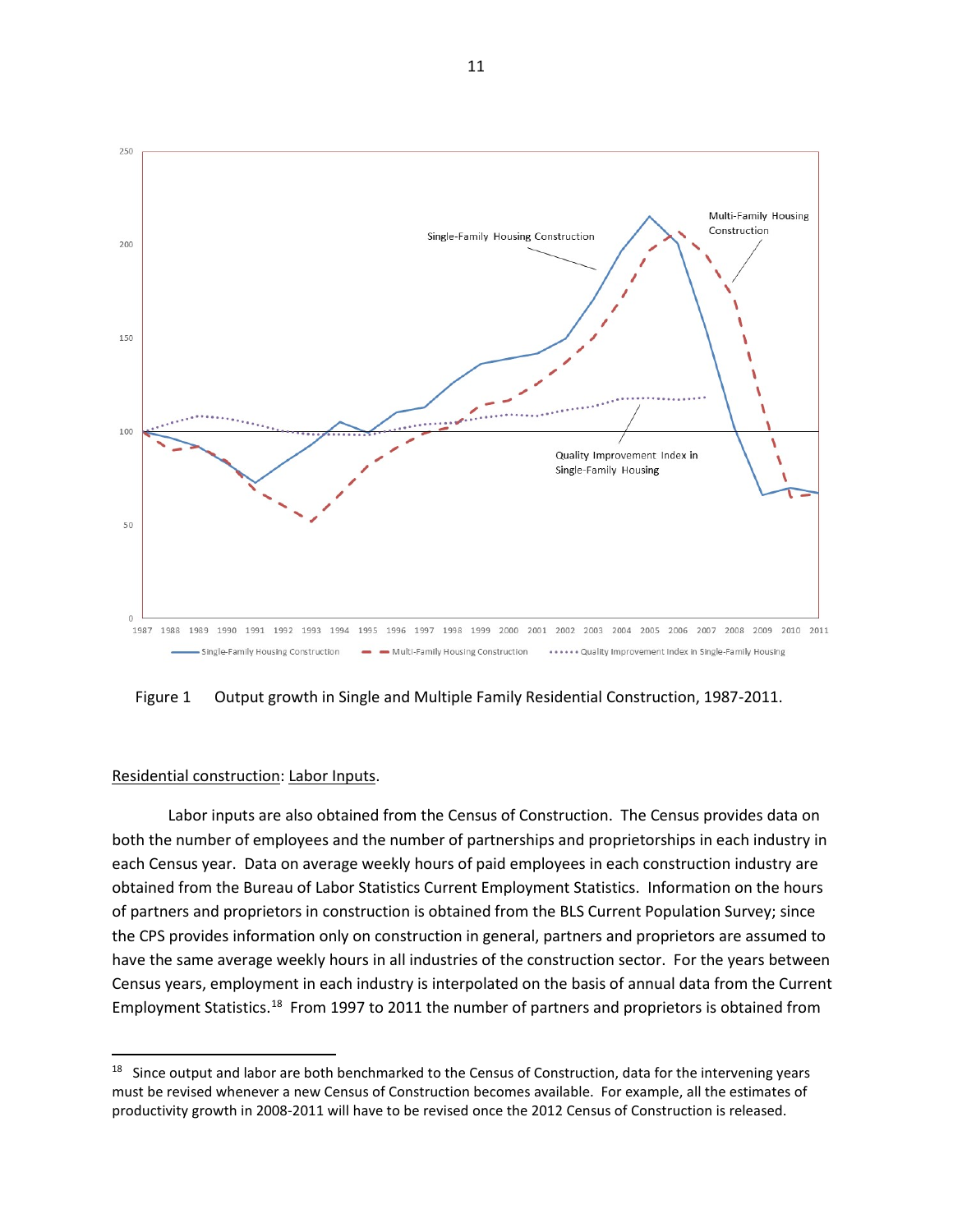the Census Bureau Non-Employer Statistics program. Since the Non-Employer Statistics series begins in 1997, between 1987 and 1997 partners and proprietors are interpolated on the basis of paid employees in each industry. Finally, total labor inputs are calculated as the sum of employee hours and partner and proprietor hours.



#### Figure 2 Total Labor Input for Single and Multiple Family Construction, 1987-2011.

Figure 2 shows total labor inputs for single and multiple family residential construction. Labor input follows similar cyclical fluctuations in the single and multiple family categories, but the labor input index is consistently greater for single family homes. During the boom period of 2000-2005, labor inputs tend to increase more slowly than the output index shown in Figure 1, suggesting that labor productivity increased substantially.

#### Residential construction: Labor Productivity.

Figure 3 reports labor productivity for new single-family and multiple family housing construction. Over the entire 1987 to 2011 period, labor productivity in single family housing declined at an annual rate of -1.4 percent. Over the same period, the productivity of multiple family housing declined at a rate of -0.2 percent. However, these declines reflected the sharp productivity declines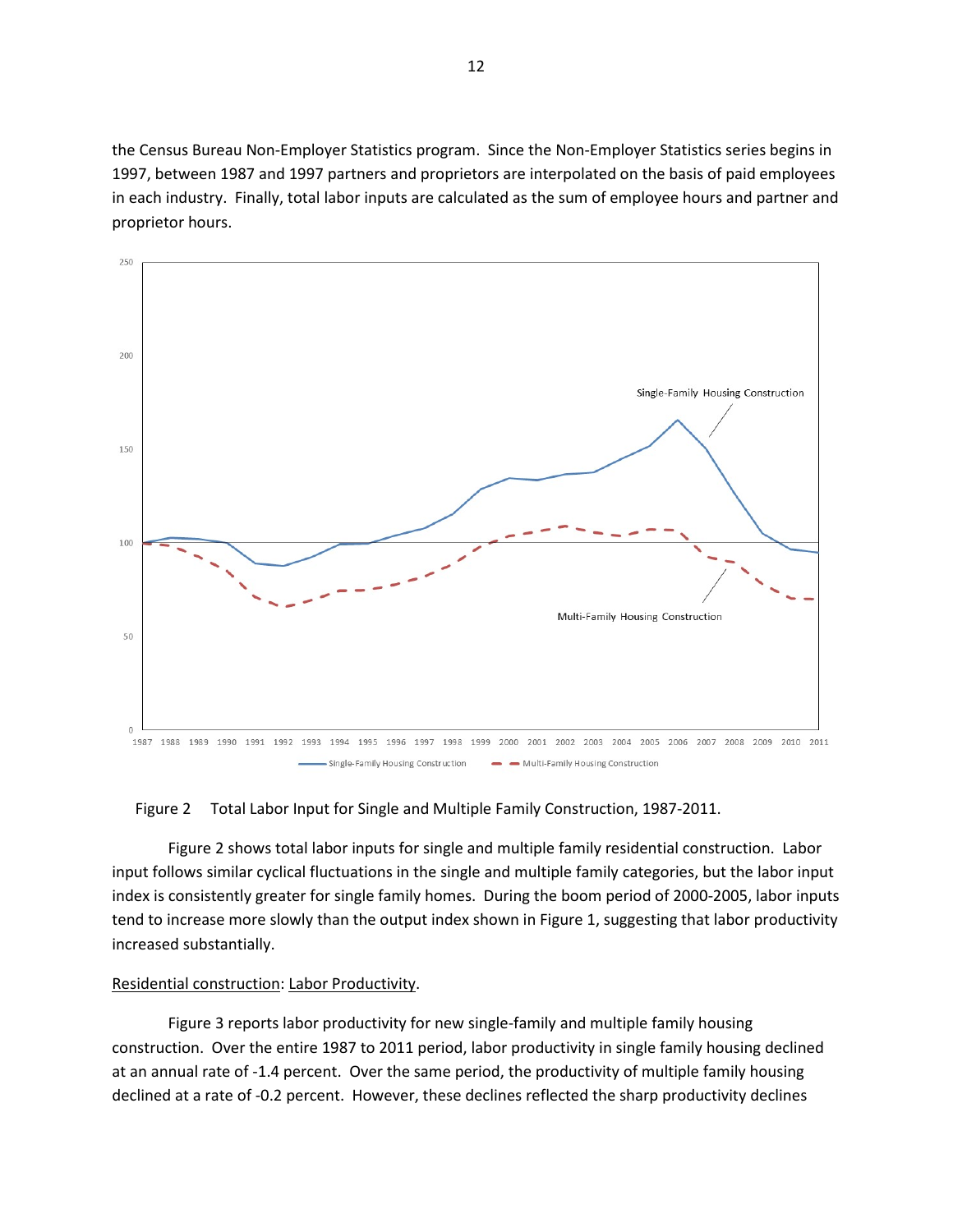which occurred after the boom. From 1987 to 2005, productivity increased 2.0 percent annually for single family homes and 3.4 percent annually for multiple family homes. Labor productivity was relatively stagnant for both new single-family and multiple family housing construction until 1995. After 1995, however, the long term productivity rate, the trend since 1987, was consistently positive. In 2002 productivity growth rates increased sharply, peaked in 2005 to 2007, and then declined steeply.<sup>[19](#page-13-0)</sup>

Two strands of evidence indicate that the long-term rate of productivity growth has been positive in residential construction. First, before the boom, from 1987 to 2000, long-term productivity growth was positive; the recession of 1991-1992 hindered housing, but once the economy had recovered, the long-term productivity trend is clearly positive. Second, as Figures 1 and 3 show, the index of output and the level of productivity follow closely similar time paths. As housing starts return to more normal levels, observed long- productivity growth is likely to revert to positive growth.<sup>[20](#page-13-1)</sup>

Following the output numbers, productivity in single family housing reached its peak a few years before multiple family housing did. However, the productivity index eventually fell sharply in both segments of the industry. Output trends are roughly comparable in single and multiple family homes (Figure 1), but labor inputs are consistently greater in single family building (Figure 2). Consequently, productivity growth is greater in multiple family homes (Figure 3).

 $\overline{\phantom{a}}$ 

<span id="page-13-1"></span><sup>20</sup> Relevant regression results support these comments. For example, in annual data for 1987 to 2011 for single family residential construction

| $log(O/L) = -11.13 + 0.532log(Housing Stars)$                                                                  | + 0.0067time |                     |
|----------------------------------------------------------------------------------------------------------------|--------------|---------------------|
| $(-4.77)$ (23.80)<br>t ratios                                                                                  | (5.80)       | $\bar{r}^2 = 0.963$ |
| For multiple family residential construction:                                                                  |              |                     |
| $log(O/L) = -85.80 + 0.464log(Housing Starts)$                                                                 | + 0.0444time |                     |
| $(-6.93)$<br>(4.96)<br>t ratios                                                                                | (7.32)       | $\bar{r}^2 = 0.709$ |
| τις καταλογικής προσταθμής του του αλλά καταλογικής της προσκοπικής και του αλλά που λογπλατικού δυσκευτικού κ |              |                     |

The housing start variables are specific to the type of construction being considered. The coefficients for time both indicate significant and rather substantial labor productivity growth, at a rate of 0.7 percent per year in single family housing and 4.4 percent in multiple family residential construction.

<span id="page-13-0"></span><sup>&</sup>lt;sup>19</sup> One of our reviewers has suggested that the peak productivity observed in residential housing in 2005 to 2007 is too great of an increase to be credible. In his view, the productivity boom is exaggerated because the unprecedented demand for homebuilding labor drew in many more undocumented immigrants who do not appear in the official statistics on the work force.

There is surely merit to this view. Unfortunately, there is no reliable information on the extent to which undocumented immigrants are concentrated in homebuilding, as opposed to the rest of construction, or on how much the role of immigrants in construction changes over the business cycle. However, part of the cyclical effects established in footnote 20 below may reflect systematic errors in the measurement of labor input which are correlated with the business cycle.

Observed productivity can increase sharply in cyclical expansions if some workers are kept on hand in slow times but work more intensively when demand is strong (Fair, 1969). In addition, greater specialization probably helps productivity when the level of output increases rapidly. Nevertheless, it is a fair point to be concerned that such influences may not be sufficient to generate the productivity peaks seen in Figure 3. The cyclical peak in productivity could be exaggerated because portions of construction cut corners in a boom, reducing quality in many small ways which are too minor to be reflected in hedonic quality measures of output, because undocumented immigrants, who work off the books, are pulled into the industry at peaks (footnote 19), or because subcontractors increasingly work in housing at peaks (Section IIC).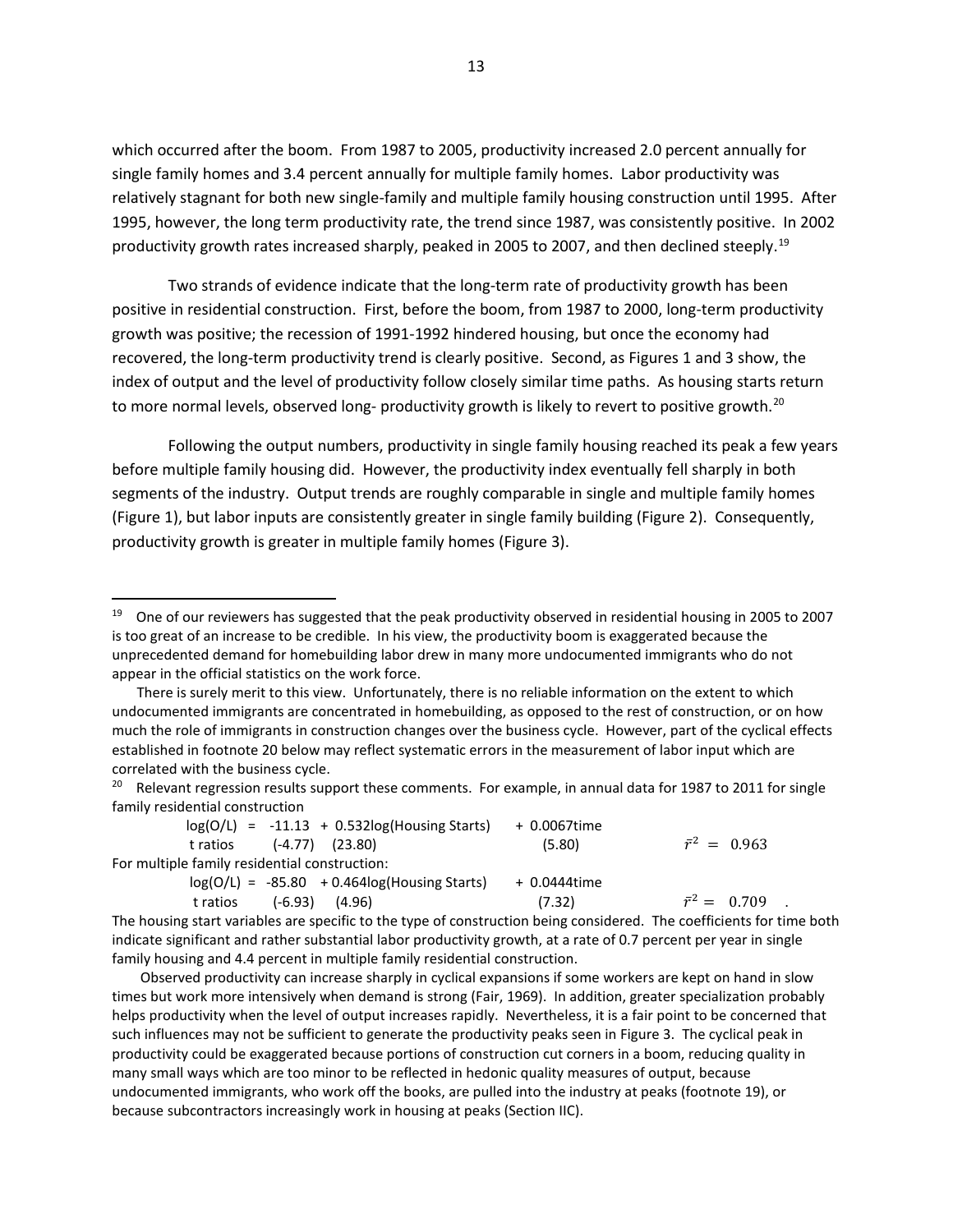

Figure 3 Labor Productivity for New Single and Multiple Family Residential Construction, 1987-2011.

Figure 4 below shows output, labor inputs, and labor productivity within NAICS 23731, the construction of highways, streets, and bridges. Overall, labor productivity in highways, streets, and bridges increased 5.9 percent per year between 2002 and 2011. For shorter time periods, observed labor productivity trends in this industry contrasted sharply with those observed in residential construction. During the housing boom of the 2000s, when residential construction experienced a substantial burst in labor productivity, output and labor productivity both declined in highway construction. After labor productivity in residential construction began to decline precipitously in 2005, labor productivity in highway construction began to rise and this industry experienced a substantial surge in labor productivity between 2008 and 2009. After 2009, labor productivity in highway construction was once again stagnant.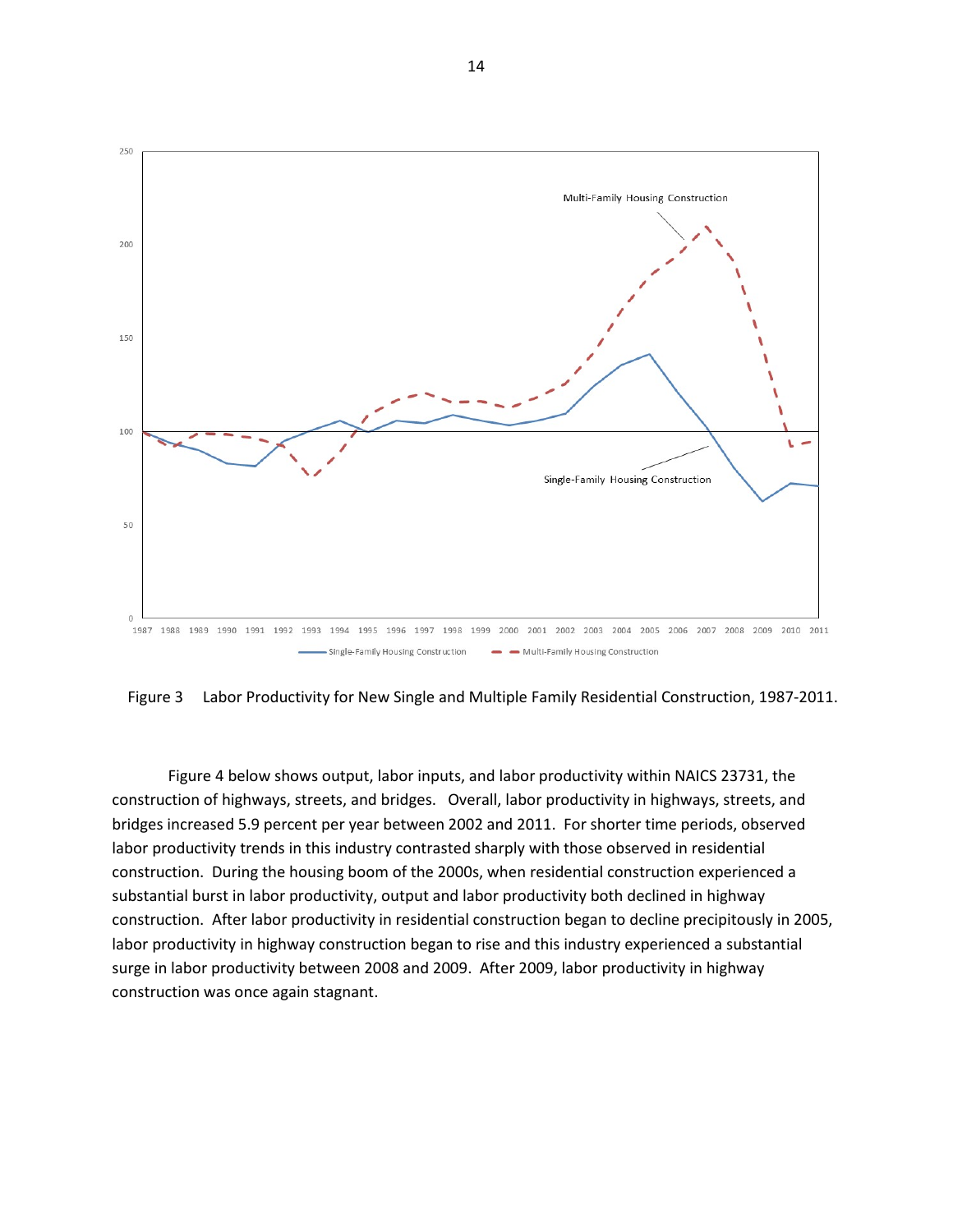



Several cross currents are likely to have affected output and labor productivity growth in highways, streets, and bridges. Output and productivity growth both began to increase as early as 2006. Later, as part of the response to the steep decline in the economy, the federal government undertook a stimulus program, part of which was associated with expenditures on roads and highways. At the same time, many state and local governments fell into budget difficulties, and presumably reduced their expenditures in this area. The net effect was an increase in output which is likely to have contributed to the productivity growth observed for highways after 2008.

At the same time there may been a compositional shift as federally financed expenditures, perhaps more capital intensive, replaced state and local expenditures. For example, the data indicate that between 2008 and 2009 the proportion of self-employed workers, presumably those most closely associated with smaller scale construction projects, declined rapidly.

At any rate, good information is now available on productivity growth in three important components of the construction industry. The evidence from these industries does not indicate that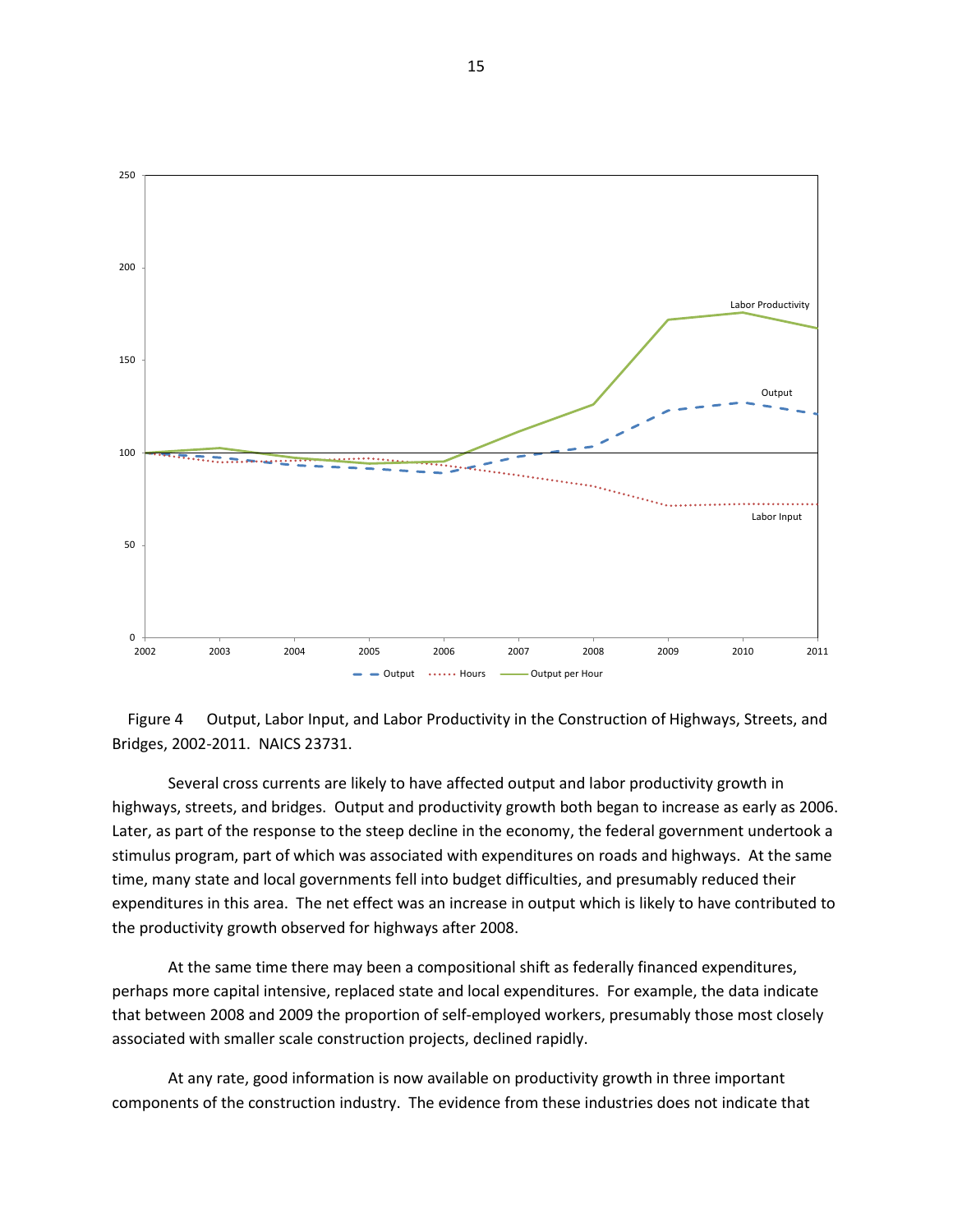there has been a substantial decline in productivity. It is true that productivity in residential construction declined, at -1.4 and -0.2 percent, between 1987 and 2011. However, these declines essentially reflect the collapse of the housing construction industry which occurred after 2005. From 1987 to 2005, productivity in residential construction increased steadily, at 2.0 and 3.4 percent. More meaningfully, the 1987 to 2000 or 1987 to 2002 periods, before expansion crested, show no evidence of a productivity decline in these important segments of the construction industry. In addition, the highways, roads, and bridges component of the industry shows a productivity increase from 2002 to 2011, though the trend observed in this portion of the industry at least partially is likely to reflect countercyclical expenditures.<sup>[21](#page-16-0)</sup>

#### IIB. Measures of Productivity Growth Based on Alternative Measures of Output.

The discussion so far has prepared productivity measures based on output and labor input from the Census of Construction. We select the measures outlined in Section IIA as our primary measures of productivity growth because the output and labor series from the COC are fully consistent. In addition, the Census of Construction provides measures of gross output per hour which are similar in concept, and therefore comparable to, Division of Industry Productivity Studies measures of labor productivity growth in many other sectors of the economy.

However, many experts in construction tend to emphasize alternative measures of output. Most industry observers routinely prefer to measure construction output through the Census Bureau series on the Value of Construction Put into Place. Value Put in Place data are available monthly, in contrast to Census of Construction data which are available only once every five years. Not surprisingly, industry analysts typically emphasize the Value Put in Place output data. Section IIB therefore considers alternative productivity measures based on the Value Put in Place output data. Such calculations show how sensitive the productivity estimates are to a plausible alternative version of output.

Figures 5, 6, and 7 compare output growth within the Value Put in Place data with the corresponding measures of output from the Census of Construction. Figure 5 shows output of single family housing, Figure 6 deals with multiple family housing, and Figure 7 describes the output of highways, streets, and bridges. The same deflator is applied to each expenditures series, so the differences in real output fully reflect the expenditures data.

<span id="page-16-0"></span><sup>&</sup>lt;sup>21</sup> A reviewer has raised the valid point that the Census of Construction typically reports the year in which construction is completed rather than the year that construction activity occurs. The Census made this choice because they found that firms are usually not able to report the year in which construction activity actually occurs. Such lumpiness suggests that estimates of year to year productivity growth may be subject to considerable error. On the other hand, long-term measures will be much less affected by this problem; long-term measures should perhaps be prepared as three-year averages at the beginning and end of the long-term periods to avoid this potential difficulty.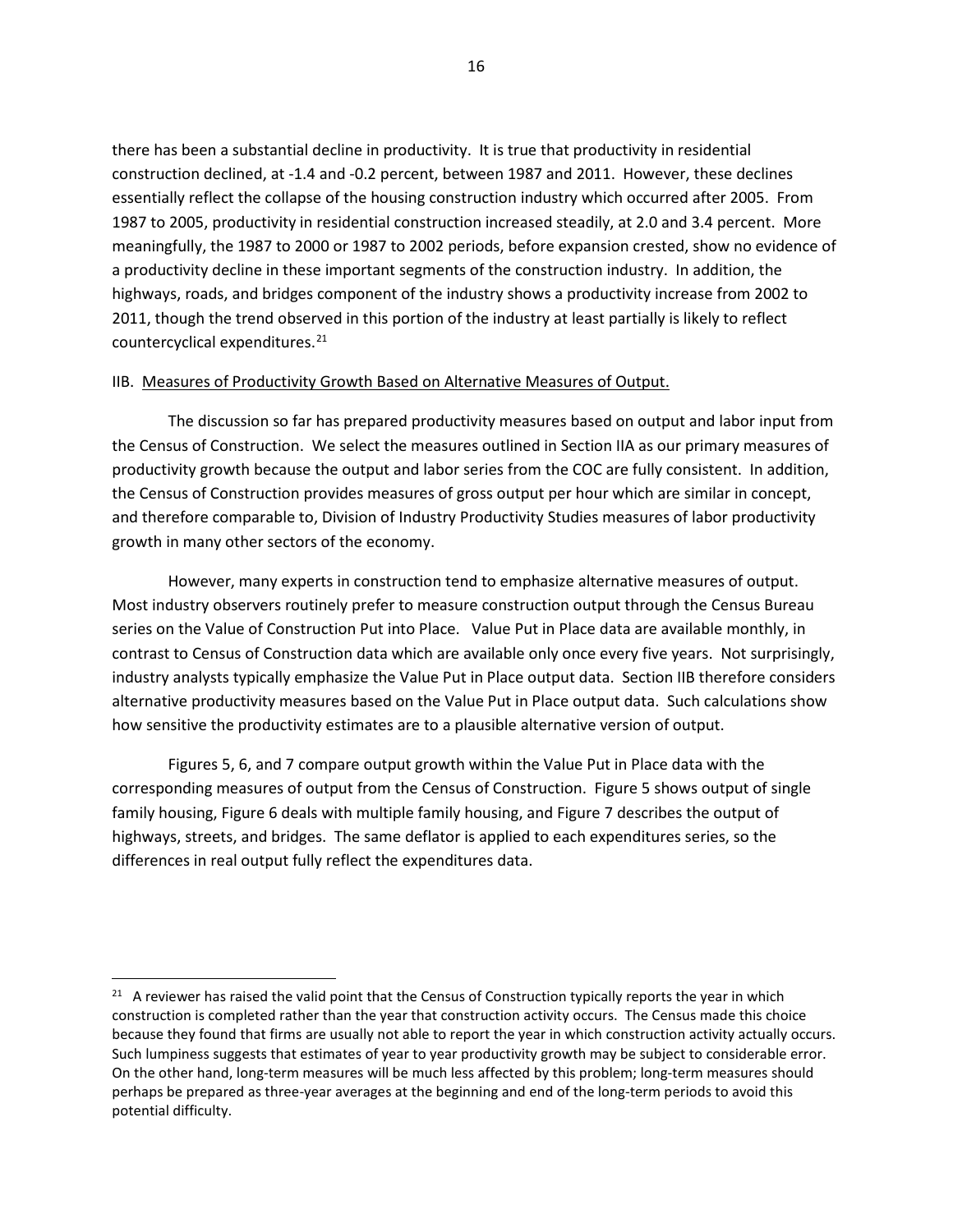

Figure 5 Real Output of Single Family Residential Construction.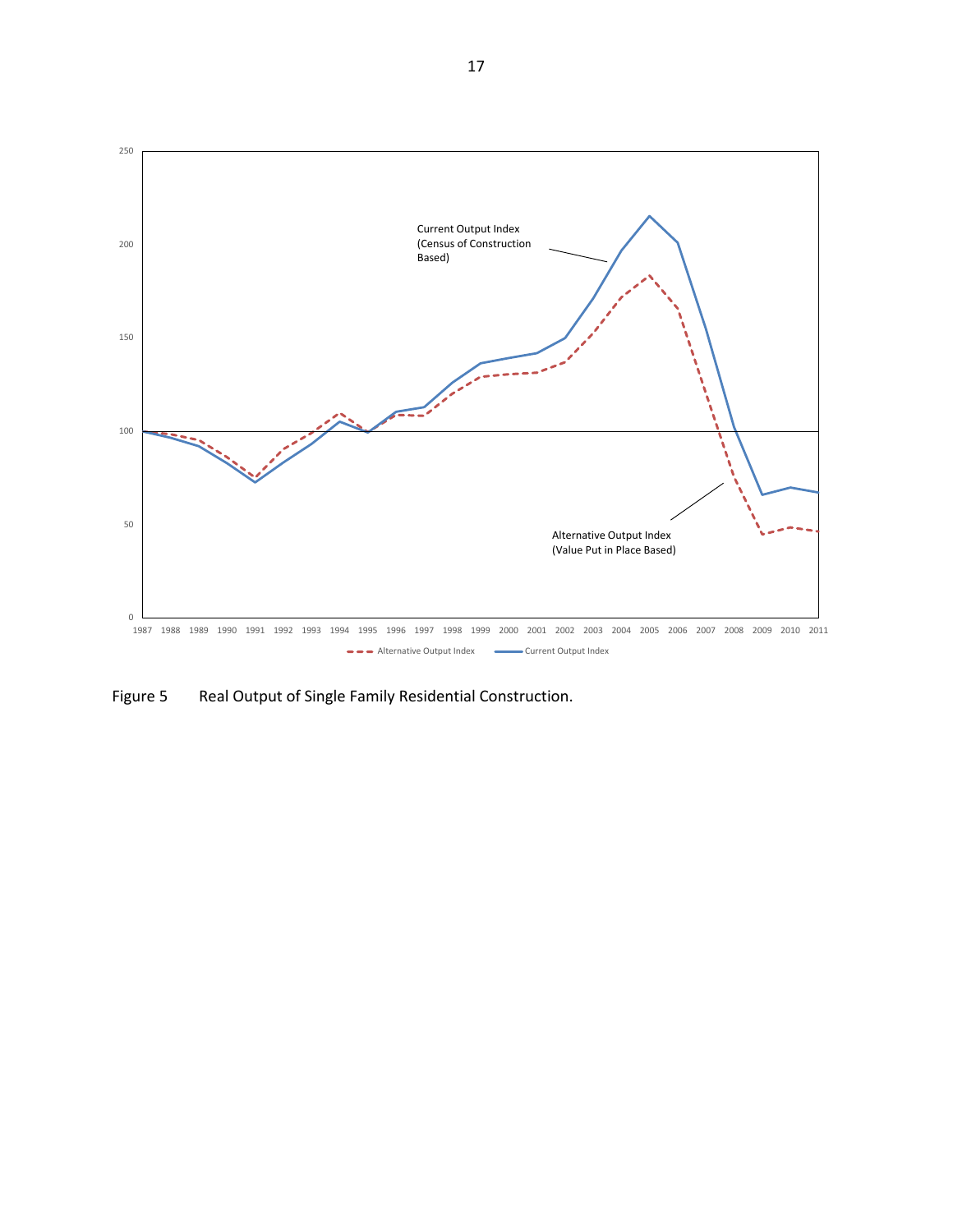

Figure 6 Real Output of Multiple Family Residential Construction.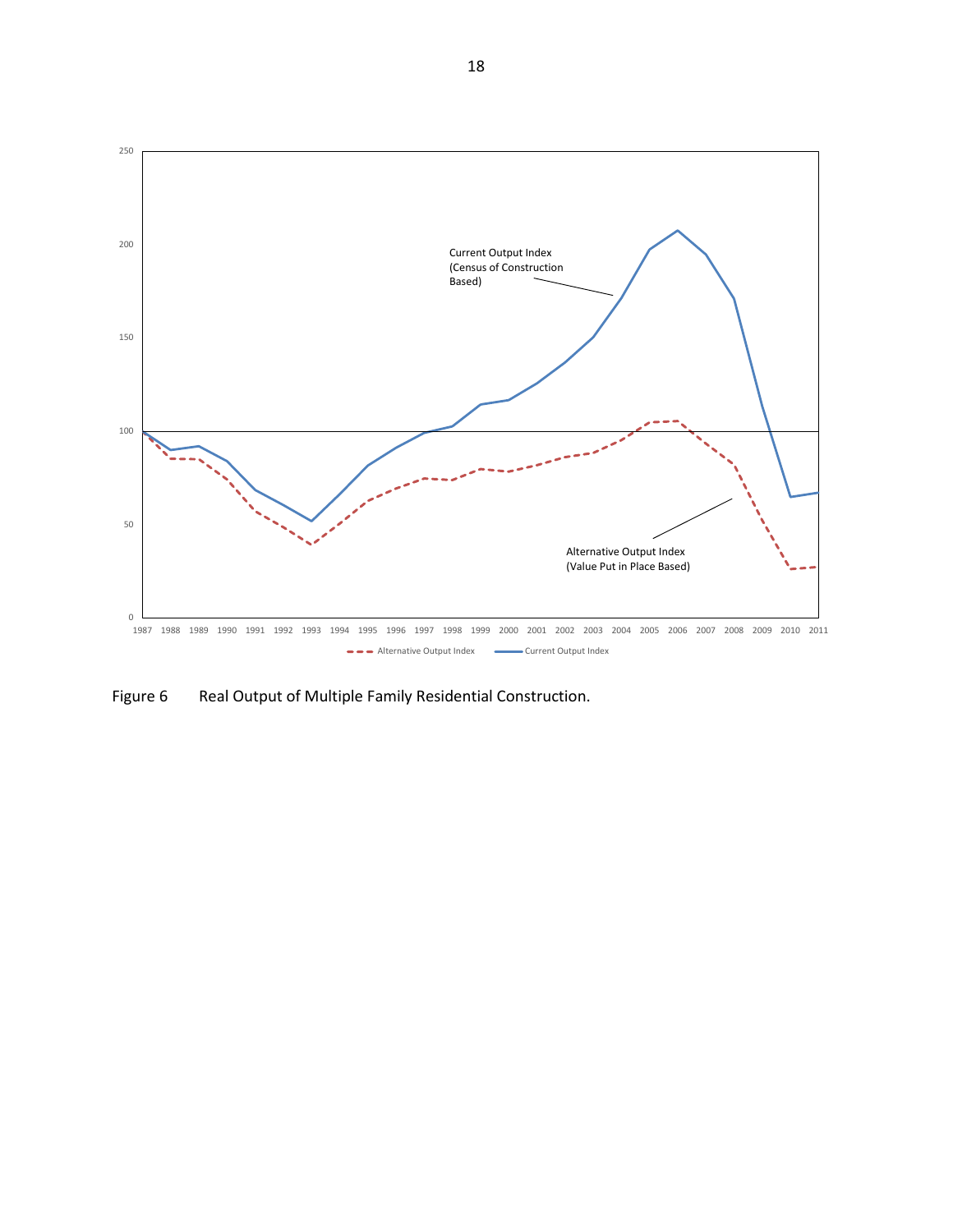

Figure 7 Real Output of Highways, Streets, and Bridges.

Figure 5 shows that the Census of Construction data indicate that single family homes reach a considerably higher peak in 2005 than the Value Put in Place data indicate. Figure 6 shows that multiple family housing reaches a much higher peak in the Census data than the Value Put in Place series suggests. Figure 7 shows that, in contrast to the residential construction series, the output index for highways, roads, and bridges is greater with the Value Put in Place output series.

Table 2 shows how these differences in output translate into labor productivity. Of course, labor inputs are the same in both scenarios, so the different productivity trends fully reflect only the two alternative series on output growth.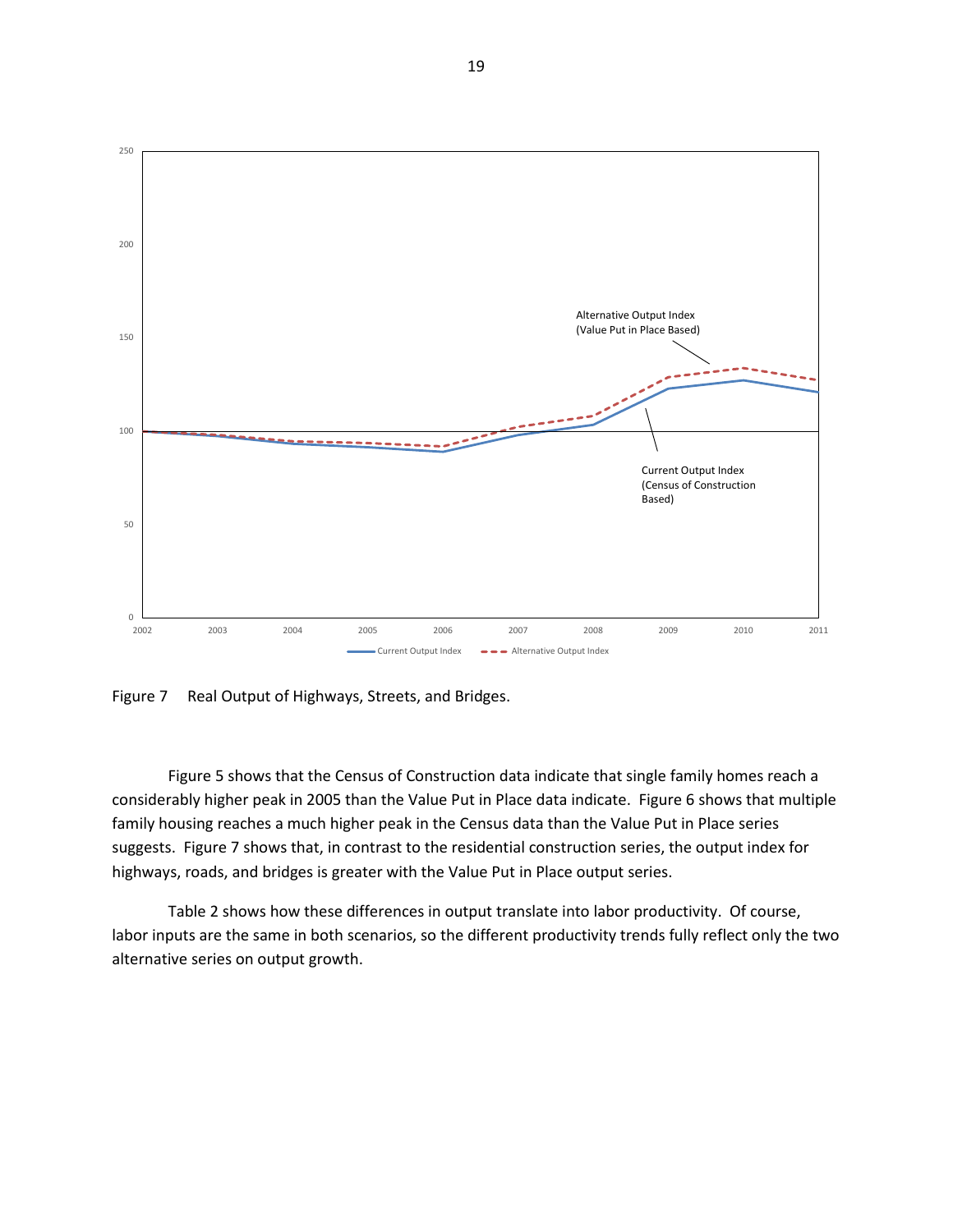| Panel A              |                                | 1987-2011                     | 1997-2007          |                               |  |  |
|----------------------|--------------------------------|-------------------------------|--------------------|-------------------------------|--|--|
|                      |                                | Average Annual Rate of Change |                    | Average Annual Rate of Change |  |  |
| Type                 | Census                         | Value Put in Place   Census   |                    | Value Put in Place            |  |  |
| Single Family        | $-1.4%$                        | $-2.9%$                       | $-0.2%$            | $-2.2%$                       |  |  |
| Multifamily          | $-0.2%$                        | $-3.8%$                       | 5.7%               | 1.0%                          |  |  |
| Panel B<br>2002-2011 |                                |                               |                    |                               |  |  |
|                      |                                | Average Annual Rate of Change |                    |                               |  |  |
| <b>Type</b>          |                                | Census                        | Value Put in Place |                               |  |  |
|                      | Highways, Streets, and Bridges | 5.9%                          | 6.5%               |                               |  |  |

Table 2 Labor Productivity: Effect of Alternative Output Series on Labor Productivity Growth.

Not surprisingly, in view of Figure 6, productivity growth is sharply lower in multiple family housing when the Value Put in Place data are used. Single family productivity is moderately lower with the Value Put in Place series, but highways, streets, and bridges are slightly more productive with this alternative output series.

Several of our readers have commented that the high productivity levels observed during the peak expansion years of 2005 to 2007 provide important information which is relevant in considering the plausibility of any proposed productivity series. Therefore, we supplement the summary measures of long-term productivity growth provided in Table 2 with detailed graphs which illustrate the course of productivity growth over each of the individual years included in the long-term trend. Figure 8 describes productivity growth, under each of the two alternative output measures, within single family residential construction. Figure 9 provides a similar description of productivity growth in multiple family residential construction, and Figure 10 reports on highways, streets and bridges.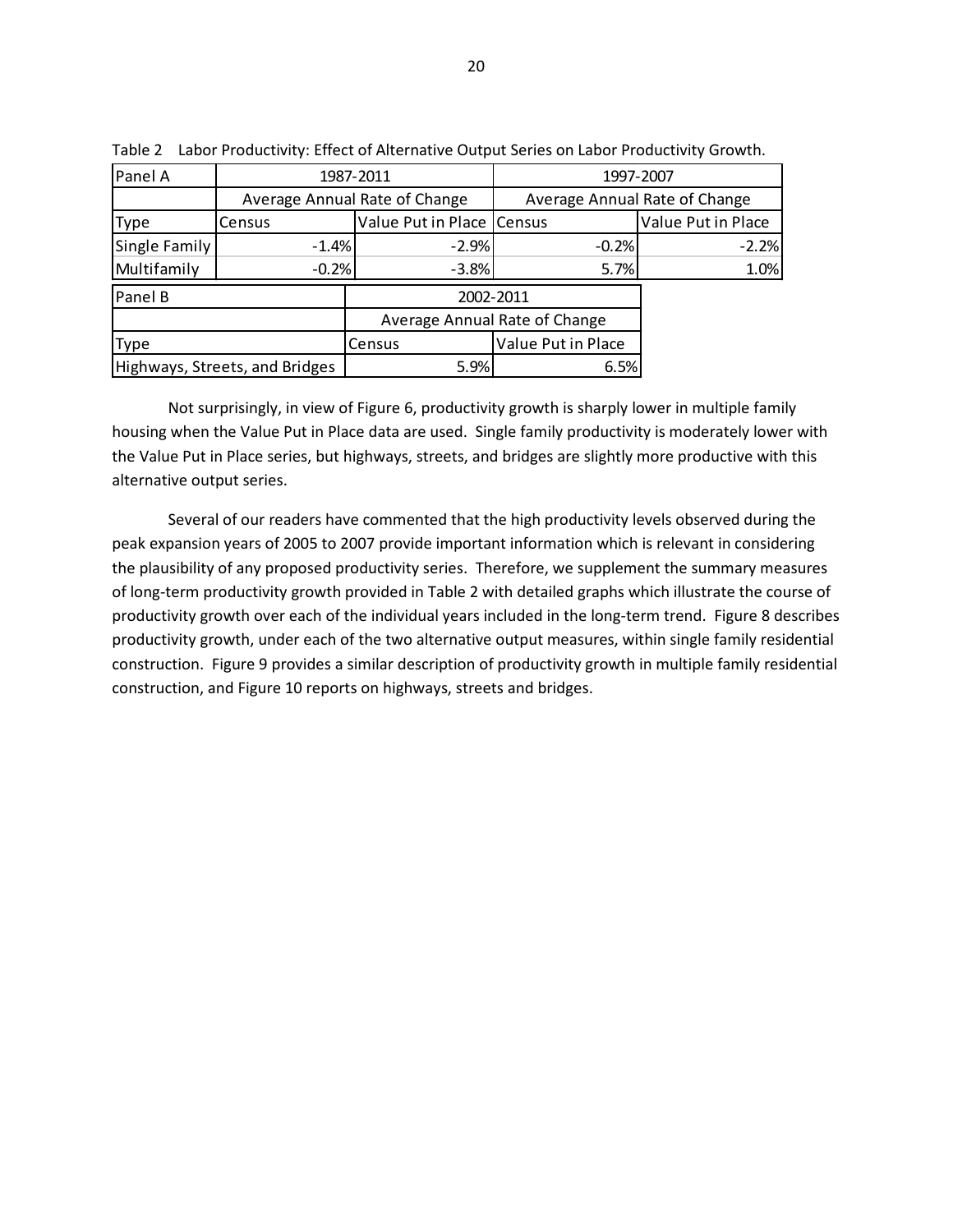

Figure 8 Labor Productivity, Single-Family Construction, Alternative Measures of Output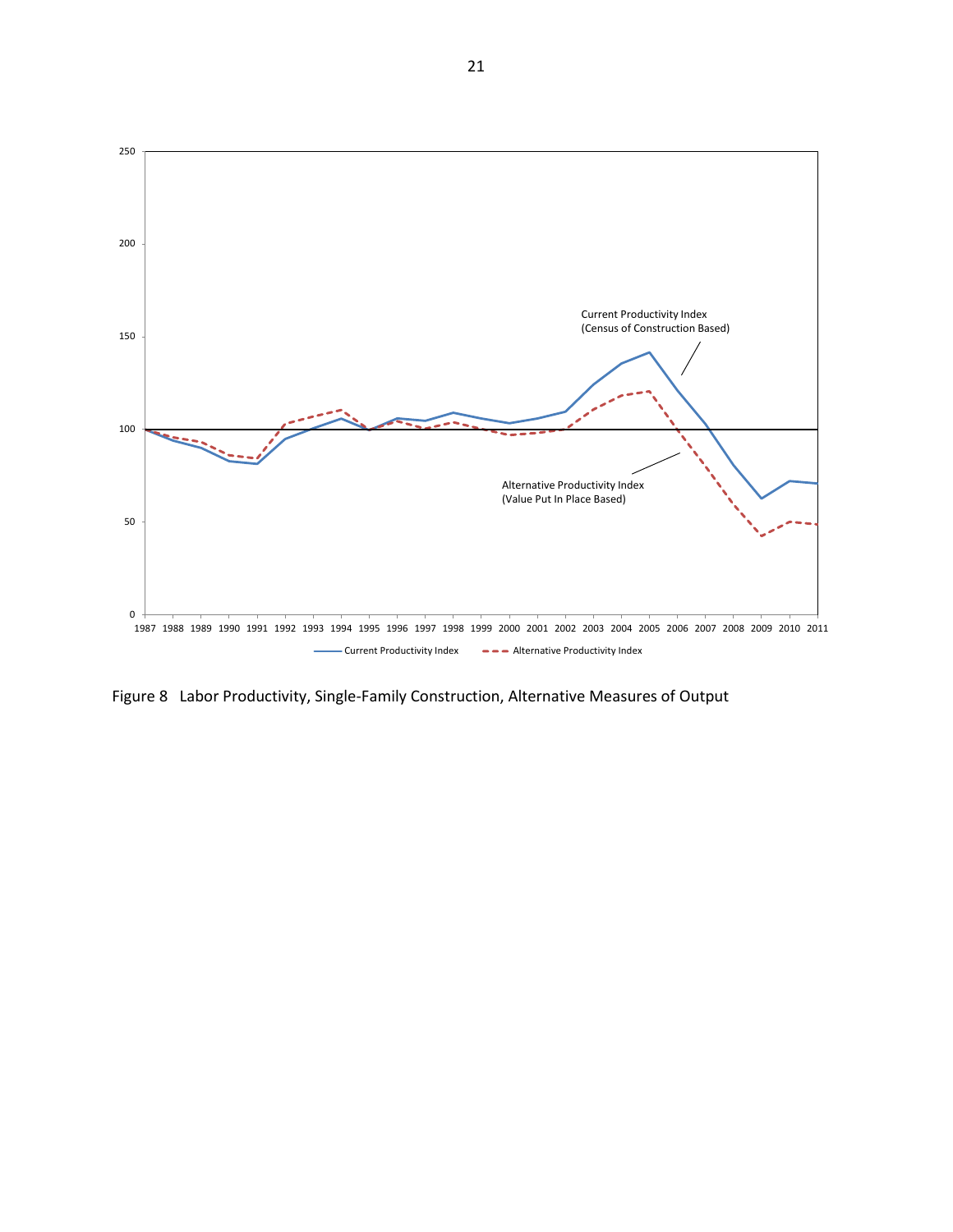

Figure 9 Labor Productivity, Multiple Family Construction, Alternative Measures of Output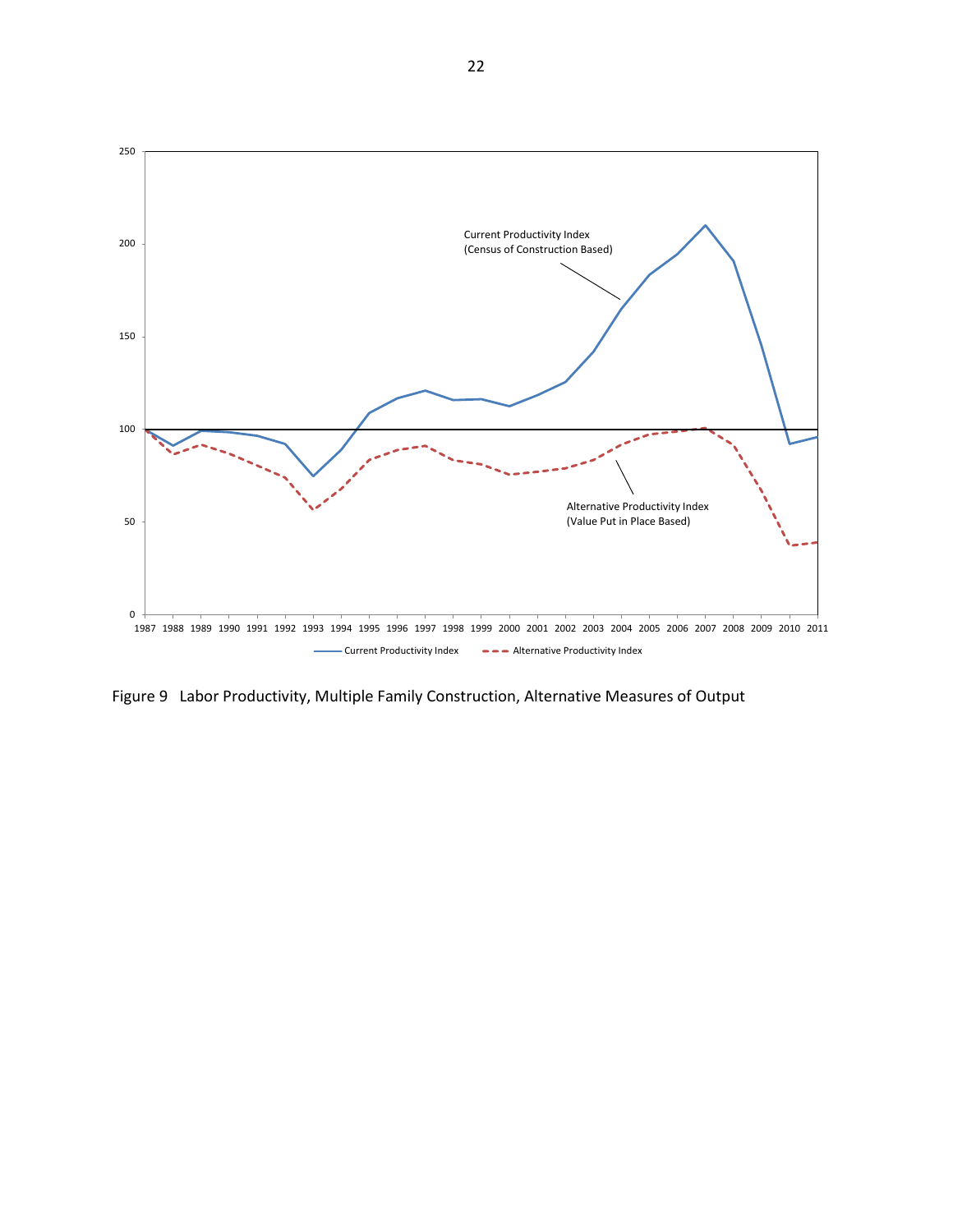

#### Figure 10 Labor Productivity, Streets, Highways and Bridges, Alternative Measures of Output.

In both Figure 8 and Figure 9, the peak index of labor productivity is very much greater when the measure of output is obtained from the Census of Construction.

How can we understand these differences between the Census of Construction and the Value Put in Place series? If we look at the underlying concepts more closely, the Census of Construction is collected on an establishment basis, which means that the data for each producer are assigned to an individual establishment and then every establishment is assigned to a specific industry.<sup>[22](#page-23-0)</sup> In contrast, the Value Put in Place data are primarily collected from lists of construction projects and measure actual expenditures on any given type of construction. An establishment is the continuing location of a firm,

<span id="page-23-0"></span><sup>&</sup>lt;sup>22</sup> Calabria (1998) mentions that the establishment data are obtained from the Bureau's Standard Statistical Establishment List (SSEL). The SSEL is a portion of the Census Business Register. Calabria also provides a useful description of the Census of Construction which, despite its name, is not a full Census. The Census of Construction is based on a complete count of relatively large establishments, but samples only a smaller proportion of less influential establishments.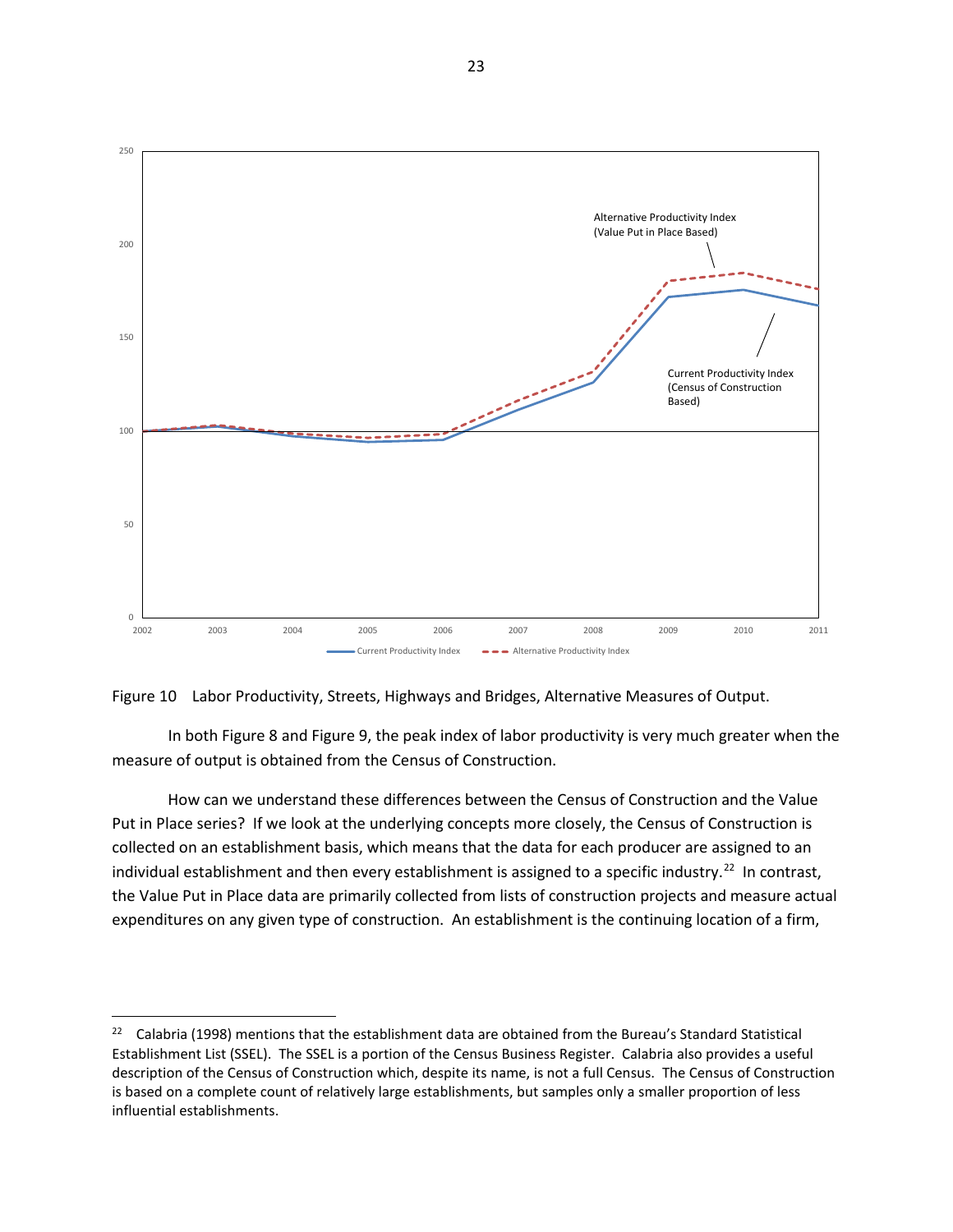such as its office or payroll location. A project is the location of a construction site, and changes much more frequently.<sup>[23](#page-24-0)</sup>

The establishment data differ from project data because of secondary products. For example, some establishments assigned to residential housing also produce secondary outputs such as roads and streets. Conversely, establishments assigned to completely different industries, such as Real Estate, may also conduct some work within construction, such as apartment rental firms which build their own apartment buildings.<sup>[24](#page-24-1)</sup>

Almost all measures of industry output or productivity are prepared from establishment data. Therefore, there is a strong presumption that establishment data, such as those provided by the Census of Construction, should be preferable for our purposes. In addition, as we have noted repeatedly, when output and input data are collected from the same establishments, productivity measures are consistent. In contrast, there is no way of obtaining equivalent data on labor, capital, and materials inputs to match the output data collected on a construction site basis.

The Census Bureau takes no official stand on whether the Census of Construction or Value Put in Place output data are superior. In addition, it has proven difficult to reconcile these series, especially over time. Since the underlying source of information and the sampling frames differ, it is not surprising that results from the two procedures sometimes diverge. Blum (1980), an analysis of 1977 data, is probably the best effort to understand differences between these series. In addition, Cole (2002) compared the two series in 1997.<sup>[25](#page-24-2)</sup>

<span id="page-24-0"></span><sup>&</sup>lt;sup>23</sup> In addition to differences in the sampling frame, Census of Construction data on output reflect the price at which construction output is actually sold, while Value Put in Place data, which are collected monthly, measure the price which builders anticipate when their production is completed and reported. If builders systematically underestimate cyclical variation in output prices, Value Put in Place data may, for this reason, understate the true variance in construction expenditures which occurs over the cycle. In addition, asking prices frequently overstate the actual price at which construction projects are eventually sold.

<span id="page-24-1"></span><sup>&</sup>lt;sup>24</sup> Blum (1980, p. 166) points out that many investment builders derive most of their income from rent so that the Census (accurately) classifies them in Real Estate rather than in Construction. As Blum mentions, this issue is particularly important in multifamily housing. Firms which operate apartment buildings or hotels and motels often construct their own buildings.

Another important way in which the Census differs from the Value Put in Place data occurs when manufacturers or stores use their own resources (own account construction) to construct or modify a building. Such construction activity appears in the Value Put in Place series, but is not included in the Census of Construction because these establishments, too, are classified as outside construction.

<span id="page-24-2"></span><sup>&</sup>lt;sup>25</sup> Blum (1980) and Cole (2002) both attempted to reconcile the Census of Construction and Value Put in Place data on a cross-section basis. It is even more challenging to attempt to resolve the differences between the series in time-series data.

Our attempts to reconcile the time-series data have not been successful. For example, we thought that most of the growth in the Value Put in Place housing data might have occurred among builders, while establishments classified in Real Estate were more stable and grew more slowly. If true, such circumstances could have explained why output grew more rapidly in the Census of Construction data, which exclude firms classified in Real Estate, than in the Value Put in Place data. However, the data on construction expenditures show that construction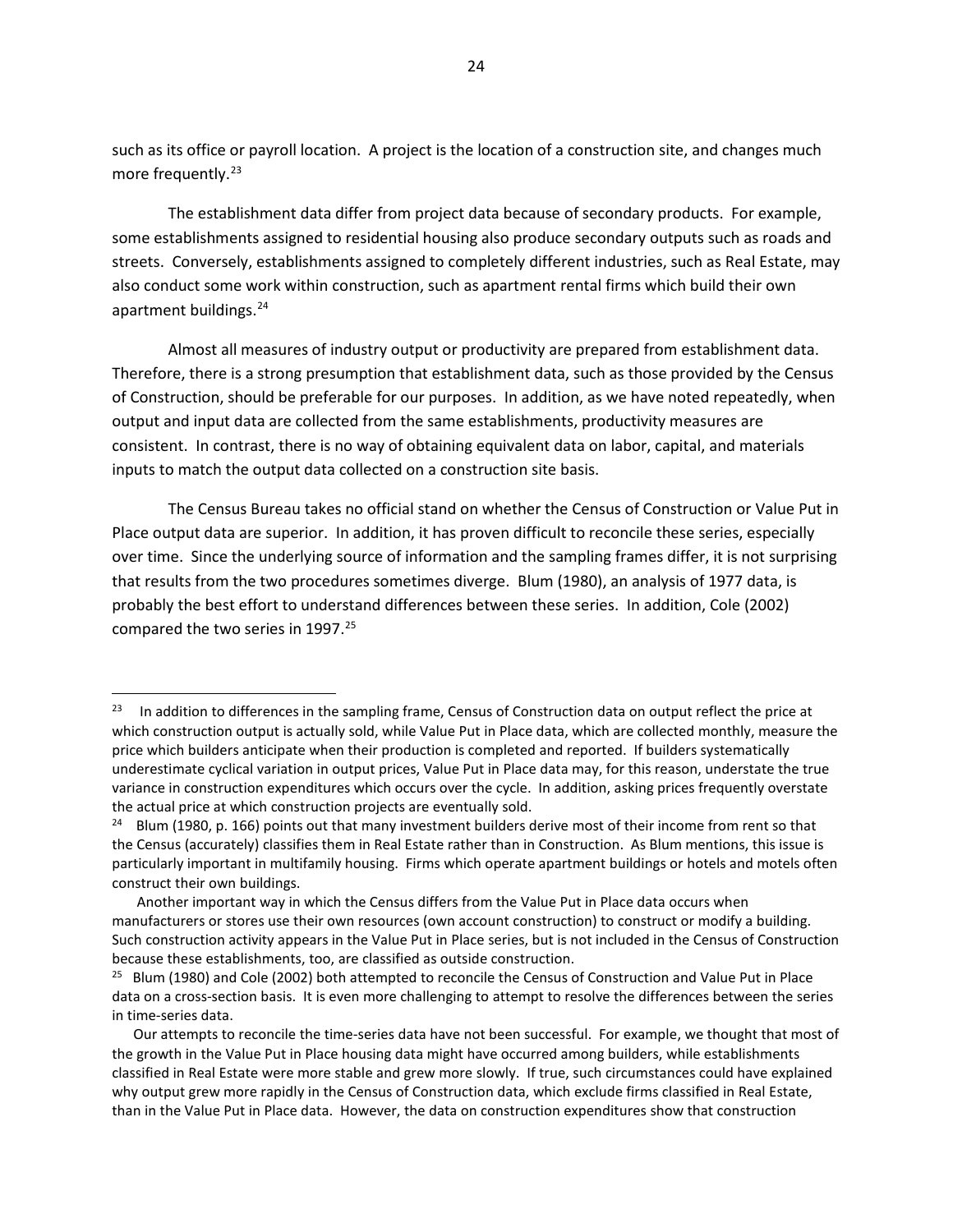## IIC. Measures of Productivity Growth Which Include Subcontractors in Labor Input.

The measures of productivity growth analyzed in Sections IIA and IIB measure labor input as the hours directly employed in each industry. However, in many industries, especially single and multiple family residential construction, firms often obtain substantial labor inputs indirectly, as part of a larger package purchased indirectly from subcontractors. Section IIC estimates the labor input obtained from subcontractors and includes subcontractor hours as part of overall labor input.<sup>[26](#page-25-0)</sup>

Table 7 of the Industry Volumes of the 2007 Census of Construction shows how much output contractors in each field (such as plumbers or electricians) deliver to each type of construction (such as single or multiple family residential construction).<sup>[27](#page-25-1)</sup> In addition, this same table indicates how much output is delivered to each type of construction for new construction, for additions, alterations, and renovations, and for maintenance and repair.

One key point is that, in residential housing, additions and alterations and maintenance and repair are all included in NAICS 236118, residential remodelers. Contractor deliveries to additions and to maintenance therefore do not affect our estimates of productivity growth in the single and multiple family categories, which cover only the new construction reported in NAICS 236115, 236116, and 236117.

To determine how much labor contractors deliver to builders in the residential industries, we use the following procedure. We assume that subcontractor deliveries (of output) for additions and alterations are twice as labor intensive (have twice the labor/output ratio) as deliveries for construction. Similarly, we assume that output delivered for maintenance and repair is three times as labor intensive as output provided to construction. These assumed ratios hold true for every type of contractor and for deliveries to each type of construction.

l

spending by Real Estate firms increased remarkably quickly from 2002 to 2007, so that this hypothesis does not fit the facts.

<span id="page-25-0"></span> $26$  Subcontractor labor is normally allowed for by including purchases from subcontractors as materials input in calculations of multifactor productivity growth. In view of the substantial difficulties inherent in calculating MFP in construction, as outlined in Section IID below, it seems advisable also to prepare alternative measures which include subcontractor labor as a portion of labor input.

<span id="page-25-1"></span><sup>&</sup>lt;sup>27</sup> Table 7 is entitled "Value of Construction Work for Establishments by Type of Construction". Note that Table 7 refers only to establishments with payroll. We develop measures of the further labor input provided by establishments without payroll in each subcontractor industry, and assume that these further hours are provided to using industries in the same proportions.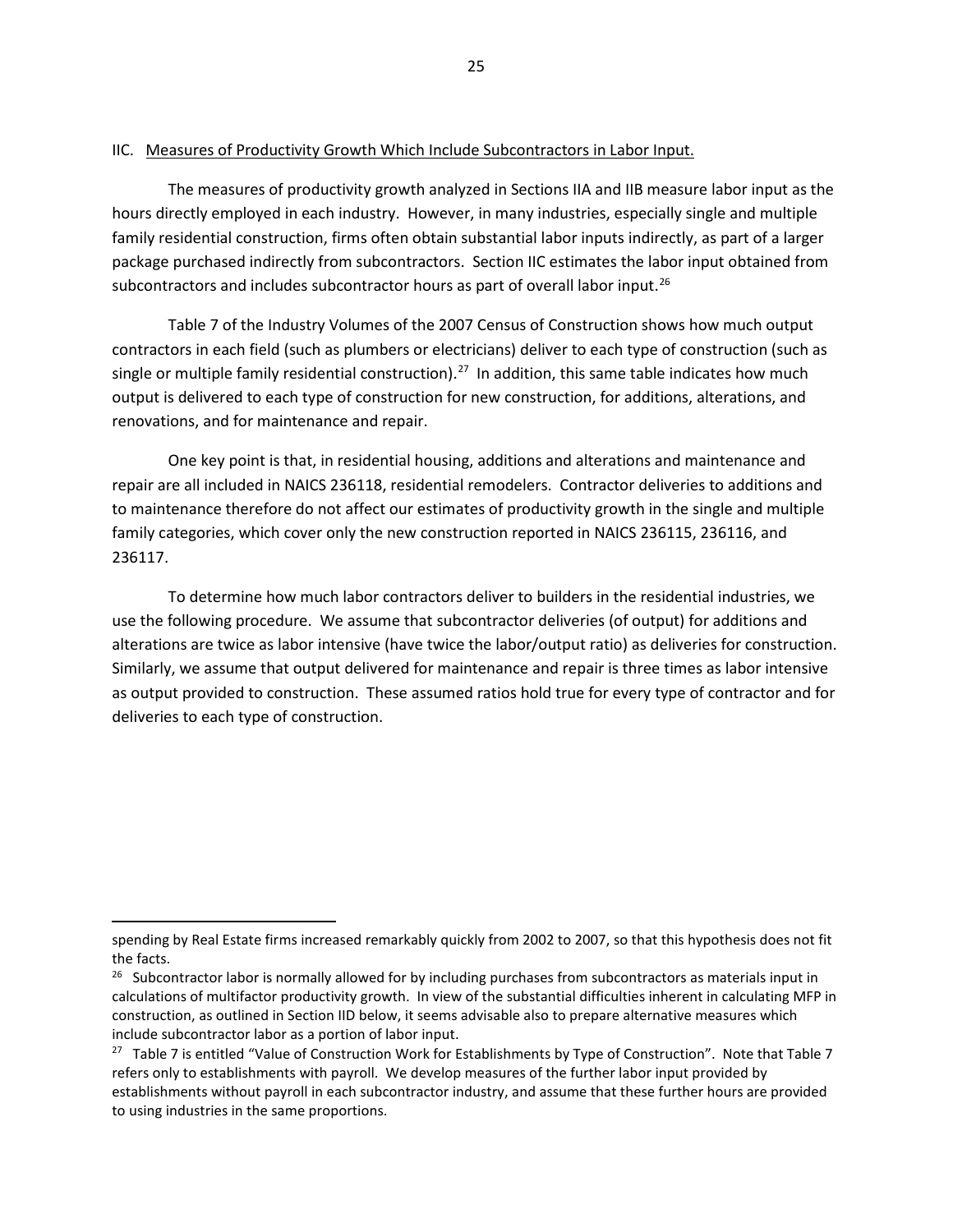Given these assumptions, we can determine how much of the labor supplied by a particular type of contractor, perhaps carpenters, is allocated to each of these different facets of production. Assume for example that carpenters supply 60 percent of their total output (deliveries to all sectors, not just to home building) to new construction, 20 percent to additions and alterations, and another 20 percent to maintenance and repair. In conjunction with the labor/output ratios of 1, 2, and 3, we can state that:

0.60 1x + 0.20 2x + 0.20 3x = L

where L is the total labor input employed by the carpenters.

 $\overline{\phantom{a}}$ 

Solving this particular equation for x, we can see that  $x = L/1.60$ , or that the total amount of labor carpenters supply to new construction is 0.60/1.60 L, so that approximately 0.375 of all carpenter subcontractor labor is delivered to new construction, after allowing for the relative importance, and labor intensity, of new construction, additions and alterations, and maintenance and repair. Once we know how much labor is delivered to new construction, we can allocate construction labor to the specific industries which utilize this. For example, if 80 percent of carpenter labor deliveries to new construction is supplied to single family home building, we can calculate that 0.80 times 0.375, or 30 percent of all carpenter contractor labor is supplied indirectly to single family home building. Once we calculate how much labor carpenters, plumbers, roofers and every other type of contractor supply to single family housing, we simply take the contributions from each craft and sum these up to determine the total amount of indirect labor provided by contractors. An entire set of such calculations is performed separately for each Census year.<sup>[28](#page-26-0)</sup>

Figure 11 compares the growth of direct and indirect (subcontractor) labor in single family housing. Figure 12 reports similar information for multiple family housing, while Figure 13 shows corresponding trends for highways, streets, and bridges. Note that, unlike housing, in highways all the labor measures include additions and alterations and maintenance and repair, as well as new construction.

<span id="page-26-0"></span><sup>&</sup>lt;sup>28</sup> Some readers have been concerned about the arbitrary weights attached to each type of construction in the above calculations. To examine the sensitivity of these assumptions, we also calculated the overall growth of labor input using weights of 1.0 for new construction, 1.5 for additions and alterations, and 2.0 for maintenance and repair. By giving less weight to additions or maintenance, these calculations assign more subcontractor labor to new construction. However, the alternative assumption increases overall total labor input growth by only 0.1 percent per year or less.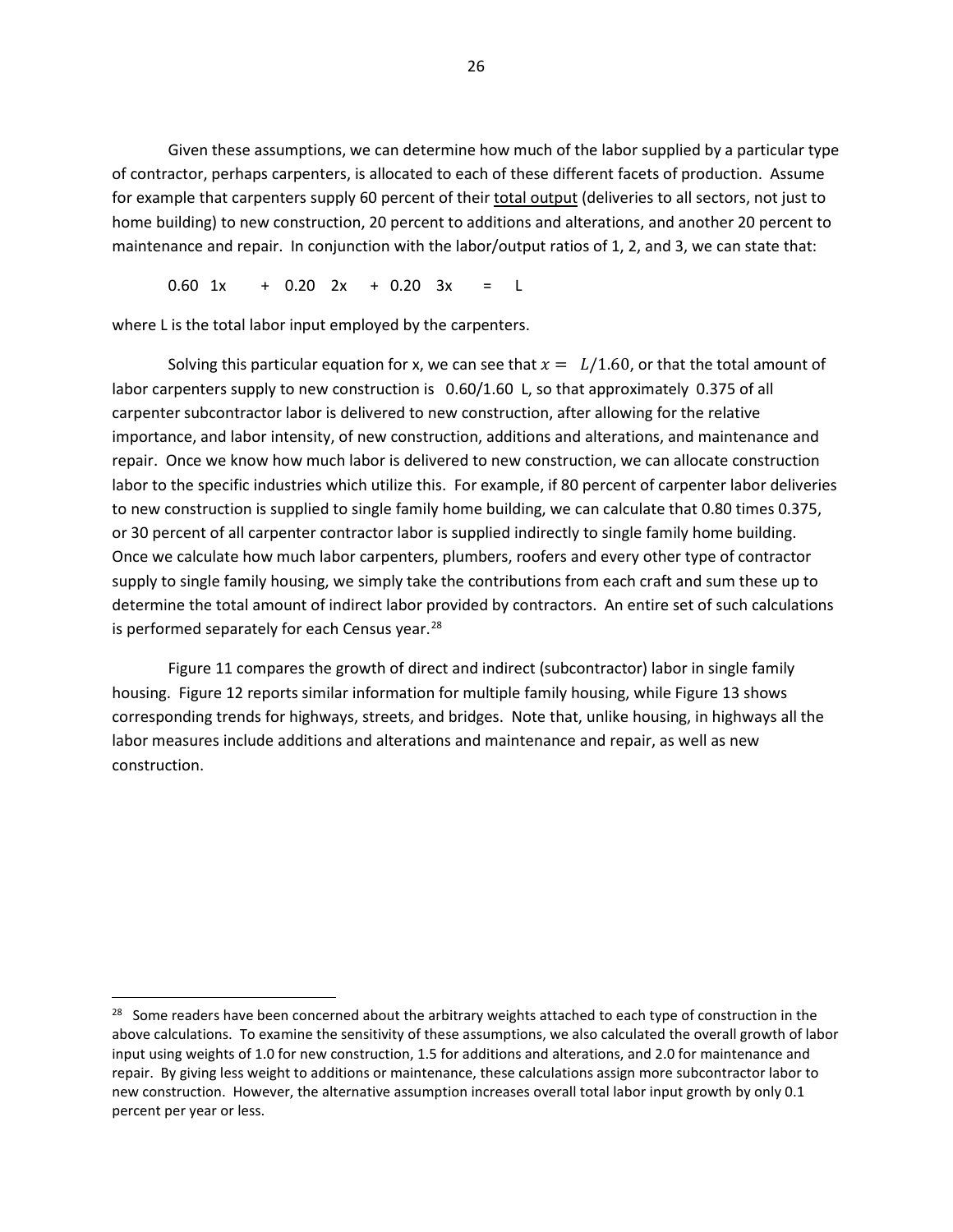

Figure 11 Single Family Residential Construction: Direct Labor, Indirect Labor, and Total Labor Inputs.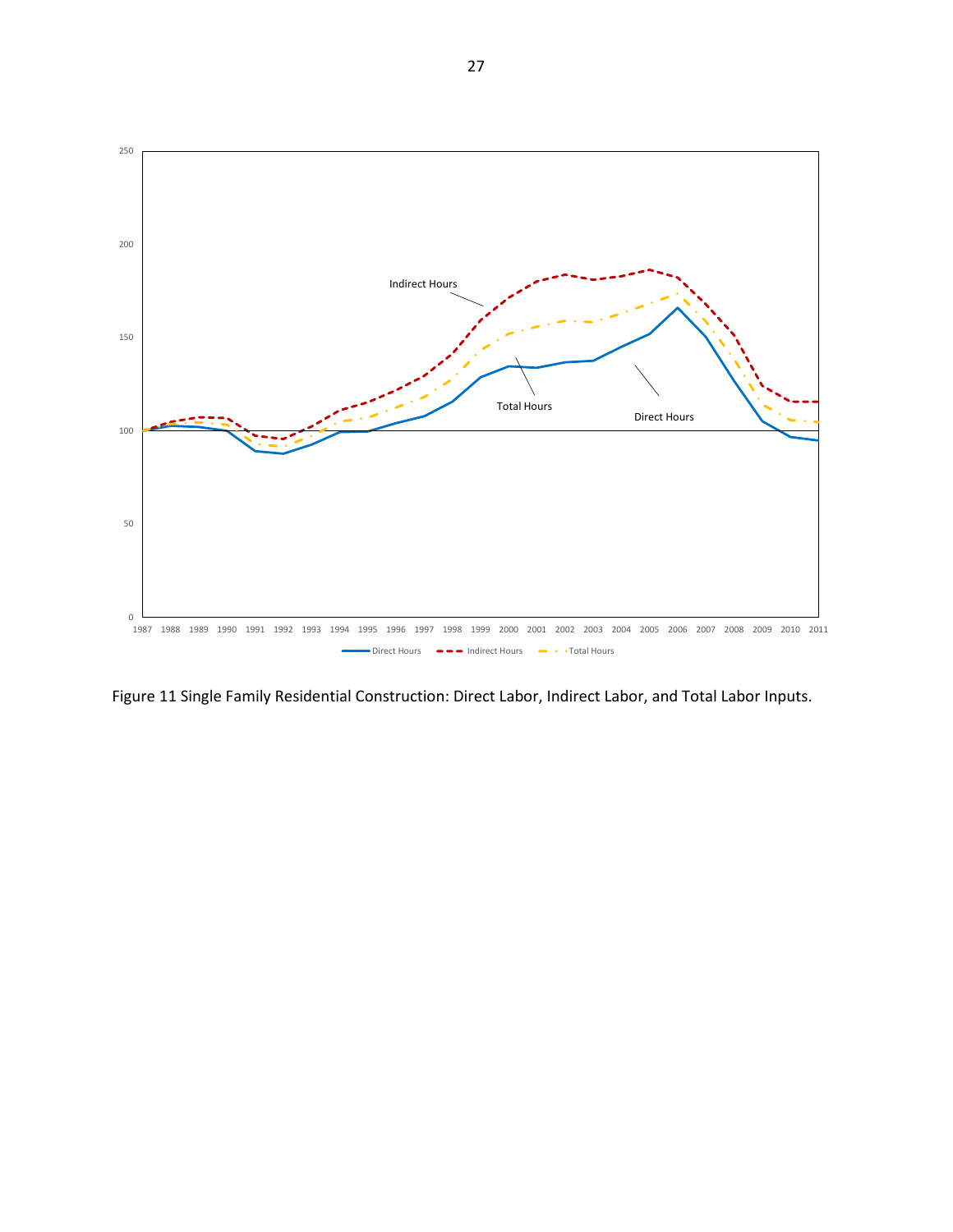

Figure 12 Multiple Family Residential Construction: Direct Labor, Indirect Labor, and Total Labor Input.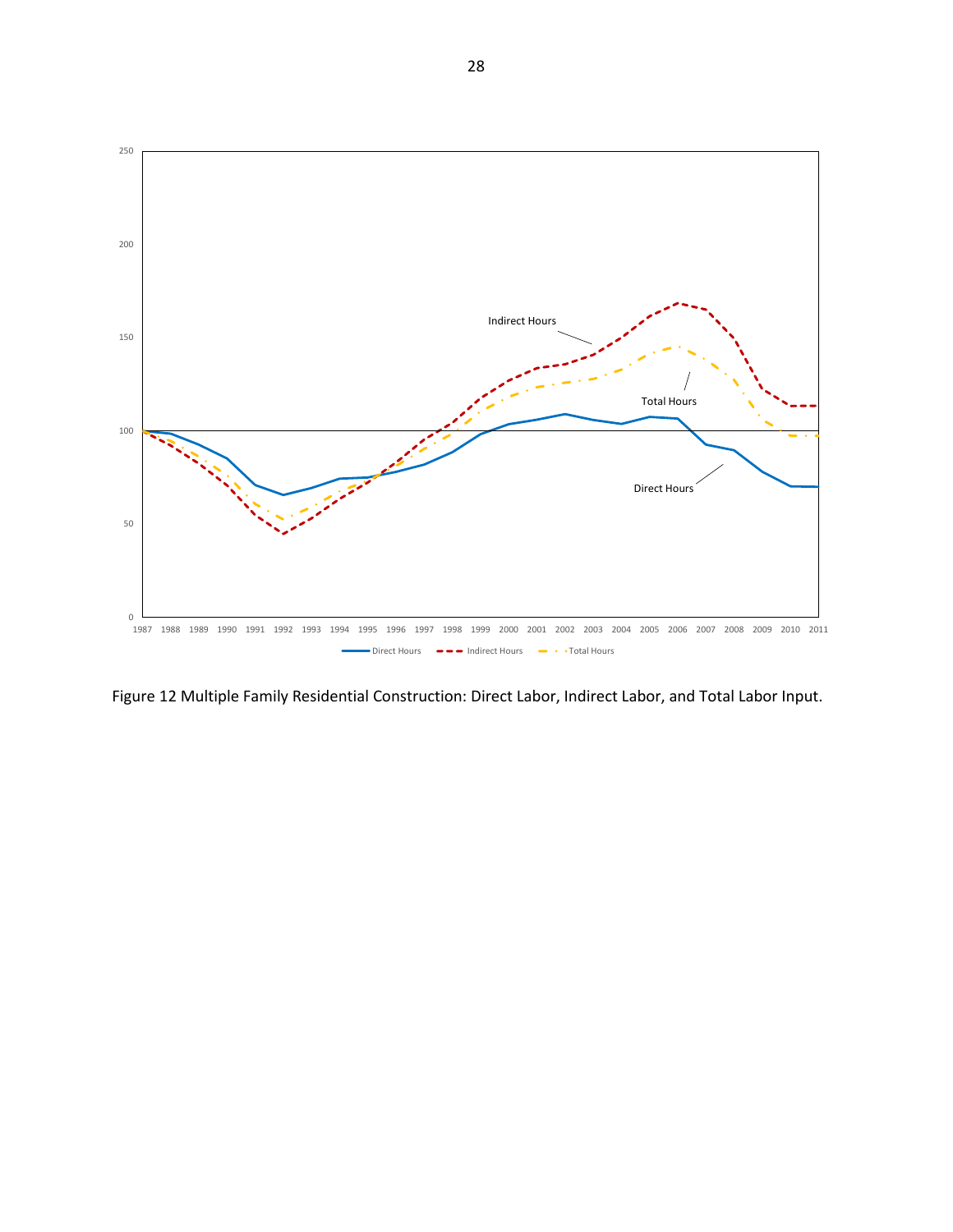

Figure 13 Highways, Streets, and Bridges: Direct Labor, Indirect Labor, and Total Labor Input.

As Figures 11, 12, and 13 indicate, in each of the three industries indirect hours (subcontractor hours) increase more rapidly than the labor directly employed in the industry.<sup>29</sup> As a consequence, in all three cases, if total labor is defined as direct plus subcontractor hours, total labor increases more rapidly than direct hours, so that the implied rate of labor productivity growth is lower.<sup>[30](#page-29-1)</sup>

Table 3 reports specific values of productivity growth rates when the alternative measure of labor input is used. As Figure 11 suggests, in single family housing including subcontractors in labor input results in a modest decline in labor productivity growth. On the other hand, when subcontractors

<span id="page-29-1"></span><span id="page-29-0"></span><sup>&</sup>lt;sup>29</sup> Such results imply that, over time, builders have substituted subcontractor labor for their own labor. If better information on subcontractor output prices were available, it would be possible to determine whether builders rely more heavily on subcontractors over time because subcontractor productivity has increased more rapidly.  $30$  In Figures 11, 12, and 13, whether overall labor productivity is closer to direct labor or indirect subcontractor labor depends on the relative magnitude of these two labor forces. In 2007, direct labor accounted for 49.8 percent of the total hours involved in single family construction. In multiple family, direct labor was 24.8 percent, and in highways 66.3 percent.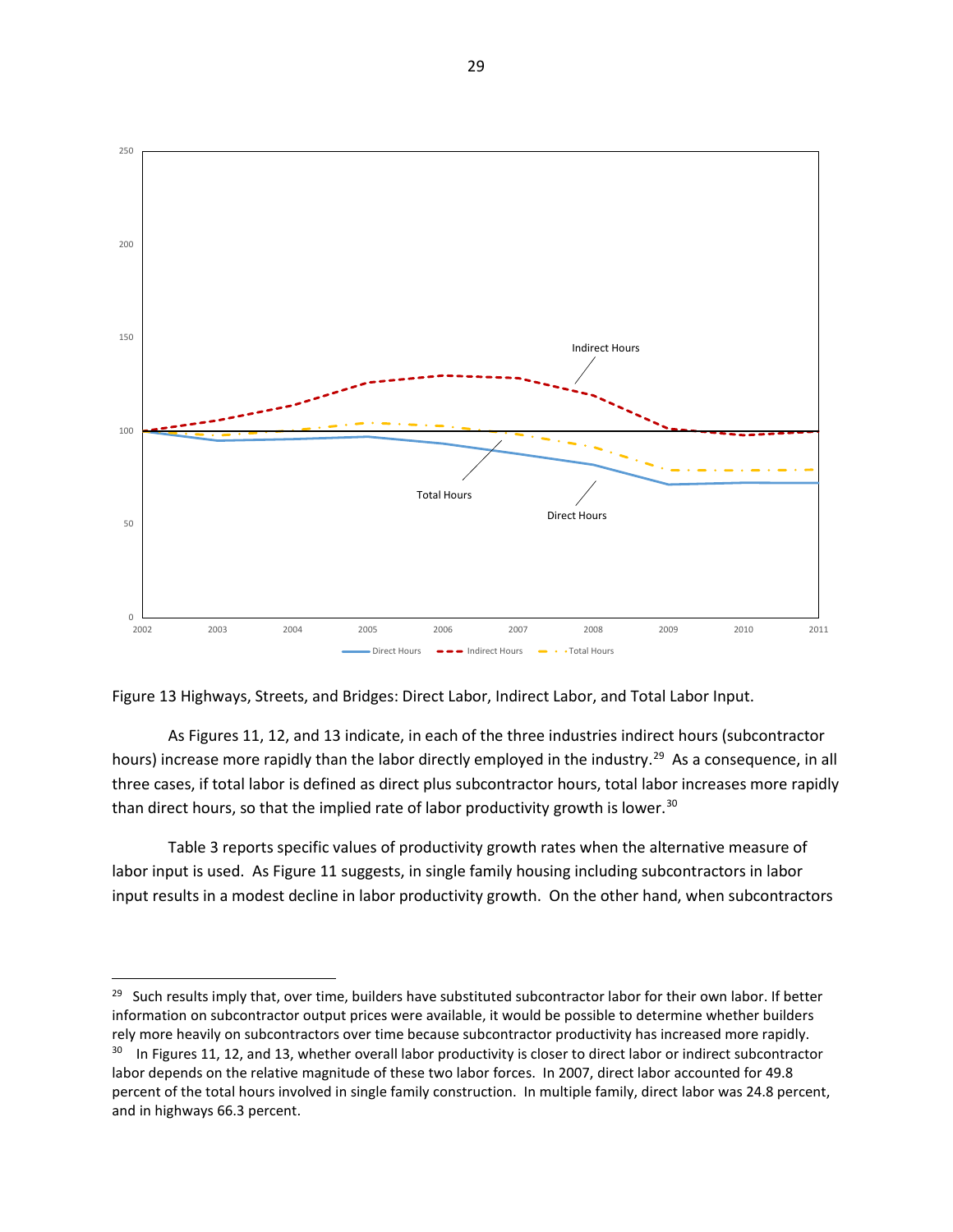are included labor productivity in multiple family housing and in highways drops somewhat more sharply.

What conclusions can we draw from including subcontractors as labor input? Overall, as Table 3 shows, productivity growth is lower in all three industries once subcontractors are included. However, the basic theme that long-term productivity growth, adjusted for the business cycle, is positive still holds true in the adjusted data.<sup>31</sup> Productivity growth is clearly positive in multiple family homes and in highways. In addition, though productivity growth in single family housing is not significantly greater than zero, our best point estimate for this industry still suggests a positive productivity trend.

Table 3 Labor Productivity: Effect of Alternative Labor Input Series on Labor Productivity Growth.

| Panel A                        | 1987-2011                     |          |                          |                               | 1997-2007                       |                                 |  |
|--------------------------------|-------------------------------|----------|--------------------------|-------------------------------|---------------------------------|---------------------------------|--|
|                                | Average Annual Rate of Change |          |                          | Average Annual Rate of Change |                                 |                                 |  |
| <b>Type</b>                    | Standard                      |          | Standard + Subcontrators |                               | Standard                        | <b>Standard + Subcontrators</b> |  |
| Single Family                  |                               | $-1.4%$  | $-1.8%$                  |                               | $-0.2%$                         | 0.2%                            |  |
| Multifamily                    |                               | $-0.2%$  |                          | $-1.5%$                       | 5.7%                            | 2.5%                            |  |
| <b>Panel B</b>                 | 2002-2011                     |          |                          |                               |                                 |                                 |  |
|                                | Average Annual Rate of Change |          |                          |                               |                                 |                                 |  |
| <b>Type</b>                    |                               | Standard |                          |                               | <b>Standard + Subcontrators</b> |                                 |  |
| Highways, Streets, and Bridges |                               | 5.9%     |                          | 4.8%                          |                                 |                                 |  |

Figures 14, 15, and 16 describe the annual productivity behavior summarized in Table 3, which is once again useful in describing the peak levels of productivity observed in the boom years. As was the case with the hours data summarized in Figure 12, multiple family residential productivity, described in Figure 15, is most substantially affected when indirect hours are also included in labor inputs.

<span id="page-30-0"></span><sup>31</sup> We correct for cyclical influences by using housing starts as an additional independent variable, as in footnote 20. Empirical results when  $L$  includes subcontractor labor are:

|  |                                               |  | $log(O/L)$ = $-2.55$ + 0.488 $log(Housing Starts)$         | + 0.0024time |                       |
|--|-----------------------------------------------|--|------------------------------------------------------------|--------------|-----------------------|
|  | t ratios (-0.77) (15.31)                      |  |                                                            | (1.49)       | $\bar{r}^2 = 0.919$   |
|  | For multiple family residential construction: |  |                                                            |              |                       |
|  |                                               |  | $log(O/L) = -28.68 + 0.342log(Housing Stars) + 0.0160time$ |              |                       |
|  | t ratios (-2.40)                              |  | (3.78)                                                     | (2.73)       | $\bar{r}^2 = 0.394$ . |
|  |                                               |  |                                                            |              |                       |

For single family residential construction

l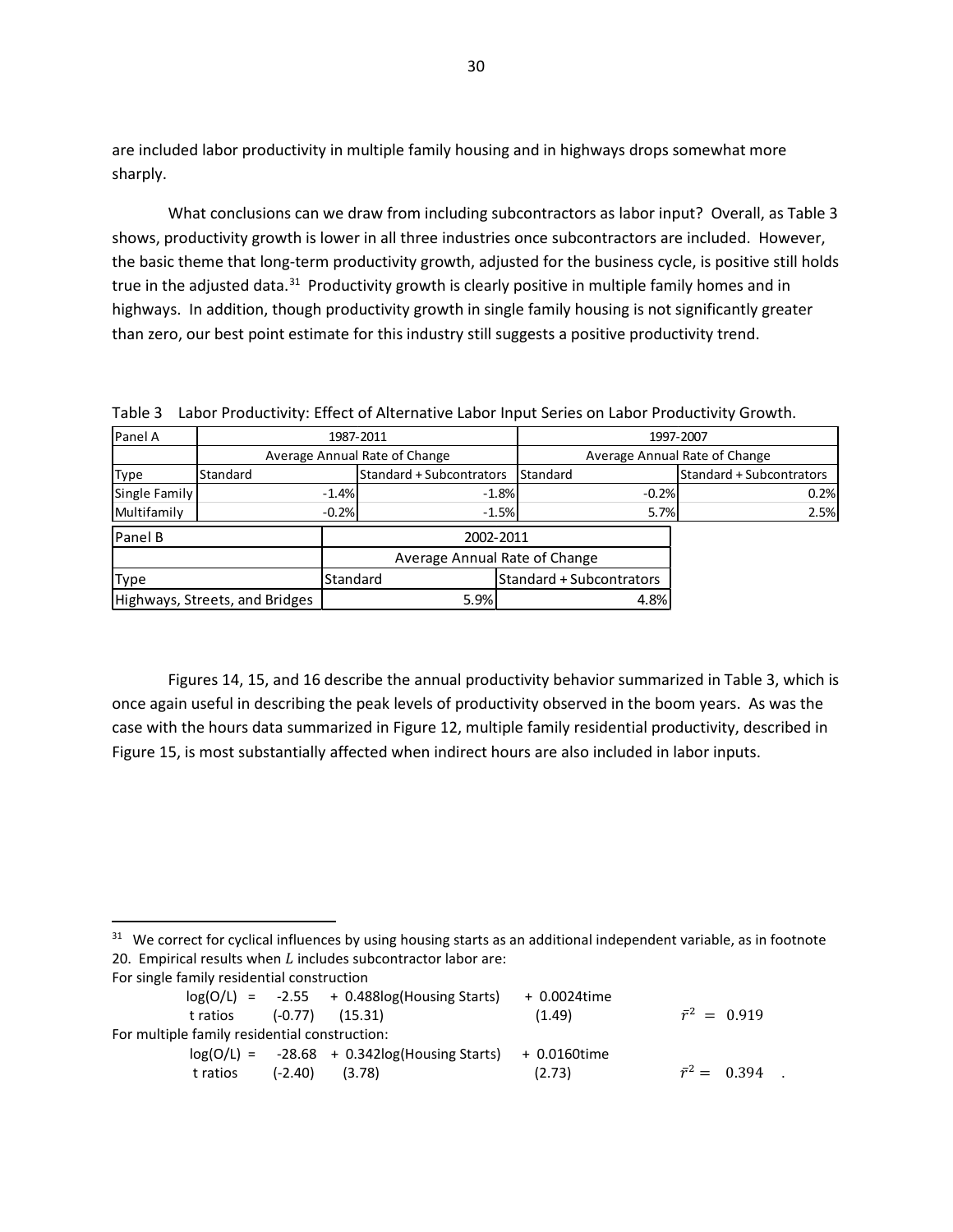

Figure 14 Labor Productivity Single Family Construction, Direct and Indirect Hours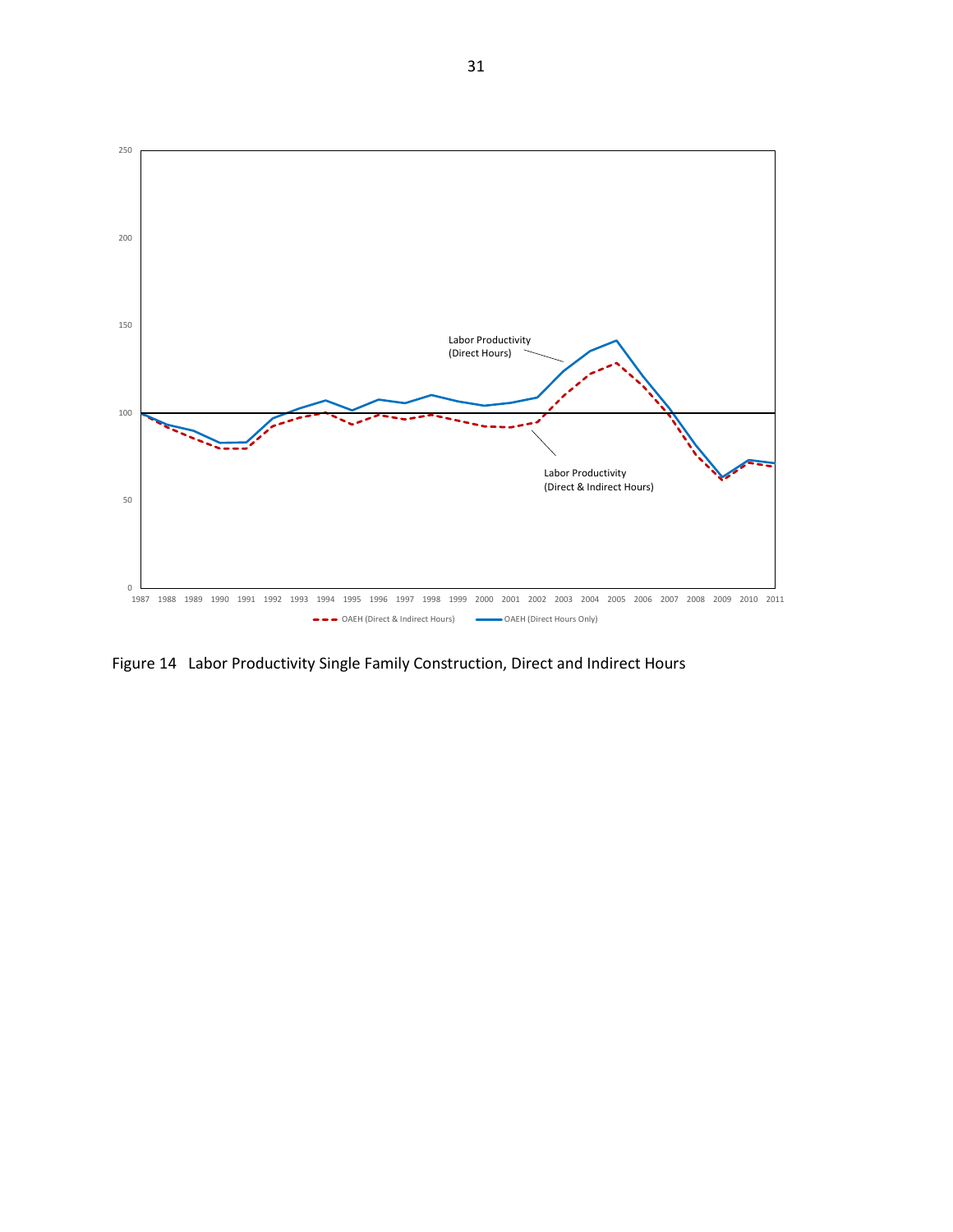

Figure 15 Labor Productivity Multiple Family Construction, Direct and Indirect Hours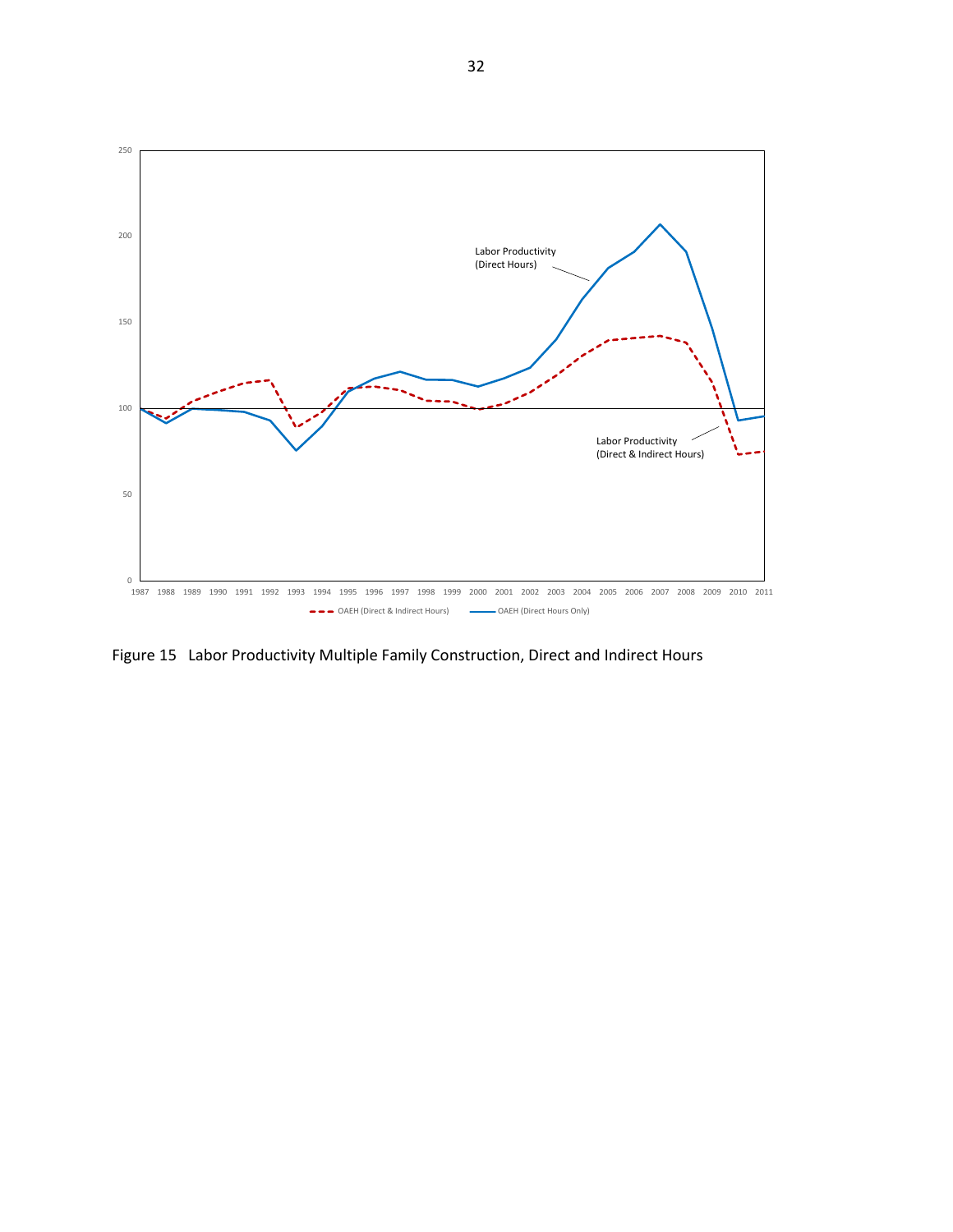

Figure 16 Labor Productivity, Highways, Streets, and Bridges, Direct and Indirect Hours

# IID. Measures of Multifactor Productivity Growth in the Three Industries.

Section II has so far concentrated on measures of labor productivity growth within each of our three industries. Section IID examines whether it is possible to prepare estimates of multifactor productivity growth within these same industries.

Two main types of problems arise in measuring multifactor productivity within these industries. First, a variety of issues occur in calculating materials inputs and prices. Second, not much data is available to estimate capital inputs and prices; in particular, the available data show only investment in plant and in equipment, and even that information exists only for Census years. Despite the substantial difficulties involved, we think that it will eventually be possible to prepare rough, approximate, but still useful measures of multifactor productivity growth.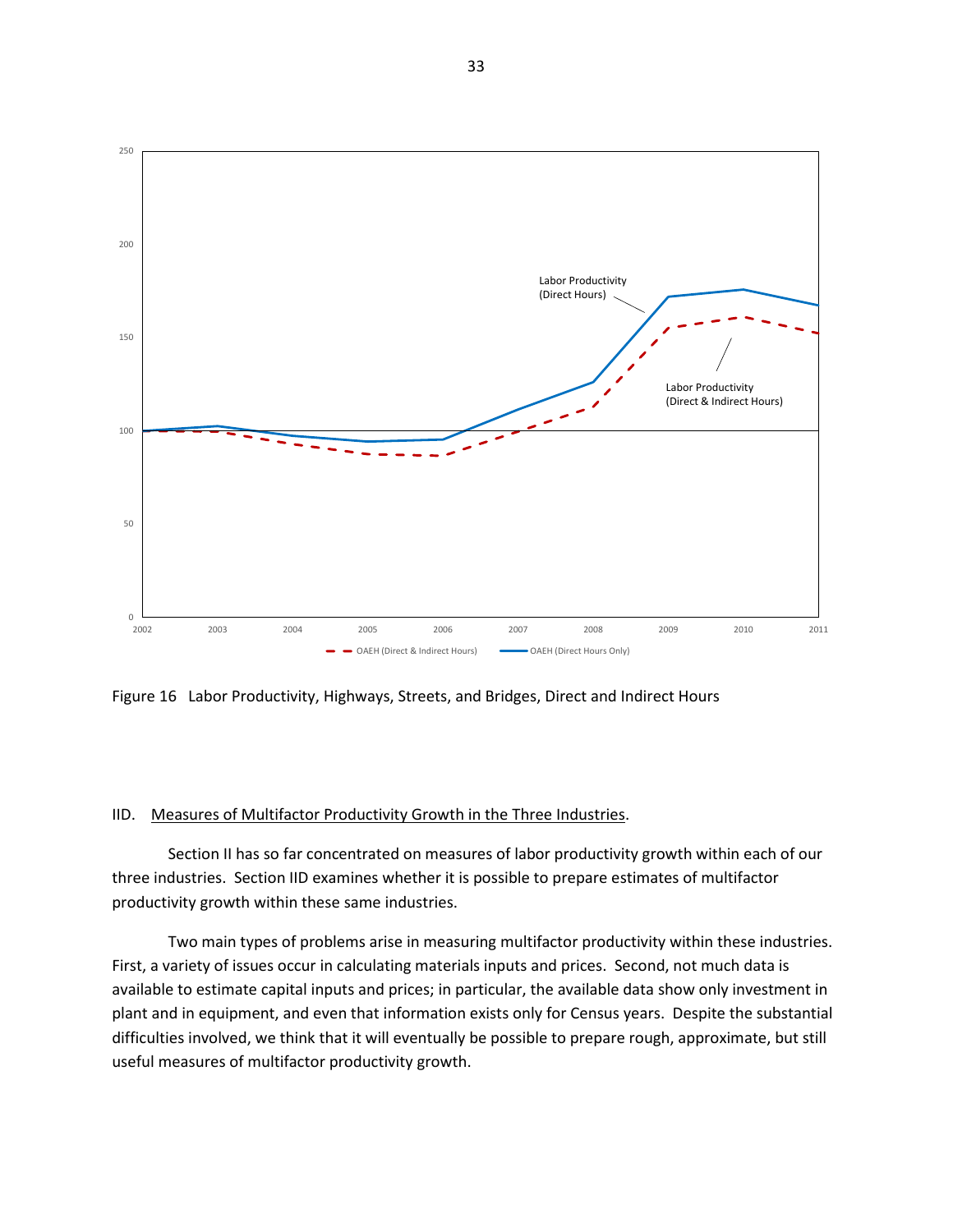Several issues make it difficult to determine materials inputs in construction industries. In most of the economy, Bureau of Economic Analysis input-output tables report materials purchases for each NAICS industry. Once a list of the appropriate inputs is in hand, it is a relatively easy matter to determine the price and quantity of materials inputs used by each industry. However, in construction, the Bureau of Economic Analysis reports the input-output table on a final demand basis rather than on a NAICS industry basis. The columns of the input-output table refer to final products such as single family homes or warehouses. Under these circumstances, it is difficult to determine whether materials purchases have been bought by builders or by contractors. For example, we cannot determine whether a hot water heater in a house was bought by the builder or by a contractor.

In addition to this fundamental difficulty in knowing the specific materials inputs purchased by each NAICS industry, it is sometimes difficult to price several of the inputs to construction industries. Input prices are readily available for standard input items such as concrete, lumber, and plumbing supplies. It is more difficult to measure the input price for materials purchased from contractors, since we do not have reliable price deflators for many contractors; nevertheless, the PPI now does provide at least some reliable information on contractor prices, such as the price index for electrical contractors, except residential.<sup>[32](#page-34-0)</sup>

A third area of difficulty occurs with purchased business services. In many cases, builders formerly purchased labor and other inputs themselves, but now frequently purchase an equivalent bundle of inputs from an outside supplier. This sort of outsourcing often shows up in the data as the purchase of services. A builder may purchase \$50,000 worth of services from one supplier and \$100,000 from another supplier. Unfortunately, we often do not know enough about exactly what is included in these many purchased services.<sup>33</sup> In some cases, purchased business services may represent another form of indirect labor purchases. In many instances, suppliers may provide builders with the labor of undocumented immigrants or of domestic workers similarly working off the books.<sup>34</sup> In other cases, business services may consist of materials or genuine business services. In the absence of reliable information on the content of purchased services, it is very difficult to price purchased services or to determine the extent to which they replace labor inputs.

Despite these various issues, we believe it is possible to prepare a rough estimate of materials inputs into each of our industries. Future work will outline the methodology to be used and the results which emerge.

l

<span id="page-34-0"></span> $32$  In Section IIIA below we argue that we cannot assume that the same output price is relevant for residential and nonresidential contractors. This is because potential errors in output prices have a drastic effect on measures of output and productivity growth. On the other hand, contractor materials represent only one portion of materials inputs, and many other materials prices are measured well. Therefore, contractor prices have a greater impact on estimates of output growth than on materials inputs.

<span id="page-34-1"></span><sup>&</sup>lt;sup>33</sup> Such difficulties with purchased business services occur in many industries, not just in construction.

<span id="page-34-2"></span><sup>&</sup>lt;sup>34</sup> Section VB below examines whether standard establishment data, the traditional basis for productivity measurement, systematically understate the employment of undocumented immigrants.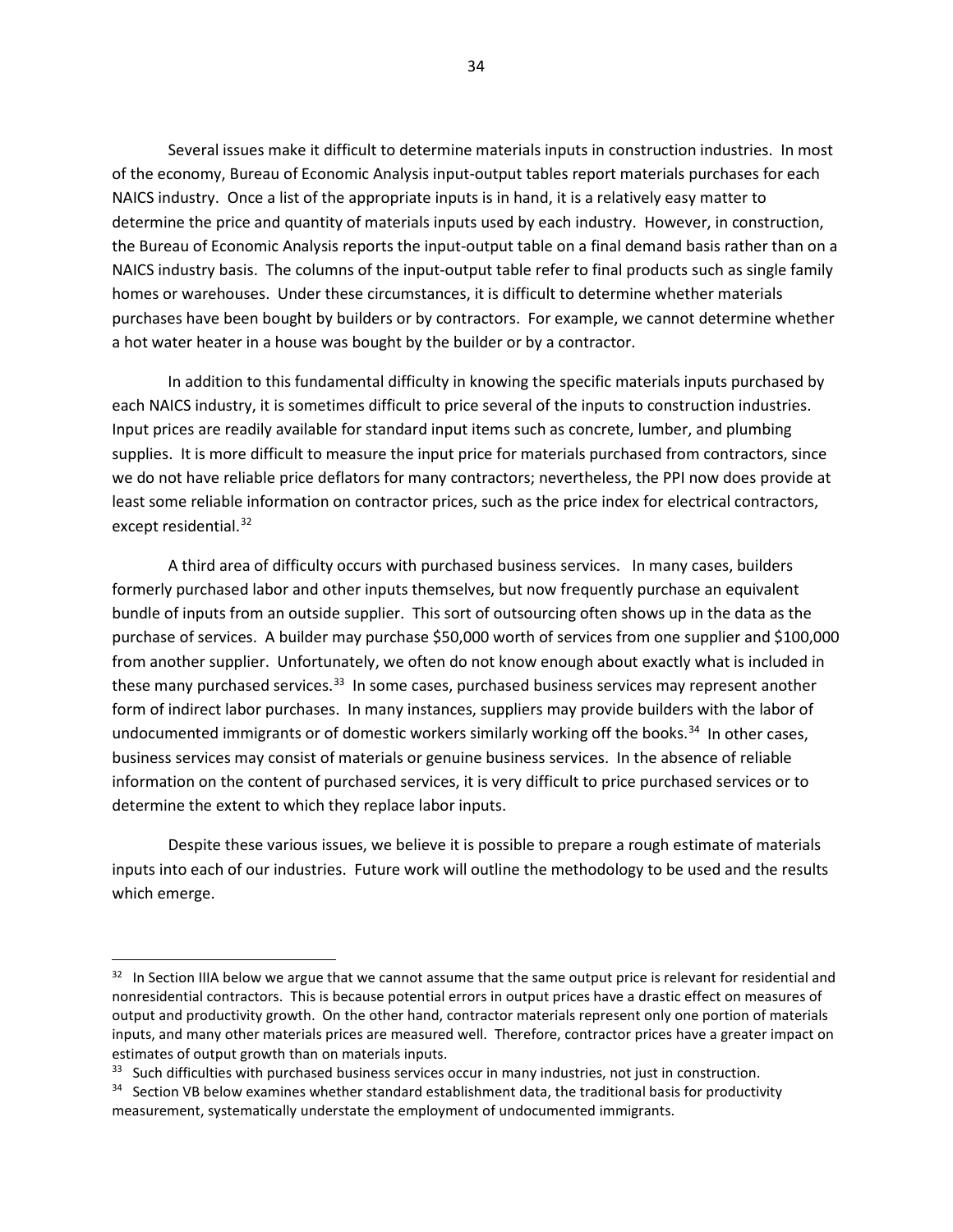Further difficulties occur within the data for capital inputs. The major problem is lack of sufficient detailed data on capital investment. The Census of Construction reports information on investment in structures and related facilities, and in machinery and equipment for each detailed industry. In recent years, the machinery and equipment data include detailed information for the autos and trucks subcategory. However, there is little information on capital investment by industry in the intervening years between Economic Censuses. The American Capital Expenditures Survey (ACES) does provide annual information on capital investment, and in plant and equipment separately. However, in construction ACES covers only three broad industries, building (which includes housing), heavy construction, and contractors. In addition, the ACES data begin only in 1994. Since there not enough investment data, and no breakdown by assets, it is not possible to measure capital stocks through a standard perpetual inventory approach.

The crucial question then is how well the detailed data which are available for Census years can approximate the true capital values obtained through full perpetual inventory calculations. Fortunately, work conducted at the Center for Economic Studies at the Census suggests that in manufacturing gross book value figures similar to those published in the Census of Construction can, if suitably adjusted for price change, provide a reasonable approximation to the capital stocks obtained through perpetual inventory calculations.<sup>[35](#page-35-0)</sup> We will therefore use methods closely similar to those which have proved to be useful in manufacturing to develop estimates of capital stocks in construction.<sup>[36](#page-35-1)</sup>

The prevalence of rental capital is a further difficulty which arises in the measurement of capital in construction. As Table 4 below indicates, rental capital is quite important in construction.

|              |                                      | Rental Capital (\$millions) |                    |         |                      |
|--------------|--------------------------------------|-----------------------------|--------------------|---------|----------------------|
| <b>NAICS</b> | Title                                | Rentals                     | Machiner Buildings |         | Capital Expenditures |
|              | 23 Construction                      | 24576.5                     | 15431.6            | 9144.9  | 23855.5              |
|              | 236115 New Single Family Housing     | 510.9                       | 157.7              | 353.1   | 606.4                |
|              | 236116 New Multifamily Housing       | 172.6                       | 91.0               | 81.6    | 288.9                |
|              | 236117 New Housing For-Sale Builders | 887.2                       | 166.9              | 720.3   | 1827.0               |
|              | 237310 Highways, Streets, and Bridge | 2679.3                      | 2177.6             | 501.6   | 3208.4               |
| 31-33        | Manufacturing                        | 29248.2                     | 8867.2             | 20381.0 | 158837.7             |

Table 4 Importance of Rental Capital in Construction (in millions)

 $\overline{\phantom{a}}$ 

Sources: 2007 Census of Construction and 2007 Census of Manufactures. Data on construction investment exclude the value of land.

<span id="page-35-0"></span><sup>&</sup>lt;sup>35</sup> As Drucker and Feser (2007, p. 40) indicate "Measures of capital based on current assets have been shown to perform well in micro-level research using the Longitudinal Research Database."

<span id="page-35-1"></span><sup>&</sup>lt;sup>36</sup> Foster, Haltiwanger and Krizan (2001) adjust gross book value for inflation by multiplying book value by the ratio of constant dollar capital stock divided by the current dollar book value, as determined for each industry from BEA capital stocks; we will adopt their correction. Note that, in addition to the gross book value of depreciable assets, the Census of Construction also reports the value of inventories and rental expenditures for equipment and for structures, separately, for each establishment in each Census year.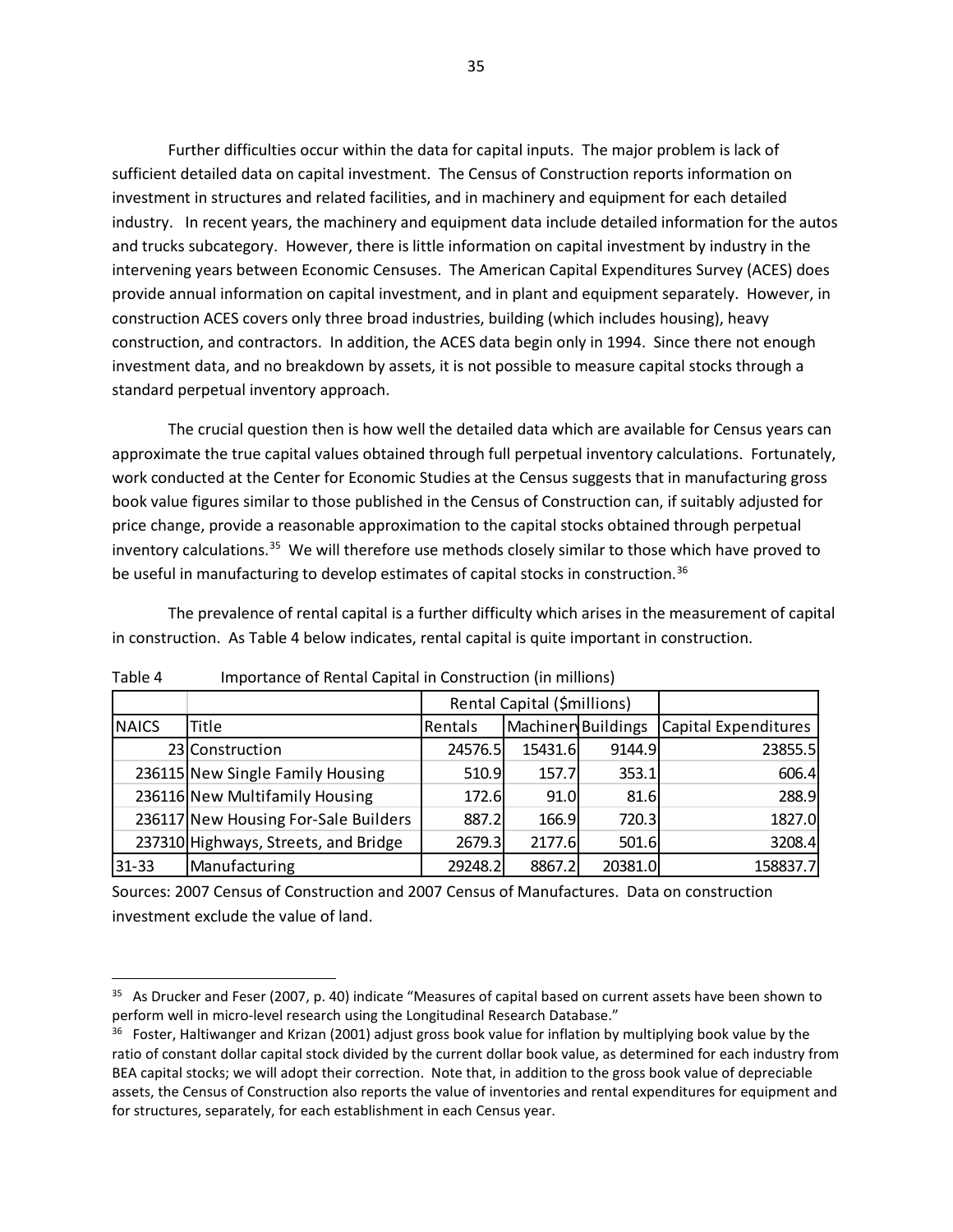As Table 4 shows, expenditures on capital rentals are approximately as important as gross investment in construction in total. As might be expected, rentals of buildings are particularly important in housing, whereas machinery rentals are more important in highway construction. Rentals play a much less substantial role in manufacturing.

To the extent that it is more difficult to track rental capital, as opposed to fixed assets, the importance of capital rentals in construction makes it more difficult to measure capital inputs. In addition, data on capital rentals, like data for gross investment, are available for individual industries only within Census years. Furthermore, the American Capital Expenditures Survey, which reports capital expenditures for industry groups for years between Census years, contains little information on rental payments for capital.<sup>[37](#page-36-0)</sup> Therefore, there is little chance of calculating capital rentals between Census years. However, the Census of Construction does report detailed information on capital rentals, for both equipment and structures; we shall follow Drucker (2012, p. 35) in using service prices to convert these measures of rental payments into capital stocks for Census years.

Despite the many difficulties outlined here, further work will measure multifactor productivity growth in each of these three industries. Work on these three industries will in a sense represent a prototype. Progress in measuring multifactor productivity growth in these three industries will later be the basis for comparable efforts in additional construction industries.

### III. Measures of Productivity Growth Outside the Three Industries.

 $\overline{\phantom{a}}$ 

Section II examined productivity growth in three industries. Even though the three industries, especially single family residential construction, are important, these three industries account for only a portion of total construction. In addition, our three industries are not widely representative. They cover a lot of residential construction, but not much of heavy construction (only highways) and nothing at all of contractors. What then can we say about productivity growth in all the rest of construction? Section III examines information on productivity growth in other portions of construction.

Section IIIA considers productivity growth in eight further industries for which the PPI now provides improved output price deflators. These industries comprise four types of buildings (warehouses, schools, offices, and industrial construction, listed according to the order in which the PPI began to publish the new series) and four kinds of contractors (concrete, roofing, electrical, and plumbing heating and air conditioning contractors).<sup>[38](#page-36-1)</sup> As explained in Section IIIA, we will have to obtain access to data on individual establishments within the Census of Construction in order to prepare productivity numbers consistent with the industry boundaries of these eight new PPIs.

<span id="page-36-0"></span><sup>&</sup>lt;sup>37</sup> ACES does report annual expenditures on long-term leases of new capital assets, but long-term leases are only a small proportion of overall capital rentals.

<span id="page-36-1"></span><sup>&</sup>lt;sup>38</sup> It is important to emphasize that all the PPIs for contractors refer to only the nonresidential component of each contractor industry.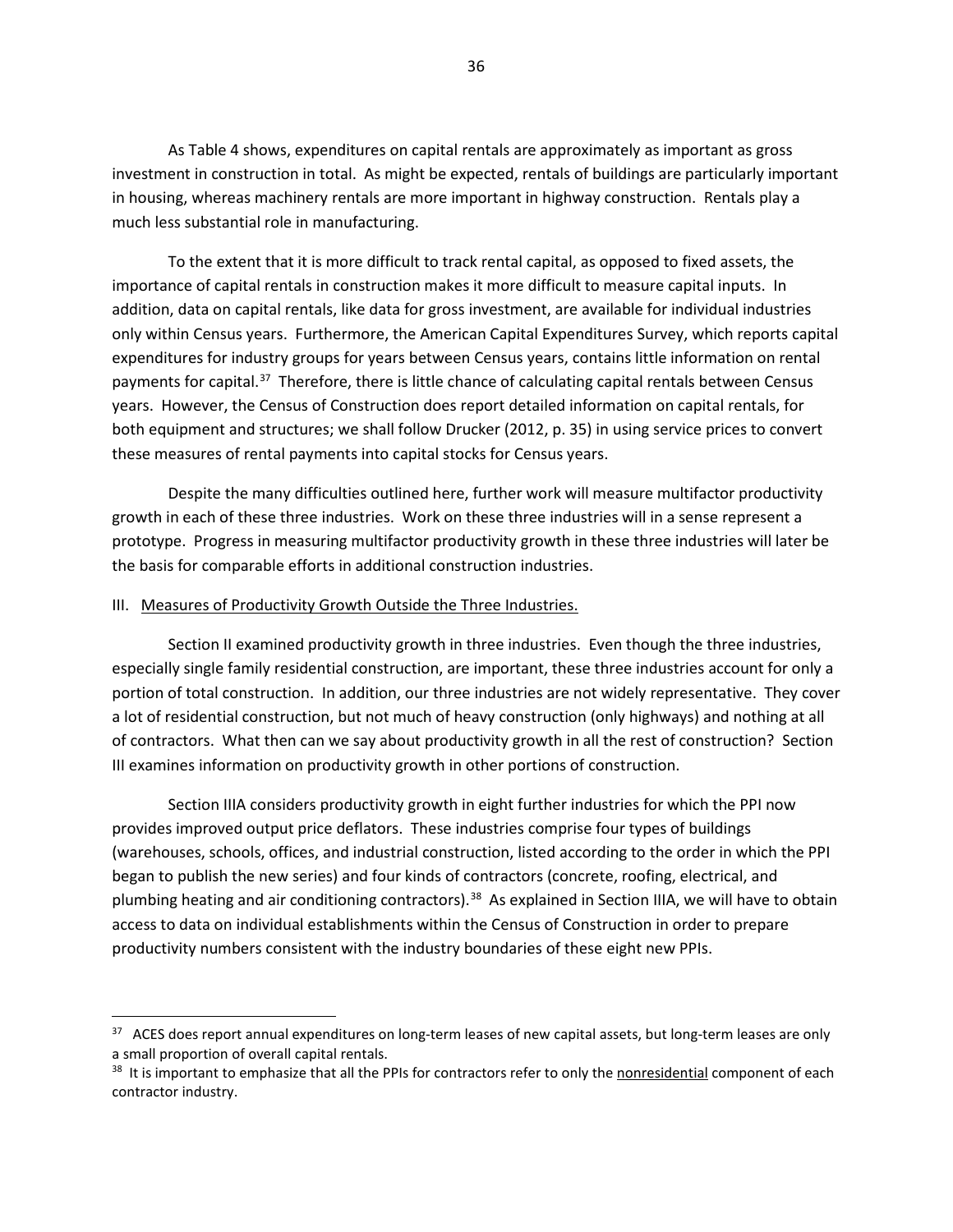For many years BEA had to use approximate deflators, such as a combination of one-half the Turner Construction Cost index and one-half the single family residential construction deflator, in order to deflate output in many aspects of construction. The old ineffective deflators are still in use for some components of construction, such as leisure construction or religious construction. From about 2005 to the present, we can therefore compare output growth under the new PPI deflators with output growth under the old ineffective deflators. Such comparisons can help us understand what was probably occurring in the construction data during the many years in which large amounts of output had to be deflated by inferior deflators because the new improved PPI deflators were not yet available. Section IIIB examines these issues.

### IIIA. Measures of Productivity Growth in Further Industries: The Census Microdata.

l

For many years it has been difficult to prepare measures of productivity growth in construction and in specific construction industries because there are no reliable measures of output price deflators for these industries. Recently, however, the PPI program has produced high-quality estimates of output price for a variety of construction industries.<sup>39</sup> The new improved deflators cover warehouses, schools, offices, and industrial construction, and the nonresidential component of concrete, roofing, electrical, and plumbing heating and air conditioning contractors.<sup>[40](#page-37-1)</sup>

The Census of Construction publishes data for each existing NAICS industry. However, the newly available PPI deflators generally do not match NAICS industries. As Table 5 below indicates, most of the new PPIs are more narrowly defined than the published NAICS industries.

<span id="page-37-0"></span><sup>&</sup>lt;sup>39</sup> The new improved PPIs are not based on actual construction prices. Instead, following the lead of the Canadian and Australian statistical agencies, BLS establishes a typical building for each of four areas of the country. They then price the cost elements for these typical buildings. In addition, the Bureau surveys builders monthly to determine the gross margin charged above observed costs. Harper (2014) provides a detailed description of the methods which BLS uses to prepare these new PPIs in construction.

<span id="page-37-1"></span><sup>&</sup>lt;sup>40</sup> In addition to the eight industries mentioned in the text, the PPI currently also publishes measures for two further industries in construction. The first is new health care building construction, which covers both hospitals and medical offices. The medical construction index begins only in June 2012. We will not be able to include medical construction in the present study because we need two Census years to benchmark productivity measures for new industries. Productivity measures for medical construction can be prepared after the 2017 Census.

The new PPIs also cover maintenance and repair in nonresidential construction. The Census of Construction does report expenditures on maintenance and repair for individual industries. However, there is no actual information on the corresponding labor inputs used in maintenance and repair. Therefore, we cannot prepare a productivity measure for maintenance and repair.

However, as mentioned on page 39 of the text, if we can access the micro data at the Census, we can determine which establishments in any industry specialize in new construction, additions and alterations, or maintenance and repair. We can then measure the labor inputs devoted to maintenance and repair, which opens up new possibilities of computing levels and rates of growth of labor productivity for maintenance and repair construction in each industry.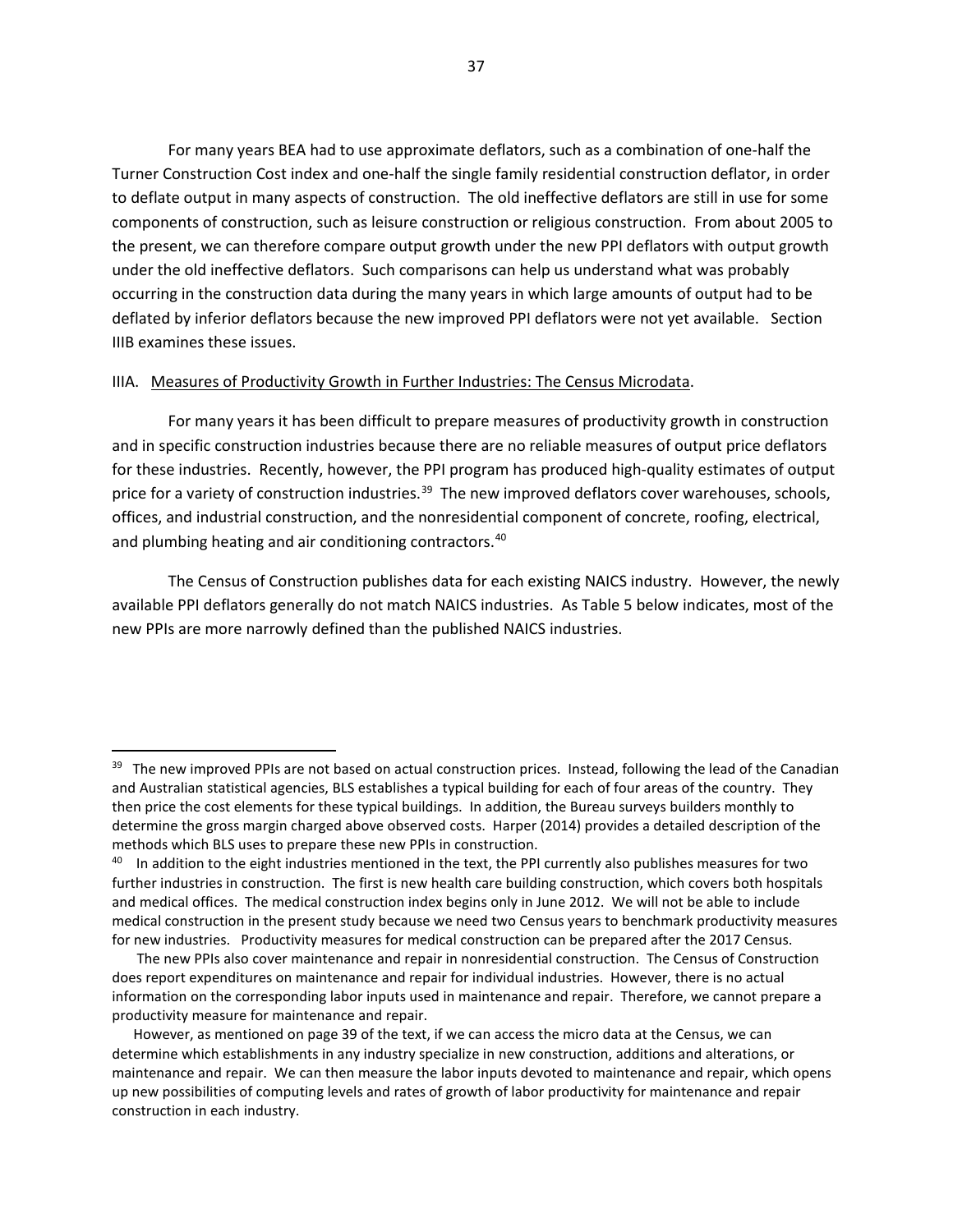| <b>PPI Coverage</b> |                                                                      |                                       | Corresponding NAICS Industries |                                                             |
|---------------------|----------------------------------------------------------------------|---------------------------------------|--------------------------------|-------------------------------------------------------------|
| PPI                 | Description                                                          | Month/Year Start Industry Description |                                |                                                             |
|                     | 236211 New industrial building construction                          | Jun-06                                |                                | 236210 Industrial Building Construction                     |
|                     |                                                                      |                                       |                                | 236220 Commercial and Institutional Building Construction   |
|                     | 236221 New warehouse building construction                           | Dec-03                                |                                | 236220 pt Warehouses                                        |
|                     | 236222 New school building construction                              | Dec-04                                | 236220 pt Schools              |                                                             |
|                     | 236223 New office building construction                              | Jun-05                                |                                | 236220 pt Office Buildings                                  |
|                     | 236224 New health care building construction                         | $Jun-12$                              |                                | 236220 pt Health Care Buildings                             |
|                     |                                                                      |                                       |                                | 236220 pt Stores, Restaurants                               |
|                     |                                                                      |                                       |                                | 236220 pt Religious Buildings                               |
|                     |                                                                      |                                       |                                | 236220 pt Hotels, Motels                                    |
|                     |                                                                      | $\overline{\phantom{a}}$              |                                | 236220 pt Public Safety (Prisons, Police, Fire)             |
|                     |                                                                      |                                       |                                | 236220 pt Amusement, Social, and Recreational               |
|                     | 238113 Poured concrete foundation and structure ctrs, nonresidential | Jun-07                                |                                | 238110 Poured Concrete Foundation and Structure Contractors |
|                     | 238163 Roofing contractors, nonresidential                           | Jun-07                                |                                | 238160 Roofing Contractors                                  |
|                     | 238213 Electrical contractors, nonresidential                        | Jun-07                                |                                | 238210 Electrical Contractors                               |
|                     | 238223 Plumbing, heating, and AC contractor, nonresidential          | Jun-07                                |                                | 238220 Plumbing, Heating, and AC Contractors                |

Table 5 PPI Coverage and the NAICS Industries for Which Productivity Series Exist.

As Table 5 shows, only for NAICS 236210, industrial building construction, can we simply obtain NAICS data from the Census of Construction and use the published Census data to prepare productivity measures consistent with the new PPI. In all the other cases, the new PPI is more finely detailed than even the most detailed NAICS industry. For example, the Census of Construction provides information only for the broad NAICS industry 236220, Commercial and Institutional Building. The new PPIs cover Warehouses, and Schools, and Office Buildings, but many other portions of NAICS 236220 such as Stores and Restaurants, Hotels and Motels, or Public Safety Buildings are not represented. Similarly, the Census of Construction covers NAICS 238160 which includes all roofing contractors, whereas the PPI covers only Roofing Contractors, except Residential which excludes the large number of roofers who work on residential homes. If we were forced to rely on published NAICS data to measure productivity, we could only prepare measures for the three basic industries considered in Section II plus industrial building construction. That amount of coverage would not be sufficient to understand the construction industry.

Under these circumstances, we believe we have no alternative but to go inside the establishment micro data of the Census of Construction to find exactly those establishments which produce warehouses, schools, office buildings, or Roofing Contractors, except Residential. The Census of Construction reports on all recognized NAICS industries. We will use the micro data to establish industries more detailed than the current NAICS, and collect information on output, employment, and the presence of partners and proprietors in smaller quasi-NAICs industries which produce exactly what the PPI is pricing. As Calabria (1998, p. 14) remarks in his analysis of Census of Construction data "Access to establishment level microdata allows the researcher a much greater flexibility when categorizing establishments".

The Census Bureau micro data report how much each establishment produces by each type of construction, so it is feasible to determine exactly which establishments specialize in warehouses, office buildings, schools, or electrical contractors except residential. Once the establishments associated with each type of newly defined smaller industry have been determined, it is an easy matter to cumulate the output, labor input, number of partners and proprietors, materials expenditures, and capital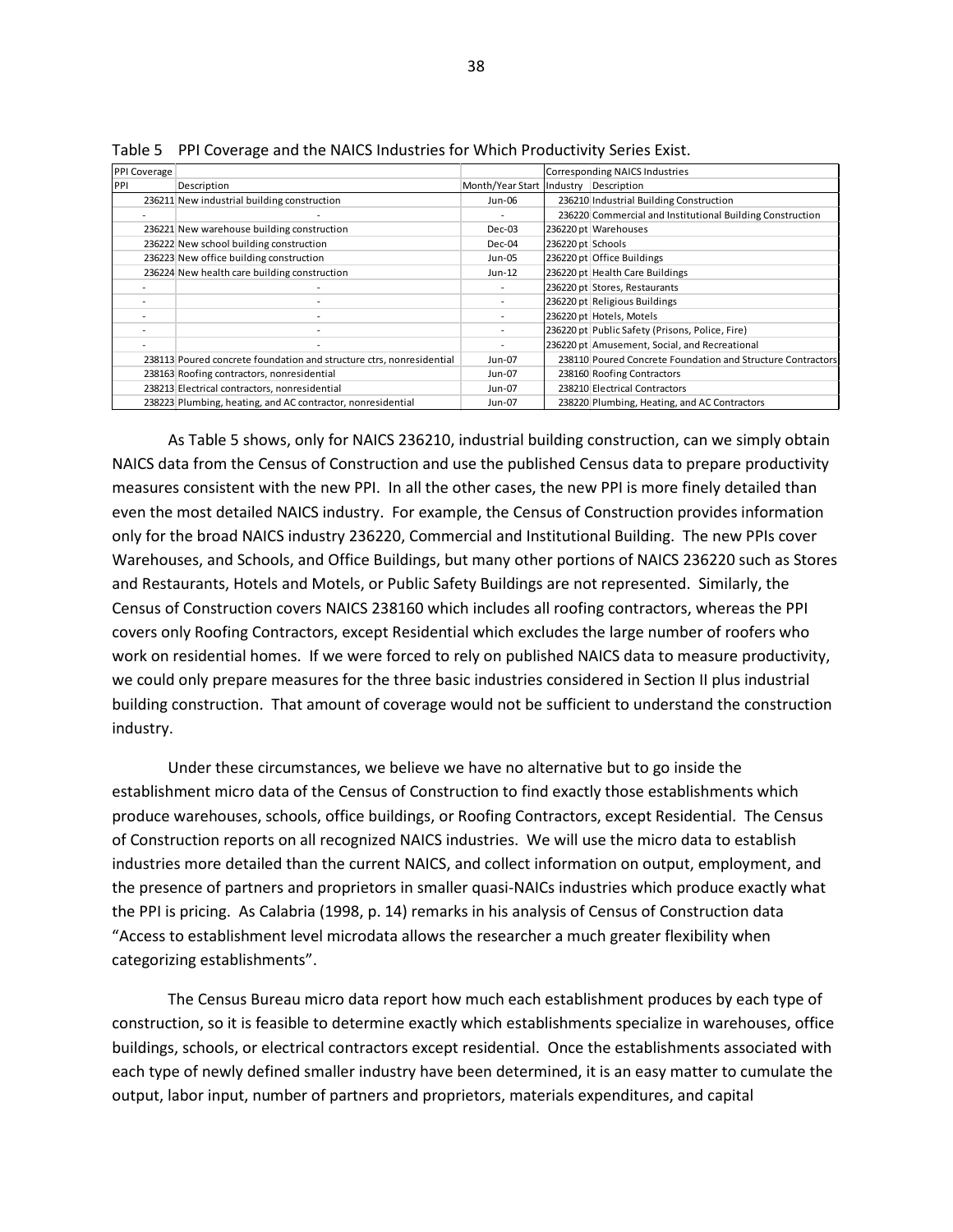expenditures applicable to each of these types of construction. Through these procedures, we can prepare, calculate, and publish new measures of the rate of productivity growth found in each newly defined industry consistent with the new PPIs.<sup>41</sup>

In addition, to the PPI values for the basic eight new industries, we may eventually be able to obtain further unpublished "research" deflators for several additional types of subcontractors. If this possibility works out, we will be able to include several additional industries in our analysis. In these further instances, we will not be able to release the values of the output prices deflators, but still hope to prepare estimates of productivity growth.

Our work with the establishment data at the Census Bureau cannot be completed until after the micro data from the 2012 Census of Construction are released to the Center for Economic Studies early in 2016. Once all the data have been analyzed, we will prepare estimates of productivity growth for each of the new industries mentioned in Section IIIA.<sup>[42](#page-39-1)</sup>

There is one further way through which access to the Census Bureau micro data can help us measure productivity growth in construction. These data report how much work each establishment produces in new construction, in additions and alterations, and in maintenance and repair. Each establishment can therefore readily be assigned to a single one of these activities. We can then estimate the level and rate of growth of labor productivity for each of these functions in each industry. The PPI price for each industry is actually a price for new construction. We can deflate the new construction portion of industry output by the PPI deflator to determine a productivity index for new construction within each industry. Similarly, in many cases, we can deflate estimates of maintenance and repair construction by the PPI deflator for maintenance and repair.<sup>43</sup> Such detail increases the number of potentially useful indexes we can prepare for each industry we consider. On the other hand, there is reason for caution. Before producing such additional measures, we will have to carefully examine the response rate for the data on new construction, additions/alterations, and maintenance/repair, which are obtained from the type of construction questions of the Census of Construction. [44](#page-39-3)

Overall, we think that further work measuring labor productivity growth and multifactor productivity growth from the Census micro data is warranted. The usefulness of these data illustrates

<span id="page-39-0"></span><sup>&</sup>lt;sup>41</sup> Of course, the Census establishes careful standards to safeguard against any disclosure of information for individual firms or establishments. In some of the smaller industries, disclosure issues may limit or prevent what can be published.

<span id="page-39-1"></span> $42$  As Musgrave (1969, p. 771) comments about Census goals "The long-range goal of research currently underway at the Bureau is to develop adequate price indexes for each category of construction for which value of construction put in place estimates are derived". Recent progress in the PPIs has at last made such goals attainable.

<span id="page-39-2"></span><sup>&</sup>lt;sup>43</sup> There is no information on a deflator for additions and alterations. However, we plan to estimate such a deflator as a combination of the deflators for new construction and for maintenance and repair.

<span id="page-39-3"></span><sup>&</sup>lt;sup>44</sup> In addition, every time we slice the data into smaller components, there is a greater possibility that disclosure issues will become important.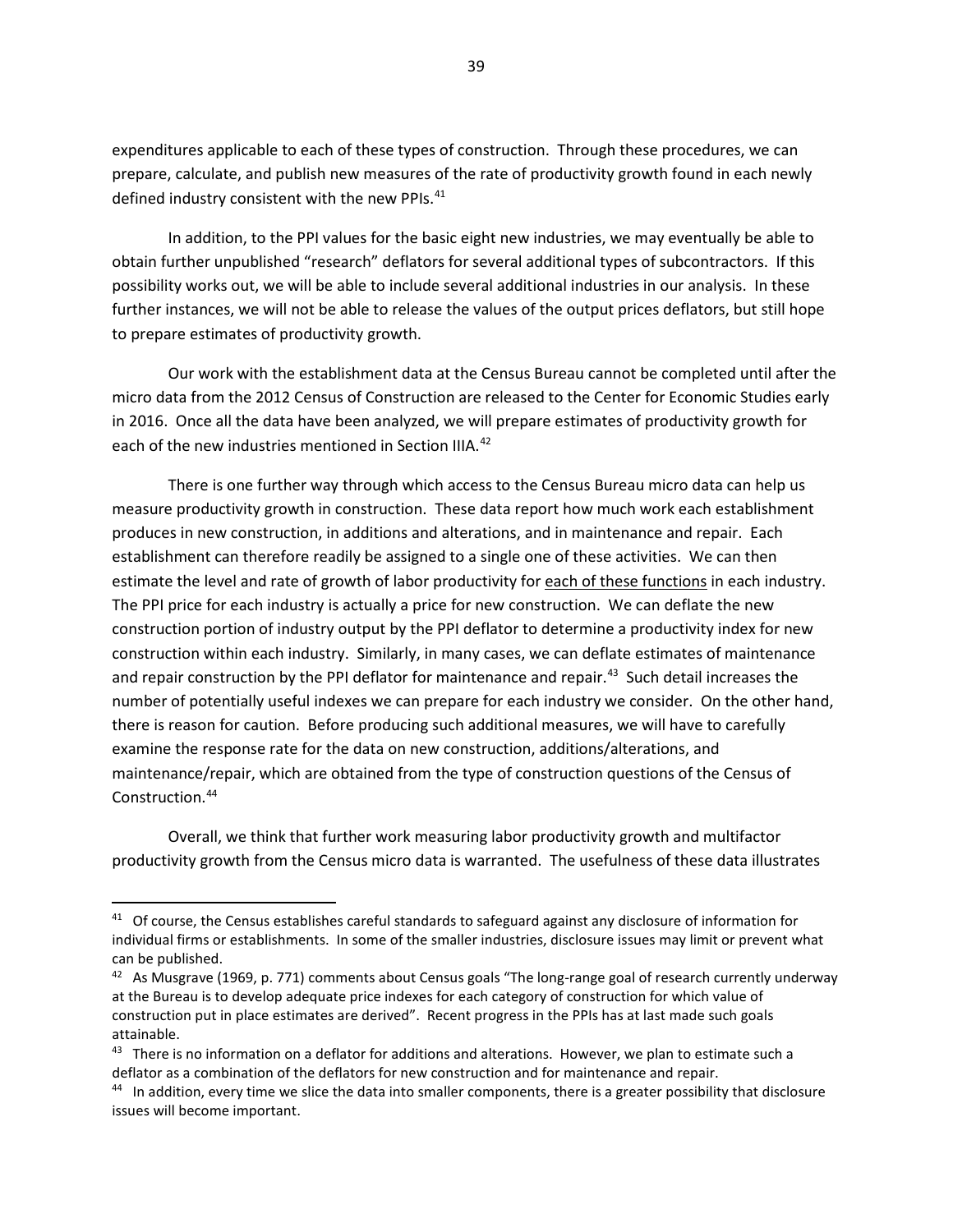the way in which BLS production work can potentially benefit from access to Census micro data. In another example, Foster, Haltiwanger, and Krizan (2006) track down that productivity growth in retail trade essentially occurs through a shift towards big-box retailers; their work shows how BLS productivity concepts and numbers can be integrated with detailed micro data from the Census to provide a greater overall understanding of productivity growth.

### PPIs for residential contractors.

 $\overline{\phantom{a}}$ 

We wish to make one further comment regarding the industries for which the new PPIs are now available. As the reader will have noticed, each of the contractor industries represented in the PPI, such as electrical contractors except residential, covers only the nonresidential components of a contractor industry. We have no information on output prices for contractors who serve residential construction. Different types of firms, with different characteristics, typically serve the residential and nonresidential segments of construction. Therefore, although sometimes we have no choice in the matter, it is quite a stretch to assume that the output price deflator is the same for the residential and nonresidential portions of a contractor industry.

We realize why the new PPIs are limited to nonresidential contractors. The fundamental purpose of the new PPIs is to contribute to the more accurate measurement of Gross Domestic Product. GDP is a crucial indicator, which any statistical system has to emphasize. By preparing output deflators for warehouses, schools, offices, and industrial construction, our PPI colleagues are contributing to the more accurate measurement of GDP.<sup>[45](#page-40-0)</sup> Since accurate output price indicators already exist for single and multiple family residential construction, from this perspective further work on improving the deflators in the residential sphere is unnecessary.

At the same time, in order to measure productivity growth in our construction industries, it would be very helpful to obtain at least a few deflators for contractors engaged in residential construction, especially in such important areas as electrical work and plumbing, heating, and air conditioning. We understand that industry productivity considerations are a much lower priority than work which improves estimates of the GDP. Nevertheless, at some time in the future, it would be useful to prepare some high quality deflators for residential contractors, both to see how residential and nonresidential deflators differ, and to understand substitution between direct labor and subcontractor labor in residential construction more fully.

<span id="page-40-0"></span><sup>45</sup> Note that Bureau of Economic Analysis currently does not distinguish between new construction, additions and alterations, and maintenance and repair for warehouses, schools, offices, and industrial buildings, and simply uses the PPI deflator for new construction for all types of construction in these industries. (BEA combines additions/alterations and maintenance/repair and calls these improvements; however, they do not calculate a deflator for improvements in nonresidential construction, but use the deflator for new construction for improvements instead.) If we are able to progress beyond current procedures by calculating the proportion of output occurring in new construction, maintenance and repair, and additions and alterations within each of these four areas, and illustrating that separate deflators can effectively be used for each category, we may be able to make a modest contribution towards improving the accuracy of existing estimates of GDP.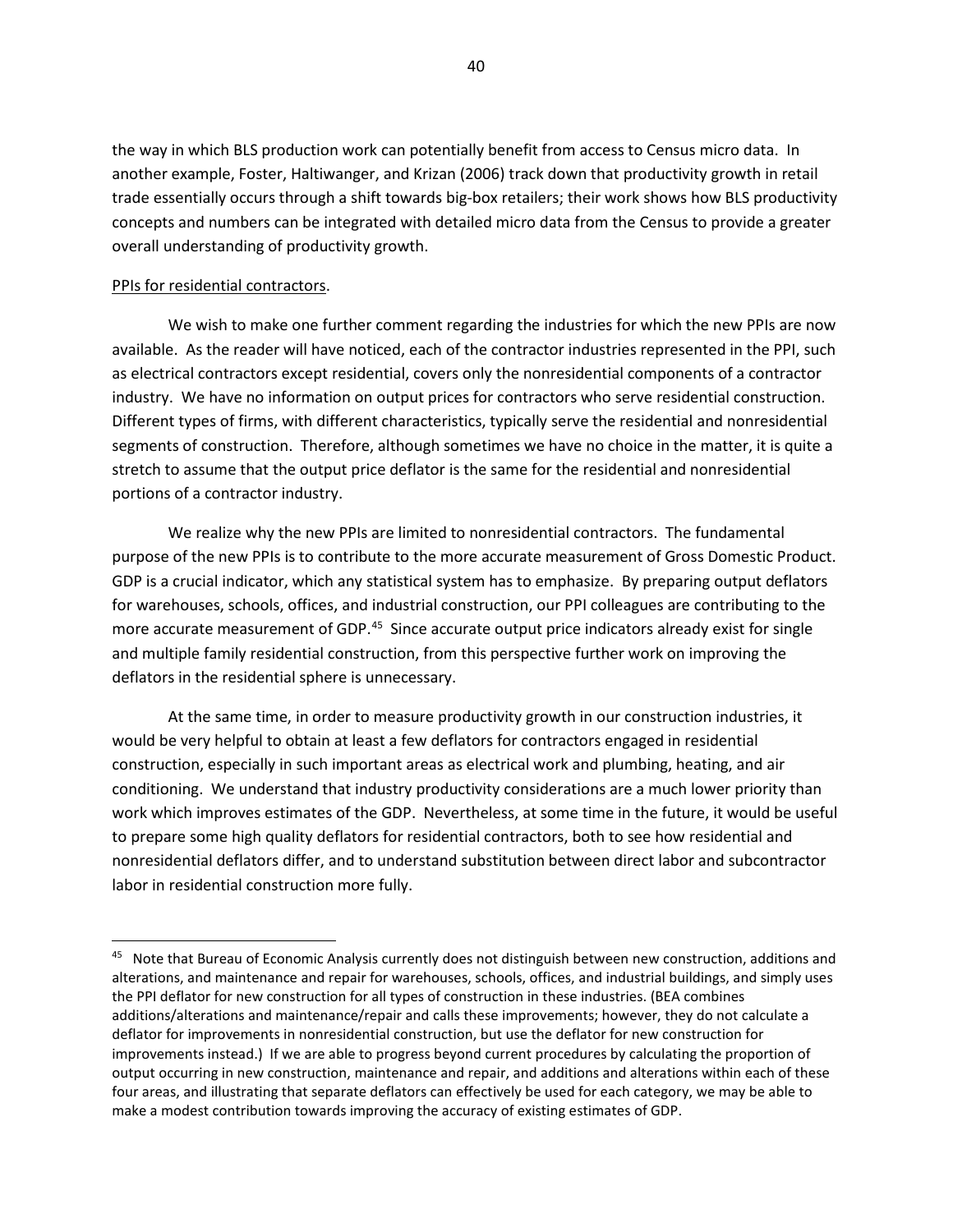#### IIIB. Measures of the Bias Associated with Poor Deflators.

As Section IIIA explained, the new PPIs for construction were essentially prepared to deflate construction activity more accurately for use in determining the Gross Domestic Product. From 2005 to 2007 new PPIs were introduced for warehouses, schools, offices, and industrial buildings. The Bureau of Economic Analysis has historically deflated expenditures in these four types of buildings by a deflator which represents the Turner Construction Cost index, with a weight of one-half, and the single family residential construction deflator, also with a weight of one-half. The Turner/single family index is still used to deflate some types of construction, such as construction for leisure activities, so values of this old generally inferior index are still readily available for recent years. Beginning in 2005, 2006, and 2007 the Producer Price Program prepared new output deflators for warehouses, schools, offices, and industrial buildings. The Bureau of Economic Analysis adopted these new deflators to price deliveries to final product (investment) for these types of buildings. Before these new PPI deflators were developed, BEA had deflated investment in these types of structures by the Turner/single family index. Values of the Turner/single family index are still available after 2005, since the old index is still used for certain facets of construction, such as construction for leisure or religious purposes. [46](#page-41-0)

How do these new more accurate PPI deflators compare with the less accurate approximations which were used in prior years? Table 6 presents evidence on this issue. The analysis examines price growth from the first quarter in which each new PPI was available until the last quarter of 2012. The evidence shows that, once the new PPIs were adopted, they increased considerably more rapidly than the old unreliable deflators. In fact, as column (5) shows, the new PPI deflators generally increased 2 percent per year, or more, than their old unreliable predecessors.

Many people have surmised that productivity growth in construction appears to be negative because deflators are poor.<sup>[47](#page-41-1)</sup> However, Table 6 shows that, with the improved deflators, real output growth is slower rather than greater, so that implied productivity growth is even more negative. Such results suggest that output growth was overstated during the many years in which the Turner/single family index was widely used for deflation. Evidence of this sort makes it more likely that true productivity growth in construction has been negative over the long term.

<span id="page-41-0"></span><sup>&</sup>lt;sup>46</sup> We use the values listed for line 26, Lodging, in BEA Table 5.4.4U, Price Indexes for Private Fixed Investment in Structures by Type, as our measure of the Turner/single family index. Line 4 of Table 5.4.4U corresponds to offices, line 12 to warehouses, line 14 to industrial buildings, and line 25 to schools.

Note that BEA uses the PPI deflator for these industries, which is based on new construction, for additions/alterations and maintenance/repair as well. Consequently, we can determine the values of the corresponding PPI deflators directly from the deflators for these types of structures. Similarly, BEA uses the Turner/Census deflator for lodging or religious construction, so we can determine the Turner/Census deflator directly from the deflator for these types of construction.

<span id="page-41-1"></span><sup>47</sup> As Pieper (1991, p. 260) states about historical data:

 <sup>&</sup>quot;The BEA still relies heavily on cost indexes and proxy indexes to deflate construction output. Price indexes are available for only two major construction sectors, single-family homes and highways. Partly as a consequence, it seems likely that the BEA deflator for new construction has a significant upward bias in the 1963-82 period."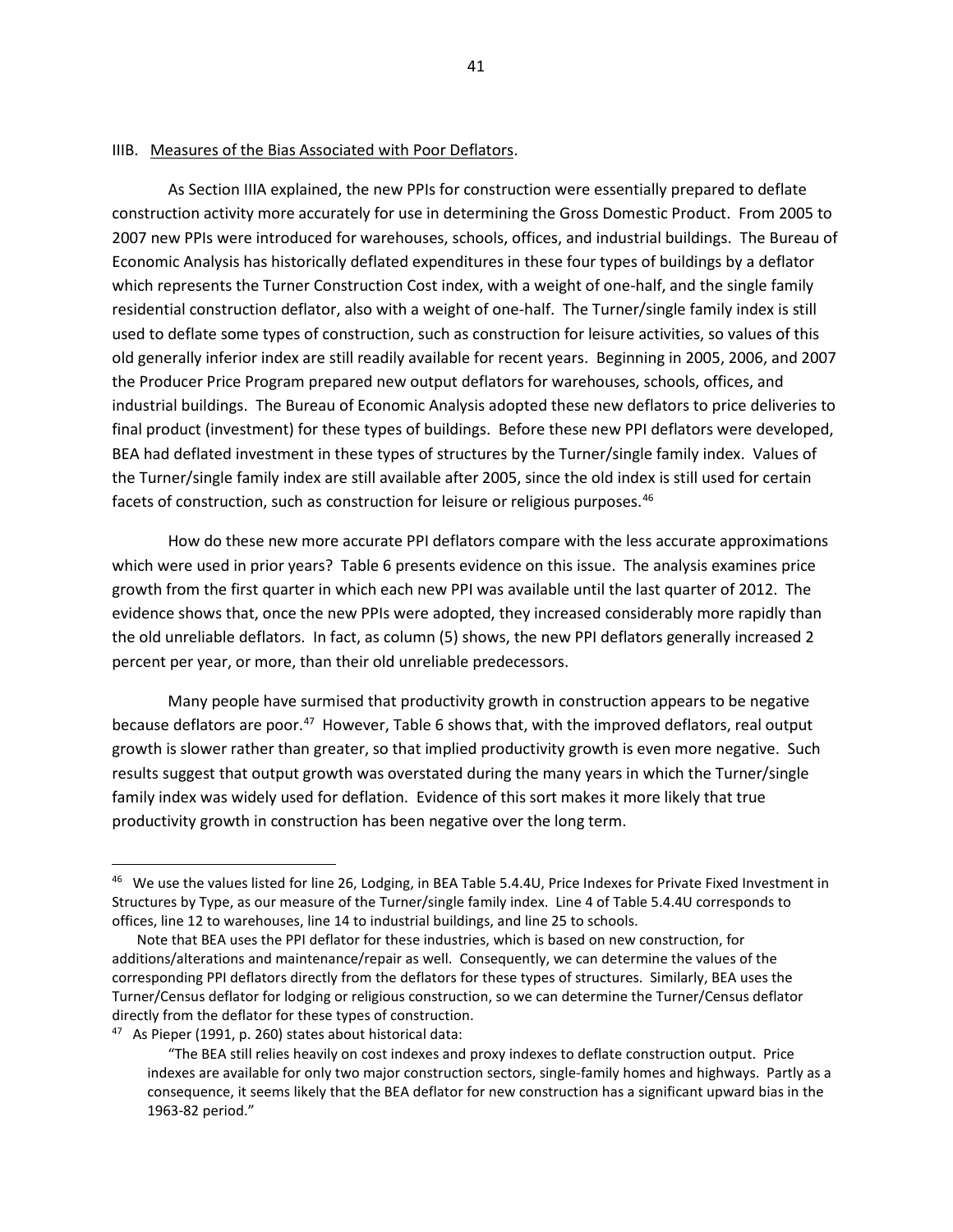| Type of Construction        | Period of Coverage   PPI Growth |       | Old Deflator Growth Growth Difference |       |
|-----------------------------|---------------------------------|-------|---------------------------------------|-------|
| Warehouse Construction      | 2005/1 to 2012/4                | 3.85% | 1.78%                                 | 2.07% |
| Educational Construction    | 2006/1 to 2012/4                | 5.05% | 0.58%                                 | 4.47% |
| <b>IOffice Construction</b> | 2006/3 to 2012/4                | 2.64% | 0.08%                                 | 2.56% |
| Industrial Construction     | 2007/3 to 2012/4                | 1.97% | $-0.89%$                              | 2.86% |

Table 6 Construction Output Prices from the New PPIs Compared with Their Predecessors

Note: The same Old Deflator (1/2 the Turner Construction Cost index and 1/2 the Single Family Residential Construction index) is used for each of the four types of buildings. The Old Deflator reported in the fourth column has different values for each type of construction only because the time periods differ.

In summary, between 2005 and 2012, the PPI deflators increased considerably more rapidly than the old inadequate deflators. In fact, with the better deflators, output prices increased two percent or more per year than with the old deflators. More rapid output price increases, in the context of an unchanged nominal expenditures series, implies that real output grew less. Such evidence suggests that output growth was probably overstated during the many years in which construction output was measured by poor deflators. Evidence of this sort indicates poor deflators are probably not to blame for the negative productivity growth often seen in construction. If more reliable deflators had been available, productivity growth would likely have been even more negative. The results from Section IIIB provide the strongest hint we have found that true productivity growth in construction may have been negative.<sup>[48](#page-42-0)</sup>

# IV. Shifts Among Industries.

 $\overline{\phantom{a}}$ 

Allen (1985) concluded that, between 1968 and 1978, labor productivity growth was negative in the overall construction industry partially because low productivity portions of the industry were growing more rapidly. His evidence (p. 665) showed that industry shifts reduced productivity by 4.5 percent over the decade, which translates to approximately 0.46 percent per year. This section examines the role of inter-industry shifts by observing levels of labor productivity in 1987 and testing the hypothesis that labor inputs systematically grow more slowly in high productivity industries. The

<span id="page-42-0"></span><sup>&</sup>lt;sup>48</sup> Of course, 2005 to 2012 is an atypical period in which a historic crash occurred in construction. It is possible that the atypical period could exaggerate the extent to which the PPI presents a different view of construction output.

Pieper (1991, pp. 246 to 248) emphasized that price indexes decline more rapidly than cost indexes when demand is weak. Nevertheless, the new PPI price indexes still increase more rapidly than cost indexes, even during the 2005-2012 period in which demand often declined sharply.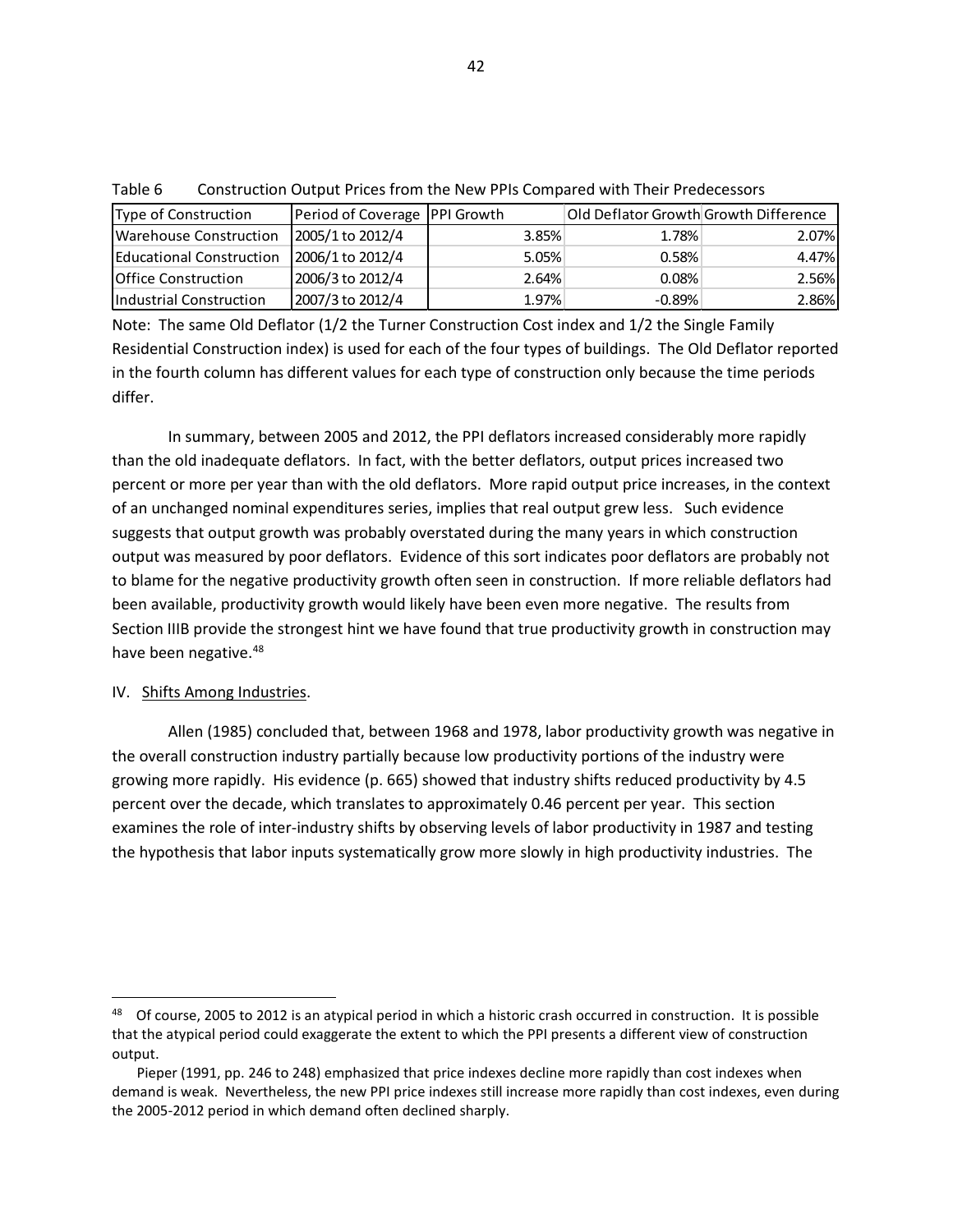measures of growth of labor input always include partners and proprietors, who play a substantial role in many portions of construction.<sup>[49](#page-43-0)</sup>

To begin discussion of labor shifts, the 2007 Census of Construction reports data for 31 different five-digit or six-digit industries. We include NAICS industry 237210, land subdivision, even though this sector was classified as SIC 6552 in 1987. Table 7 lists the 31 industries which form the basis for analysis throughout this section.

|              | Nominal Output per All Persons                                            | <b>Hours Shares</b> |      | O/H    |
|--------------|---------------------------------------------------------------------------|---------------------|------|--------|
| <b>NAICS</b> | Title                                                                     | 1987                | 2007 | 1987   |
|              | 236115 New single-family housing construction (except operative builders) | 4%                  | 4%   | 58524  |
|              | 236116 New multifamily housing construction (except operative builders)   | 1%                  | 0%   | 109629 |
|              | 236117 New housing operative builders                                     | 3%                  | 3%   | 129093 |
|              | 236118 Residential remodelers                                             | 5%                  | 6%   | 44584  |
|              | 236210 Industrial building construction                                   | 2%                  | 1%   | 58169  |
|              | 236220 Commercial and institutional building construction                 | 10%                 | 7%   | 96204  |
|              | 237110 Water and sewer line and related structures construction           | 2%                  | 2%   | 50964  |
|              | 237120 Oil and gas pipeline and related structures construction           | 1%                  | 2%   | 28758  |
|              | 237130 Power and communication line and related structures construction   | 2%                  | 2%   | 37455  |
|              | 237210 Land subdivision                                                   | 1%                  | 1%   | 191056 |
|              | 237310 Highway, street, and bridge construction                           | 6%                  | 4%   | 58318  |
|              | 237990 Other heavy and civil engineering construction                     | 2%                  | 1%   | 51714  |
|              | 238110 Poured concrete foundation and structure contractors               | 3%                  | 4%   | 35442  |
|              | 238120 Structural steel and precast concrete contractors                  | 1%                  | 1%   | 45085  |
|              | 238130 Framing contractors                                                | 2%                  | 2%   | 23689  |
|              | 238140 Masonry contractors                                                | 4%                  | 3%   | 25667  |
|              | 238150 Glass and glazing contractors                                      | 1%                  | 1%   | 41388  |
|              | 238160 Roofing contractors                                                | 3%                  | 2%   | 35447  |
|              | 238170 Siding contractors                                                 | 1%                  | 1%   | 29947  |
|              | 238190 Other foundation, structure, and building exterior contractors     | 0%                  | 1%   | 35747  |
|              | 238210 Electrical contractors and other wiring installation contractors   | 9%                  | 10%  | 35564  |
|              | 238220 Plumbing, heating, and air-conditioning contractors                | 11%                 | 11%  | 41600  |
|              | 238290 Other building equipment contractors                               | 2%                  | 2%   | 44797  |
|              | 238310 Drywall and insulation contractors                                 | 4%                  | 4%   | 39202  |
|              | 238320 Painting and wall covering contractors                             | 5%                  | 5%   | 19137  |
|              | 238330 Flooring contractors                                               | 2%                  | 2%   | 28314  |
|              | 238340 Tile and terrazzo contractors                                      | 1%                  | 1%   | 31595  |
|              | 238350 Finish carpentry contractors                                       | 4%                  | 4%   | 20398  |
|              | 238390 Other building finishing contractors                               | 1%                  | 1%   | 32740  |
|              | 238910 Site preparation contractors                                       | 4%                  | 8%   | 37580  |
|              | 238990 All other specialty trade contractors                              | 3%                  | 4%   | 32257  |
|              | 23 Construction                                                           | 100%                | 100% | 49587  |

Table 7 Industries Included in the Labor Shift Analysis, Shares of Hours, and Output per Hour in 1987.

l

<span id="page-43-0"></span><sup>&</sup>lt;sup>49</sup> Partners and proprietors account for a considerable portion of labor inputs in construction. According to data prepared by the Division of Major Sector Productivity of the BLS, partner and proprietor hours accounted for 19.3 percent of the total hours in construction in both 2002 and 2007.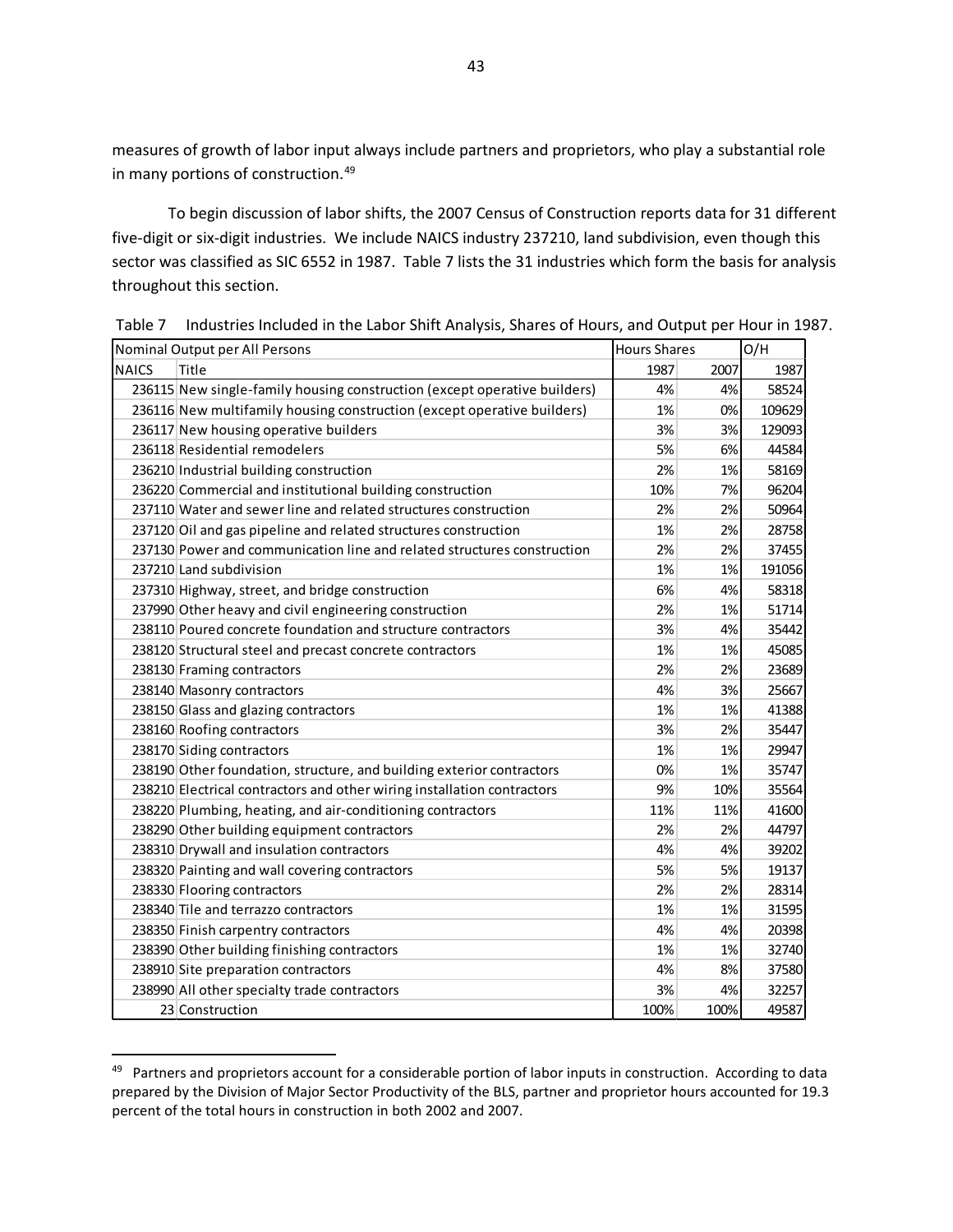Shares of hours represent the proportion of total construction hours observed in each industry. Hours include partners and proprietors.

To understand the impact which labor shifts since 1987 have had on aggregate productivity<sup>[50](#page-44-0)</sup>, consider the following identity:

$$
\overline{O/L} = \sum_{i=1}^{31} shl_i \ (O/L)_i \tag{3}
$$

in which overall labor productivity,  $O/L$  , is determined as the summation of labor productivity in each of the 31 industries,  $(O/L)_i$ , weighted by the share of overall labor input,  $shl_i$ , observed in each industry  $i$ . In order to understand the likely impact of shifts in labor inputs, we first calculate relationship (3) for 1987 using 1987 labor input weights for each industry. We then examine what 1987 productivity would have been if 2007 labor input weights were used instead. The difference shows how much lower output, and productivity, would have been in 1987 solely because of the labor input shifts observed by 2007. Such estimates provide a rough indication of productivity losses due to the shift in the distribution of labor hours observed between 1987 and 2007.<sup>51</sup>

Table 7 also reports the share of hours in each industry in 1987 and 2007 and measures of labor productivity,  $O/L$ , for each industry in 1987. The reader may note that Table 7 indicates that productivity is considerably higher in residential construction than in many other portions of construction, especially the contractors covered in NAICS 238. How does this square with Allen's (1985) contention that residential construction is much more labor intensive? Allen only considers the output of single family homes, office and industrial buildings, and educational and hospital buildings. Many contractors presumably work on home building, which increases labor intensity and reduces productivity in residential construction. We adopt an approach different from Allen's for two reasons. First, since we are interested in all of construction, we prefer to examine shifts among all 31 industries instead of selecting just a few of them. Second, we prefer to examine shifts in labor rather than shifts in output. The problem with framing the analysis in terms of output growth is that, since output deflators are not available, the output series mix true output and price changes, with these combined in unknown proportions.

Table 8 presents empirical results from equation (3). Over the full 1987 to 2007 period industry shifts reduced output appreciably. Labor shifts reduced output by 0.26 percent per year. This is a considerable impact, although not as great as Allen's estimate of 0.46 percent per year from 1968 to 1978.

<span id="page-44-0"></span><sup>&</sup>lt;sup>50</sup> We examine labor shifts over time because, in the absence of accurate output deflators, it is not possible to measure output shifts accurately.

<span id="page-44-1"></span><sup>&</sup>lt;sup>51</sup> One could perform a similar exercise using 2007 productivity levels, examining the impact of the distribution of labor input in 1987 and in 2007. However,  $(O/L)_i$  and shl<sub>i</sub> in 2007 are jointly determined by many factors such as technology or demand conditions. For the purposes of a 1987-2007 analysis, it is preferable to treat  $(O/L)_{i}$ , as observed in 1987, as a predetermined variable.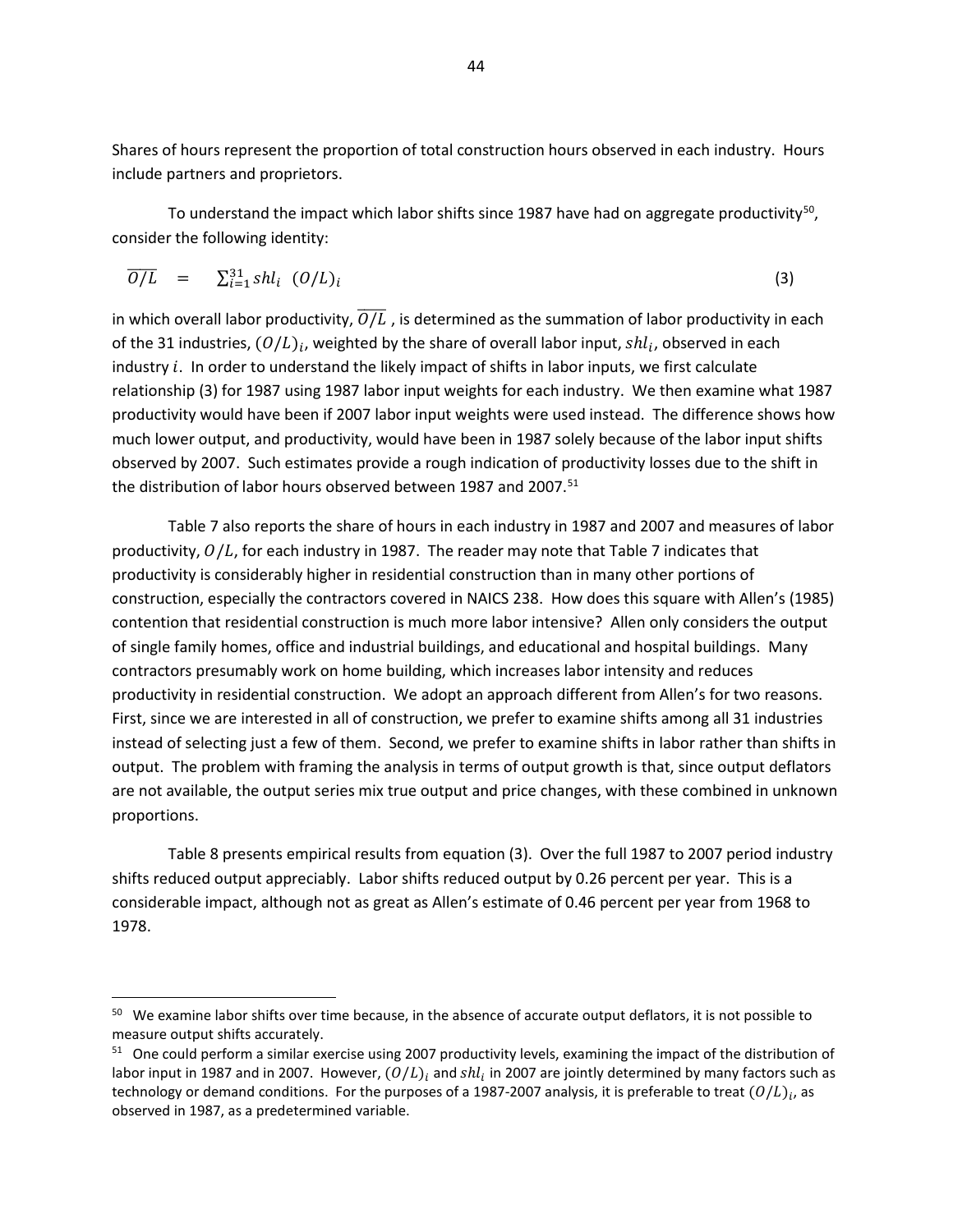|                | Implied Output in 1987    |  |  |
|----------------|---------------------------|--|--|
| Year           | <b>Using Hours Shares</b> |  |  |
| 1987           | 100.00                    |  |  |
| 1992           | 98.31                     |  |  |
| 1997           | 96.68                     |  |  |
| 2002           | 96.25                     |  |  |
| 2007           | 95.01                     |  |  |
| Average Annual |                           |  |  |
| Rate of Change | $-0.26%$                  |  |  |

 $\overline{\phantom{a}}$ 

Table 8 Index of Output Due to Shifts in Hours, 1987-2007, 1987 = 100.00.

Source: Estimates from equation (3b) using 1987 Values of  $O/L$  and shares of hours in each of the 31 industries. Hours include partners and proprietors.

Table 1 in Section I showed that labor productivity declines in construction were relatively modest from 1987 to 1997, perhaps in the range of -0.2 percent per year. However, the productivity decline was far more rapid in 1997-2007, in the range of -0.7 percent per year. In contrast, losses due to reallocation towards lower productivity industries were stronger in 1987-1997; in these years reallocation reduced labor productivity growth by 0.34 percent per year. However, during 1997-2007 the decline due to labor transfers was only 0.17 percent per year. Although industry shifts have a considerable impact, they do not do as well in explaining the timing of observed productivity declines.

Allen is correct that construction output shifted towards housing in 1968-1978. The present evidence indicates that labor shifts reduced construction productivity approximately 0.26 percent per year between 1987 and 2007. This is a considerable effect. However, industry shifts in themselves are not sufficiently great to provide a general answer as to why construction productivity has kept on declining, especially during the most recent 1997 to 2007 period.

Finally, we consider the difficult question of why construction labor may be shifting towards apparently lower productivity uses. In Allen's analysis, the critical point was that from 1968 to 1978 labor was shifting towards single family residential construction, which is more labor intensive than many other elements of construction. In Table 7 the housing industries still lose some labor share between 1987 and 2007, but the dominant shift instead represents a transfer of resources from heavy construction to contractors.<sup>[52](#page-45-0)</sup> Why would resources shift to lower productivity industries when resources much more typically flow from low to high productivity uses?<sup>53</sup> Perhaps small contractors, who are far less capital intensive, are more nimble and can be managed more effectively than the larger labor forces characteristic of heavy construction. Contractors may actually have greater overall

<span id="page-45-0"></span> $52$  The shift towards housing documented in Allen (1985) also includes contractors involved in housing, so the increased prevalence of contractors does not necessarily conflict with Allen's shift to housing. Section IIC shows how allowance for subcontractors affects measures of housing productivity.

<span id="page-45-1"></span><sup>&</sup>lt;sup>53</sup> One of our readers has commented that some sectors of heavy construction are especially dependent on government contracts. Many levels of government have faced strong budgetary constraints, so the decline in heavy construction may reflect such exogenous influences.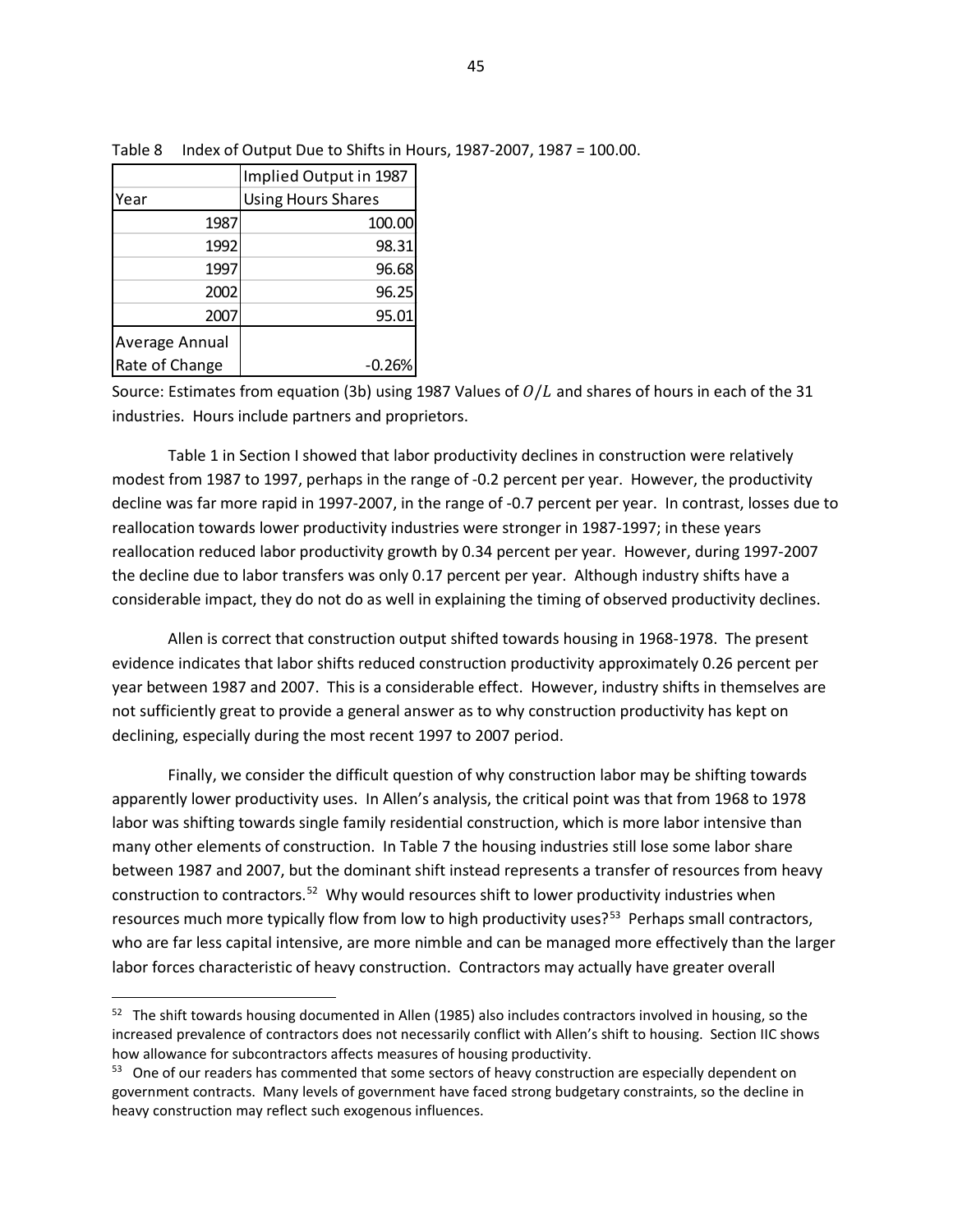productivity. The only way to test this possibility and to understand the observed pattern of growth of different industries and the increased reliance on subcontractors, is to calculate measures of productivity growth for a large number of industries in construction, including many contractors. The work plan outlined in Sections IID and IIIA examines the possibility of producing such data.

### V. Analysis of State Data.

# VA. Regulation.

 $\overline{\phantom{a}}$ 

It is quite plausible that, when environmental regulations are binding, producers have to spend some resources meeting these obligations so that a smaller proportion of inputs is available to produce conventionally measured output (Greenstone, List, & Syverson, 2012). Similarly, it is reasonable that when environmental restrictions are greater, a greater proportion of inputs must be used to meet these requirements.

Ganong and Shoag (2012) developed an index of land use regulation in each state in each year. Their measure consists of the proportion of appellate cases in each state which use the phrase "land use". This measure is cumulative in the sense that the total number of references to land use and the number of cases are updated each year; however, if new cases refer to land use less often, the cumulative measure can decline. Since an index of land use restriction based on legal practice might appear to be unconnected from actual building practice, it is important to note that Ganong and Shoag show that their measure of land use limits is correlated with prior measures of actual land use restriction in different geographic areas.<sup>54</sup>

The Ganong-Shoag measure appears to be an excellent fit for construction. Land use law in all its ramifications limits housing development, office and store development, and many other forms of construction. This measure of regulation may also reflect broader environmental concerns. The existence of regulations will therefore limit observed productivity. Specifically:

$$
\log(V/L)_{i,t} = a + blog(Reg)_{i,t} \tag{4}
$$

where  $(V/L)_{i,t}$  is value added per unit of labor in state *i* in year t, and  $(Reg)_{i,t}$  is the cumulative amount of regulations binding in each observation, as measured by the Ganong-Shoag index. Note that equation (4) is expressed in terms of real value added,  $V_{i,t}$ , rather than gross output,  $O_{i,t}$ , because BEA publishes data only on gross product originating, or value added, for the construction industry in each state.<sup>55</sup> The logarithmic form is selected because an increased amount of regulation, say a linear increase from 0.8 to 0.9, does not necessarily have the same impact as an increase from 0.1 to 0.2. The empirical data in fact do support the linear in logarithms form. The central hypothesis is that the

<span id="page-46-0"></span> $54 r^2$  between the Ganong-Shoag index and an explicit measure of regulation prepared in a survey conducted by the American Institute of Planners in 1975 is 0.23.  $r^2$  between the Ganong-Shoag land use index and the Wharton Residential Land Use Regulation Index, prepared in 2005, is 0.36.

<span id="page-46-1"></span><sup>&</sup>lt;sup>55</sup> Consequently, all estimates of the effect of regulation throughout this section refer only to gross product originating, which is a value added concept. No direct information is available on gross output productivity.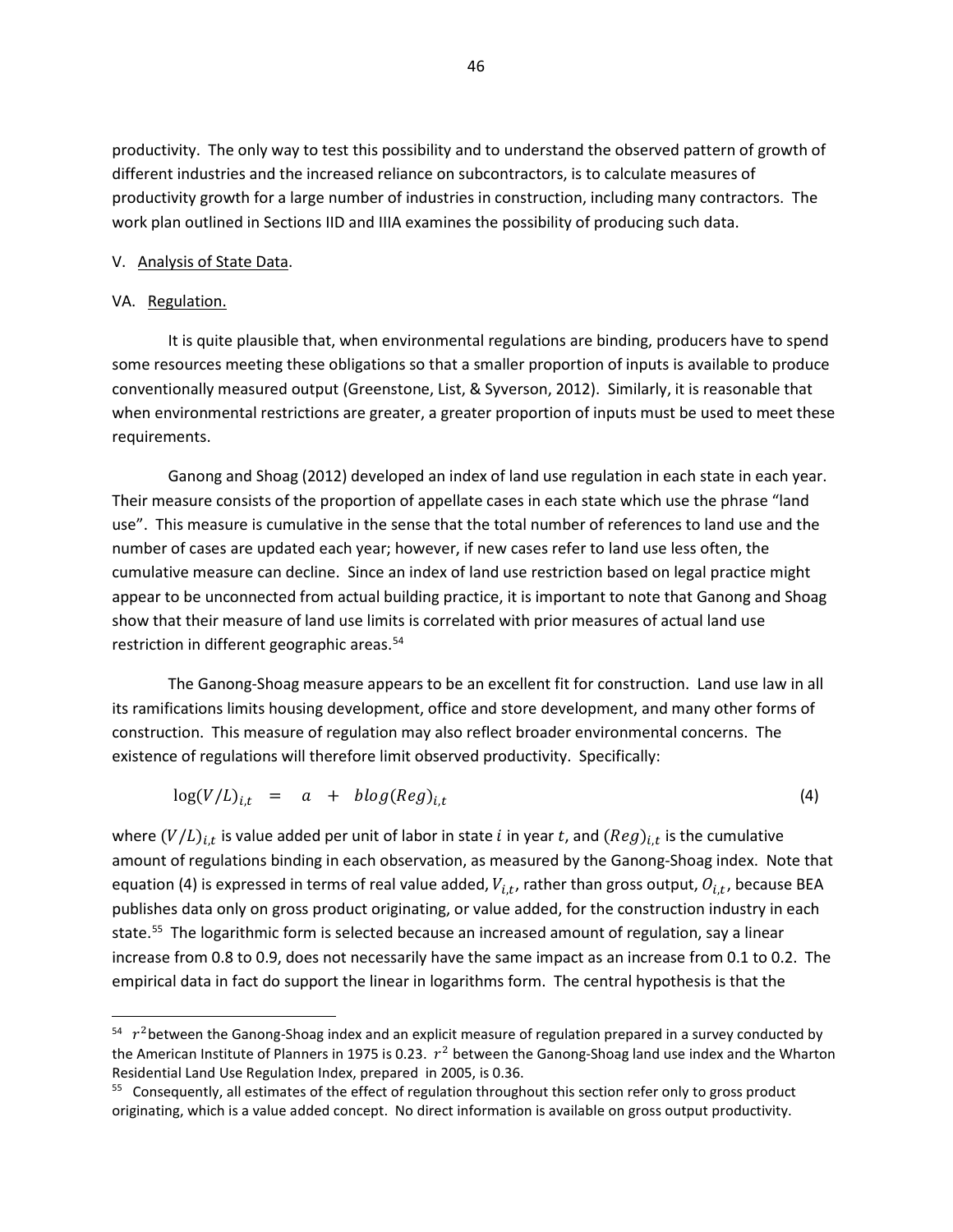presence of regulations has a negative effect on observed productivity, so that  $\hat{\beta}$  in equation (4) is negative.

In considering estimation of equation (4) across different states from 1977 to 2010, states with high levels of regulation are likely to differ from other states in many other characteristics as well.<sup>[56](#page-47-0)</sup> It is therefore necessary to include a complete set of state fixed effects dummies in the analysis. This framework ensures that any effects attributed to regulation reflect genuine effects of regulation within the individual states rather than any external factors correlated with state characteristics. In addition, estimation should allow for time effects, either through a time trend or, more flexibly, through a complete set of time dummies.

Table 9 reports several estimates of the effect of regulation on labor productivity from pooled state and year data. Columns (1) and (2) report a linear form, in which  $log (Reg)_{i,t}$  determines  $log(V/L)<sub>i</sub>$ . In column (2) the time dummies perform far more strongly than the continuous time variable in column (1) in terms of explanatory power. All the rest of the analysis in Section IV therefore adopts the more flexible time dummy form. In this levels form, an F test clearly supports the inclusion of state dummies.<sup>[57](#page-47-1)</sup> Column (3) examines a rate of change version, in which the rate of change of regulation,  $\log (Reg)_{i,t} - \log (Reg)_{i,t-1}$ , helps explain the annual change in productivity,  $\log (V/L)_{i,t}$  –  $log(V/L)_{i,t-1}$ . The first difference form removes time trends which can introduce spurious correlation in level forms. On the other hand, year-to-year variations in productivity growth introduce substantial measurement error. In addition, it is by no means clear that current changes in regulation should immediately influence productivity growth, with no allowance for lags. Nevertheless, in columns (3), (4), and (5) the magnitude of the regulation effect is broadly consistent with column (2). However, in the rate of change version, the regulation effect is not significantly greater than zero.

Column (4) shows the impact of regulation in the rate of change version without state dummies.<sup>58</sup> The estimate, at -0.023, falls broadly within the range of the other estimates. The evidence suggests though, though state dummies were crucial in the levels regressions, they are not necessary in the rate of change version; first differencing has swept out the importance of state dummies. Finally, column (5) reports a version in which the level of regulation is included as well as the

l

<span id="page-47-0"></span><sup>&</sup>lt;sup>56</sup> For example, states such as California or Connecticut with high levels of regulation differ in many important respects from states such as Alabama or Texas which have low levels of regulation. To avoid conflating regulation with other characteristics of states we often include state dummies in the analyses.

As Grossman and Krueger (1995, p. 372) remark "As nations or regions experience greater prosperity their citizens demand that more attention be paid to the noneconomic aspects of their living conditions." The extent of regulation may therefore be associated with observed incomes. Regulations and related factors may also limit construction productivity in other countries. Lewis (2004) considers construction productivity in Japan (pp. 40 to 42) and in Europe (pp. 67 to 69).

<span id="page-47-1"></span><sup>&</sup>lt;sup>57</sup> The F ratio with 47 and 1550 degrees of freedom is 75.3, far greater than the 95 percent significance level of approximately 1.36.

<span id="page-47-2"></span> $58$  In fact, an F test cannot reject the null hypothesis that all state dummies are equal to zero. The F value is 0.95, which is lower than the 95 percent F value of 1.36 with 47 and 1503 degrees of freedom.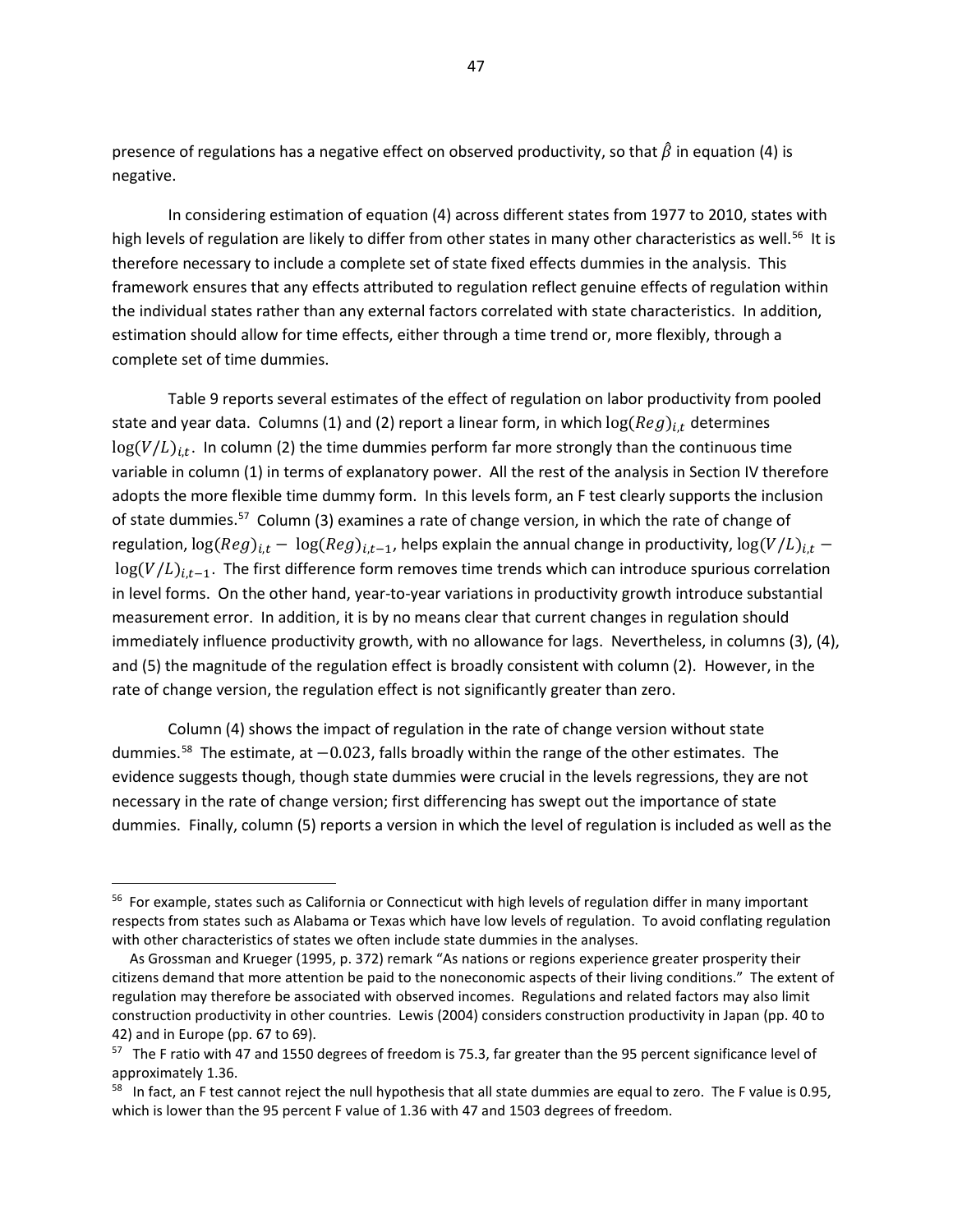growth of regulation. The data are not able to establish separate estimates of the impact of the growth and the level of regulation.

|                                       | <b>Dependent Variables</b> |                   |           |                                         |           |  |
|---------------------------------------|----------------------------|-------------------|-----------|-----------------------------------------|-----------|--|
|                                       |                            | Log $(V/L)_{i,t}$ |           | Log $(V/L)_{i,t}$ - Log $(V/L)_{i,t-1}$ |           |  |
| <b>Independent Variables</b>          | (1)                        | (2)               | (3)       | (4)                                     | (5)       |  |
|                                       |                            |                   |           |                                         |           |  |
| $Log(Reg)_{i,t}$                      | $-0.0487$                  | $-0.0276$         |           |                                         |           |  |
| t ratios                              | $(-3.36)$                  | $(-2.41)$         |           |                                         |           |  |
|                                       |                            |                   |           |                                         |           |  |
| $Log(Reg)_{i,t}$ - $Log(Reg)_{i,t-1}$ |                            |                   | $-0.0259$ | $-0.0226$                               | $-0.0274$ |  |
| t ratios                              |                            |                   | $(-1.31)$ | $(-1.24)$                               | $(-1.38)$ |  |
|                                       |                            |                   |           |                                         |           |  |
| $Reg_{i,t}$                           |                            |                   |           |                                         | $-1.0296$ |  |
| t ratios                              |                            |                   |           |                                         | $(-2.16)$ |  |
|                                       |                            |                   |           |                                         |           |  |
| State dummies                         | Yes                        | Yes               | Yes       | N <sub>o</sub>                          | Yes       |  |
| Time dummies                          | No                         | Yes               | Yes       | Yes                                     | Yes       |  |
| Time trend                            | Yes                        | No                | No        | No                                      | No        |  |
|                                       |                            |                   |           |                                         |           |  |
| Observations                          | 1632                       | 1632              | 1584      | 1584                                    | 1584      |  |
| $R^2$                                 | 0.66                       | 0.80              | 0.52      | 0.50                                    | 0.52      |  |
| Standard error of estimate            | 0.11                       | 0.09              | 0.03      | 0.03                                    | 0.03      |  |

Table 9 The Effect of Regulation on Labor Productivity

Overall, the various estimates fall into a relatively narrow range of -0.023 to -0.049. We select the value  $\hat{\beta} = -0.03$ , close to the mean value of the various available estimates, as our primary measure of the effect of regulation on productivity growth. [59](#page-48-0)

Once our main estimate of  $\hat{\beta}$ , -0.03, has been determined, how do we use this parameter to measure the impact of regulation upon productivity growth in construction? Equation (4) can be rewritten in first difference form as:

$$
\log(V/L)_{i,t} - \log(V/L)_{i,t-1} = \hat{\beta} (\log(\text{Reg})_{i,t} - \log(\text{Reg})_{i,t-1})
$$
 (4b)

<span id="page-48-0"></span><sup>&</sup>lt;sup>59</sup> An elasticity of -0.03 implies that a 100 percent increase in regulation reduces productivity by 3 percent. In 2010  $Reg$  was 0.0007698 in Alabama and 0.0338765 in Maine. The index of regulation therefore doubles at least five times between the lowest and highest regulation states, which implies a productivity decline of 15 percent.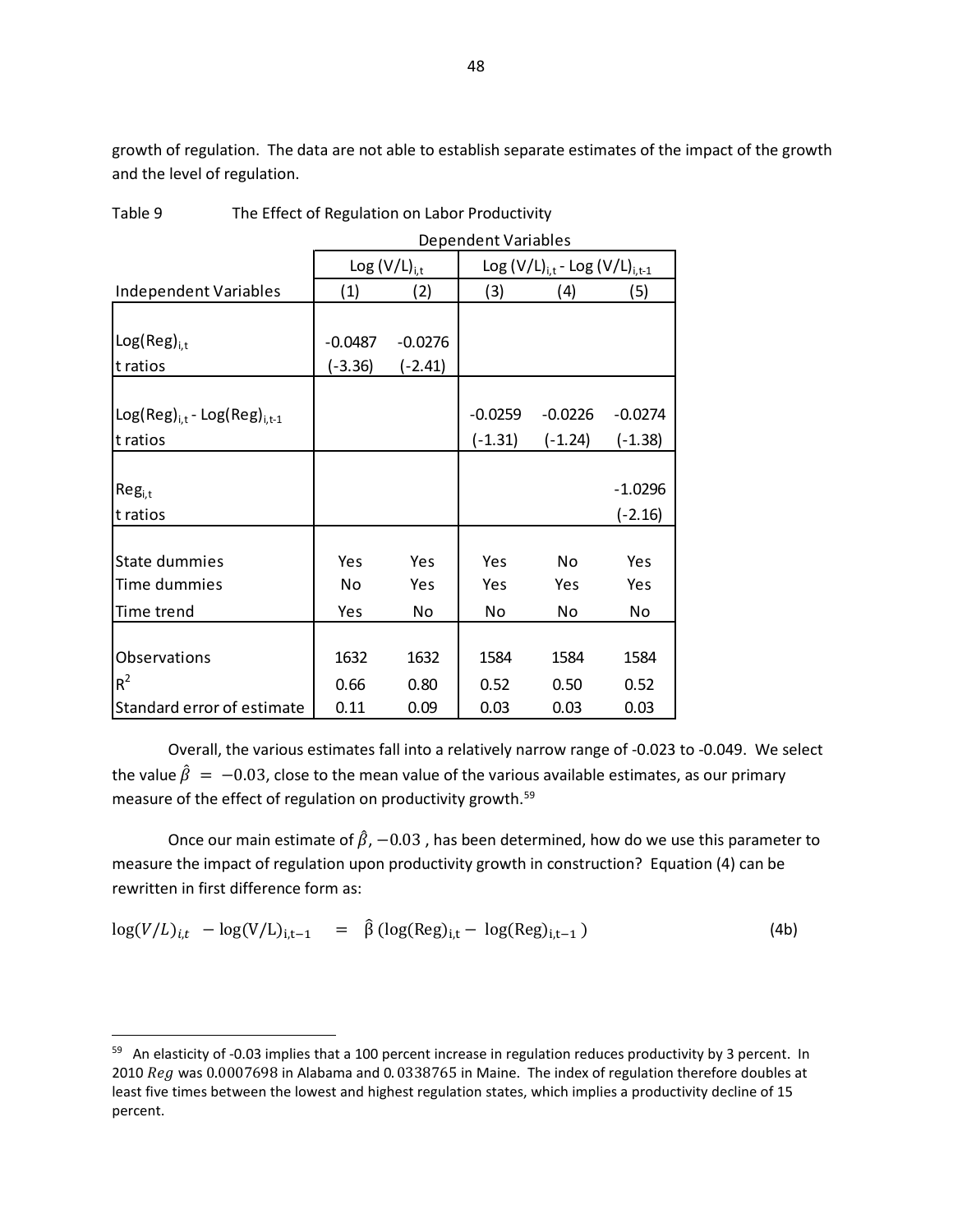in which the rate of growth of regulation, since  $\hat{\beta}$  is negative, reduces the rate of growth of labor productivity.

Consider that, in the absence of any year-to-year increase in regulation, observed  $log(V/L)_{i}$ would be higher in equation (4b). Specifically,

$$
\log(V^*/L)_{i,t} = \log(V/L)_{i,t} + 0.03(\log(Reg)_{i,t} - \log(Reg)_{i,t-1})
$$
 (4c)

where the new  $V$ ,  $V_{i,t}^*$ , is the amount of output that would have occurred in the absence of any regulatory increase.

The new  $(V^*/L)_{i,t}$  can be calculated from (4c) as<sup>[60](#page-49-0)</sup>

$$
(V^*/L)_{i,t} = \exp[\log(V/L)_{i,t} + 0.03(\log(Reg)_{i,t} - \log(Reg)_{i,t-1})]
$$
\n(4d)

Since  $\exp[x + y] = \exp[x] * \exp[y],$ 

expression (4d) is equal to:

 $\overline{\phantom{a}}$ 

$$
(V^*/L)_{i,t} = (V/L)_{i,t} * \exp[0.03(\log(Reg)_{i,t} - \log(Reg)_{i,t-1})]
$$

in which the second term expresses the multiplicative amount by which  $(V/L)_{i,t}$  is increased due to the absence of any regulatory increase. Since  $L_{i,t}$  is assumed to be unchanged,  $\exp[(0.03(\log (Reg)_{i,t}$  –  $\log (Reg)_{i.t-1}$ ) at the same time also expresses the multiplicative increase in  $V_{i.t}$ .

By cumulating the new  $V^*$  values across the 48 states in each year, we can determine  $\sum_{i=1}^{48} V^*$ . Similarly, by cumulating the existing  $V_i$  values for each state we can determine  $\sum_1^{48} V$ . Then:

$$
\left(\sum_{1}^{48}V^*\right)\left(\sum_{1}^{48}V\right) - 1.0\tag{5}
$$

determines the percentage loss in construction output which occurs each year, at the aggregate level, because of increases in regulation. These calculations are carried out for each year, so equation (5) provides information on both the annual loss to construction productivity, and the time path of losses over time.

However, it is not necessary to assume, as in equation (4b), that regulation affects productivity only through a linear in logarithms (percentage rate change) relationship. For example, in Wyoming regulation grew at a very rapid rate, but started out at an extremely low level. We therefore next examine a more general model in which the same percentage increase in regulation affects productivity growth more severely in high regulation states.

<span id="page-49-0"></span><sup>&</sup>lt;sup>60</sup> We take the exponent of both sides of equation (4c).  $\exp[log(V^*/L)_{i,t}] = (V^*/L)_{i,t}$ .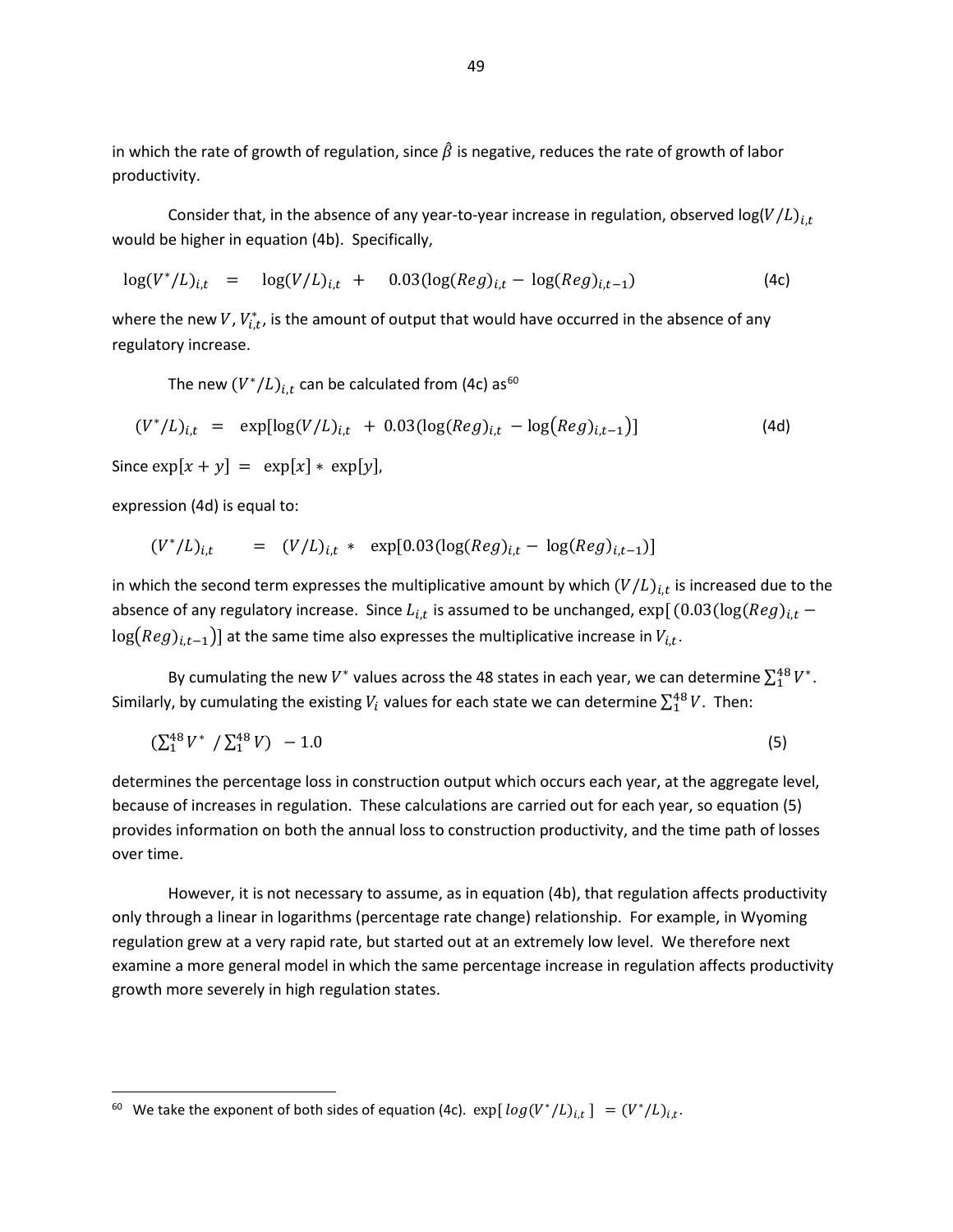As in standard in growth accounting, then, the same percentage increase in regulation may hold back productivity more strongly when the share of regulation is high. Specifically

$$
\log(V/L)_{i,t} - \log(V/L)_{i,t-1} = a_{REG}(log(Reg)_{i,t} - log(Reg)_{i,t-1})
$$
\n(4e)

(4e) allows increases in regulation to have a greater impact when the level of regulation is higher.  $61$ 

We do not know  $\alpha_{REG}$ , regulatory costs as a share of output. However, we do have information on land use regulation as a proportion of overall appellate cases. As a first approximation, we assume that the regulatory share of total costs is a multiple of the share of regulatory cases in total cases. For example:

$$
\alpha_{REG} = \beta m \alpha_{CASES}
$$

where  $a_{CASES}$  is the proportion of cases which involves land use, and m is a multiple which converts the share of legal cases into regulatory costs as a share of production costs. There may not be a one to one correspondence between  $a_{\text{Re}g}$ , the share of cases, and the share of costs accounted for by regulation; it is quite plausible that x proportion of cases may consistently be associated with 2x proportion of costs.

Then:

 $\overline{\phantom{a}}$ 

$$
\log(V/L)_{i,t} - \log(V/L)_{i,t-1} = \hat{\beta} m a_{CASES} (\log(Reg)_{i,t} - \log(Reg)_{i,t-1})
$$
 (4f)

In the context of expression (4f) we not need to know the value of  $\beta$  but only the joint product  $βm$ . Equation (4d) then becomes:

$$
(V^*/L)_{i,t} = \exp[\log(V/L)_{i,t} + \beta m \alpha_{CASES} (\log(Reg)_{i,t} - \log(Reg)_{i,t-1})]
$$

and all we need to determine the output lost due to increases in regulation is an estimate of the joint product β*m* which can be obtained from a regression based on equation (4f).<sup>[62](#page-50-1)</sup>

In principle, it is also possible to assume that the relationship between the share of costs and the share of legal cases contains a constant term, so that  $\alpha_{REG} = a + \beta m \alpha_{CASES}$ . However, our empirical analysis not able to obtain separate estimates of  $\alpha$ significantly different from zero when we explore such possibilities.<sup>63</sup>

<span id="page-50-1"></span><span id="page-50-0"></span><sup>&</sup>lt;sup>61</sup> In the empirical analysis, the share of regulation is measured by  $\alpha_{REG,i,t-1}$ , the share of regulation observed in the previous year. This form is adopted to reduce collinearity between  $\alpha_{REG}$  and  $\log(Reg)_{i,t} - \log(Reg)_{i,t-1}$ .<br><sup>62</sup> In this version, the growth of regulatory limitations reduces productivity growth through increase in  $\alpha_{CAS$ 

<span id="page-50-2"></span><sup>&</sup>lt;sup>63</sup> If the share of regulation in total costs,  $\alpha_{REG}$ , is equal to  $a + \beta m (share of cases)$  then the share weighted effect of increases in regulation  $\alpha_{REG}(\log (Reg)_{i,t} - \log (Reg)_{i,t-1})$  equals  $a(\log (Reg)_{i,t} - \log (Reg)_{i,t-1}) +$  $\beta$ m $\alpha_{CASES}$ (log(Reg)<sub>i,t</sub> – log(Reg)<sub>i,t-1</sub>). However, column 3 of Table 10 shows that we cannot obtain separate estimates of  $\alpha$  and  $\beta$ .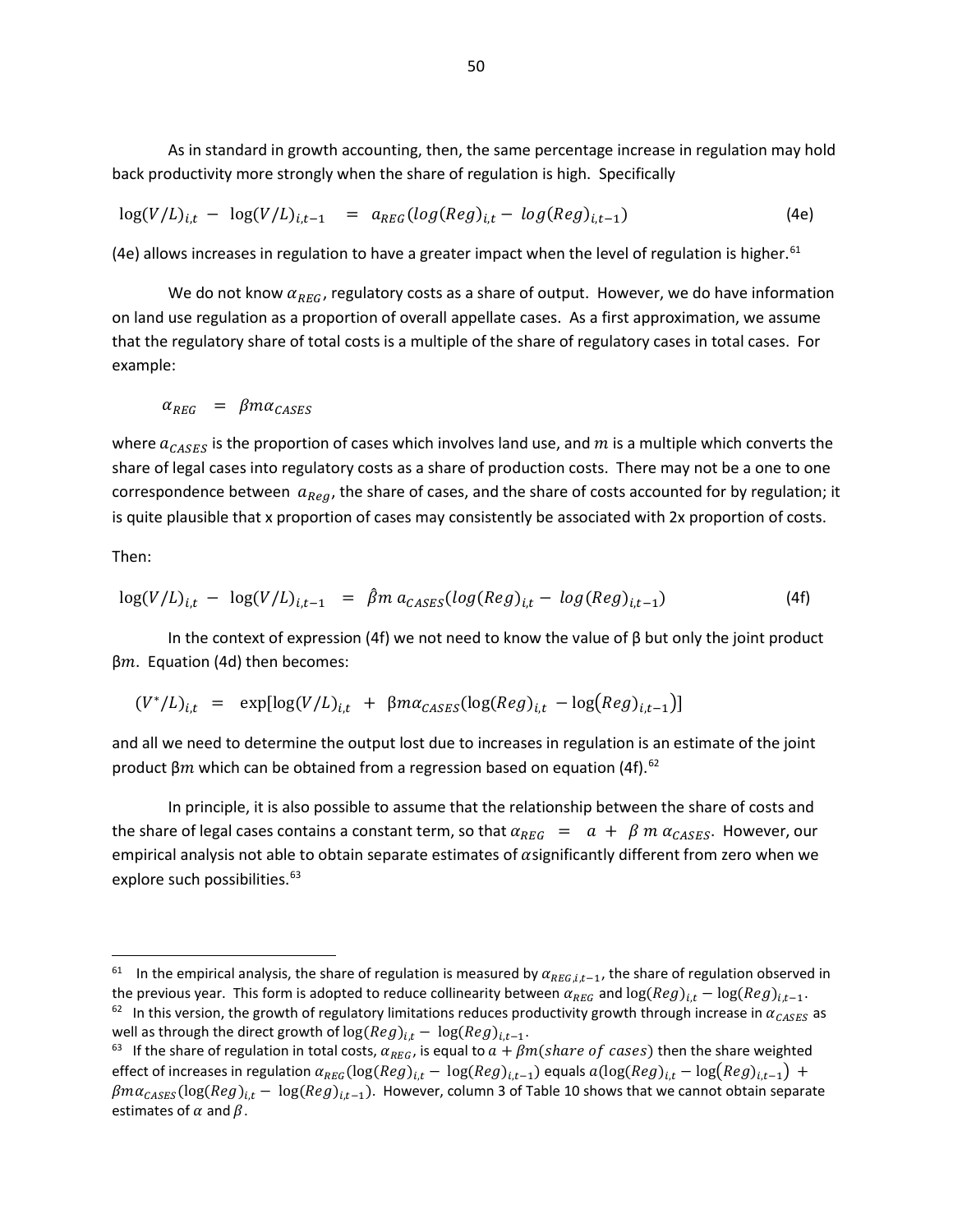Empirical results from equation (5), based on the coefficients in Table 9, indicate that observed increases in regulation have consistently had a slight negative effect on productivity growth in construction. However, there is no evidence that regulation has had a major impact, such as would be required to explain the major productivity declines observed in Table 1. Over the entire 1977 to 2010 period regulation reduced productivity growth by 0.054 percent per year, which, rounded off, implies an annual productivity loss of only 0.1 percent per year. The negative impact of regulation declined somewhat over time. From 1977 to 1987 the annual loss was 0.094 percent per year. From 1987 to 1997 the loss was 0.039 percent per year. From 1997 to 2010, the negative regulation effect was 0.036 percent per year.

Table 10 considers the alternative specification described in equation (4e) in which the effect of the growth of regulation also depends on the implied share of regulation. The third column reports estimates with the rate of change of regulation and the rate of change weighted by the regulation share both included as separate independent variables. The data clearly prefer the share weighted version, although columns (1) and (2) indicate that there is not much difference in the explanatory power provided by each variant. When the share weighted version is used to estimate the effect of regulation on productivity growth, the estimated long-term effect is slightly greater, at 0.068 percent per year instead of 0.054 percent, but this still rounds off to a long-term effect of 0.1 percent per year. In addition, the share weighted model suggests that regulation has approximately the same impact over time, whereas the constant return model implies that the productivity impact of regulation declines steadily over time. From this point of view, as well, the share weighted model seems more plausible.<sup>[64](#page-51-0)</sup>

l

<span id="page-51-0"></span> $64$  F tests again reject state dummies, but fail to reject time dummies in Table 10.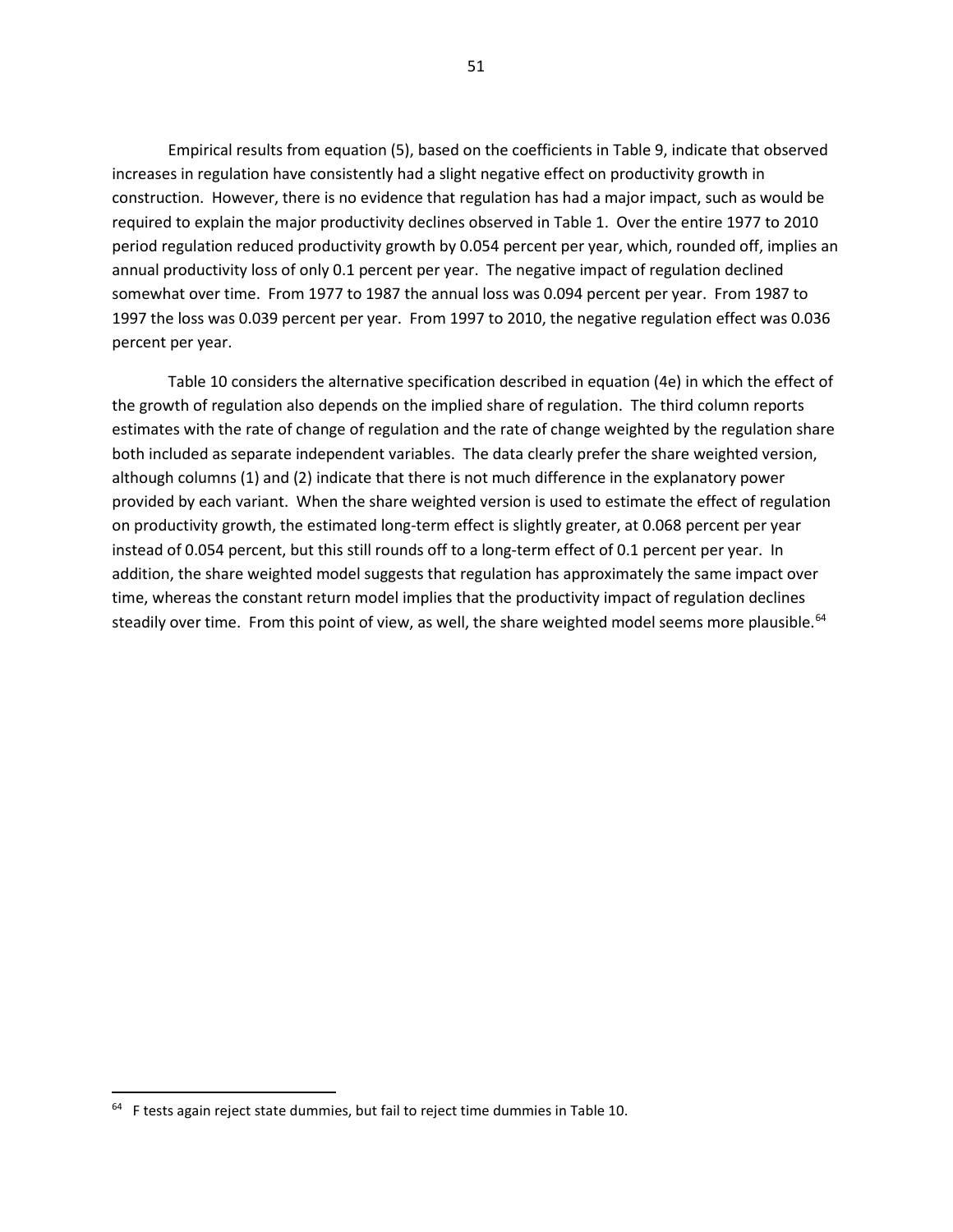Table 10 Estimates of the Effect of Regulation on Productivity Growth when the Impact of the Growth of Regulation is Weighted by the Regulation Share.

|                                                                                                             | Dependent Variables                     |           |           |  |  |
|-------------------------------------------------------------------------------------------------------------|-----------------------------------------|-----------|-----------|--|--|
|                                                                                                             | Log $(V/L)_{i,t}$ - Log $(V/L)_{i,t-1}$ |           |           |  |  |
| Independent Variables                                                                                       | (1)                                     | (2)       | (3)       |  |  |
|                                                                                                             |                                         |           |           |  |  |
| $Log(Reg)_{i,t}$ - $Log(Reg)_{i,t-1}$                                                                       | $-0.0226$                               |           | 0.006     |  |  |
| t ratios                                                                                                    | $(-1.24)$                               |           | (0.25)    |  |  |
|                                                                                                             |                                         |           |           |  |  |
| $\left(\textsf{Log}(\textsf{Reg})_{i,t} - \textsf{Log}(\textsf{Reg})_{i,t-1}\right) * \textsf{Reg}_{i,t-1}$ |                                         | -7.4884   | $-8.2352$ |  |  |
| t ratios                                                                                                    |                                         | $(-2.18)$ | $(-1.8)$  |  |  |
|                                                                                                             |                                         |           |           |  |  |
| State dummies                                                                                               | No.                                     | No        | No.       |  |  |
| Time dummies                                                                                                | Yes                                     | Yes       | Yes       |  |  |
| Time trend                                                                                                  | No.                                     | No.       | No.       |  |  |
|                                                                                                             |                                         |           |           |  |  |
| Observations                                                                                                | 1584                                    | 1584      | 1584      |  |  |
| $R^2$                                                                                                       | 0.50                                    | 0.50      | 0.50      |  |  |
| Standard error of estimate                                                                                  | 0.03                                    | 0.03      | 0.03      |  |  |

Source: Regressions based on equation (4e).

l

Since the average value of the share of cases involving land use is approximately 0.005 in the total sample, and since the preferred coefficient for  $\alpha_{CASES}(\log (Reg)_{i,t} - \log (Reg_{i,t-1})$ , in column (2) of Table 10, is -7.4884, the implied factor share for regulation is -7.4884 x 0.005 in the average observation. This represents a negative effect equivalent to 3.7 percent of total costs in construction.<sup>[65](#page-52-0)</sup> Since the share of cases increases over time, the implied cost share of regulation is greater in more recent years.<sup>[66](#page-52-1)</sup>

<span id="page-52-0"></span> $65$  Of course, since output is defined as value added throughout this subsection, the estimated share is 3.7 percent of value added costs.

<span id="page-52-1"></span><sup>&</sup>lt;sup>66</sup> In addition to the measures of regulation considered in Section VA, broader environmental restrictions, which are arguably less likely to invoke the specific term "land use", may also limit productivity in construction. Smith, von Haefen, and Zhu (1999) show that Federal environmental restrictions affect the productivity of federal highways, but have no impact on state and local highways not covered by these restrictions. A separate part of their work asked state Department of Transportation officials to estimate how much higher costs were for highway construction covered by federal restrictions. Mean estimates were in the 8 to 10 percent range.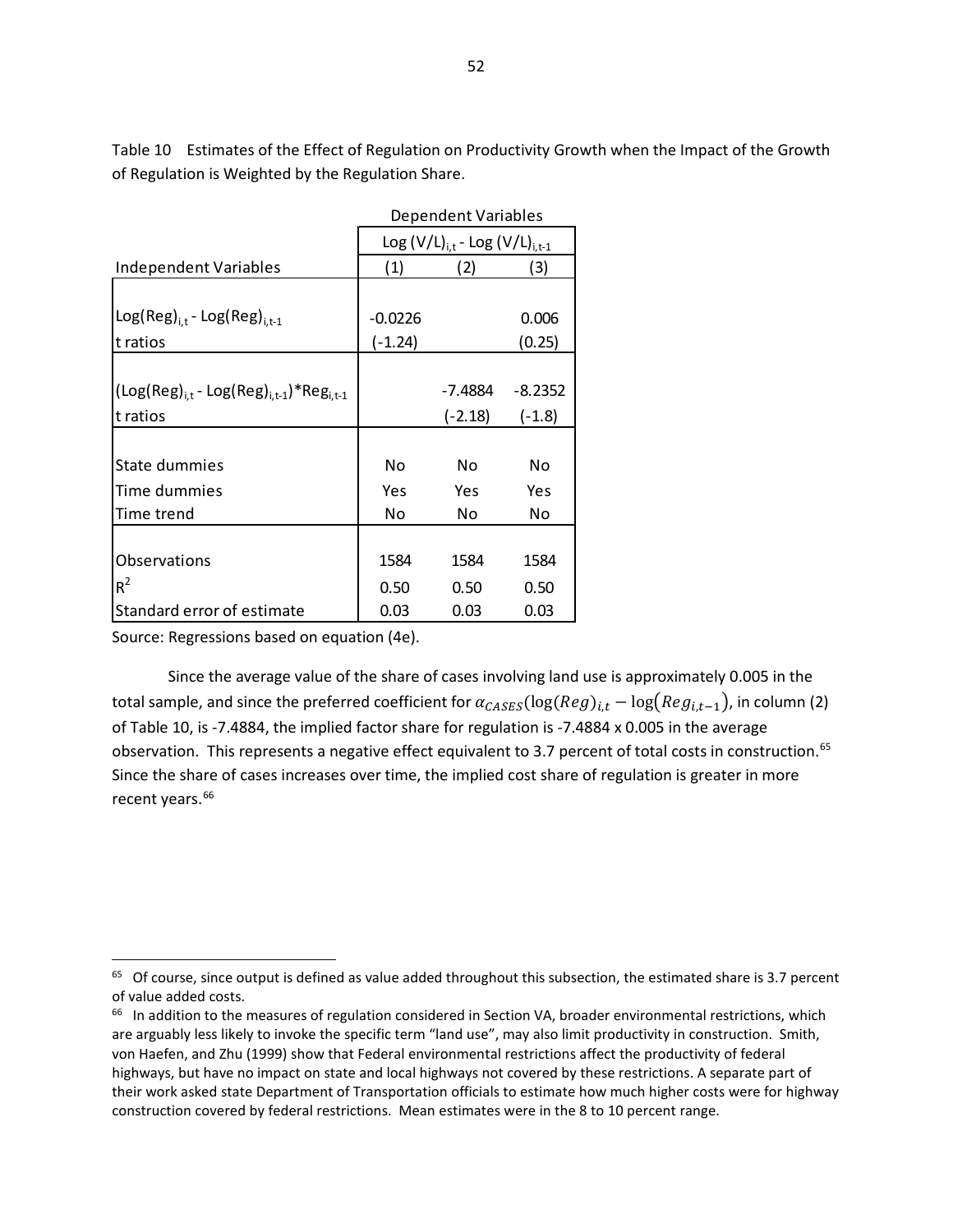In summary, we conclude that regulation has had a significant negative effect on productivity growth in construction, but that regulation can explain only a small part of the productivity declines described in Section I. [67](#page-53-0)

Some of the positive effects of regulation no doubt do not appear in the productivity numbers. Regulation is likely to improve compliance with building codes, such as the security of the electrical system or protection of houses from hurricanes or water damage. These upgrades provide consumers with protection, such as freedom from electrical fires. However, such improvements are not likely to appear in construction output. Even when hedonic methods of output are in use, such improvements are too specialized to appear in the standard measures of output. In addition, measures of the effect of regulation on productivity growth in construction do not reflect potential benefits which residents of the existing housing stock may obtain if regulation preserves amenities which are important to them. Potential negative effects of regulation on construction productivity are therefore only part of a much broader picture.

Section VA measures construction productivity in each state by dividing Bureau of Economic Analysis estimates of gross product originating in each state by BEA estimate of the number of construction employees in the state. The number of employees includes partners and proprietors, but not unpaid family workers; however, unpaid family workers are uncommon in construction. We attempted to gather information on average weekly hours in construction in each state from the American Community Survey and the Census of Population. However, average weekly hours obtained from the American Community Survey were highly variable in small states, such as South Dakota or Wyoming. Therefore, we did not proceed further with attempts to measure average weekly hours in each state.<sup>[68](#page-53-1)</sup>

In their article, Ganong and Shoag have shown that their proposed index of land use regulation is a primary driver of many of the observed patterns of urban and state economic development. This

<span id="page-53-0"></span> $67$  According to the specification adopted in equation (4b), productivity is more adversely affected in individual states where regulation increases more rapidly. For example, regulation reduced productivity by 0.08 percent per year in California and by 0.11 percent per year in Connecticut. Regulation decreases productivity by 0.10 percent or more per year in 10 of the 48 states.

It may be possible to allow for lags in the effect of regulation. However, since the Ganong-Shoag measure is cumulative, considerable lags are already built into the index. We briefly experimented with long-term differences, as suggested in the Griliches and Hausman (1986) analysis of panel data. Though long-term differences sometimes provide a hint that the effects of regulation are substantially stronger, on balance we have not found any consistent evidence of a greater impact.

Real estate specialists apparently use the measure of state-average impact fees as one measure of the impact of regulation. In 2010, Mullen (2010) reported state-average impact fees for 33 of the 48 states considered here. The Duncan data report separate measures of impact fees for single family housing, multiple family housing, retail, office, and industrial construction. The correlation between single-family impact fees and the 2010 Ganong-Shoag index of regulation is 0.36. The correlation with multiple family impact fees is 0.31. The correlation with the (unweighted) average impact fee across all five types of construction is 0.28.<br><sup>68</sup> Regrettably, it does not seem feasible to measure either gross output prices or materials prices for the entire

<span id="page-53-1"></span>construction industry in each state.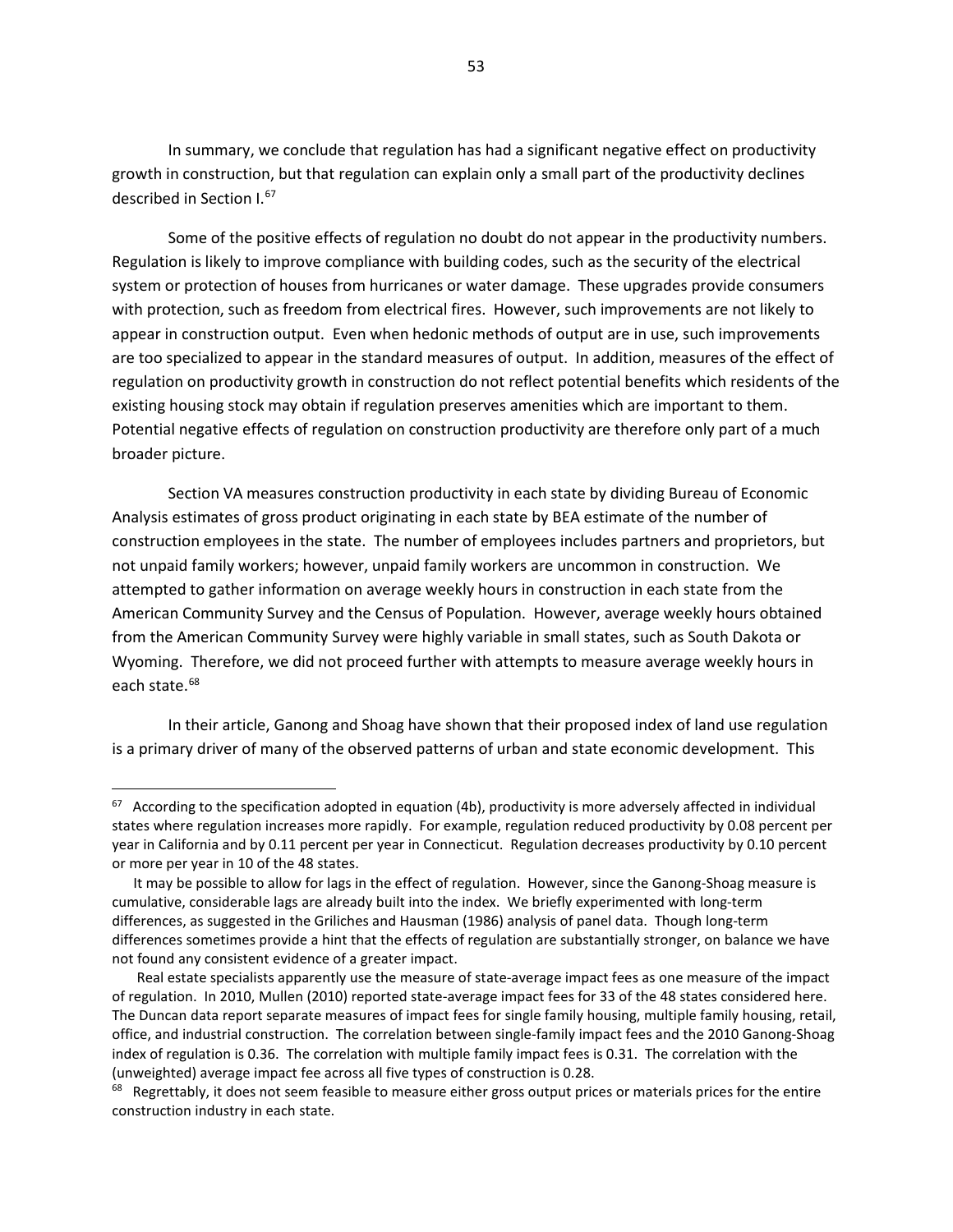paper shows that the Ganong and Shoag index can also help to explain observed patterns of productivity growth in the construction industry. Such results provide further support for the relevance and importance of the Ganong-Shoag index of regulation.

# VB. Correcting for the Number of Undocumented Immigrants.<sup>[69](#page-54-0)</sup>

 $\overline{\phantom{a}}$ 

When we first considered developing measures of productivity growth in construction, commentators frequently emphasized that many undocumented immigrants worked off the books, so it would be extremely difficult to establish accurate measures of labor input. Because of the potential importance of undocumented immigrants in construction, it is necessary to address this issue. Since the prevalence of undocumented immigrants varies sharply from state to state, Section VB evaluates the role of undocumented immigrants from state data, using Pew Hispanic Center estimates of the number of undocumented immigrants in each state. However, we cannot use the standard Bureau of Economic Analysis measures of construction output and labor input in each state to evaluate the presence of undocumented immigrants. BEA data on state incomes are prepared from the income side, compiled from information on labor inputs, compensation, and other factor income in each state. If the reported data on employment and earnings omit undocumented immigrants, BEA estimates of output and labor input will both be understated. Subsection VB therefore instead examines whether undocumented immigrants are included in the underlying BLS data on employment and earnings in construction.

Undocumented immigrants are particularly important in the construction industry. Passel (2006) showed that undocumented immigrants are far more likely to work in construction rather than in most other industries. Although undocumented immigrants represented 4.9 percent of the total work force in 2005, they accounted for 12 percent of workers in the construction and extractive industries.<sup>[70](#page-54-1)</sup>

Passel believes that counts of population, such as the Census of Population and Housing and the American Community Survey, generally collect information on population fairly accurately, presumably especially when such counts are bolstered by special efforts to count hard to measure groups.<sup>[71](#page-54-2)</sup> However, it is uncertain whether such optimism carries over to establishment surveys, such as the Census of Construction or the Current Employment Statistics, where undocumented workers may be more likely to be working off establishment books.

<span id="page-54-0"></span> $69$  We are indebted to participants in the 2013 Census-BLS Research Workshop for suggesting that we examine how the presence of undocumented immigrants affects observed productivity measures.

<span id="page-54-1"></span> $70$  Passel (2006) provides estimates of the proportion of workers in specific occupations who were undocumented immigrants. Many construction occupations have very high proportions of undocumented workers. Examples are insulation workers (36%), roofers (29%), drywall installers (28%), helpers in construction trades (27%), construction laborers (25%), brick and stonemasons (25%), painters (construction and maintenance) (22%), cement masons (21%), and carpet, floor, and tile installers (20%).

<span id="page-54-2"></span> $71$  Passel explains that in his analysis he increases estimates of undocumented employment obtained from U.S. population surveys by approximately 10 to 15 percent based upon data from the Mexican Census and based upon questionnaires which ask Mexicans in the United States whether they have responded to the U.S. Census (Pew Research Center, 2013).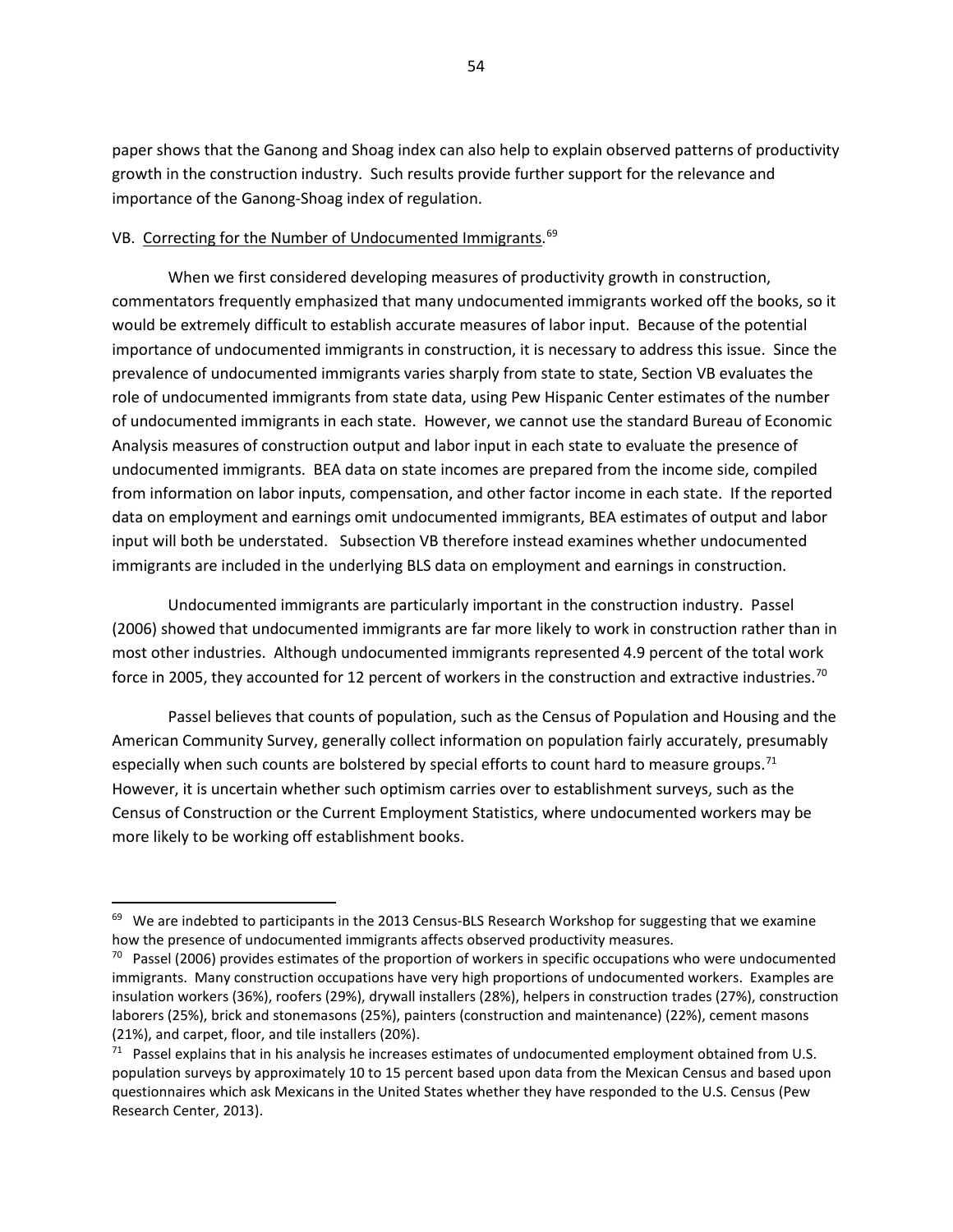To address whether establishment data cover undocumented immigrants accurately, we compare employment count trends in population surveys and in establishment data. Part of the analysis is limited to large states because information on the presence of undocumented immigrants and on construction employment is more reliable in large states where samples, drawn from Current Population Survey or the American Community Survey, are much larger.<sup>[72](#page-55-0)</sup>

Assume that the annual growth rate of employment in construction in state  $i$  observed in the population data is  $g_{pop,i}$ . Similarly, the annual growth rate of employment observed in establishment data is  $g_{EST,i}$ . The number of undocumented immigrants as a proportion of the population in state *i* in year t, as obtained from Passel's estimates, is  $UND/POP_{i.t.}$ .

Given this terminology, what sort of employment trends do we expect if the proportion of undocumented immigrants in the population of a state,  $UND/POP_{i,t}$ , increases. What is relevant for the labor market is not the rate of growth of  $UND/POP_{i.t.}$ , which could be very high when the undocumented immigrant proportion of population increases a miniscule amount, perhaps from 0.0001 to 0.0002. What matters instead is how large the flow of undocumented immigrants is as a proportion of the population. We choose to measure this effect by

$$
\left[UND/POP_{i,2} - UND/POP_{i,1} \right] / n \tag{6}
$$

that is the undocumented immigrant to population ratio in state *i* in year 2,  $UND/POP_{i,2}$ , minus this ratio in year 1, all divided by n, the number of years between years 1 and 2. Expression (6) tells us the annual amount by which the undocumented immigrant to population ratio is increasing in each state. In some decades in certain states, such as California, Texas, Florida, Arizona, and Nevada, the undocumented immigrant to population ratio surges rapidly. In other areas, the increase in undocumented immigrants is often negligible.

We estimate the impact of the flow of undocumented immigrants described in equation (6) on the measurement error in employment through a regression of the form:

$$
g_{EST,i} = a + bg_{POP,i} + c[ [UND/POP_{i,2} - UND/POP_{i,1} ]/n ] \qquad (6b)
$$

Equation (6b) first adjusts the growth of construction employment in the establishment data for the corresponding growth of employment observed in the population data. Then, after correcting for overall trends, equation (6b) examines whether unusual increases in the presence of undocumented immigrants especially depress observed increases in establishment employment. We emphasize that equation (6b) refers only to the growth of construction employment in establishment data relative to population data.<sup>[73](#page-55-1)</sup> What sort of increase in establishment employment might we expect if there is an

<span id="page-55-0"></span> $72$  Table A-3 of Passel and Cohn (2011), presents estimates of the number of undocumented immigrants in each state in 1990, 2000, 2005, 2007, and 2010. Passel and Woodrow (1984) provides an estimate of the number of undocumented immigrants in each state in 1980.

<span id="page-55-1"></span> $73$  As a base line estimate, Passel believes that 10 to 15 percent of undocumented immigrants do not show up in population counts. In future work, we hope to investigate how the presence of immigrants affects measured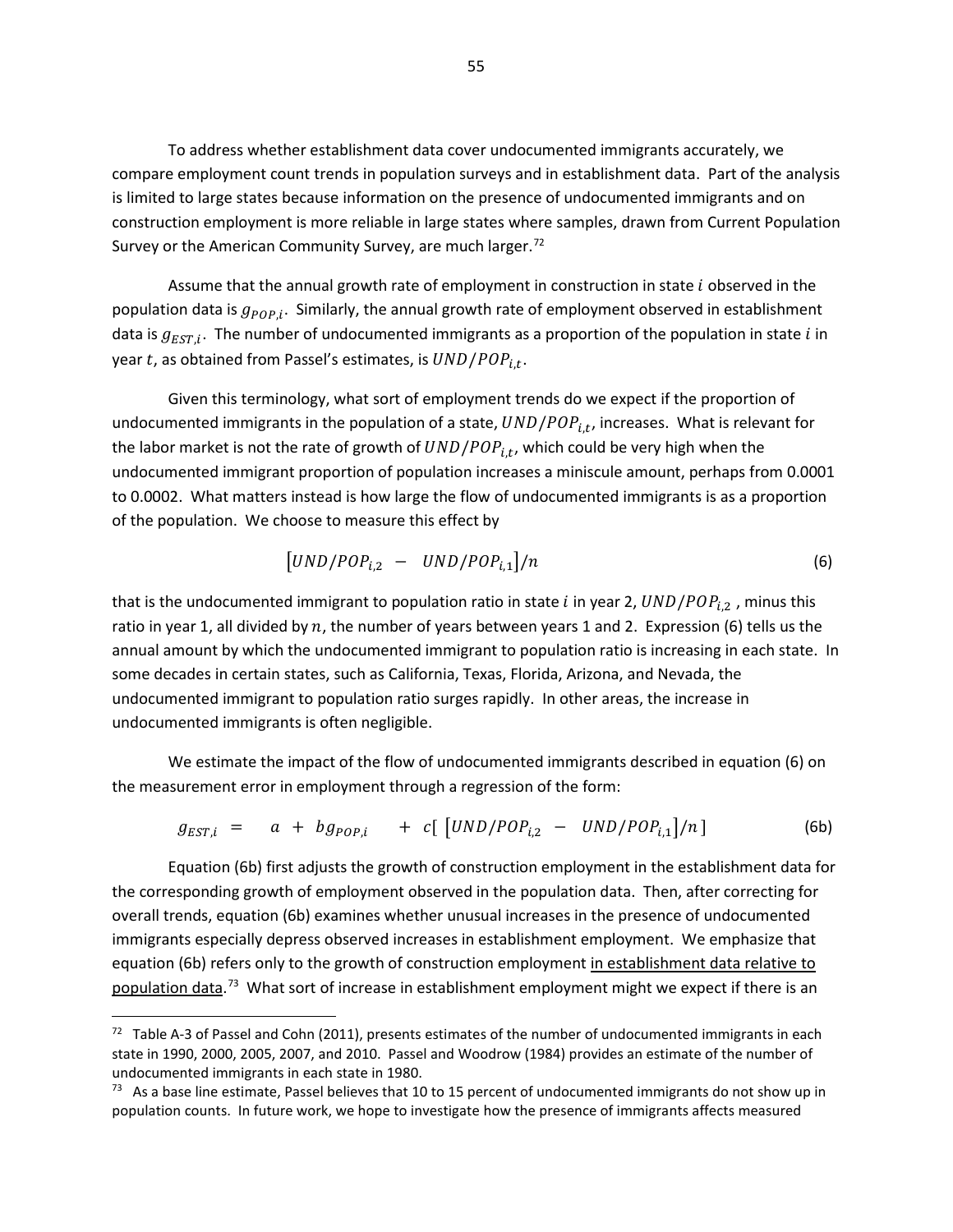increase of one percent in the ratio of undocumented immigrants to population,  $[[UND/POP_{i,2} -]$  $UND/POP_{i,1}$ / $n$ ]? If undocumented immigrants systematically work off the books and do not appear in establishment data, then the presence of undocumented immigrants will distort the usual relationship between  $g_{EST,i}$  and  $g_{POP,i}$  and the coefficient  $\hat{c}$  will be negative. On the other hand, if undocumented immigrants are not systematically underreported in establishment data (again relative to the population data),  $\hat{c}$  will be 0. If the establishment data measure undocumented immigrants more fully than the population data  $\hat{c}$  will be positive.

We estimate equation (6b) for the decades 1980-1990, 1990-2000, and 2000-2010, covering 144 observations in the 48 states.<sup>74</sup> Somewhat to our surprise, the coefficient  $c$  is always positive and significant.<sup>75</sup> There is no evidence that employment in construction establishments is suppressed (relative to the population data) when undocumented immigrants become much more plentiful. In fact, employment in construction establishments tends to increase even more than employment from the well-regarded population surveys.<sup>76</sup>

Our empirical results for construction suggest that employment data from administrative records do not omit more undocumented immigrants than Census population data do. In his April 2013 interview Passel estimated that population records miss 10 to 15 percent of undocumented immigrants. Of course, construction employs a greater proportion of undocumented immigrants than most other industries (Passel, 2006), so the numbers of immigrants omitted in construction will be greater for this

<span id="page-56-1"></span> $75$  The regression result for all 48 states is

 $\overline{\phantom{a}}$ 

 $g_{EST,i,t}$  = -0.00564 + 1.1026 $g_{pop,i,t}$  + 3.32 { $\frac{\left|\frac{UND}{POP_{i,2}} - \frac{UND}{POP_{i,1}}\right|}{n}$ 48 states, 144 observations<br>t ratios  $\bar{r}^2 = 0.84$  (-4.11) (25.91) (2.62) t ratios For the 40 states with the best data:  $g_{EST,i,t}$  = -0.0071 + 1.0937  $g_{pop,i,t}$  + 4.14  $\left[\frac{[ND]}{pop_{i,2} - \frac{OND}{pop_{i,1}}\right]$ 40 states, 120 observations<br>t ratios  $\bar{r}^2 = 0.85$  (-4.67) (24.05) (3.18) t ratios tratios t ratios tend of the dependent variable  $g_{EST,i} - g_{POP,i}$  instead of the

<span id="page-56-2"></span>specification adopted in equation (6b). We had considered this alternative, but decided against it because it assumes that  $\hat{\beta} = 1.0$ . Results from this alternative form indicate that  $\hat{c} = 4.06$  with a t ratio of 3.24, not very different from  $\hat{c} = 3.32$  with a t ratio of 2.62 in footnote 75.

productivity in different portions of the construction industry, such as housing, heavy construction, and contractors, using Census micro data on construction establishments.

One potential limitation is that measures of industry employment are self-reported in surveys of population, and may consequently contain too much noise to be useful.

<span id="page-56-0"></span><sup>&</sup>lt;sup>74</sup> Different sections of this paper examine productivity growth in construction in different time periods. Section IIA examines productivity growth in single-family and multiple family residential construction from 1987 to 2011, and highway construction from 2002 to 2011. Section IV considers labor shifts between 1987 and 2007. Section VA examines productivity growth in individual states between 1977 and 2010. All of these sections use labor inputs obtained from administrative data, mostly from CES but also from the Census of Population. Here in Section VB, we choose to examine employment trends between the Census of Population years of 1980 and 2010, a broad period which covers most of the range of relevant years between 1977 and 2011.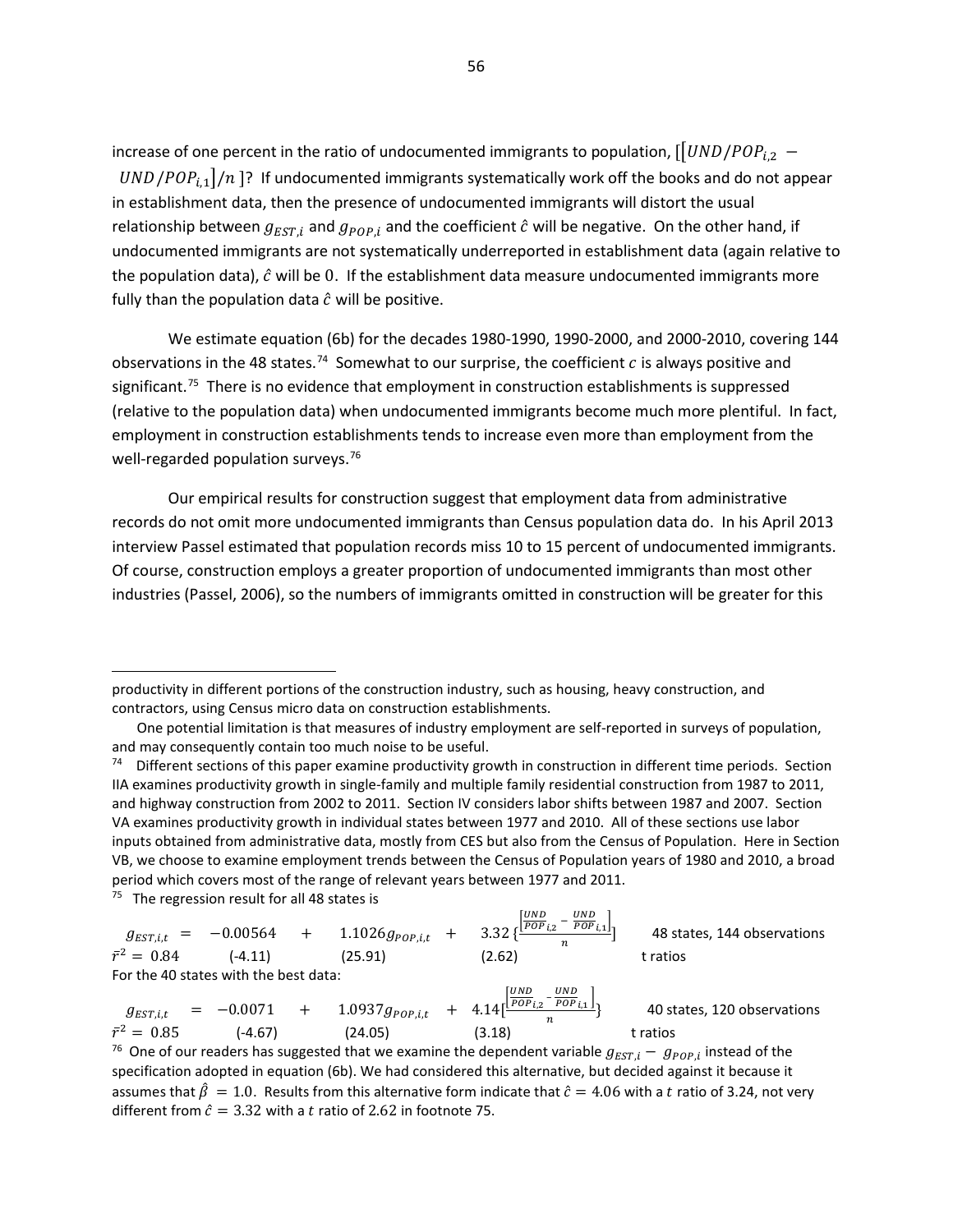reason.<sup>77</sup> Nevertheless, many people we have spoken with believe that the proportion of uncounted undocumented immigrants is far greater than the numbers mentioned above imply. How can so many people believe that uncounted workers are so much more prevalent in construction than such estimates indicate?

We believe that one potential reason for systematic misperception is that, according to industry sources, undocumented immigrants are concentrated in housing construction, especially among the subcontractors who provide services to home builders. Within the home builder work force, immigrants are especially prevalent in foundation and framing work but also perform other tasks. In addition, immigrant workers are more concentrated in certain cities or areas than in much of the rest of the country.

We suspect that observers tend to notice the large immigrant presence in the highly visible housing sector in a particular city, such as Washington, D.C., and thereby overstate the immigrant role in overall construction throughout the United States. On the other hand, it is also logically possible that Passel's studies, though generally regarded as the best and most careful work on immigrants who do not appear in official statistics, may nevertheless still substantially underestimate the role of off-the-books immigrant workers.

To prepare ballpark estimates of how much the omission of some undocumented immigrants affects measured productivity growth in construction, consider the absolute number of undocumented immigrants and the proportion of the labor force they represent from Passel and Cohn (2011). They report:

Table 11 Numbers of Undocumented Immigrants and Their Role in the Labor Force

<span id="page-57-0"></span> $77$  If immigrants are 2.45 times as likely to work in construction, as argued below, their influence in construction would be equivalent to 20 percent intensity of undocumented workers in the total labor force (Passel, 2006).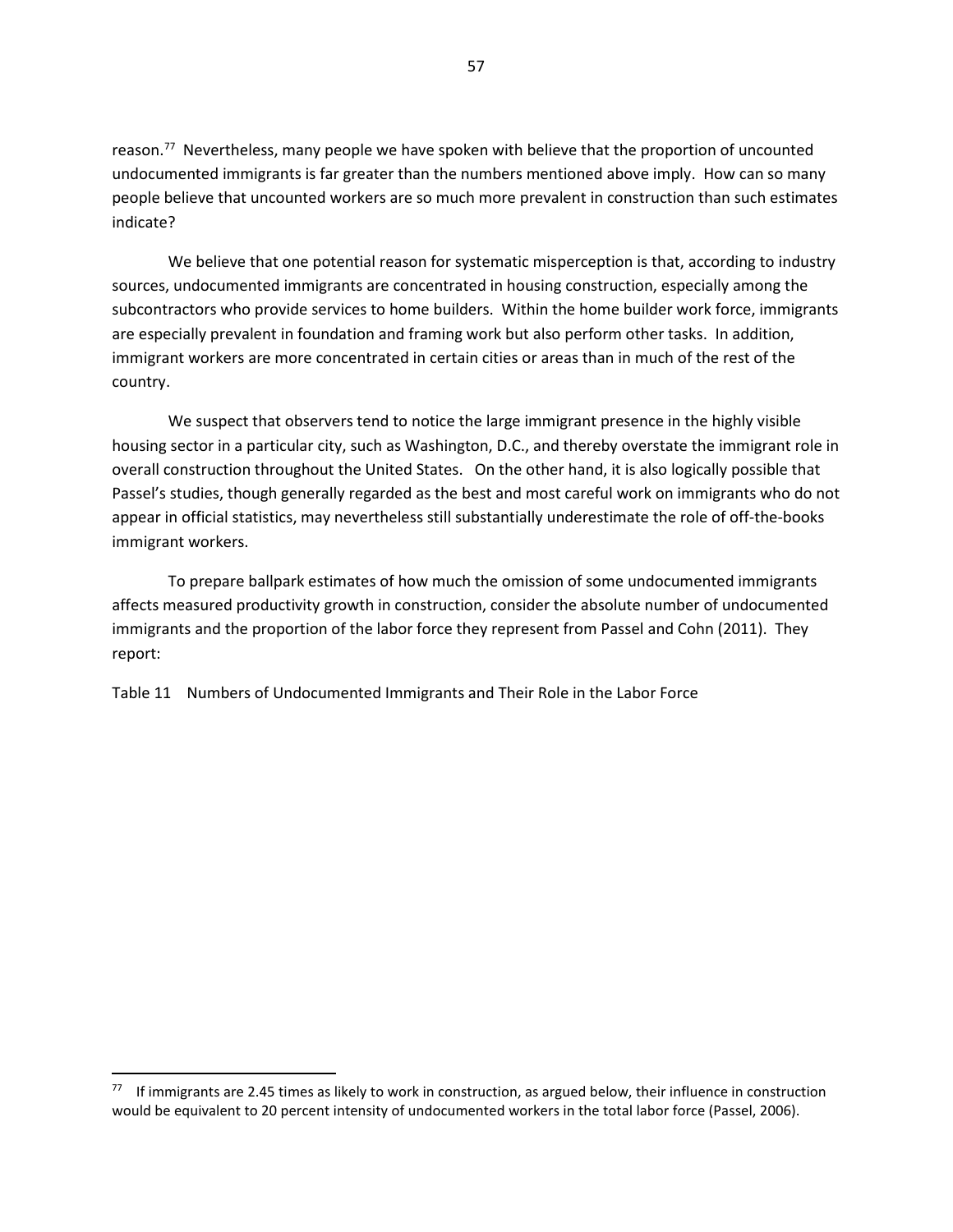|      | Undocumented Immigrant           | Undocumented Immigrant |
|------|----------------------------------|------------------------|
| Year | Estimated Labor Force (millions) | Share of Labor Force   |
| 2000 | 5.5                              | 3.8%                   |
| 2001 | 6.3                              | 4.3%                   |
| 2002 | 6.4                              | 4.4%                   |
| 2003 | 6.5                              | 4.4%                   |
| 2004 | 6.8                              | 4.6%                   |
| 2005 | 7.4                              | 5.0%                   |
| 2006 | 7.8                              | 5.2%                   |
| 2007 | 8.4                              | 5.5%                   |
| 2008 | 8.2                              | 5.3%                   |
| 2009 | 7.8                              | 5.1%                   |
| 2010 | 8.0                              | 5.2%                   |

Source: Passel and Cohn (2011).

l

We estimate 2011 on the basis of further data. The next step is to bring in further data for years prior to 2000. First, we obtain data on the population of undocumented immigrants from Passel (2005). Relevant data are:

|               | Undocumented          | <b>US Population</b> | Undocumented Immigrant  |
|---------------|-----------------------|----------------------|-------------------------|
| Period        | Immigrants (millions) | (Beginning of month) | <b>Population Share</b> |
| <b>Jun-86</b> | 4.0                   | 240                  |                         |
| Jun-89        | 2.5                   | 247                  | 1.0%                    |
| Oct-92        | 3.9                   | 258                  | 1.5%                    |
| Oct-96        | 5.0                   | 270                  | 1.8%                    |
| Apr-00        | 8.4                   | 281                  | 3.0%                    |

We do not estimate the presence of undocumented immigrants in 1987 by interpolating between the 1986 and 1989 data because the apparent decrease in the number of undocumented immigrants from 1986 to 1989 represented a legalization of prior undocumented immigrants rather than any real change in immigration flows. Instead we estimate the immigrant share of total population in 1987 as 0.0071, obtained by extending the 1989 to 1992 trend in the immigrant share of population backwards to 1987.[78](#page-58-0)

Once we have the undocumented immigrant population shares from 1987 to 2000, we convert the immigrant population shares to labor force shares by assuming that the labor force share/population share multiplier observed in 2000 also holds true for earlier years. In 2000 the immigrant share of population was 0.02985, whereas the labor force share was 0.038, leading to a ratio

<span id="page-58-0"></span><sup>78</sup> The undocumented immigrant share of total population increases from 0.01014 in 06-89 to 0.01515 in 10-92, an increase of 0.00501 in 3 1/3 years. This represents an increase of 0.0015 per year or 0.003 over two years. Subtracting 0.003 from 0.0101 leads to a 1987 estimate of 0.0071.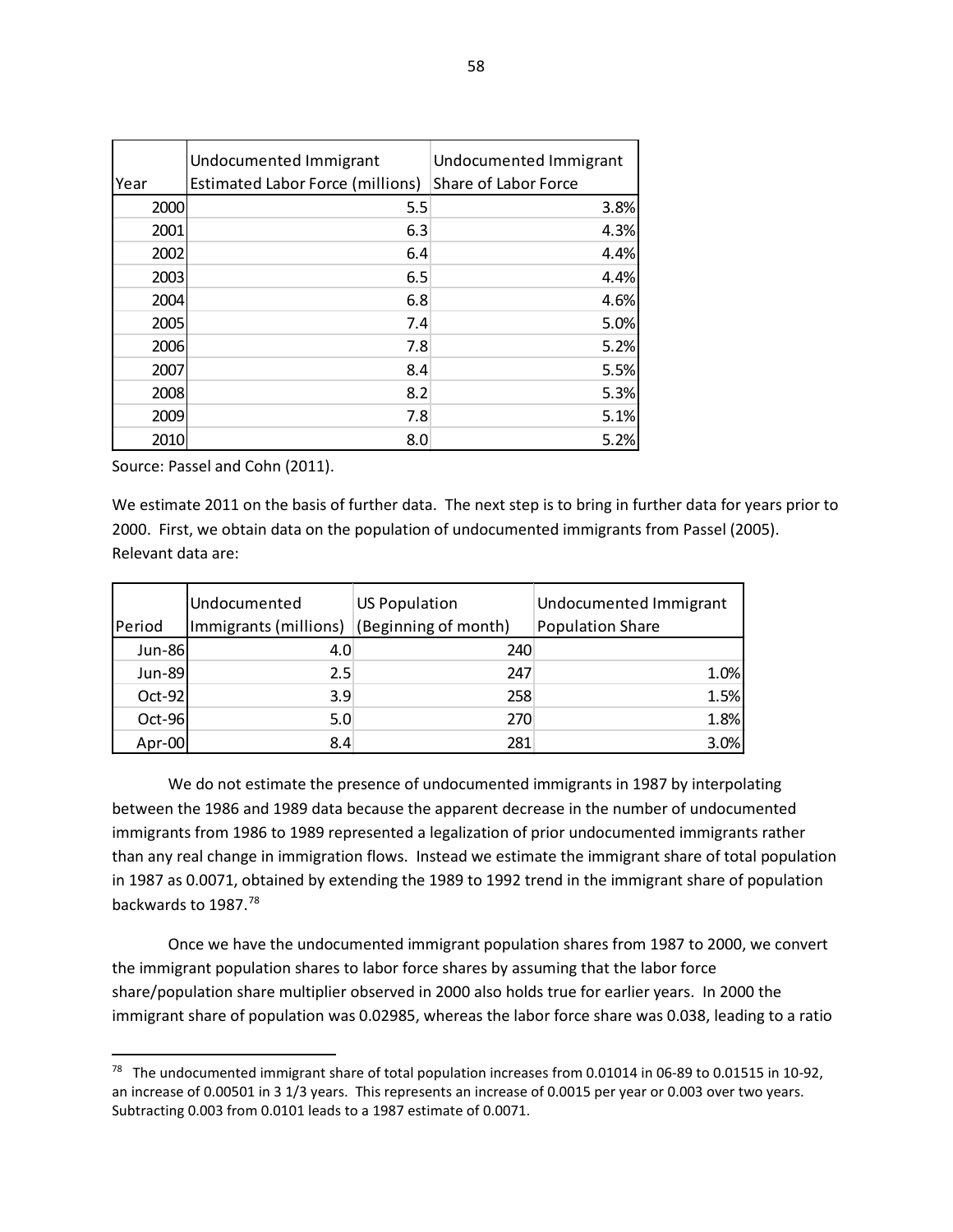|      | Undocumented Immigrant |                         | Undocumented Immigrant |
|------|------------------------|-------------------------|------------------------|
| Year | Population Share       | <b>Conversion Ratio</b> | Share of Labor Force   |
| 1987 | 0.71%                  | 1.27310                 | 0.91%                  |
| 1992 | 1.51%                  | 1.27310                 | 1.93%                  |

1996 1.85% 1.27310 2.35% 2000 2.98% 1.27310 3.80%

of 1.2731 (0.038/0.02985 = 1.2731.<sup>[79](#page-59-0)</sup> Using the conversion ratio of 1.2731 provides the following labor force shares:

The 1997 version of the immigrant labor force share, which falls between 1996 and 2000, is interpolated as 0.0272.

We now have estimates of the undocumented immigrant share of the labor force for each year of interest. The next task is to determine what proportion of this labor force works in construction each year. We assume a linearity in that the immigrant share of the work force in construction is a linear function of the percentage of undocumented immigrants in the total work force. For example, Passel (2005) notes that 12 percent of all construction workers in 2005 were undocumented immigrants. In 2005, undocumented immigrants represented 4.9 percent of the work force. We assume that each one percent of the work force, who are undocumented immigrants, leads to 12/4.9 or 2.45 percent representation of undocumented immigrants in the construction work force.<sup>[80](#page-59-1)</sup> With this conversion factor, we can convert our existing measures of the proportion of immigrants in the work force into their equivalent representation in the construction work force. Carrying out this conversion:

<span id="page-59-0"></span><sup>&</sup>lt;sup>79</sup> Passel and Cohn (2011) show that undocumented immigrants were 3.8 percent of the labor force in 2000. Passel (2006) shows undocumented immigrants were 8.4 million in April 2000. The Census Bureau population clock website shows that the United States population on April 1, 2000 was 281.4 million, so undocumented immigrants accounted for 8.4/281.4 = 0.02985 of the 2000 population.

Dividing 0.038 by 0.02985, the population has to be multiplied by 1.2731 to obtain labor force estimates. Of course, the labor force share is greater than the population share because most undocumented immigrants are of working age. In addition, children born in the United States are legal residents.

<span id="page-59-1"></span><sup>&</sup>lt;sup>80</sup> The assumption of linearity means that each one percent increase of undocumented immigrants in the labor force is associated with a given proportion increase of undocumented in construction. For example, if 1.0 percent undocumented immigrants in the labor force is associated with 2.5 percent of workers in construction, then 2.0 percent of undocumented immigrants in the labor force will be associated with 5.0 percent of undocumented immigrants in the construction work force, and a 3.0 percent overall rate will be associated with 7.5 percent of the construction work force. At present, we do not have sufficient empirical evidence to test the validity of this assumption. However, if the proportion of construction jobs accessible to unskilled workers is limited, as seems reasonable, then increased proportions of undocumented immigrants may well be associated with slower increases in the role of undocumented immigrants in construction. If so, the estimates of the effect of uncounted undocumented immigrants on productivity growth developed later in Section VB will be overstated.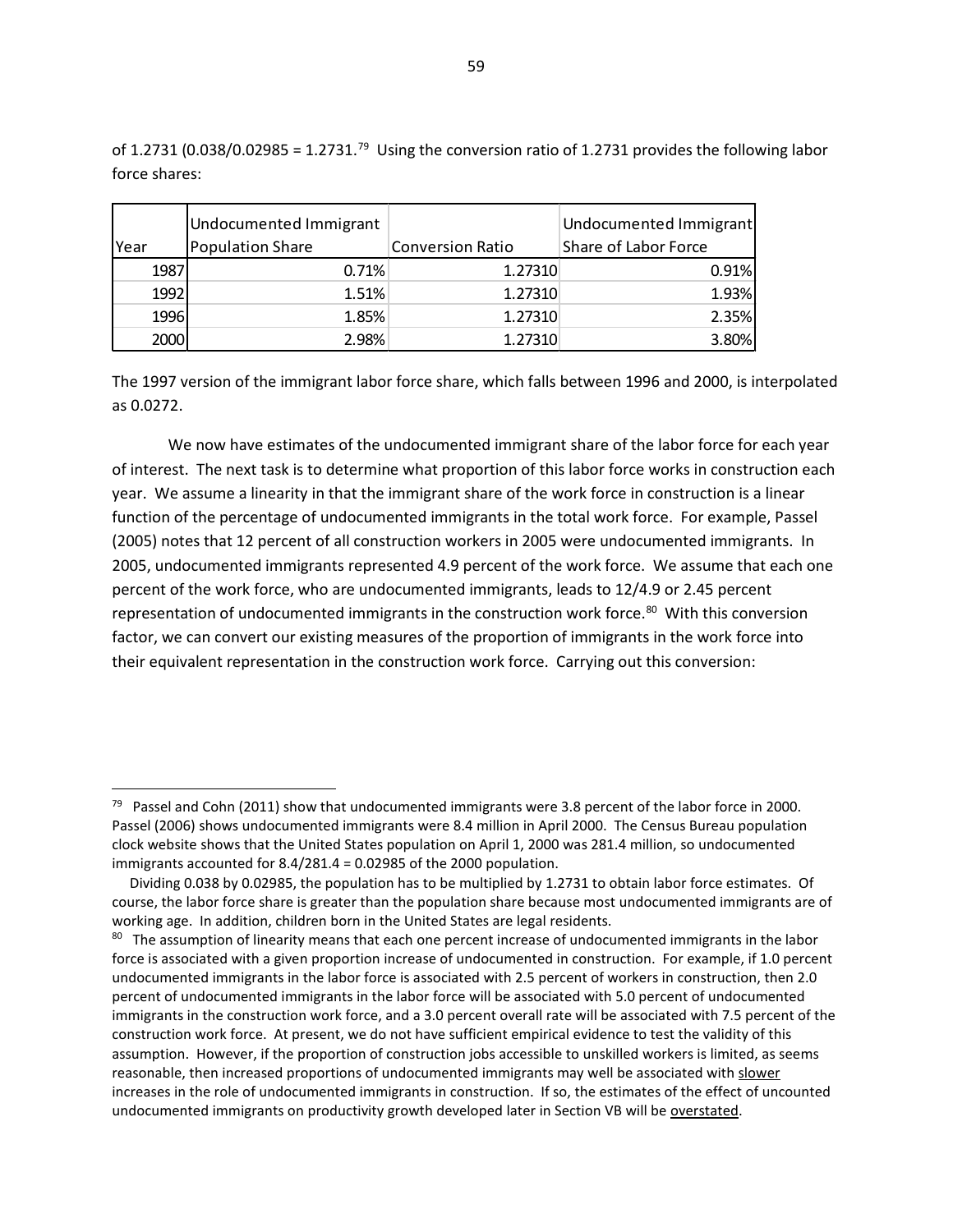|      | Undocumented Immigrant | Labor Force to Construction | Undocumented Immigrant Share |
|------|------------------------|-----------------------------|------------------------------|
| Year | Share of Labor Force   | Multiplier                  | of Construction Work Force   |
| 1987 | 0.91%                  | 2.449                       | 2.2%                         |
| 1992 | 1.93%                  | 2.449                       | 4.7%                         |
| 1997 | 2.72%                  | 2.449                       | 6.7%                         |
| 2000 | 3.80%                  | 2.449                       | 9.3%                         |
| 2001 | 4.30%                  | 2.449                       | 10.5%                        |
| 2002 | 4.40%                  | 2.449                       | 10.8%                        |
| 2003 | 4.40%                  | 2.449                       | 10.8%                        |
| 2004 | 4.60%                  | 2.449                       | 11.3%                        |
| 2005 | 5.00%                  | 2.449                       | 12.2%                        |
| 2006 | 5.20%                  | 2.449                       | 12.7%                        |
| 2007 | 5.50%                  | 2.449                       | 13.5%                        |
| 2008 | 5.30%                  | 2.449                       | 13.0%                        |
| 2009 | 5.10%                  | 2.449                       | 12.5%                        |
| 2010 | 5.20%                  | 2.449                       | 12.7%                        |
| 2011 | 5.25%                  | 2.449                       | 12.8%                        |

We now have estimates of the immigrant work force employed in construction in each of these years. $81$  When we combine the estimates of the immigrant share of construction workers with information on the total number of hours worked in construction from 1987 to 2011, the data suggest that immigrant hours grew at an 8.26 percent annual rate over this period, while native hours increased by 0.15 percent per year. However, even by 2011, immigrants still remained a fairly small proportion of overall labor input.

Our current estimates show that labor hours in construction grew at a 0.63 percent annual rate from 1987 to 2011. If we follow Passel in estimating that 15 percent of undocumented immigrants are off the books, beyond our data, then there is a greater increase in immigrant labor than our data show, but the unmeasured increment would only be sufficient to increase our labor input to 0.70 percent per year, implying a 0.07 percent decrease in productivity growth. If 30 percent of undocumented immigrants are off the books, this would increase true labor input growth to 0.76 percent per year, implying a 0.13 percent decline in labor productivity growth. The implied effects on productivity growth are not immense; the undocumented immigrant share of the work force still remains sufficiently small

l

<span id="page-60-0"></span><sup>&</sup>lt;sup>81</sup> Of course, it would be possible to estimate the number of undocumented immigrants working in construction in each year directly from the relevant annual data provided by CPS or the American Community Survey, along the lines of the detailed methodology introduced by Passel. Such work would represent an improvement, but would move us further away from our emphasis on productivity. We caution that the estimates developed.in Section VB provide only a ballpark impression of the orders of magnitude involved.

As mentioned in footnote 71, we hope to determine how undocumented immigration affects measured productivity in different industries in construction, using Passel's data on undocumented immigrants in each state in each decade and Census micro data for construction.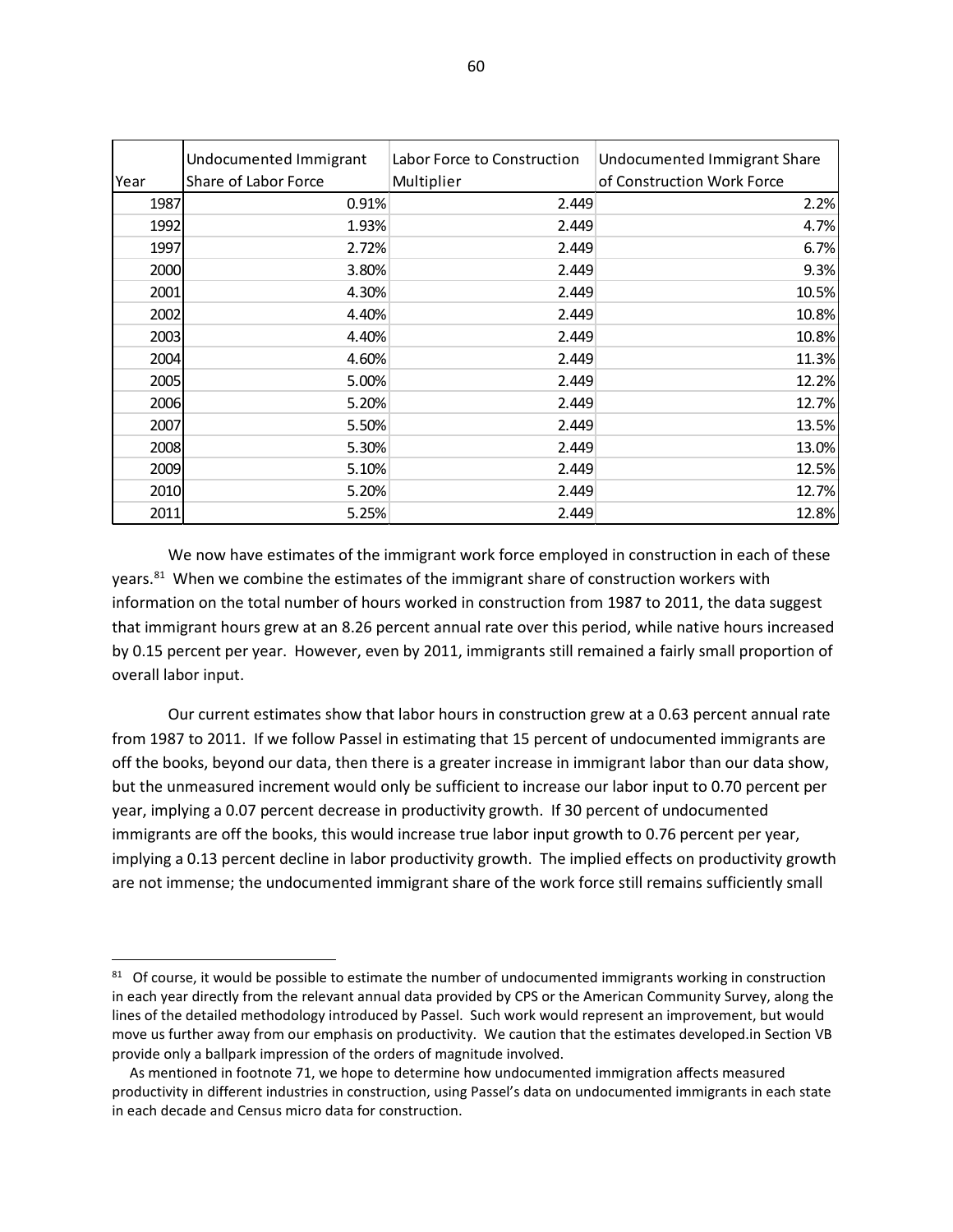that an understatement of the growth of undocumented immigrant labor does not greatly alter our understanding of productivity growth in total construction.<sup>[82](#page-61-0)</sup>

On the other hand, the immigrant influence has clearly been much more substantial in certain portions of construction, such as in home building and especially among subcontractors for home building. However, we do not attempt to obtain empirical estimates of the bias thereby introduced because there is so little solid information on the immigrant share of the work force in particular portions of construction and, especially, on how the immigrant share changes over the business cycle.<sup>83</sup>

### VI. Conclusions

 $\overline{\phantom{a}}$ 

Measurement of construction productivity has been a difficult task for many years. As the list of references in the present paper indicates, not much progress has been made on this topic since the 1980s. Nevertheless, we are able to report some steps forward. First, reasonable deflators already exist for industries representing almost one quarter of the value of construction work. Second, the PPI has produced additional deflators which, after the 2012 Census of Construction becomes available, can be used to measure productivity growth in many further areas of construction.

Measures of productivity growth in residential construction and in the construction of highways, streets, and bridges already provide some useful information. These series show little evidence of a sustained negative trend in construction productivity. It is true that productivity growth in residential construction fell sharply after the housing collapse of 2006-2008. Nevertheless, prior to the boom there is little evidence that long-term productivity growth rates were negative in residential construction. In addition, once productivity growth is corrected for cyclical fluctuations, the evidence suggests that the observed productivity trends will again be positive once housing starts revert to more normal levels. Productivity growth in highways, streets, and bridges is positive, though this probably reflects countercyclical policies which disproportionately stimulated highway construction. Overall, evidence from these three industries shows no sign of a consistent or sustained decline in productivity.

In contrast, the new PPIs increase more quickly than the old unreliable deflators within several areas of construction. Such evidence suggests that over history output growth in construction was probably at least somewhat overstated. This sort of evidence makes the view that productivity deteriorated over the long term more tenable.

<span id="page-61-0"></span><sup>82</sup> One of our readers has expressed concern that our methodology does not allow for changes in the construction share of total employment. However, the construction share of nonfarm employment was 0.049 in 1980, 0.048 in 1990, 0.051 in 2000, and 0.042 in 2010. These changes are not sufficient to change the implied trends of immigrant employment in construction very much. In addition, the low 2010 proportion, no doubt associated with the 2007 crash in construction, implies that even fewer immigrants than we have estimated were employed in construction in recent years.

<span id="page-61-1"></span><sup>83</sup> As mentioned in footnote 19 above, the share of undocumented immigrants in housing or in construction may increase substantially when the demand for construction is high. Unfortunately, there is little reliable information on how the immigrant share of employment varies with the business cycle.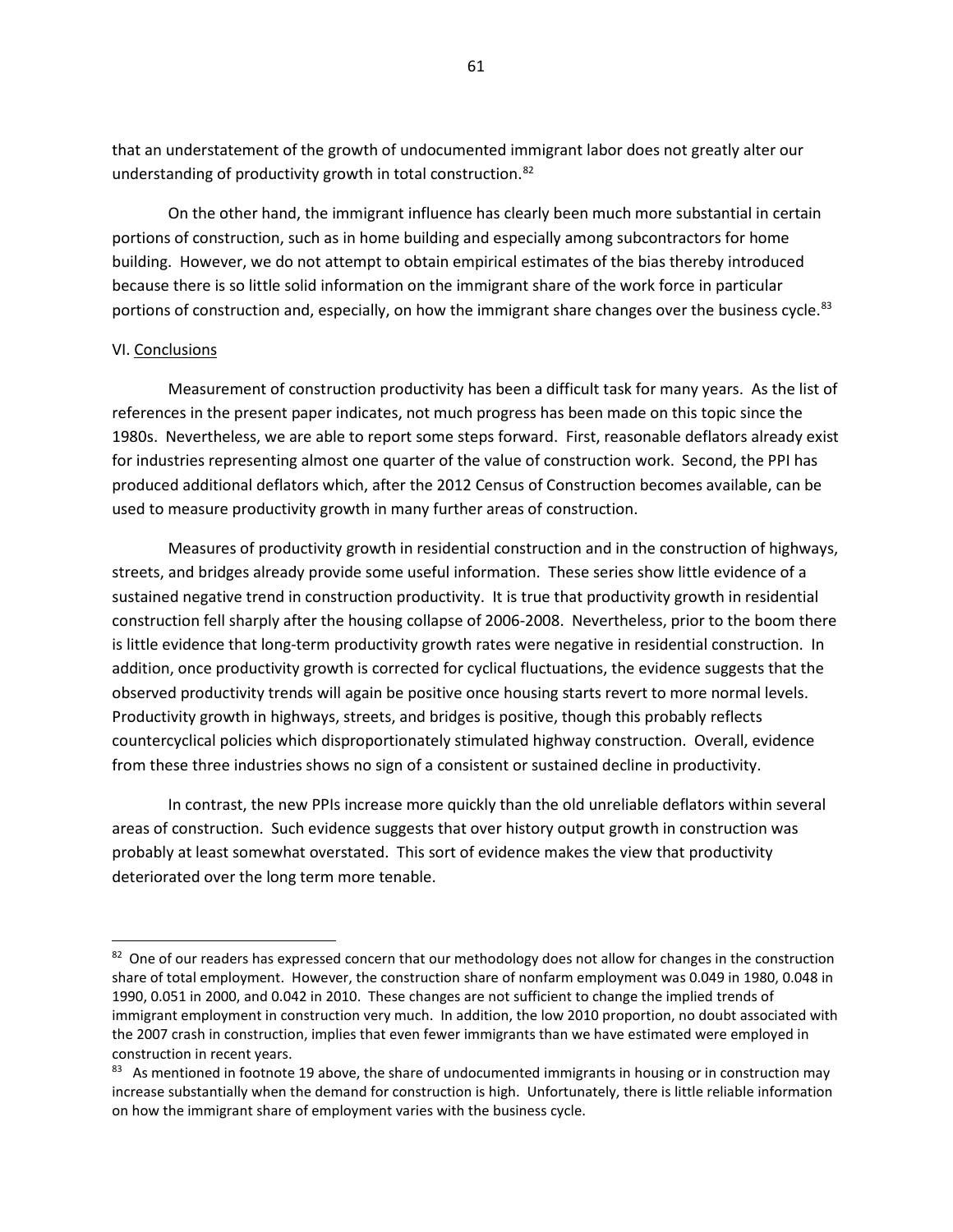Labor shifts from high to low productivity industries contributed 0.46 percent per year to the decline in productivity observed from 1968 to 1978 (Allen, 1985). We found that hours shifts reduced productivity growth by 0.26 percent per year between 1987 and 2007, an amount smaller than found by Allen, but nonetheless a substantial amount. Labor shifts now represent shifts from heavy construction to contractors, whereas Allen emphasized shifts towards housing. Increases in regulation have a significant negative effect on observed productivity growth in construction, within state data which allow for differences in regulatory regimes. The implied factor share cost of regulation is estimated to be 3.7 percent of total costs for a typical observation included in the data examined. Nevertheless, the implied impact on aggregate productivity growth in construction is slight, perhaps -0.1 percent per year.

Overall, we have so far found only partial explanations for declining levels of productivity in construction. Labor shifts are still important in our analysis. Future work will expand the number of industries for which we are able to prepare useful measures from three to eleven or more and will develop estimates of multifactor productivity growth within each of these industries.

### REFERENCES

- Abdel-Wahab, M. & Vogl, B. (2011). Trends of Productivity Growth in the Construction Industry across Europe, US, and Japan. *Construction Management and Economics, 29*(6), 635-644.
- Allen, S. G. (1985). Why Construction Industry Productivity is Declining. *The Review of Economics and Statistics, 67*(4), 661-669.
- Allen, S. G. (1989). Why Construction Industry Productivity is Declining: Reply. *The Review of Economics and Statistics, 71*(3), 547-549.
- Berndt, E. R. & Wood, D. O. (1975). Technology, Prices, and the Derived Demand for Energy. *The Review of Economics and Statistics, 57*(3), 259-268.
- Blum, A. I. (1980). Comparison of the 1977 Census of Construction Industries and the Value of New Construction Put in Place Series. *Proceedings of the Survey Research Methods Section, American Statistical Association* 1980, Washington, D.C. Retrieved from http://www.amstat.org/sections/srms/Proceedings/papers/1980\_034.pdf
- Calabria, M. A. (1998). *The Census of Construction Industries Database*. U.S. Census Bureau Center for Economic Studies Working Paper 98-10. Retrieved from https://www.ces.census.gov/docs/cache/paper\_contents\_100263.pdf
- Cole, T. (2002). *Reconciling Construction Data: A Comparison of the Value of Construction Put in Place Series, the 1997 Economic Census, and the 1998 Annual Capital Expenditure Survey*. U.S. Census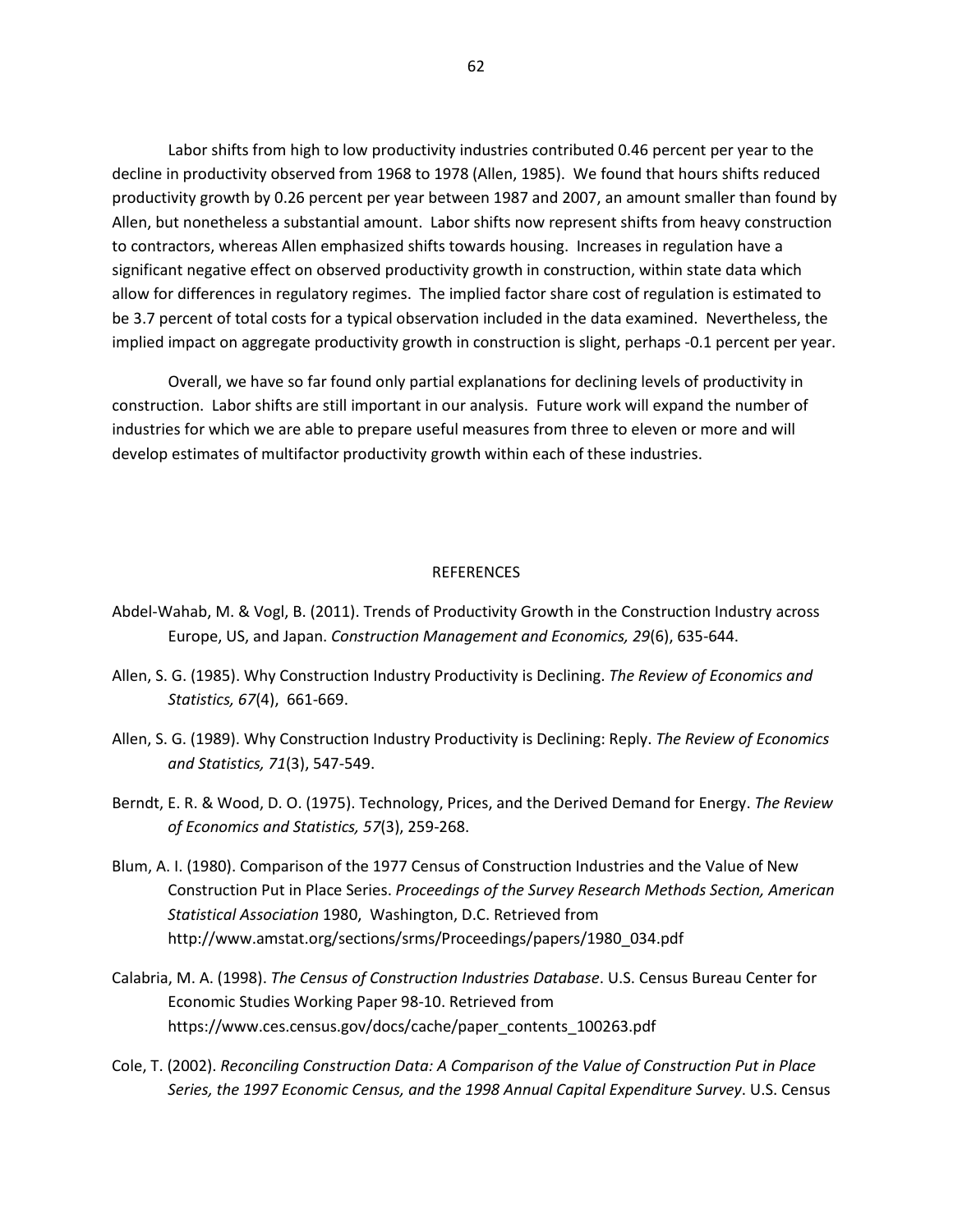Bureau Manufacturing and Construction Division. Retrieved from http://www.census.gov/const/C30/vip\_csec\_9798.pdf

- Dacy, D. C. (1965). Productivity and Price Trends in Construction since 1947. *The Review of Economics and Statistics, 47*(4), 406-411.
- de Leeuw, F. (1993). A Price Index for New Multifamily Housing. *Survey of Current Business. 73*(2), 33-42.
- Drucker, J. M. (2012). *The Spatial Extent of Agglomeration Economies: Evidence from Three U.S. Manufacturing Industries*. U.S. Census Bureau Center for Economic Studies Working Paper CES-WP-12-01. Retrieved from http://www2.census.gov/ces/wp/2012/CES-WP-12-01.pdf
- Drucker, J. & Feser, E. (2007). *Regional Industrial Dominance, Agglomeration Economies, and Manufacturing Plant Productivity*. U.S. Census Bureau Center for Economic Studies Working Paper CES 07-31. Retrieved from https://www.ces.census.gov/docs/cache/paper\_contents\_101804.pdf
- Fair, R. C. (1969). *The Short-Run Demand for Workers and Hours.* No. 59. Amsterdam: North Holland.
- Federal Highway Administration (FHWA). (2006). *2006 Status of the Nation's Highways, Bridges and Transit: Conditions and Performance*. U.S. Department of Transportation Report to Congress. Retrieved from https://www.fhwa.dot.gov/policy/2006cpr/pdfs/cp2006.pdf
- Foster, L., Haltiwanger, J.C., & Krizan, C. J. (2001). Aggregate Productivity Growth: Lessons from Microeconomic Evidence. In C.R. Hulten, E.R. Dean, & M.J. Harper (Eds.), *New developments in productivity analysis* (pp. 303-372). Chicago: University of Chicago Press.
- Foster, L., Haltiwanger, J.C., & Krizan, C.J. (2006). Market Selection, Reallocation, and Restructuring in the US Retail Trade Sector in the 1990s. *The Review of Economics and Statistics, 88*(4), 748-758.
- Ganong, P. N., & Shoag, D. W. (2012). *Why Has Regional Convergence in the U.S. Stopped?* Harvard Kennedy School Working Paper 12-028. Retrieved from http://dash.harvard.edu/bitstream/handle/1/9361381/RWP12-028\_Shoag.pdf?sequence=1
- Gordon, R. J. (1968). A New View of Real Investment in Structures, 1919-1966. *The Review of Economics and Statistics, 50*(4), 417-428.
- Greenstone, M., List, J. A. & Syverson, C. (2012). *The Effects of Environmental Regulation on the Competitiveness of US Manufacturing*. No. W18392. National Bureau of Economic Research. Retrieved from http://www.nber.org/papers/w18392.pdf
- Griliches, Z. & Hausman, J. A. (1986). Errors of Variables in Panel Data. *Journal of Econometrics, 31*(1), 93-118.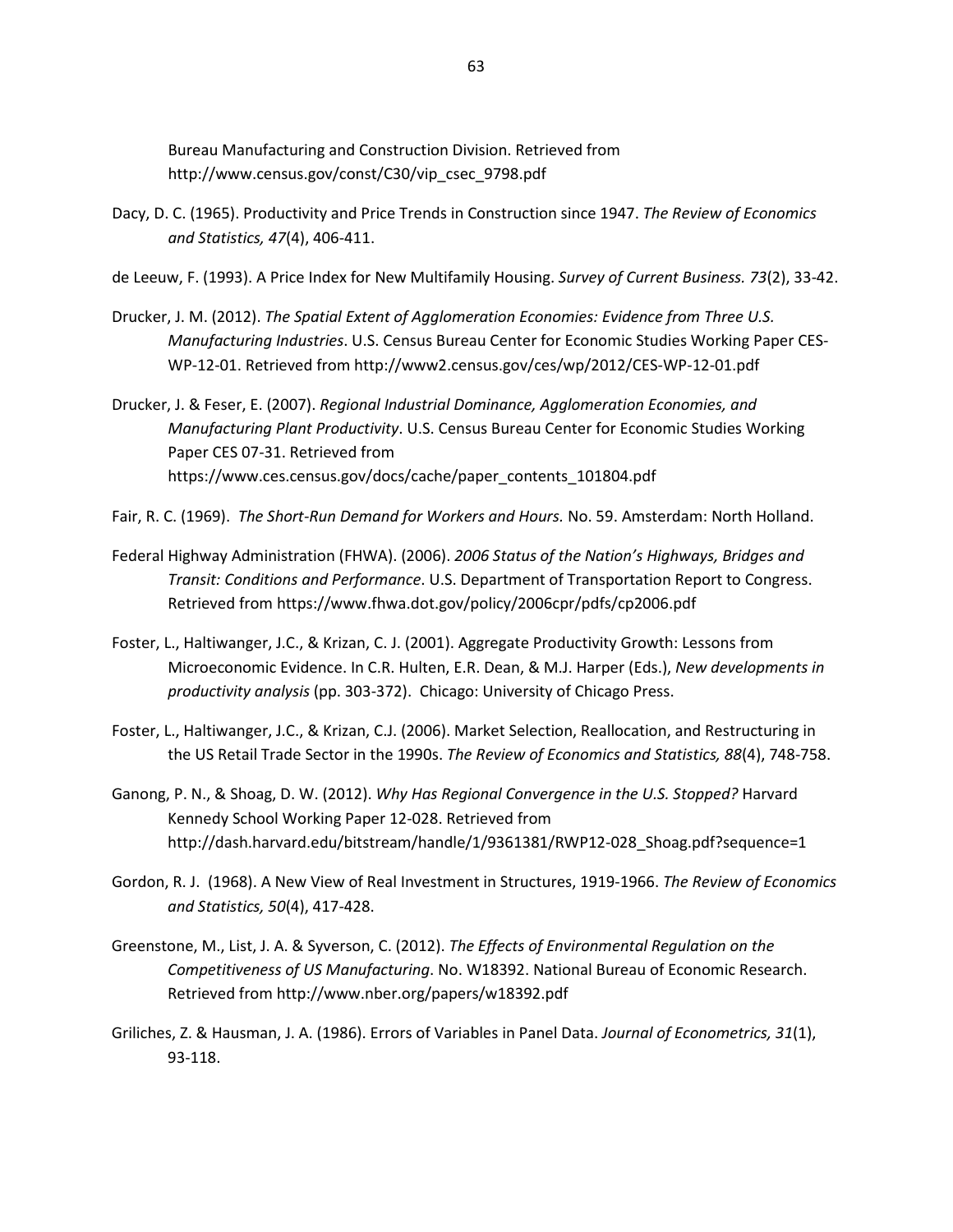- Grossman, G. M. & Krueger, A. (1995). Economic Growth and the Environment. *Quarterly Journal of Economics, 110*(2), 353-377.
- Gullickson, W. & Harper, M. J. (1999). Possible Measurement Bias in Aggregate Productivity Growth. *Monthly Labor Review, 122*(2), 47-67.
- Harper, J. M. (2014). Examining Trends in the Nonresidential Building Construction Producer Price Indexes (PPIs). *Beyond the Numbers: Prices and Spending*, *3*(10), U.S. Bureau of Labor Statistics.
- Harper, M. J., Khandrika, B., Kinoshita, R., & Rosenthal, S. (2010). Nonmanufacturing Industry Contributions to Multifactor Productivity, 1987-2006. *Monthly Labor Review 133*(6), 16-31.
- Lewis, W. W. (2004). *The Power of Productivity: Wealth, Poverty, and the Threat to Global Stability*. Chicago: University of Chicago Press.
- Mullen, C. (2010). *National Impact Fee Survey: 2010*. Austin, TX: Duncan and Associates. Retrieved from http://www.impactfees.com/publications%20pdf/2010\_survey.pdf
- Musgrave, J. C. (1969). The Measurement of Price Changes in Construction. *Journal of the American Statistical Association, 64*(327), 771-786.
- Passel, J. S. (2005). *Unauthorized Migrants: Numbers and Characteristics: Background Briefing Prepared for Task Force on Immigration and America's Future*. Pew Hispanic Center. Retrieved from http://www.pewhispanic.org/files/reports/46.pdf
- Passel, J. S. (2006). *The Size and Characteristics of the Unauthorized Migrant Population in the U.S.: Estimates based on the March 2005 Current Population Survey*. Pew Hispanic Center. Retrieved from http://pewhispanic.org/files/reports/61.pdf
- Passel, J. S. & Cohn, D. (2011). *Unauthorized Immigrant Population: National and State Trends, 2010*. Pew Hispanic Center. Retrieved from http://www.pewhispanic.org/files/reports/133.pdf
- Passel, J. S. and Woodrow, K. A. (1984). Geographic Distribution of Undocumented Immigrants: Estimates of Undocumented Aliens Counted in the 1980 Census by State. *International Migration Review, 18*(3), 642-671.
- Pew Research Center & Passel, J.S. (Interviewee). (2013). *Unauthorized Immigrants: How Pew Research Counts Them and What We Know About Them* [Interview Transcript]. Retrieved from http://www.pewresearch.org/2013/04/17/unauthorized-immigrants-how-pew-research-countsthem-and-what-we-know-about-them/
- Pieper, P. E. (1989). Why Construction Industry Productivity is Declining: Comment. *The Review of Economics and Statistics, 71*(3), 543-546.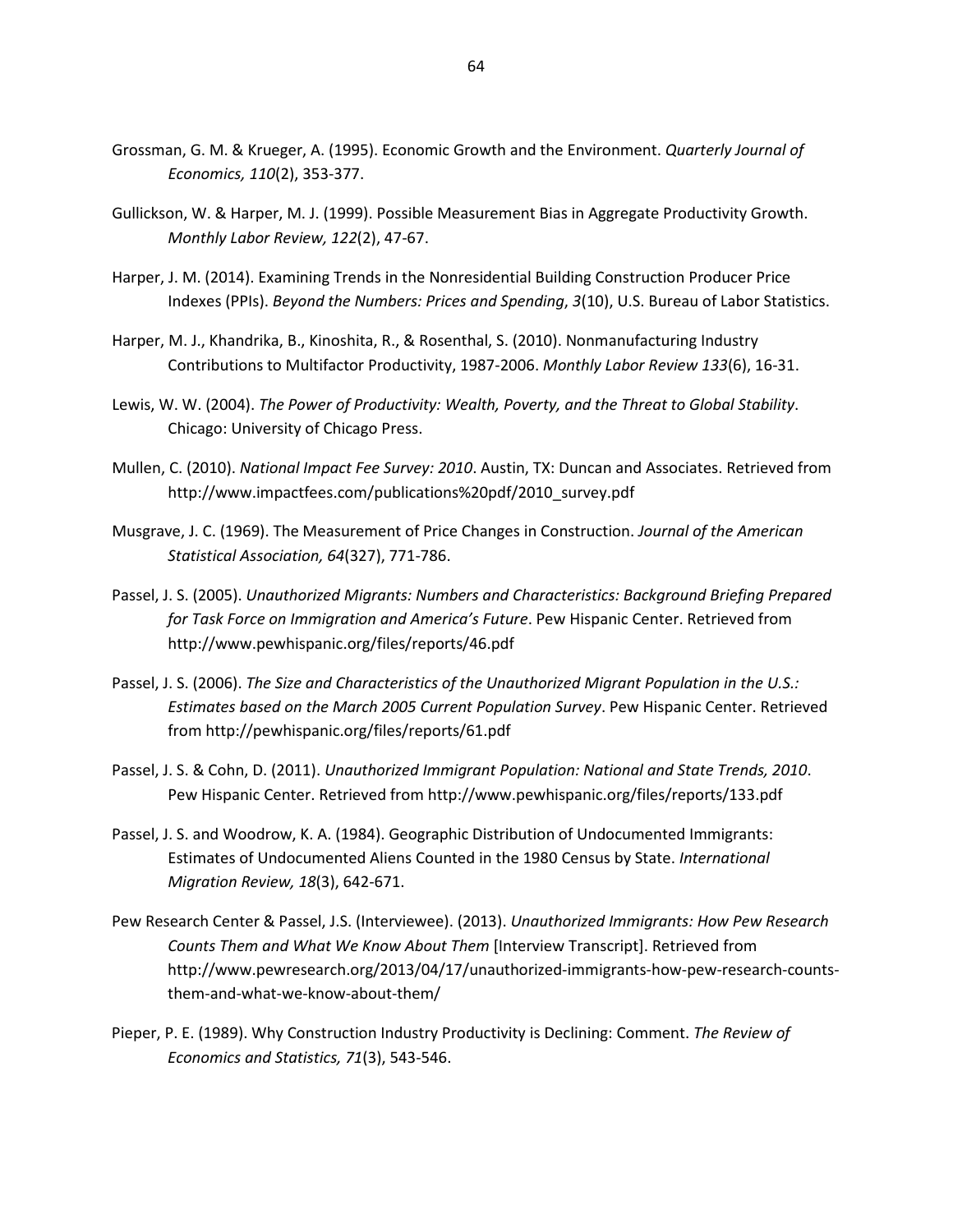- Pieper, P. E. (1991). The Measurement of Construction Prices: Retrospect and Prospect. In E.R. Berndt & J.E. Triplett (Eds.), *Fifty Years of Economic Measurement: The Jubilee of the Conference on Research in Income and Wealth* (pp. 239-271). Chicago: University of Chicago Press.
- Rojas, E. M. and Aramvareekul, P. (2003). Is Construction Labor Productivity Really Declining? *Journal of Construction Engineering and Management*, *129*(1), 41-46.
- Schriver, W. R., & Bowlby, R. L. (1985). Changes of Productivity and Composition of Output in Building Construction, 1972-1982. *The Review of Economics and Statistics*, *67*(2), 318-322.
- Smith, V. K., von Haefen, R. H., and Zhu, W. (1999). Do Environmental Restrictions Increase Construction Costs for Federal-Aid Highways? A Statistical Experiment. *Journal of Transportation and Statistics*, *2*(1), 45-60.
- Stokes, H. K. (1981). An Examination of the Productivity Decline in the Construction Industry. *The Review of Economics and Statistics, 63*(4), 495-502.
- Teicholz, P. (2004). *Labor Productivity Declines in the Construction Industry: Causes and Remedies*. AECbytes, Viewpoint #4.
- Teicholz, P. (2013). *Labor Productivity Declines in the Construction Industry: Causes and Remedies (Another Look)*. AECbytes, Viewpoint #67. Retrieved from http://www.aecbytes.com/viewpoint/2013/issue\_67.html
- U.S. General Accountability Office (GAO). (2003). *Comparison of States' Highway Construction Costs*. GAO-04-113R. Retrieved from http://www.gao.gov/new.items/d04113r.pdf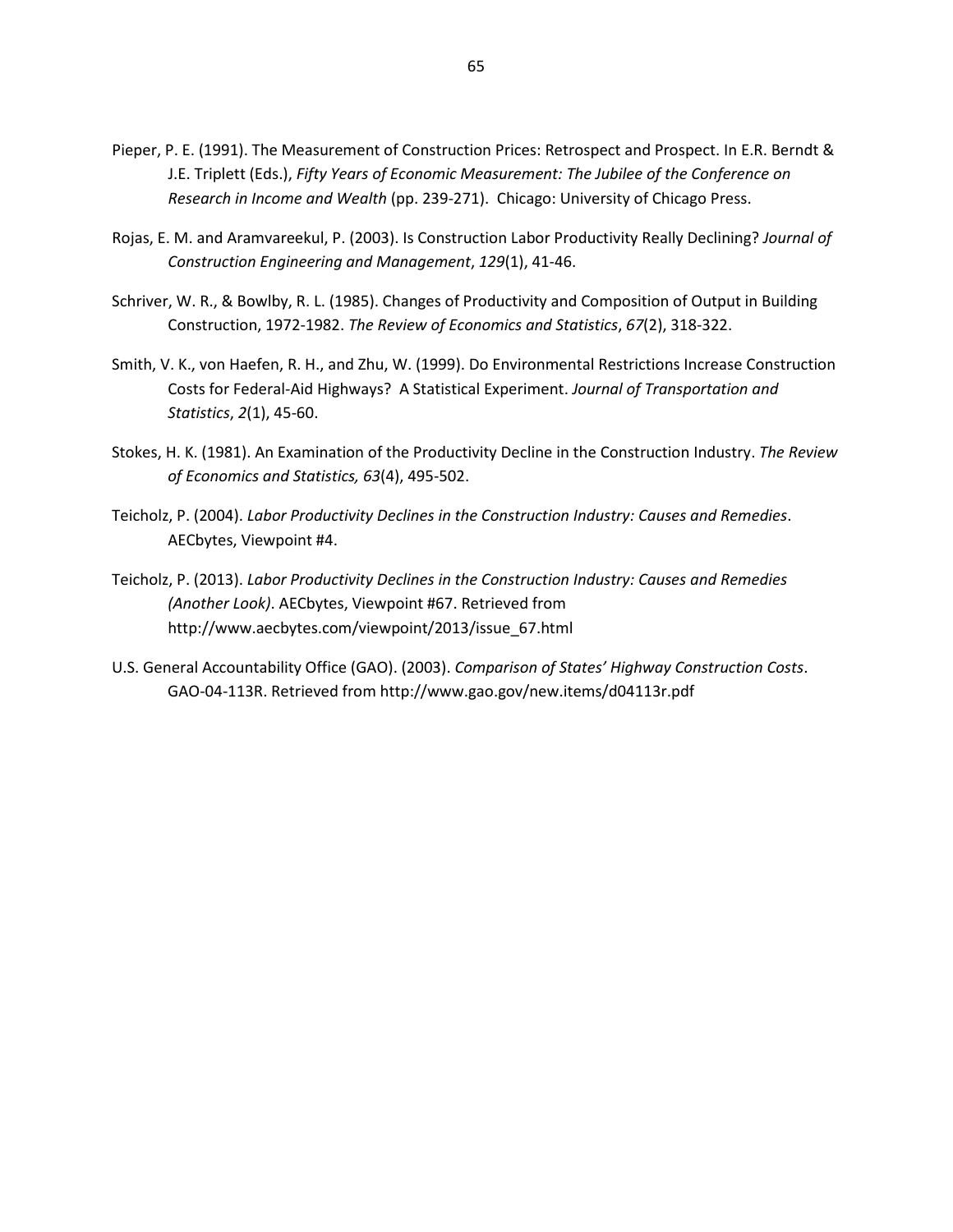### Appendix A. Development of Productivity Measures for Individual Industries.

Appendix A describes the procedures through which labor productivity growth is calculated for the various industries included in construction. As Section II indicates, the industries examined are single family residential construction, multiple family residential construction, and the construction of highways, streets, and bridges. However, similar methods are also used to develop corresponding measures of shipments and of labor inputs in all the other construction industries.

Appendix A contains a detailed discussion of every data element and every data source. The text reports the specific economic series from which each data element is obtained, and also describes the full and exact procedures used to prepare and combine various data items. For example, Appendix A lists exactly which data source is used to interpolate each measure between Census years, and also provides the exact formula used to determine the specific values of the series in each of the intervening years.

In turn, the discussion considers measures of output, output deflators, employees and employee hours, and partner and proprietor labor inputs.

## Measures of Output.

## Output of individual industries.

We start out with measures of output in each individual industry. We begin with the 2007 Census of Construction, which, at the time this text was written was the most recent version of the Census. Table A-1 below reports information on the value of production in each of our industries in 2007; data are from Table ECO723SG01 of the 2007 Census of Construction and from the 2007 Non-Employer Statistics. The first column of data shows the value of output (value of business done) in the industry for establishments which report a labor compensation payroll. The second column of data reports the value of output (again, the value of business done) for those establishments without payroll, essentially those establishments with only self-employed workers. The third column of data in Table A-1 reports total output, the sum of output in each category.

| <b>I</b> Industry | <b>Title</b>                                                             |          |         | With Payroll Without Payroll Implied Total Value of Business |  |  |
|-------------------|--------------------------------------------------------------------------|----------|---------|--------------------------------------------------------------|--|--|
|                   | 2361 Residential Building Construction                                   | 358562.4 | 50920.6 | 409483.0                                                     |  |  |
|                   | 236115 New Single Family Housing Construction (Except For-Sale Builders) | 90006.2  | 12782.1 | 102788.2                                                     |  |  |
|                   | 236116 New Mulitfamily Housing Construction (Except For-Sale Builders)   | 34702.9  | 4928.3  | 39631.2                                                      |  |  |
|                   | 236117 New Housing For-Sale Builders                                     | 181371.2 | 25757.1 | 207128.4                                                     |  |  |
|                   | 236118 Residential Remodelers                                            | 52482.1  | 7453.2  | 59935.2                                                      |  |  |
|                   | 237310 Highways, Streets, and Bridge Construction                        | 106598.3 | 472.7   | 107071.0                                                     |  |  |

Table A-1 Value of Business Done by Construction Industry, 2007, in millions of dollars.

 Source: 2007 Census of Construction, Table ECO723SG01, Construction: General Summary: Detailed Statistics for Establishments: 2007; 2007 Non-Employer Statistics.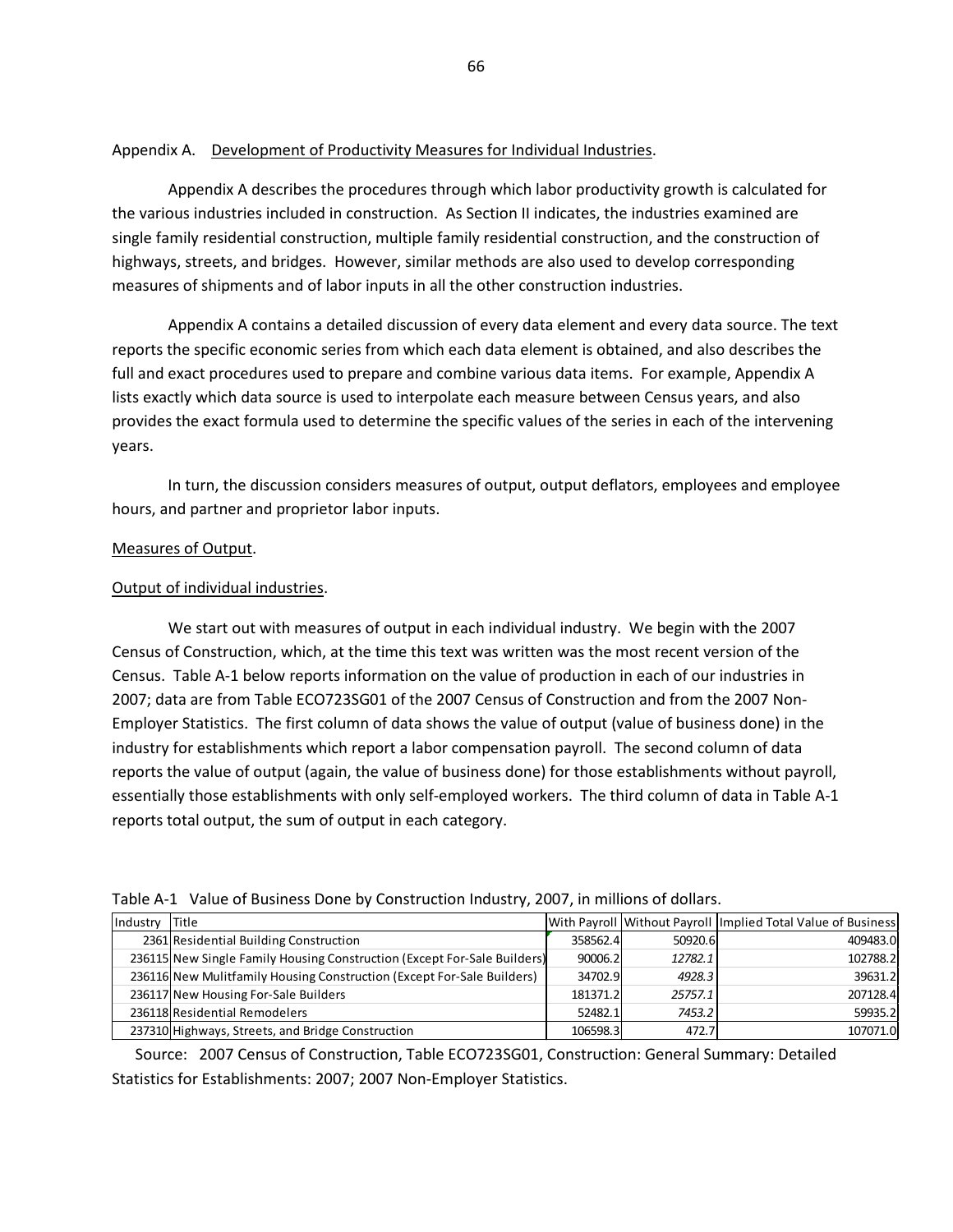For residential construction, we have information on the value of business in the second category, for establishments without payroll, for all of residential construction, but no detail is available for each of the component industries. We therefore assume that the percentage increase in output observed within the broader category in general (50920.6/358562.4 = 0.142013) is also directly applicable to each individual industry. Some of the data reported in the second column of data are therefore estimates, marked by italicization. For highways, streets, and bridges actual information on output in establishments without payroll is directly available.

#### Primary vs. secondary products.

Like many other measures of industry production, the Census of Construction is collected from data on establishments. Some of the establishments assigned to a particular industry typically produce other products, characteristic of other industries, as well. Therefore, total production within an industry contains both products primary to that industry and secondary products, those typically produced by other industries. Within each industry, we distinguish between four categories, products primary to that industry, secondary products within construction for which we have adequate deflators (essentially single family housing, multiple family housing, and highways, streets, and bridges), secondary products in construction without adequate deflators (all other construction products), and secondary products outside construction. In 2007, the percentage of output falling within each of these categories was:

|                                                        | Primary      | Secondary Construction | Secondary Construction  | Outside of   |
|--------------------------------------------------------|--------------|------------------------|-------------------------|--------------|
| <b>I</b> Title                                         | Construction | with a good deflator   | without a good deflator | Construction |
| New Single Family Housing, including For-Sale Builders | 88.5%        | 2.5%                   | 8.4%                    | 0.7%         |
| New Multifamily Housing, including For-Sale Builders   | 76.9%        | 3.1%                   | 19.6%                   | 0.4%         |
| Highway, Street, and Bridges                           | 84.4%        | 0.0%                   | 13.3%                   | 2.2%         |

These data show that, in our three industries, most of output, from 76.9 to 88.5 percent, represents primary production in 2007. The two industries in housing each pick up a few percentage points of additional coverage from other industries with adequate deflators. The third column of data shows the proportion of output in the most troublesome category, other construction industries without reliable deflators. In these instances, we use the primary deflator to deflate these other types of construction output. The fourth column of data shows the proportion of output which falls outside the construction sector; acceptable deflators are generally available for most industries outside construction.

The third column of data, secondary construction products without deflators, therefore presents the most serious problems. This represents 8.4 percent of output in single family homes, 19.6 percent in multiple family homes, and 13.3 percent in highways, streets, and bridges. Such proportions of unpriced secondary products are not unusual in determining output growth in many industries outside manufacturing. In these circumstances, we use the price index for primary products to price those sectors without an adequate specific deflator; the Division of Industry Productivity Studies of BLS has used closely similar procedures to price secondary output in many other industries.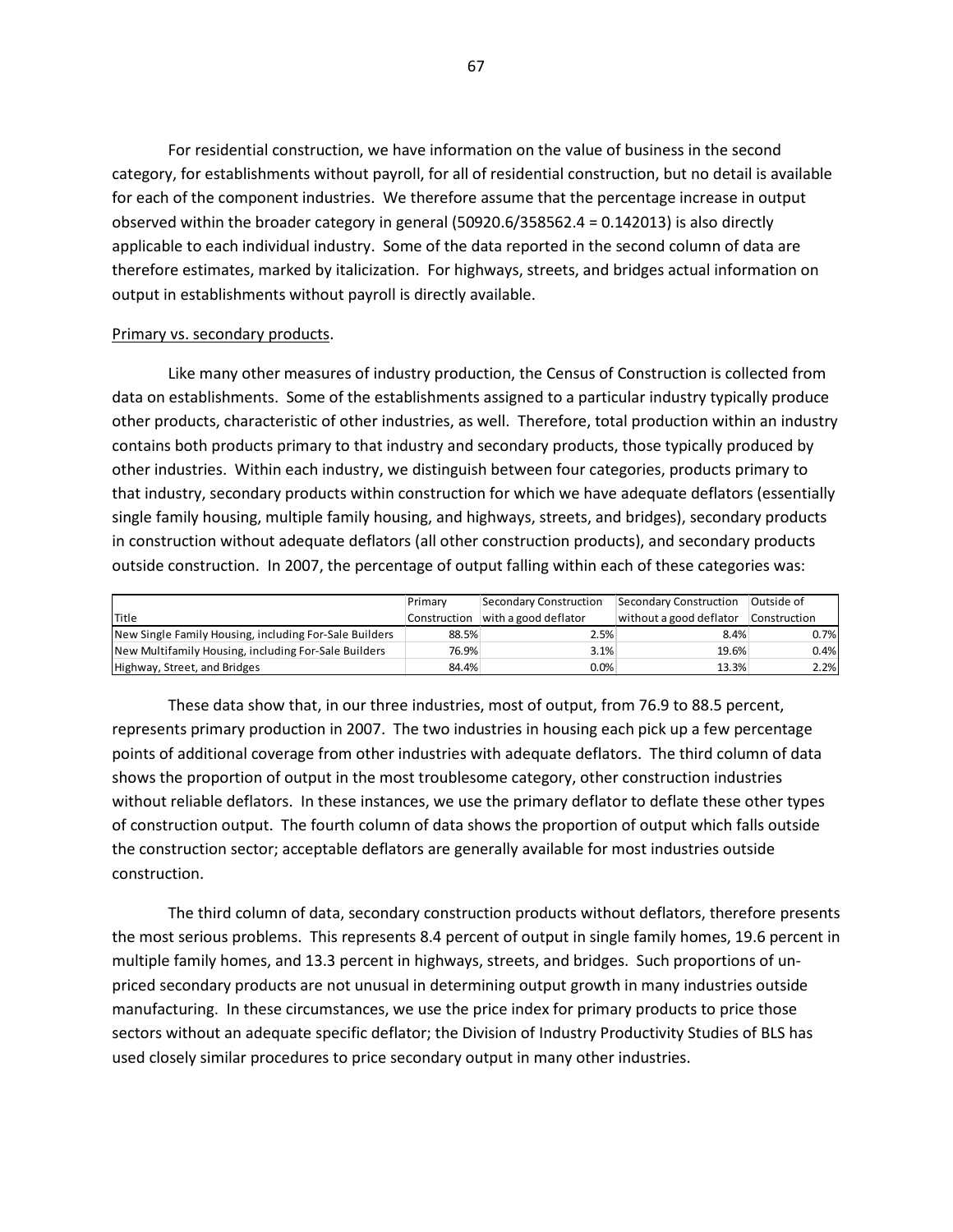Table A-2 illustrates the methods used to calculate secondary product prices outside construction. This table indicates the importance of secondary products outside construction for each relevant industry in 2007. Note that the proportion of secondary products is calculated from data for establishments with payroll, only, as reported in the first column of data in Table A-1. Table A-2 shows that the proportion of secondary products obtained from outside construction is quite minor for each industry considered.

| Table A-2 | Value of Business Done, Value of Construction Receipts, and Value of Other Business |
|-----------|-------------------------------------------------------------------------------------|
|           | Receipts, by Industry, 2007 (in millions of dollars).                               |

|               |                                      |                          | Value of Construction | Value of Other           | Percentage of Work      |
|---------------|--------------------------------------|--------------------------|-----------------------|--------------------------|-------------------------|
| <b>INAICS</b> | Title                                | Value of Business Done I | Work                  | <b>Business Receipts</b> | Outside of Construction |
|               |                                      |                          |                       | 3)                       | $(4)=(3)/(1)$           |
|               | 236115 New Single Family Housing     | 90006.16                 | 89282.708             | 723.452                  | 0.8%                    |
|               | 236116 New Multifamily Housing       | 34702.903                | 34559.434             | 143.47                   | 0.4%                    |
|               | 236117 New Housing For-sale Builders | 181371.233               | 180056.841            | 1314.393                 | 0.7%                    |
|               | 237310 Highway, Street, and Bridges  | 106598.346               | 104256.162            | 2342.184                 | 2.2%                    |

Source: 2007 Census of Construction, Table ECO723SG01, Construction: General Summary: Detailed Statistics for Establishments: 2007

Nevertheless, these secondary products have to be priced by the appropriate deflator, which is different from the deflator primary to each industry. Table ECO72314 of the 2007 Census of Construction (Construction: Industry Series: Preliminary Value of Business Done for Establishments by Kind of Business Activity: 2007) provides detailed information on exactly what sort of secondary production is produced by the establishments classified within each industry. The composition of secondary products observed outside construction in 2007 is assumed also to hold true in every other Census year.<sup>84</sup>

To give a specific example, in one particular industry specific secondary products external to construction include architectural services, engineering services, rental or lease of properties, and all other business activities secondary to construction activities. The all other business activities secondary to construction activities category is dropped, since it is difficult to determine what activities this category includes and how to price these activities. All the other secondary activities are used to establish a fixed weight price index, with weights based upon the observed 2007 expenditures. Each secondary product is assigned to an industry and then associated with the appropriate price index for that industry, typically obtained from the PPI.

We obtain information on how much output falls into each of our four categories from each Census of Construction. As explained above, once the price of secondary products in construction for which no adequate deflator exists has been estimated, from the primary price, we then have a price for

l

<span id="page-68-0"></span><sup>84</sup> Although the composition of non-construction products produced in 2007 is assumed to hold true in every other Census year, the actual weight of non-construction products in total output is permitted to vary with actual data for each Census year.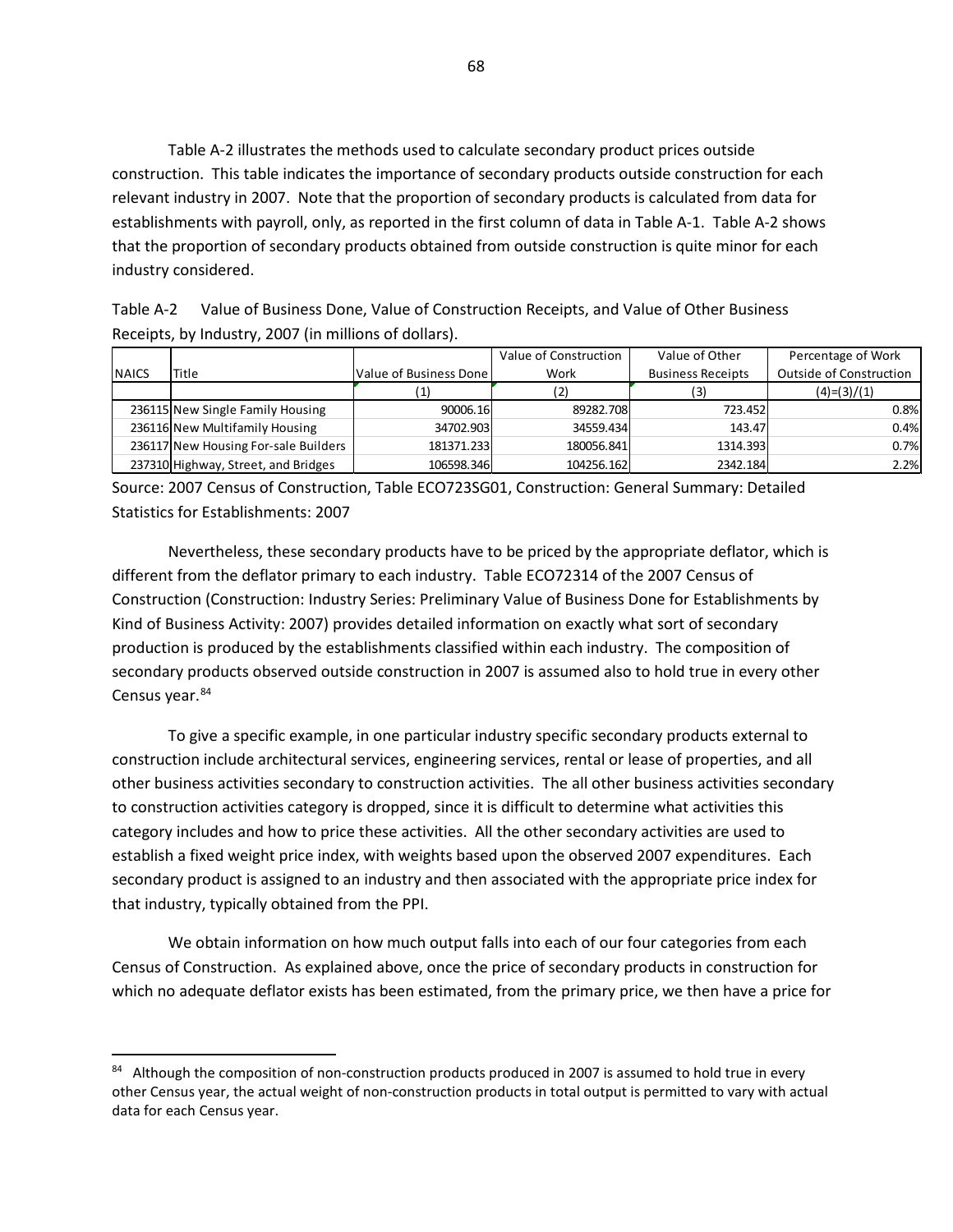each of the four types of primary or secondary output.<sup>[85](#page-69-0)</sup> We also have corresponding data on the value of output for each of the same four types of output. Once all this information on the prices and on the value of output is in hand, we have sufficient data to calculate a Tornqvist index of output which covers all primary or secondary production within each industry. This Tornqvist index is our measure of output in each industry.

## Allocating the output of for-sale builders to single and multiple family construction.

In 2007 the Census of Construction reported separate data for NAICS industry 236115, single family residential construction, industry 236116 multiple family construction, and industry 236117, forsale builders. In 2002, NAICS 236117 was called new housing operative builders, but the content of this industry was apparently quite similar to the industry boundaries observed in 2007. However, in the 1997 Census, and in prior years, NAICS 236117 did not exist, and its contents were instead included in NAICS 236115 or 236116. Table A-3 shows the relevant bridge table from the 2002 Economic Census.<sup>86</sup> On the basis of this bridge table, 98.00 percent of NAICS 236117 output is assigned to single family residential construction, and 2.00 percent of output is assigned to multiple family residential construction. As the bridge table also indicates, all of single family construction remains in that category, though the NAICS number changes, and all of multiple family construction also remains in that category.

|                              |        | l Establishment | <b>IValue of Business</b> |                |                  |
|------------------------------|--------|-----------------|---------------------------|----------------|------------------|
| 2002 NAICS 1997 NAICS Ratios |        |                 | <b>IDone Ratios</b>       | Payroll Ratios | Emplovees Ratios |
| 236115                       | 233210 | 100.00%         | 100.00%                   | 100.00%        | 100.00%          |
| 236116                       | 233220 | 100.00%         | 100.00%                   | 100.00%        | 100.00%          |
| 236117                       | 233210 | 98.27%          | 98.00%                    | 96.97%         | 96.68%           |
| 236117                       | 233220 | 1.73%           | 2.00%                     | 3.03%          | 3.32%            |

Table A-3 Bridge Table Allocating NAICS 236117 to Its Single and Multiple Family Components.

Source: 2002 Economic Census, Table 1, Bridge Between 2002 NAICS and 1997 NAICS. Note that NAICS 236118, residential remodelers, was also allocated to NAICS 233210, single family construction and NAICS 233220, multiple family construction in 1997. However, we do not include residential remodelers in our single and multiple family measures to make sure that the output measures are aligned with the available price indices, which refer only to new construction. As is standard in the use of most bridge tables, residential remodelers are assumed to account for the same proportion of output in NAICS 2333210 and NAICS 233220 in 1987-1996 as they were in 1997.

<span id="page-69-0"></span><sup>&</sup>lt;sup>85</sup> As in the text above, the four categories of output considered are primary products, secondary products in construction where an adequate deflator exists, secondary products in construction with no adequate deflators, and secondary products outside construction.

<span id="page-69-1"></span><sup>86</sup> The specific reference is 2002 Economic Census, Bridge Between 2002 NAICS and 1997 NAICS for All Sectors. Operative builders are allocated to the single and multiple family categories, but the residential remodelers also included in the bridge table are not included in any of our measures.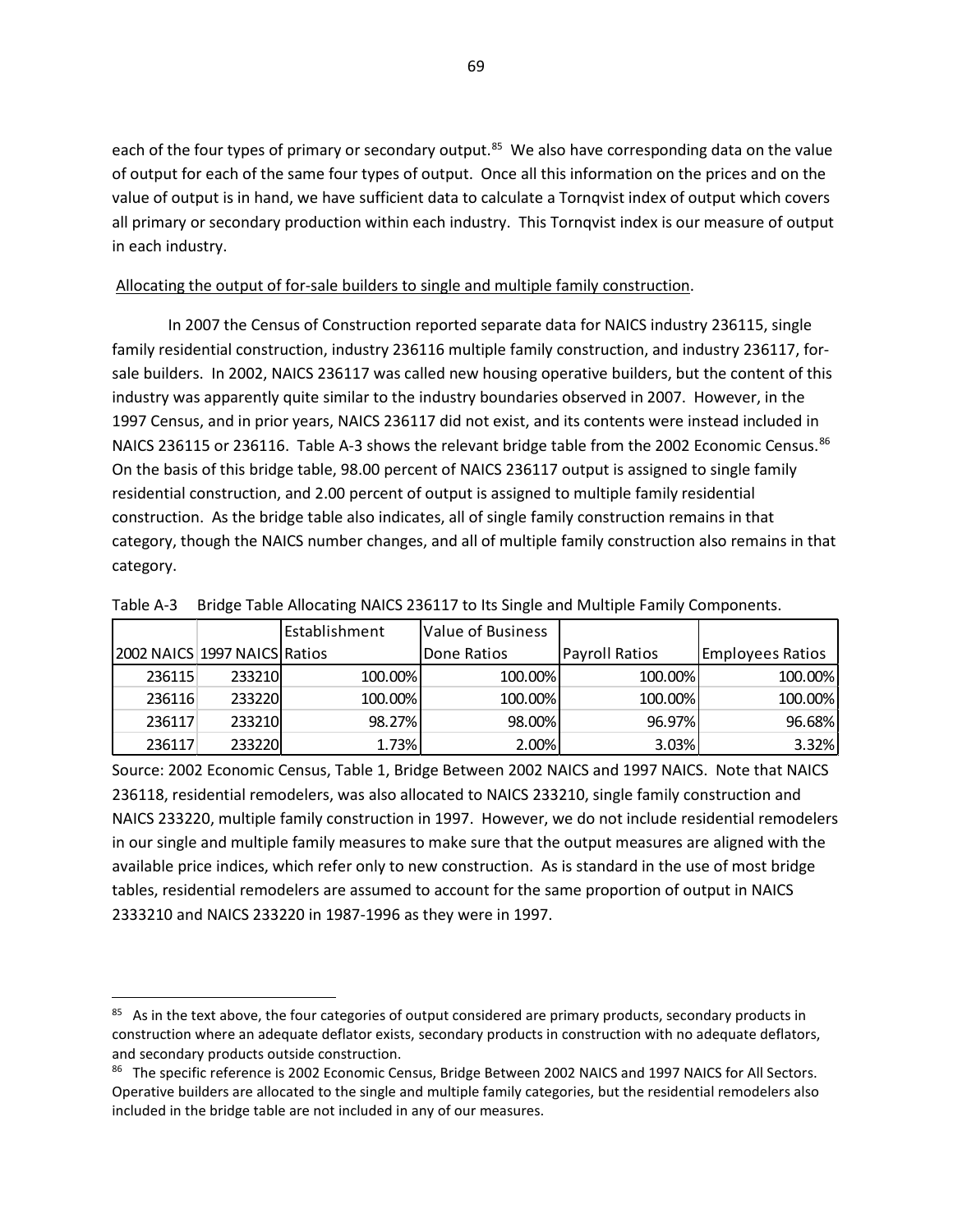#### Output Price Deflators.

#### Single family residential construction.

This portion of the discussion considers and presents the specific deflators used to deflate each of the output series described above. Each of the deflators considered is converted to an index value of 100.0 in the year 1987, to ensure that output is measured consistently across different types of construction. The most influential deflator used, which represents the largest volume of construction activity, is the deflator for single-family residential construction. This series has a long history, dating back to Musgrave (1969).

All information on the price index for single family residential construction is obtained from the Census Bureau web page on Construction Price Indexes. We select the series on the price index for houses under construction. The alternative index for new single family houses sold is inappropriate for our purposes because it includes the value of the lot and certain other costs outside the bounds of construction.

Among the various Census Bureau price series for houses under construction, we adopt the annual series on the Fisher price deflator. As the discussion of General Information on the Census Bureau web page indicates, the Fisher Ideal Index is appropriate to measure the value of today's homes being constructed in constant dollars. Specifically "This index can be used as a price deflator in determining the constant dollar value of today's output of houses under construction, which is included in the Gross Domestic Product."

The portion of the Census web page dealing with the Details of the Regression Models explains how the regression estimates correct for items such as square footage, the number of bedrooms or bathrooms, the presence or nature of a garage, and the characteristics of the heating and cooling system. House characteristics also include several geographic variables.

The Census web page provides specific values of the Fisher Ideal Index for single family residential construction in each year. Table A-4 reports the annual price index used for every year between 1987 and 2012. This is the specific series used to deflate single family residential construction expenditures. 2005 is the base year for this price index. We convert all price indexes for housing to the base year 1987 to ensure consistency.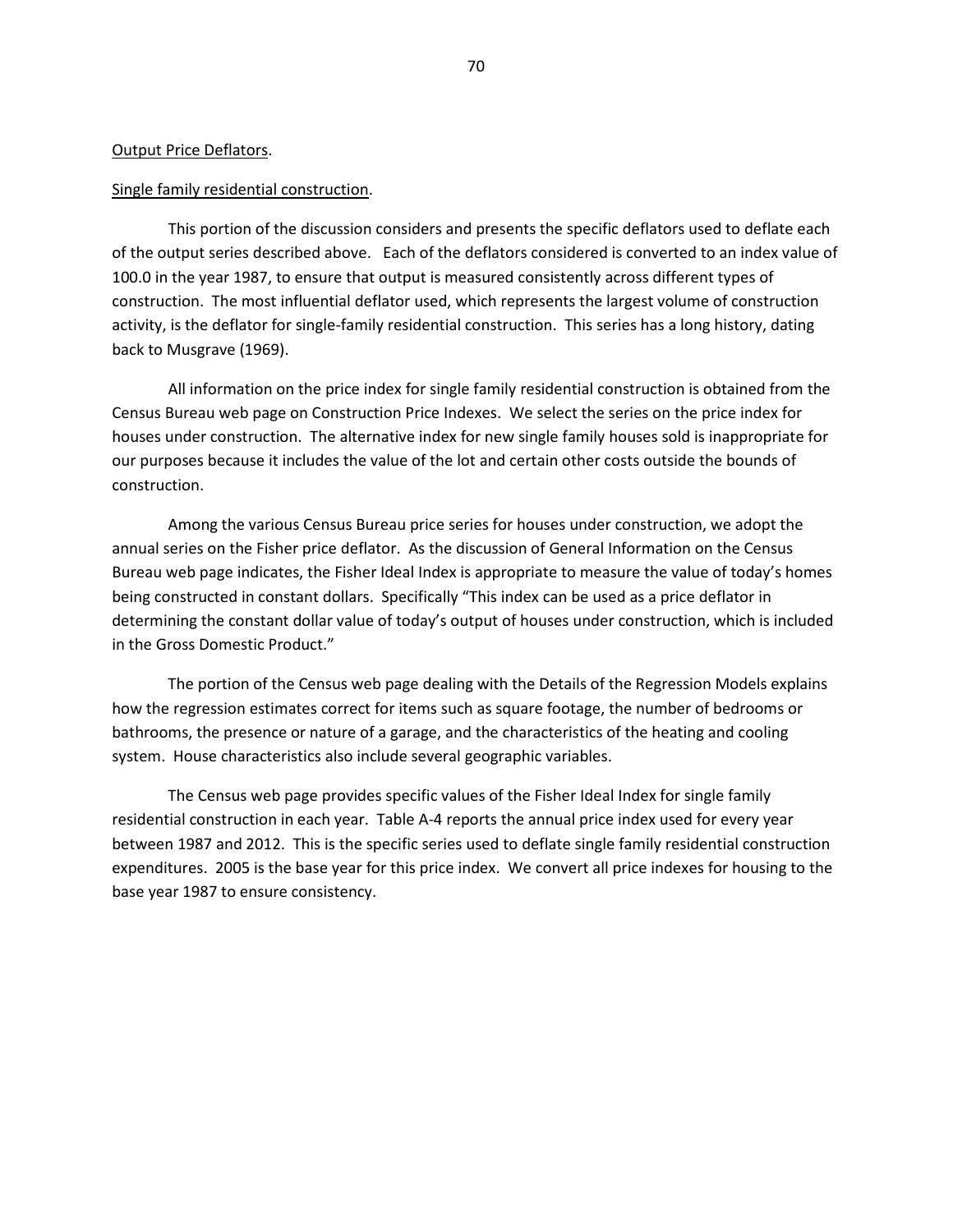| Year | Index (2005=100)   Year |      | Index (2005=100) | <b>Year</b> | Index (2005=100) |
|------|-------------------------|------|------------------|-------------|------------------|
| 1987 | 49.6                    | 1996 | 66.4             | 2005        | 100.0            |
| 1988 | 51.6                    | 1997 | 68.4             | 2006        | 106.2            |
| 1989 | 53.7                    | 1998 | 70.2             | 2007        | 107.2            |
| 1990 | 55.4                    | 1999 | 73.3             | 2008        | 104.1            |
| 1991 | 55.9                    | 2000 | 76.7             | 2009        | 99.5             |
| 1992 | 57.0                    | 2001 | 80.2             | 2010        | 98.0             |
| 1993 | 59.8                    | 2002 | 82.1             | 2011        | 98.7             |
| 1994 | 62.5                    | 2003 | 86.1             | 2012        | 99.7             |
| 1995 | 65.2                    | 2004 | 93.0             |             |                  |

Table A-4 Fisher Ideal Index for Single Family Residential Construction, 1987-2012.

Source: Census Bureau web page on Construction Price Indexes. 2005 = 100.0.

### Single family constant quality construction price indexes.

The Census Bureau also reports price indexes for single family construction using a constant quality of houses, namely the specific characteristics of new houses actually produced in a particular year. We utilize a version of these data which reports both the average sales price of houses actually sold and the average sales price of the typical 1996 house. The information on a 1996 base is obtained from previous versions of the Census Bureau web page on Construction Price Indexes.

Since the constant quality index considers price trends for houses in a fixed base year, it is a Laspeyres index rather than the Fisher Ideal Index summarized in Table A-4. Table A-5 lists the average price of all houses and the price of houses with fixed 1996 characteristics. Dividing the average price of all houses by the price of houses with fixed 1996 characteristics, we obtain a measure of the quality improvement in new single family homes. Figure 1 includes a line representing this quality improvement index.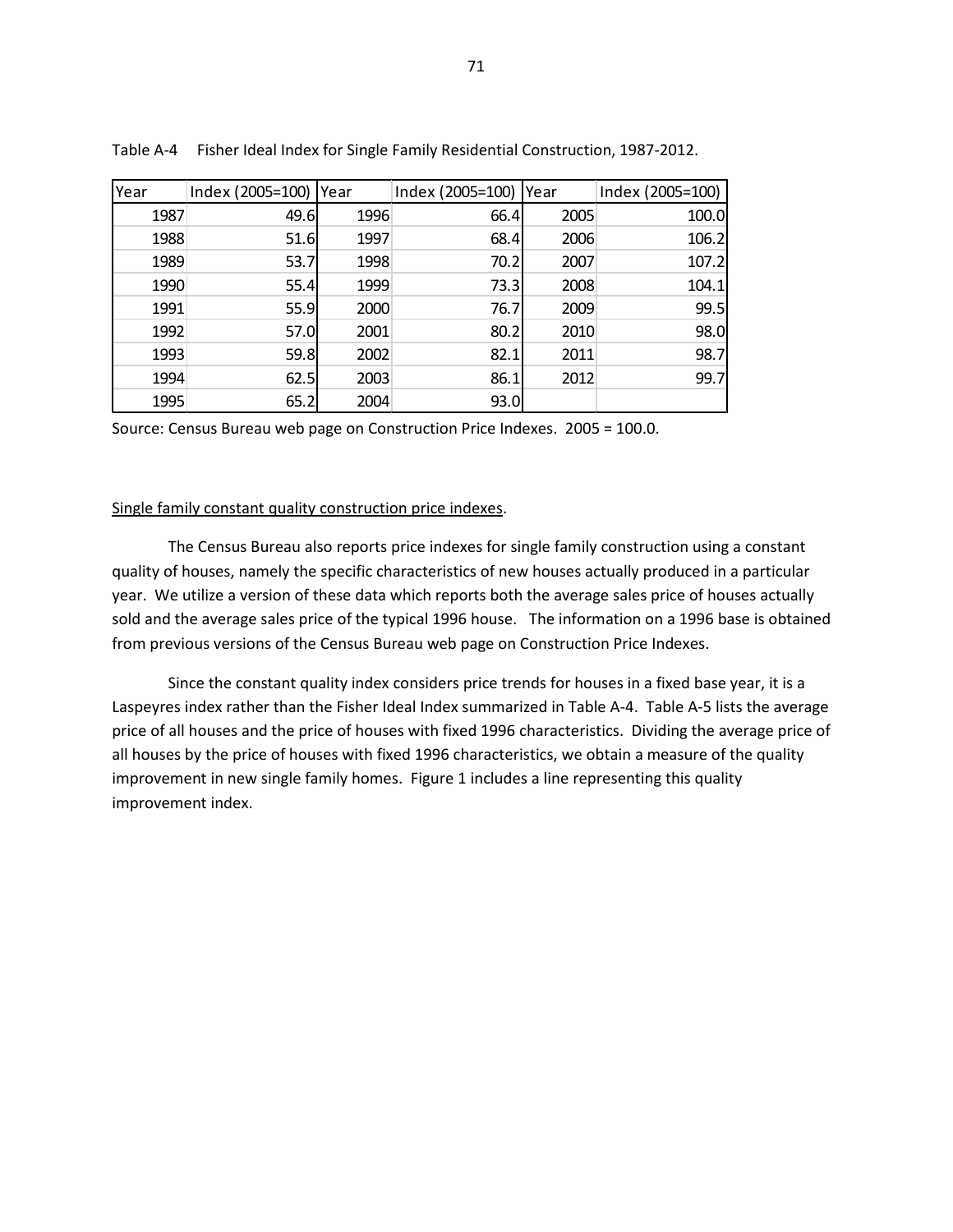72

Table A-5 Average Prices of All Single Family New Houses, and Price of Houses with Fixed 1996 Characteristics, 1987-2007, in dollars.

|      | <b>Average Sales</b> | Average Price of |  |  |
|------|----------------------|------------------|--|--|
|      | Price of Houses      | Houses with 1996 |  |  |
| Year | <b>Actually Sold</b> | Characteristics  |  |  |
| 1987 | \$127,200            | \$128,800        |  |  |
| 1988 | \$138,300            | \$133,600        |  |  |
| 1989 | \$148,800            | \$138,900        |  |  |
| 1990 | \$149,800            | \$141,600        |  |  |
| 1991 | \$147,200            | \$143,400        |  |  |
| 1992 | \$144,100            | \$145,300        |  |  |
| 1993 | \$147,700            | \$151,600        |  |  |
| 1994 | \$154,500            | \$158,900        |  |  |
| 1995 | \$158,700            | \$163,400        |  |  |
| 1996 | \$166,400            | \$166,400        |  |  |
| 1997 | \$176,200            | \$171,200        |  |  |
| 1998 | \$181,900            | \$175,600        |  |  |
| 1999 | \$195,600            | \$184,200        |  |  |
| 2000 | \$207,000            | \$192,000        |  |  |
| 2001 | \$213,200            | \$198,800        |  |  |
| 2002 | \$228,700            | \$207,700        |  |  |
| 2003 | \$246,300            | \$219,500        |  |  |
| 2004 | \$274,500            | \$236,100        |  |  |
| 2005 | \$297,000            | \$254,800        |  |  |
| 2006 | \$305,900            | \$264,900        |  |  |
| 2007 | \$311,600            | \$266,400        |  |  |

Source: Prior versions of the Census Bureau web page on Construction Price Indexes.

# Multiple family residential construction deflator.

de Leeuw (1993) introduced the output deflator used for multiple family residential construction. Like the single family deflator, the multiple family deflator is a hedonic index. The index corrects for such characteristics as square feet per unit, the number of units in the project, bathrooms, bedrooms, the presence of parking structures, air conditioning, and certain geographic variables.

We obtain values of the de Leeuw deflator from Table 5.4.4 of the National Income and Product Accounts, which reports information on Price Indexes for Private Fixed Investment in Structures by Type. We use the row entitled Residential Multiple Family Structures. As is the case with all the deflators, this series is converted to represent an index value of 100.0 in the base year 1987. Table A-6 reports the specific value of the multiple family output price deflator in each relevant year.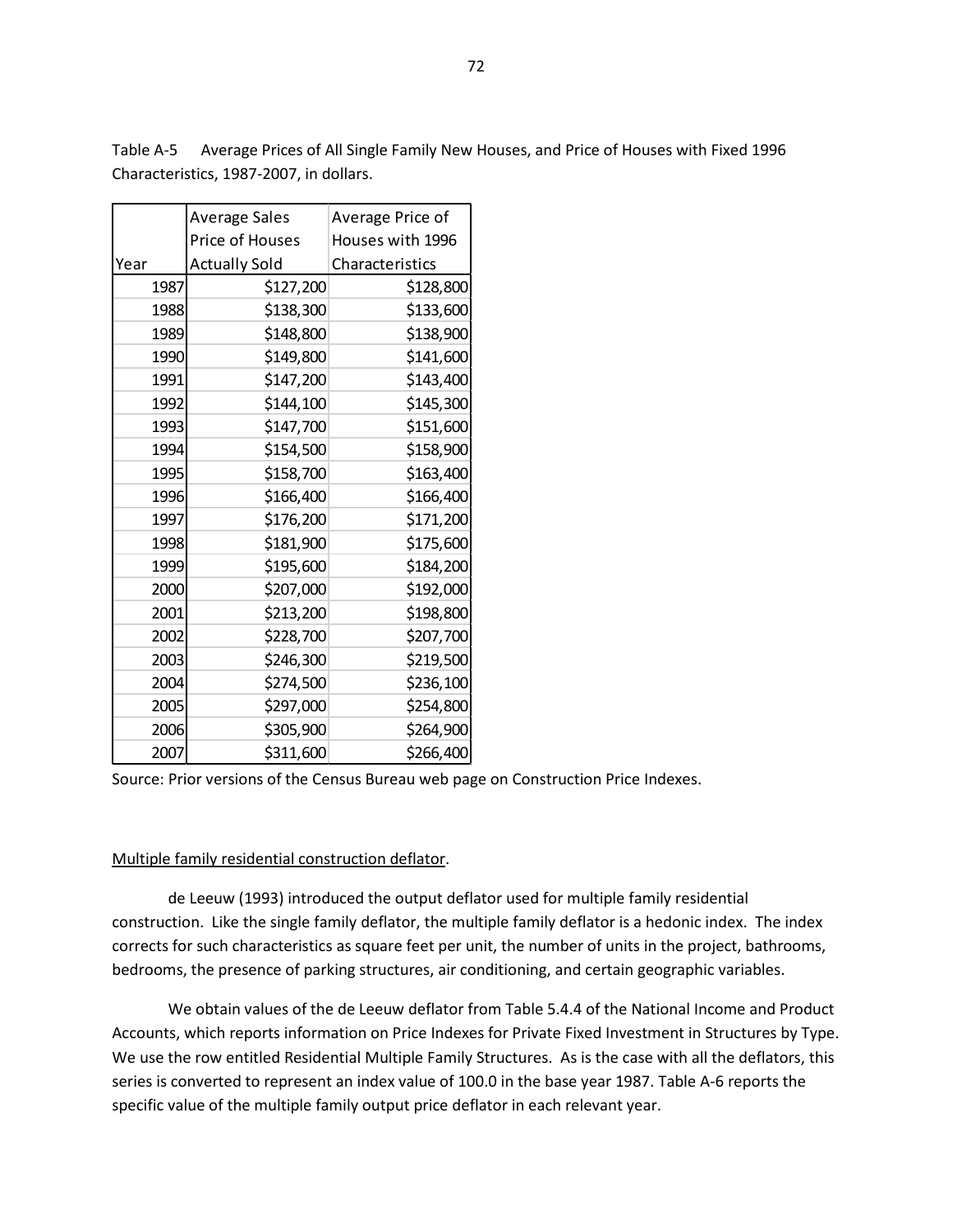| <b>NAICS</b> | $Index (2009 = 100)$ NAICS |      | $Index (2009 = 100)$ | <b>NAICS</b> | $Index (2009 = 100)$ |
|--------------|----------------------------|------|----------------------|--------------|----------------------|
| 1987         | 46.623                     | 1996 | 53.626               | 2005         | 82.631               |
| 1988         | 47.866                     | 1997 | 56.043               | 2006         | 91.645               |
| 1989         | 48.000                     | 1998 | 60.866               | 2007         | 95.975               |
| 1990         | 47.486                     | 1999 | 62.957               | 2008         | 98.839               |
| 1991         | 48.488                     | 2000 | 65.959               | 2009         | 100.000              |
| 1992         | 49.320                     | 2001 | 67.798               | 2010         | 102.451              |
| 1993         | 50.402                     | 2002 | 70.024               | 2011         | 100.473              |
| 1994         | 50.917                     | 2003 | 72.705               | 2012         | 102.616              |
| 1995         | 52.188                     | 2004 | 76.744               |              |                      |

Table A-6 Price Index for Residential Multifamily Structures (2009 = 100.0).

Source: BEA, National Income and Product Accounts, Table 5.4.4.

#### Highway, street, and bridge construction.

Table B-1 in Appendix B reports values for the National Highway Construction Cost Index from 2003 to 2010. FHWA reports these index values quarterly; we use the arithmetic average of the four quarterly values to calculate the overall index for each year. (Since the NHCCI begins only in 2003, we use the older Bid Price Index to determine price increases between 2002 and 2003. The Bid Price Index was 147.9 in 2002 and 149.8 in 2003.

#### Interpolation of Output between Census Years.

The central output measures discussed above refer to Census years. Once these data have been obtained, we interpolate in intervening years using information from another series, the annual Value of Construction Put in Place data. The Census provides the Value of Construction data in classifications which are not expressed in terms of NAICS industries, and there is no established concordance between the Value in Place data and the NAICS industries described in the Census of Construction. Despite these limitations, we select the closest analogue from the Value of Construction data and assign this to each of the industries we are considering.

For single family and multiple family residential construction, we obtain information from the Construction Spending web page of the Census Bureau. From this page, we select Historical Data, and then, from the Historical Value Put in Place category, we select Private. This provides a table on Annual Value of Private Construction Put in Place. From this table, under the category Residential, we select annual information on Private Residential Expenditures in both the new single-family and new multiple family categories. These two series are used to interpolate output between Census years in each of these categories.

For information on annual expenditures on highways, streets, and bridges, we return to the Census Construction Spending Page and to the Historical Data option. This time, we select Total data,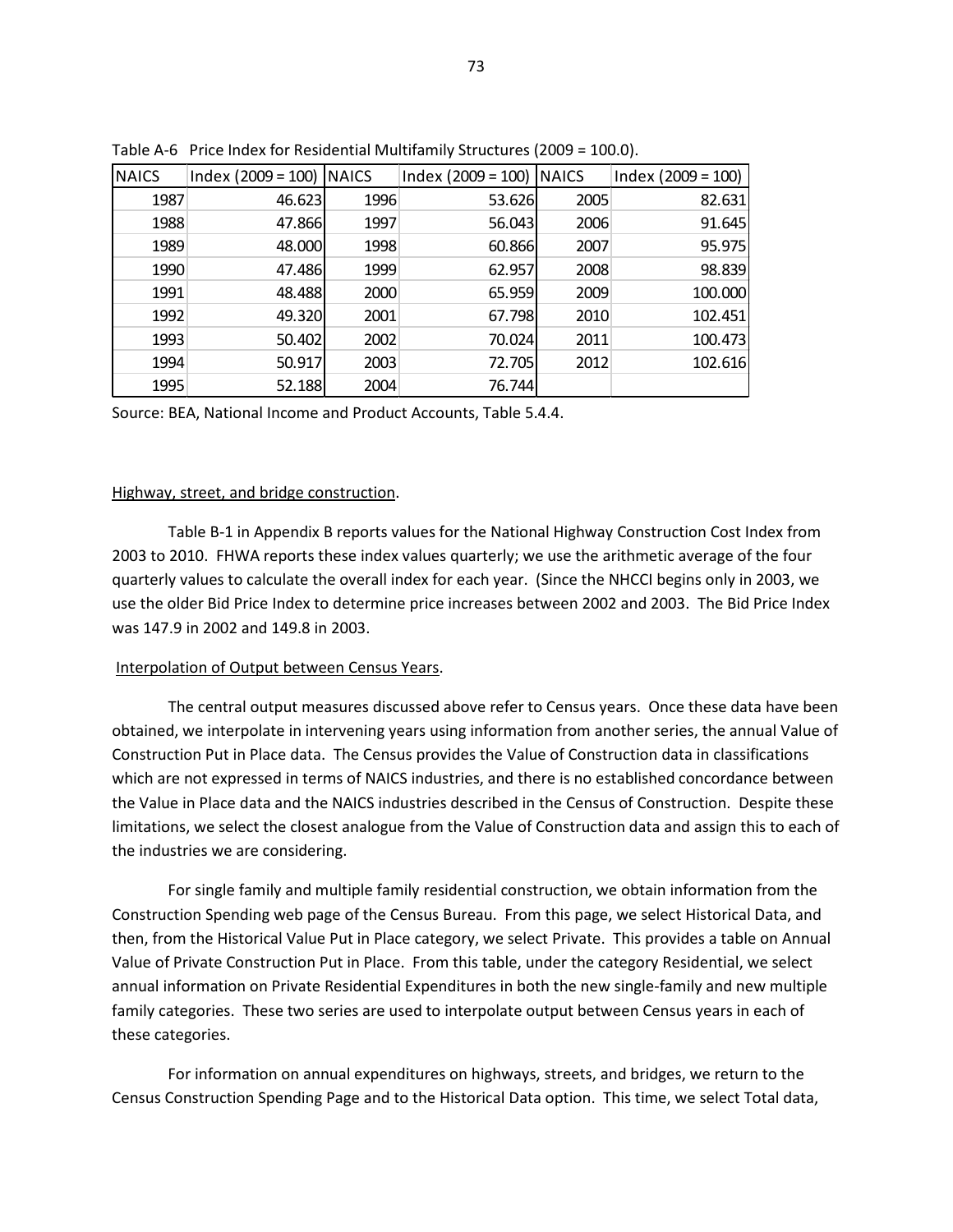and from the table on Annual Value of Construction Put in Place, under the category Public, we select the Highway and Street expenditures series. This is the series used to interpolate highway expenditures between Census years.

Once we have obtained annual information on output in the relevant category for every year from the Value Put in Place series, we calculate the ratio of the value of output from the Census of Construction to the value of the selected Value Put in Place proxy for each of two adjoining Census years. We then interpolate this proportion linearly. Given the appropriate ratio, we multiply the annual Value Put in Place data by the interpolated ratio to estimate output in each year. More specifically, for years in which there are five years between Censuses, the current procedure is:

$$
\left(\frac{Census}{ValuePutinPlace}\right)_x = \left(\frac{Census}{ValuePutinPlace}\right)_{Censusyear1} + \frac{x}{5}\left\{\left(\frac{Census}{ValuePutinPlace}\right)_{Censusyear2} - \left(\frac{Census}{ValuePutinPlace}\right)_{Censusyear1}\right\}
$$
\n
$$
x = 1.2.3.4
$$

Once the ratio of Census of Construction output to Value Put in Place is estimated for each year, then:

$$
\widehat{Census}_x = \widehat{Census}_x
$$
\n
$$
\widehat{ValuePut in Place}_x ValuePutting
$$

that is the estimated value of construction output in any year  $x$  is determined by taking the estimated ratio of Census of Construction output to Value Put in Place output for that year, and multiplying by the actual Value Put in Place output observed in that year.

#### Measures of Labor Input.

Labor input consists of the hours of paid employees plus the hours of self-employed workers, such as partners and proprietors. We describe the calculations used to produce each of these elements of labor input in turn.

### Paid Employees.

The main measure of the number of paid employees in each industry in construction is obtained from the Census of Construction. The 2007 Census of Construction reports employment in each construction industry in Table ECO72311. The 1987 and 1992 Censuses of Construction were conducted on a Standard Industrial Classification (SIC) basis, while 1997 was reported on a 1997 NAICS basis. We used the Paid Employment conversion ratios listed in the 1997 and 2002 Economic Censuses to convert the data into a consistent series which corrected for both the change from SIC to NAICS and for subsequent changes in the NAICS. In addition to total employment, we also collected corresponding measures of the number of construction workers and of the number of other workers in each industry.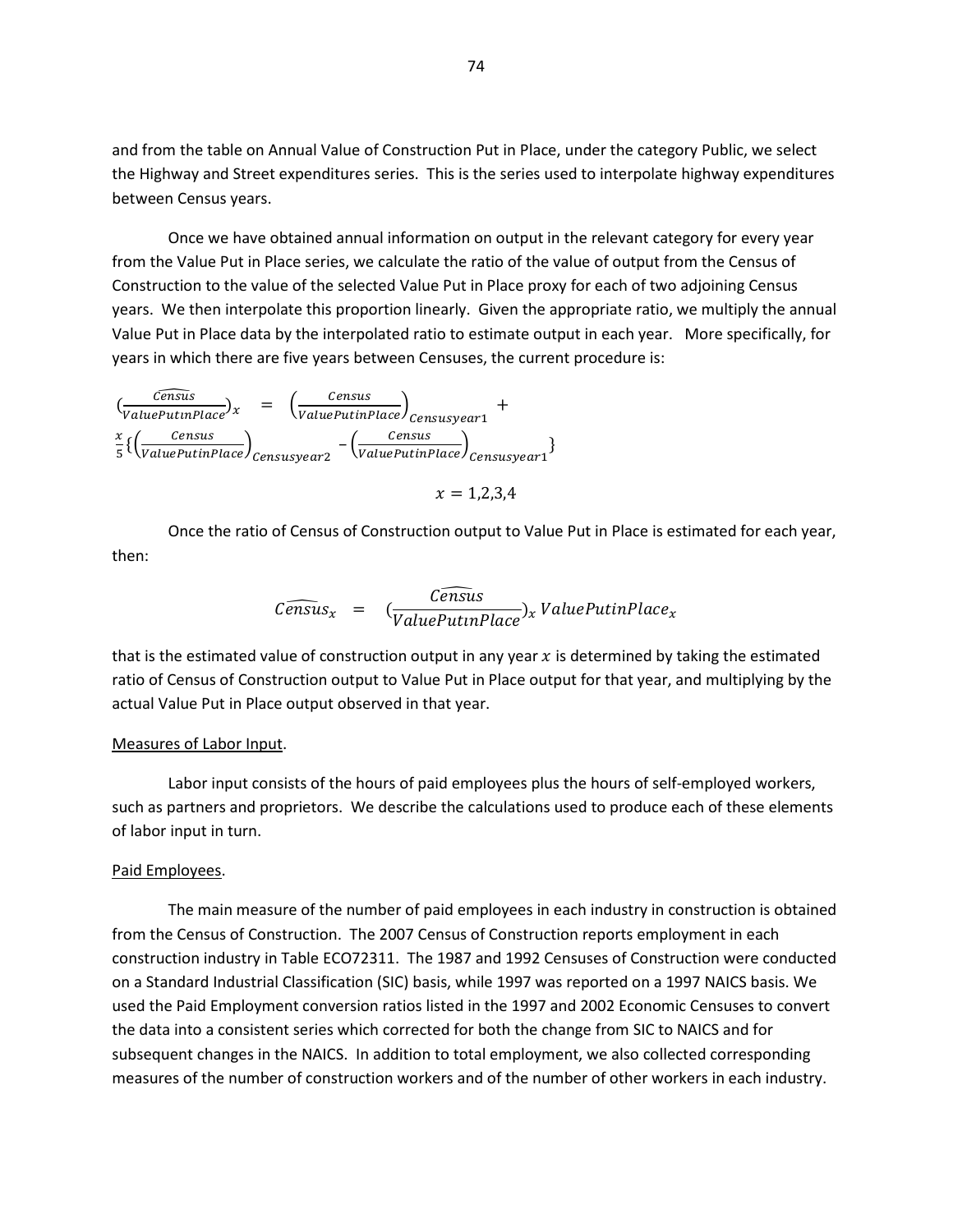For intervening years between the Census of Construction, we interpolate employment on the basis of annual data on employment obtained from Current Employment Statistics.<sup>[87](#page-75-0)</sup> CES also provides corresponding information on production worker employment. The method of interpolation is quite similar to that conducted for output, and is discussed below.

As was the case for output, employment data for NAICS 236117, operative builders, has to be allocated to single and multiple family residential construction. The employment ratios listed in Table A-3 are used for this purpose. The data on residential construction illustrate how information from the Census of Construction and the Current Employment Statistics can diverge. For example, in Figure A1, in residential construction in general, NAICS 2361, the 2002 Census of Construction reported almost as many establishments as the CES. However, in NAICS 236115, single family construction, the CES had many more establishments. Conversely, in NAICS 236117, operative builders, the Census of Construction had more establishments than the CES. Fortunately, in this case the differences became more minor once operative builders were allocated to single or multiple family construction.

 $\overline{\phantom{a}}$ 

<span id="page-75-0"></span><sup>&</sup>lt;sup>87</sup> As remarked in the text of our paper, the Census of Construction is selected as the primary source of information on labor input because the Census data on employment are consistent with Census output data.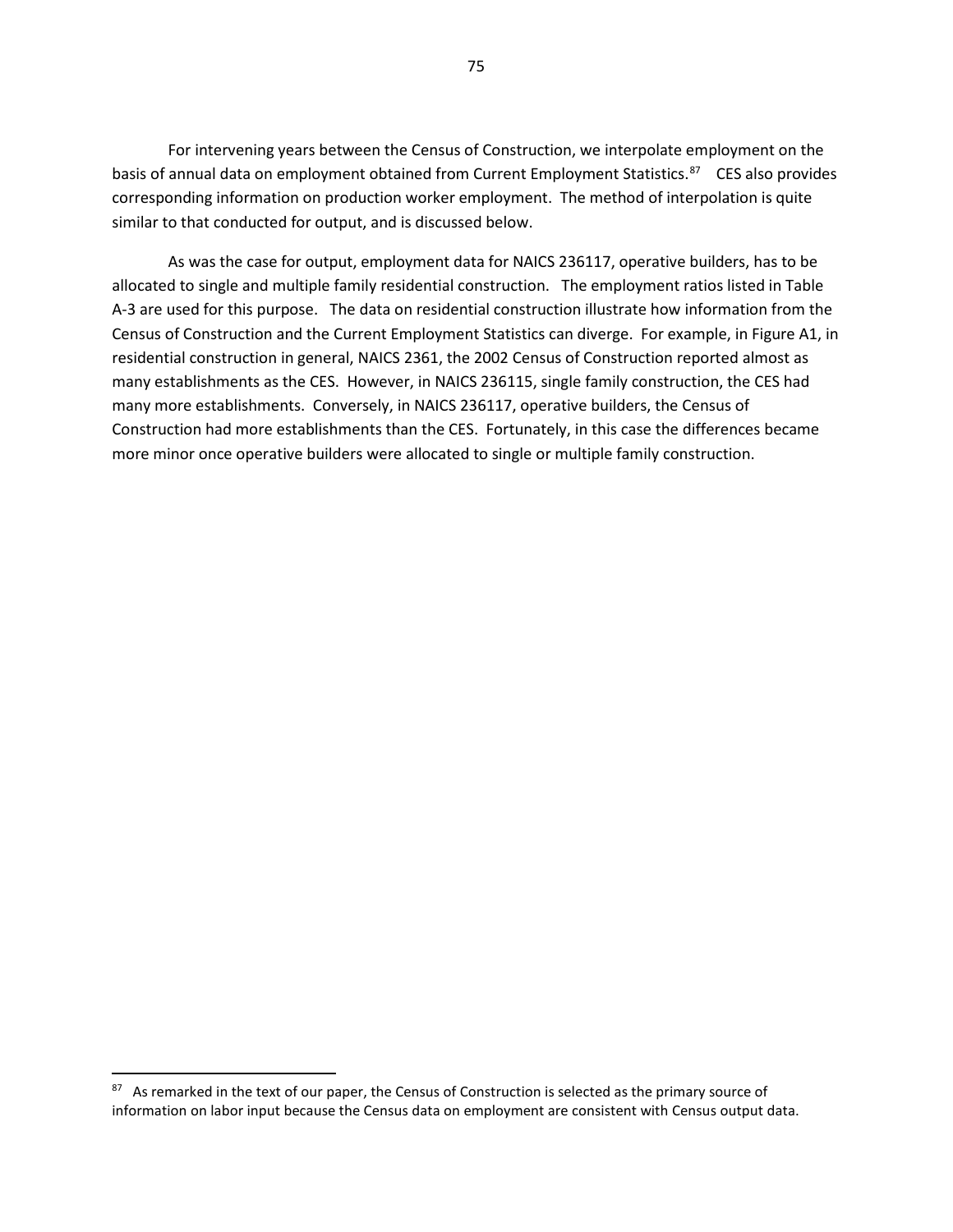

Figure A1: Number of establishments in 2002 CES less the number of establishments in 2002 Census of Construction

#### Hours of paid employees.

From 2007 onwards, Current Employment Statistics reports information on the average number of hours for both all employees and for production workers. Since we also know the number of employees in each category, average weekly hours of nonproduction workers can simply be calculated as:

$$
AWH_{NPW} = [(Employees * AWH_{EMP}) - (Production\,\nWorkers * AWH_{PW})]/Nonprod\,\nWorkers
$$

 $AWH$  represents average weekly hours for non-production workers ( $NPW$ ), all employees ( $EMP$ ), and production workers ( $PW$ ) respectively. Clearly, it is a simple matter to determine average weekly hours for each group from the available data.

Prior to 2007 Current Employment Statistics reported average weekly hours for production workers, but not for total employees. The only information on hours of nonproduction workers comes from the Current Population Survey, from which the Division of Industry Productivity Studies has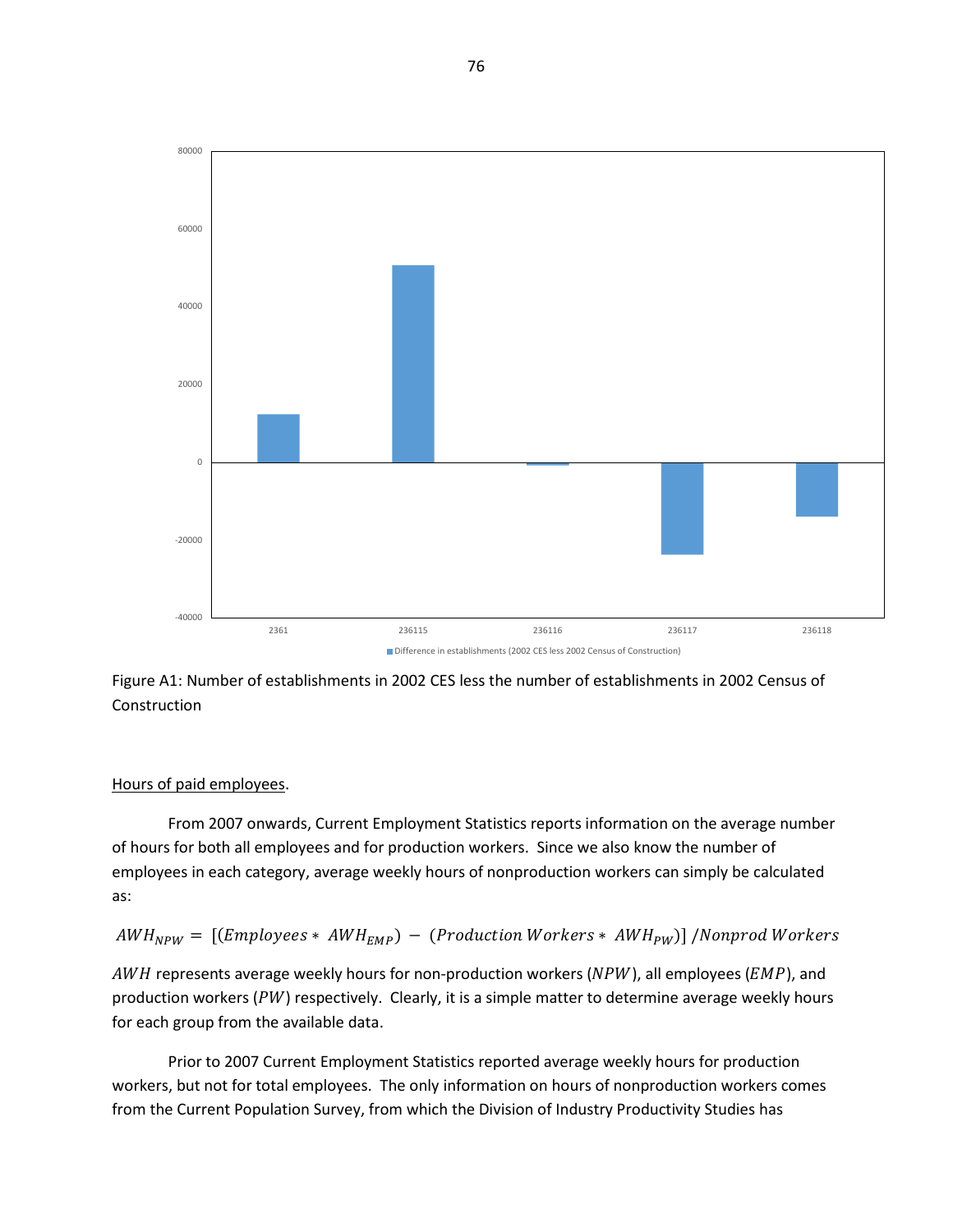calculated the ratio of nonproduction average weekly hours to production worker average weekly hours. This information is available annually. However, it refers only to total construction; no further industry detail is available. Using this information we first estimate nonproduction worker hours in each construction industry  $i$  in each year prior to 2007 from:

$$
\frac{NPAWH_{i,t}}{NPAWH_{i,07}} = \frac{PWAWH_{i,t}}{PWAWH_{i,07}} \frac{CPS_t}{CPS_{07}}
$$

in which average weekly hours of nonproduction workers in industry *i* change from their 2007 level either because average weekly hours of production workers in industry *i* change or the overall ratio of nonproduction worker hours to production worker hours, obtained from the CPS as one single annual measure for all of construction in year t, changes. Finally, measures created through the method described above have a discontinuity between the years of 2006 and 2007, so we benchmark the series on average weekly hours of nonproduction workers to its 2007 level, and chain the proposed index backwards.<sup>88</sup> Once average weekly hours are known, we multiply the number of workers times average weekly hours times 52 weeks to find total hours worked in each year.

## Number of partners and proprietors.

 $\overline{\phantom{a}}$ 

The main source of information on the number of self-employed workers in each industry is the data on partners and proprietors (P&Ps) published in the Census of Construction. Each Census year, the Census of Construction provides, in the Subject Series, a volume on Legal Form of Organization and Type of Operation. These volumes report the number of establishments with partners or proprietors, with separate reports for those establishments with and without payroll. This information forms the basis for our measures of the number of partners and proprietors in each industry. Note that these measures of self-employment are fully consistent with our measures of paid employment and of output, since all three series are drawn directly from the Census of Construction.

In calculating self-employment, we count the number of self-employed individuals as the number of establishments run by proprietors plus the number of establishments operated by partnerships multiplied by the number of partners per partnership. The Internal Revenue Service Statistics of Income, Tax Stats, Partnership Statistics by Sector or Industry, Table 1, provides information on the number of partners per partnership in construction. The data show that in construction there are approximately 2.9 partners per partnership, although the specific value differs somewhat across years.

In the 1987 and 1992 Censuses of Construction, Table 1 of the Subject Report on Legal Form of Organization lists the number of establishments run by partners and proprietors separately for

<span id="page-77-0"></span><sup>88</sup> A discontinuity occurs because in 2007 we have actual information on weekly hours for nonproduction workers in each industry, whereas in 2006 and prior years we only have estimates of average weekly nonproduction hours as predicted from production worker hours and the nonproduction worker/production worker hours ratio for all of construction. By linking to the 2007 value and chaining for previous years we allow for industry differences in the length of the nonproduction worker work week, as observed in the 2007 data. The linkage procedure builds these industry differences into the data base for earlier years.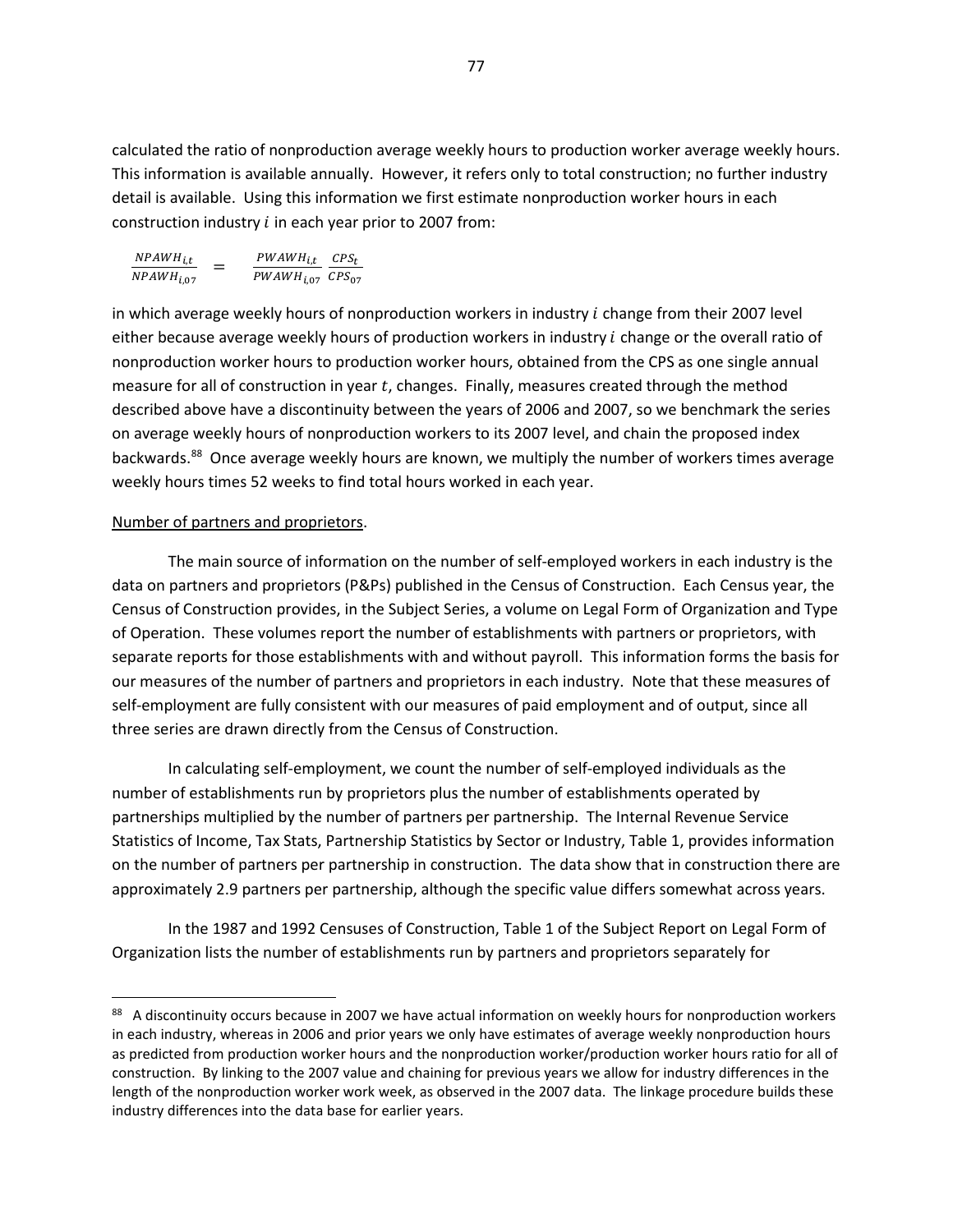establishments with and without payroll. However, Table 1 provides detail only at the three-digit level of the SIC. Table 2 reports further industry detail, but only for establishments with payroll. Therefore, in 1987 and 1992 we allocate the three-digit information on P&Ps by assuming that the same proportions already available for those establishments with payroll also hold true for establishments without payroll. With this allocation procedure, and with adjustments to the NAICS industry definitions similar to those discussed above, we have complete data on the number of partners and proprietors in each industry in each Census year.<sup>[89](#page-78-0)</sup>

The next task is to determine partner and proprietor employment for each year between Census years. The Census Bureau Non-Employer Statistics series provides such information annually beginning in 1997, but only for four-digit NAICS industries. We use the Non-Employer Statistics annual data on partners and on proprietors to allocate P&P self-employment between 1997 and 2011. Prior to 1997, the Non-Employer data are not available. Therefore, between the 1987 and 1992 Censuses, and the 1992 and 1997 Censuses, we benchmark self-employment to the corresponding series for paid employees in each industry.

#### Partner and proprietor hours.

The only source of information on average weekly hours of partners and proprietors in construction is the Current Population Survey. The CPS provides no detail on individual industries in construction, but simply reports average weekly hours of partners and proprietors for all of construction.<sup>[90](#page-78-1)</sup> We assume that the CPS data on average weekly hours of partners and proprietors can directly be applied to each individual industry within construction. Multiplying the number of P&P by their average weekly hours times 52 provides the total number of hours worked by self-employed workers within each industry in construction during every year.

## Total Hours and Labor Productivity.

 $\overline{\phantom{a}}$ 

Once we have calculated total hours for both paid employees and partners and proprietors we add the two types of labor together to obtain a measure of the total hours utilized in each industry in each year. The number of hours is converted to index form with the value of 100.00 in the base year 1987. Output measures are similarly converted to index form with the base year 1987. We then divide the output index by the index of total hours to obtain comparable index values of output per hour, or labor productivity, within each industry in each year.

#### Interpolating Estimates of Labor Inputs between Census Years.

<span id="page-78-0"></span><sup>89</sup> When NAICS industries change, or when operative builders are allocated to single and multiple family residential construction, we consistently use the employment bridges to assign partners and proprietors to the appropriate industry.

<span id="page-78-1"></span> $90$  From 1982 to 1984 the CPS briefly reported information on P&P average weekly hours in several different fields of construction. These data are not a sufficient basis to develop measures of P&P hours for the different industries in construction.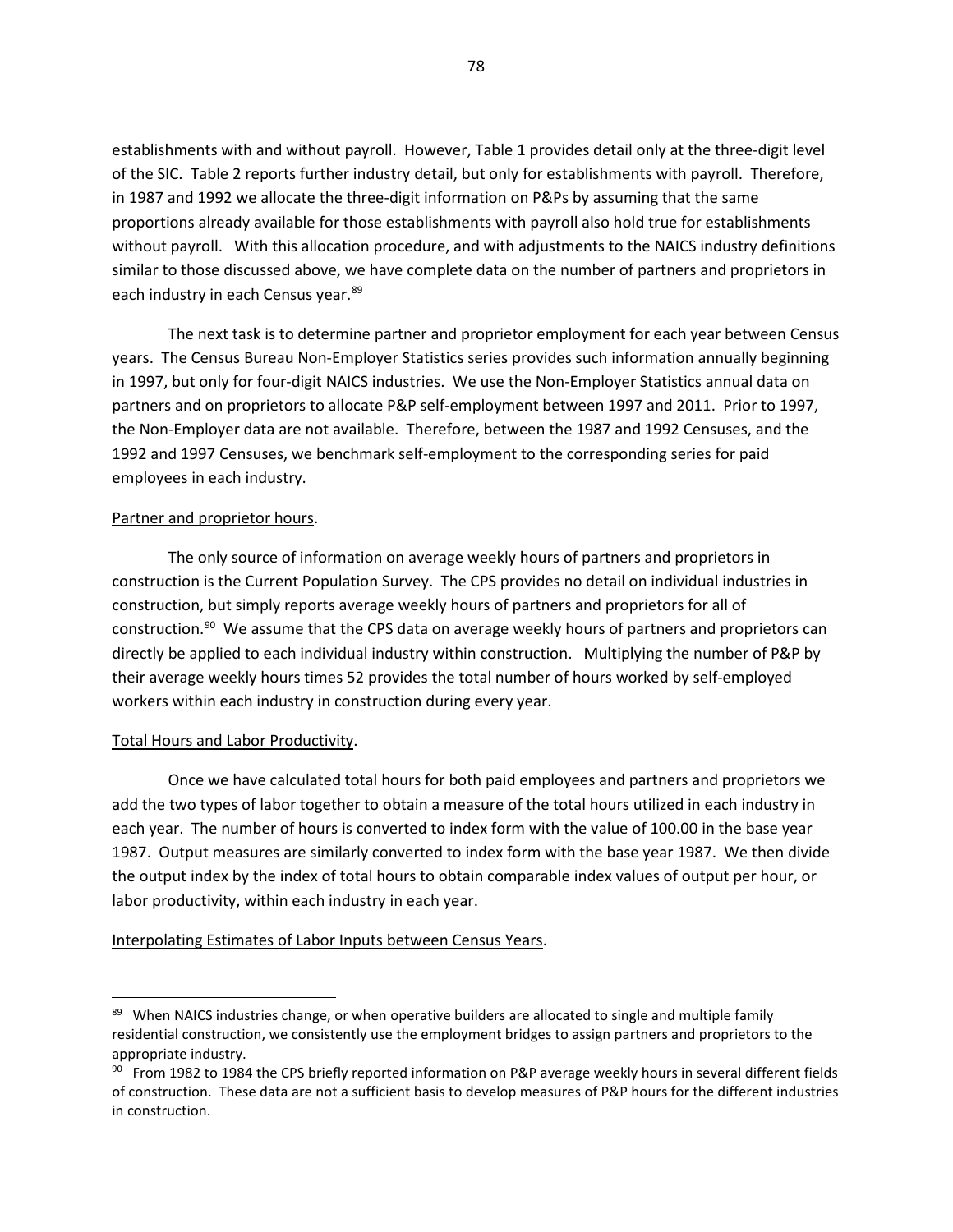The last topic to be discussed in this data section is the interpolation of labor inputs between Census years. Current Employment Statistics provides annual data on the number of employees and the number of production workers in each detailed construction industry for each year from 1987 forwards. We create benchmark ratios by calculating the ratio of Census employees to CES employees in each Census year. These ratios are interpolated linearly between each pair of adjacent Census years. Once the appropriate Census/CES employment ratio has been determined, we multiply this by CES employment in each year to obtain an employment series consistent with the Census data. A similar benchmarking technique is used to distribute Census construction workers to individual industries in each intervening year in proportion to CES data on the number of production workers in each detailed construction industry. The specific equations used to interpolate labor input in each intervening year are similar to those described in the discussion of output above.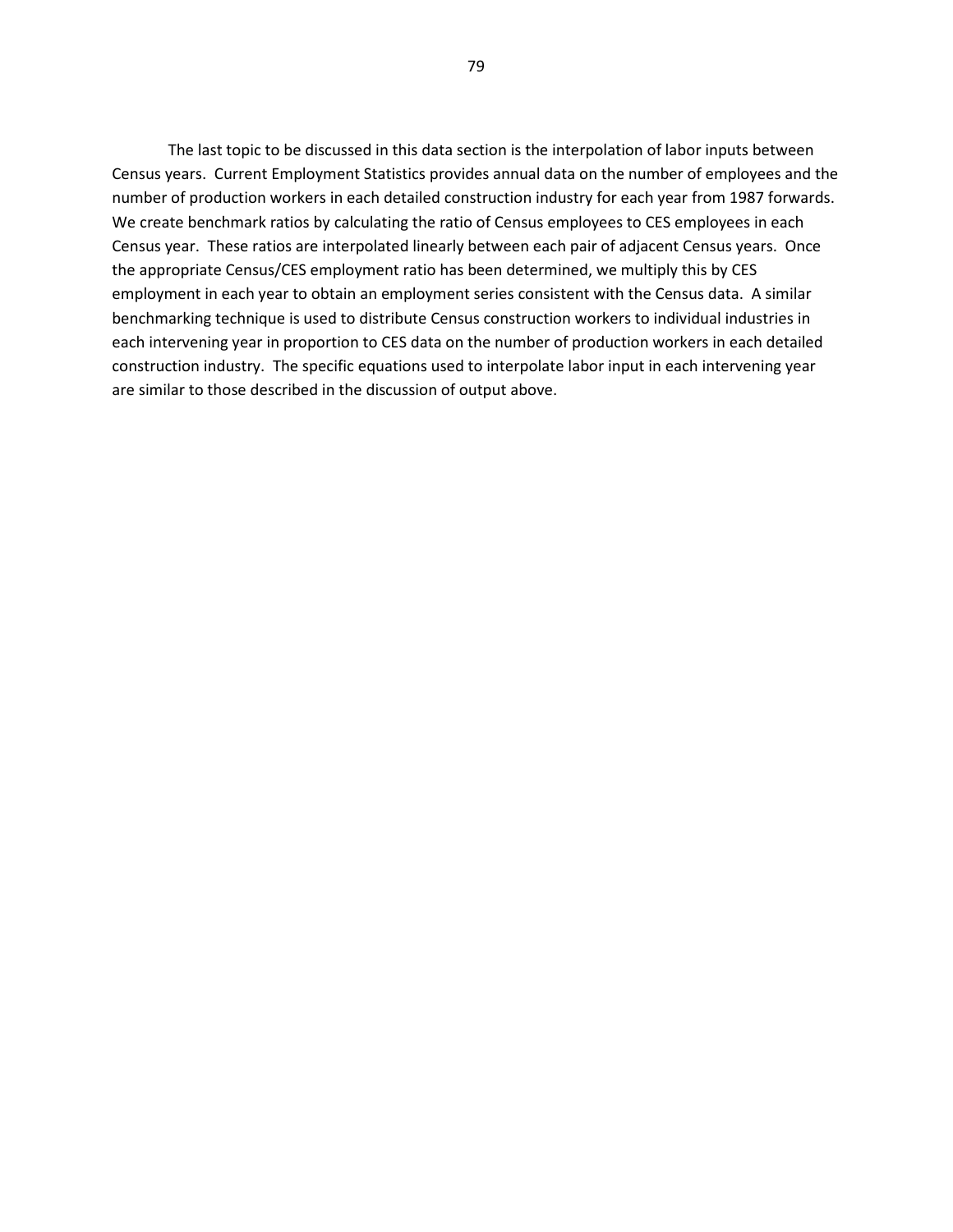Appendix B. NHCCI deflator and PPI deflator (BHWY) for NAICS 23731, Highway, Street, and Bridge Construction.

Table B-1 NHCCI Index and BLS PPI values for Highway, Street, and Bridge Construction.

### NHCCI deflator. An output price deflator.

| Year | Quarter    | NHCCI Index (March 2003 = 1) | Year | Quarter    | NHCCI Index (March 2003 = 1) |
|------|------------|------------------------------|------|------------|------------------------------|
|      | 2003 March | 1.0000                       |      | 2008 March | 1.2500                       |
|      | June       | 1.0156                       |      | June       | 1.2938                       |
|      | September  | 1.0038                       |      | September  | 1.3521                       |
|      | December   | 0.9929                       |      | December   | 1.2835                       |
|      | 2004 March | 1.0260                       |      | 2009 March | 1.1818                       |
|      | June       | 1.0638                       |      | June       | 1.0901                       |
|      | September  | 1.0849                       |      | September  | 1.0752                       |
|      | December   | 1.0910                       |      | December   | 1.0410                       |
|      | 2005 March | 1.1189                       |      | 2010 March | 1.0683                       |
|      | June       | 1.1489                       |      | June       | 1.0671                       |
|      | September  | 1.2045                       |      | September  | 1.0595                       |
|      | December   | 1.2429                       |      | December   | 1.0520                       |
|      | 2006 March | 1.2727                       |      | 2011 March | 1.0524                       |
|      | June       | 1.3464                       |      | June       | 1.0691                       |
|      | September  | 1.4084                       |      | September  | 1.0817                       |
|      | December   | 1.3693                       |      | December   | 1.0880                       |
|      | 2007 March | 1.3425                       |      | 2012 March | 1.1147                       |
|      | June       | 1.3118                       |      | June       | 1.1468                       |
|      | September  | 1.2691                       |      | September  | 1.1315                       |
|      | December   | 1.2363                       |      | December   | 1.1148                       |

BLS PPI deflator (NDUBHWY--BHWY--). A discontinued input-cost based deflator, Series ID: NDUBHWY-- BHWY--. The BLS deflator is benchmarked to 1.0000 in March 2003, in order to make comparisons with the NHCCI deflator easier.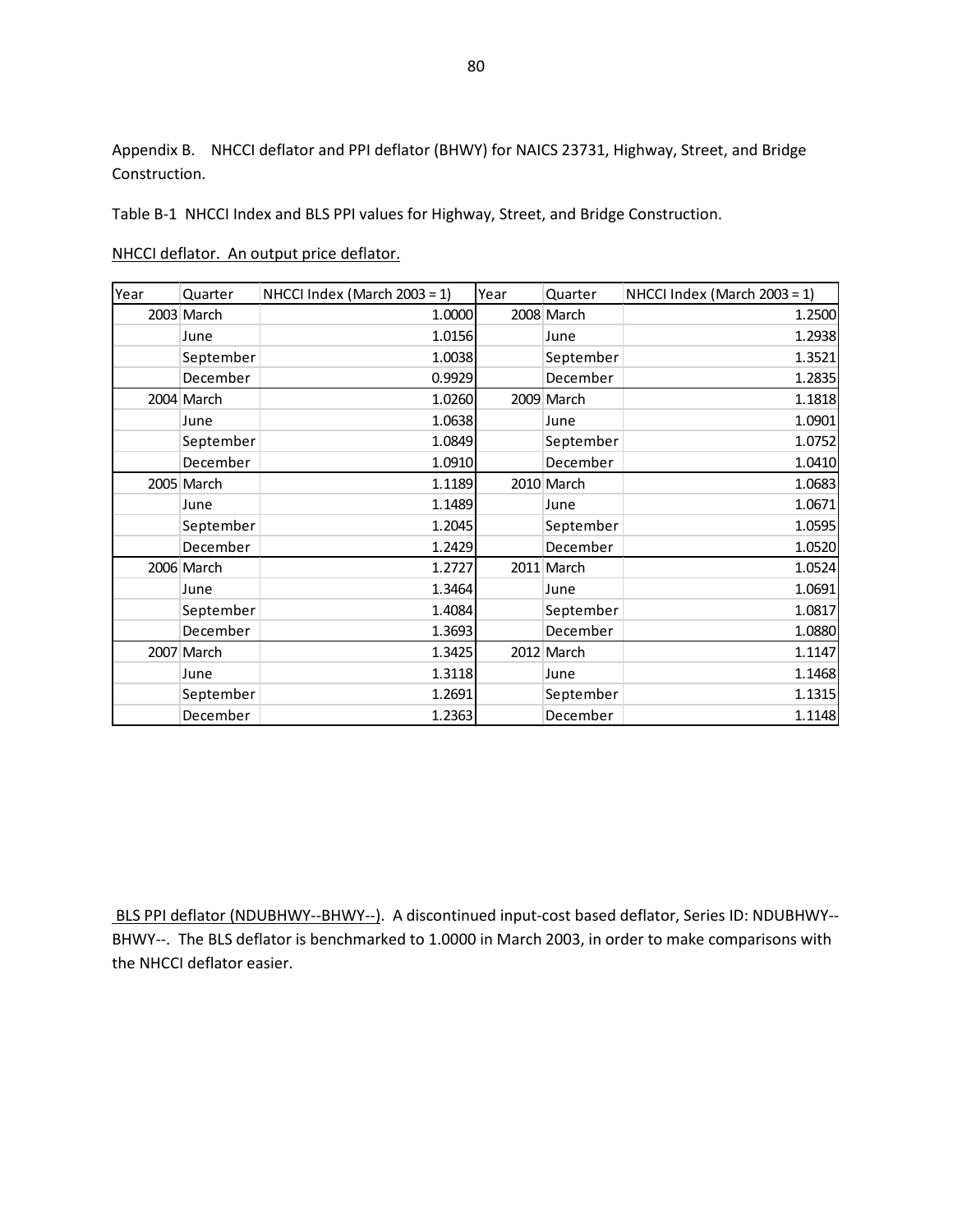| Year | Mar   | Jun   | Sep   | Dec   |
|------|-------|-------|-------|-------|
| 2000 | 1.000 | 1.012 | 1.021 | 1.010 |
| 2001 | 1.010 | 1.021 | 1.018 | 0.974 |
| 2002 | 0.976 | 0.985 | 0.988 | 0.983 |
| 2003 | 1.006 | 1.007 | 1.006 | 1.009 |
| 2004 | 1.048 | 1.081 | 1.116 | 1.118 |
| 2005 | 1.179 | 1.204 | 1.295 | 1.275 |
| 2006 | 1.319 | 1.400 | 1.367 | 1.354 |
| 2007 | 1.397 | 1.447 | 1.452 | 1.490 |
| 2008 | 1.572 | 1.724 | 1.773 | 1.482 |
| 2009 | 1.457 | 1.535 | 1.530 | 1.539 |
| 2010 | 1.581 | 1.596 |       |       |

#### Unemployment Rate for Construction Workers.

From Current Population Survey, Series ID: LNU04032231

| Year | Mar  | Jun  | Sep  | Dec  | Annual |
|------|------|------|------|------|--------|
| 2000 | 8.7  | 4.6  | 4.6  | 6.8  | 6.2    |
| 2001 | 8.4  | 5.1  | 5.5  | 9.0  | 7.1    |
| 2002 | 11.8 | 6.9  | 7.0  | 10.9 | 9.2    |
| 2003 | 11.8 | 7.9  | 7.6  | 9.3  | 9.3    |
| 2004 | 11.3 | 7.0  | 6.8  | 9.5  | 8.4    |
| 2005 | 10.3 | 5.7  | 5.7  | 8.2  | 7.4    |
| 2006 | 8.5  | 5.6  | 5.6  | 6.9  | 6.7    |
| 2007 | 9.0  | 5.9  | 5.8  | 9.4  | 7.4    |
| 2008 | 12.0 | 8.2  | 9.9  | 15.3 | 10.6   |
| 2009 | 21.1 | 17.4 | 17.1 | 22.7 | 19.0   |
| 2010 | 24.9 | 20.1 | 17.2 | 20.7 | 20.6   |
| 2011 | 20.0 | 15.6 | 13.3 | 16.0 | 16.4   |
| 2012 | 17.2 | 12.8 | 11.9 | 13.5 | 13.9   |
| 2013 | 14.7 | 9.8  | 8.5  | 11.4 | 11.3   |

Pieper (1991, p. 246) remarks that price indexes tend to rise more quickly than cost indexes during an economic expansion, but drop more quickly than cost indexes in contractions. In the construction of highways, streets, and bridges industry, the NHCCI price deflator increases at approximately the same rate as the BLS PPI cost deflator during the 2002 to 2006 expansion. However, during the severe downturn which occurred in 2007, and in subsequent years, the NHCCI price deflator fell much more sharply than the PPI cost deflator. Such discrepancies illustrate the need for a much broader range of price deflators in construction.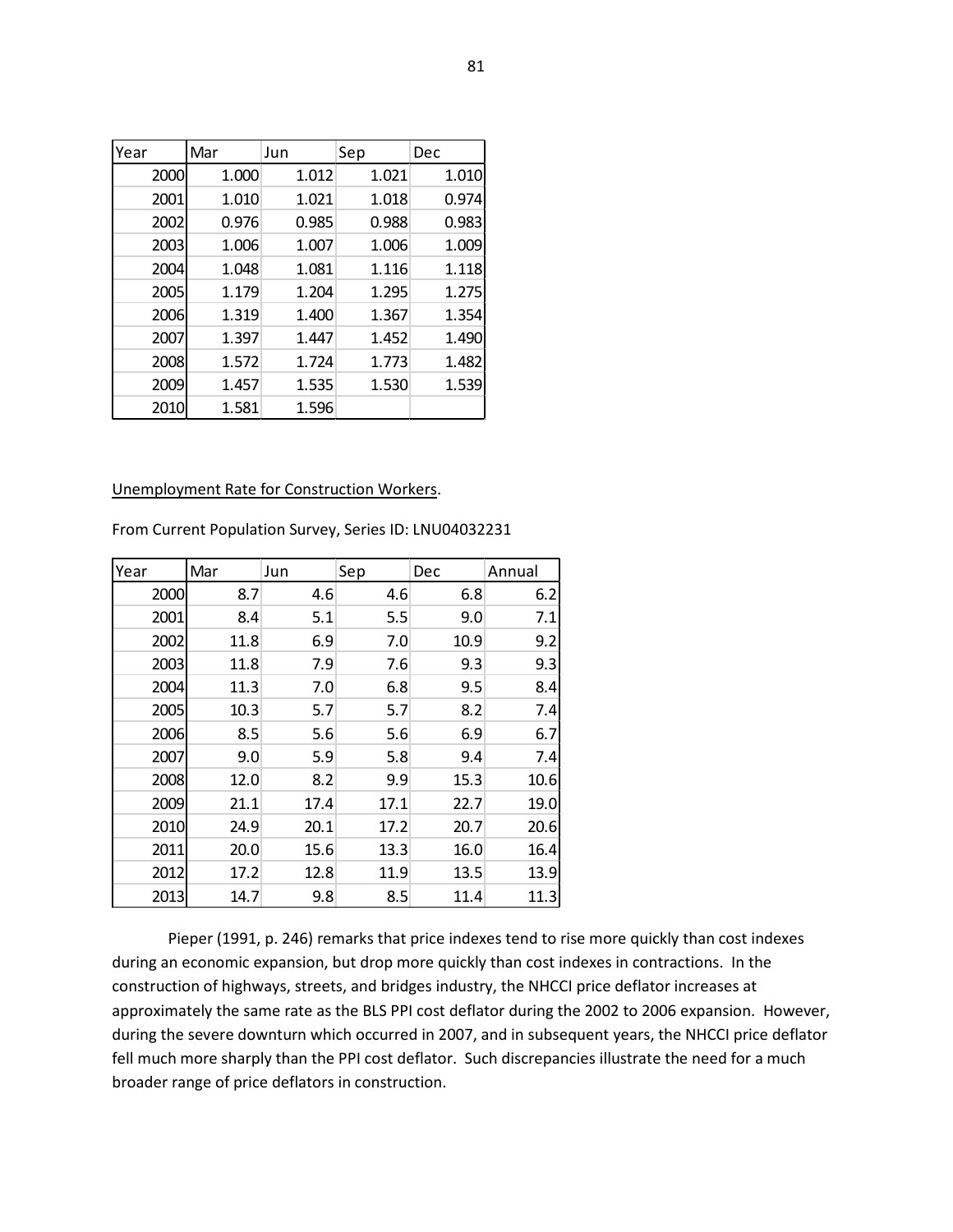#### Appendix C How the Census Bureau Prepares the Single Family Residential Construction Deflator.

Appendix C provides a brief outline of how the U.S. Census Bureau calculates the single family residential construction price deflator, which is one of the main elements used to measure growth in labor productivity in single family construction, as described in Section II above. Musgrave (1969) reported early Census work on this topic, which was conducted at an admirably early stage well before price indexes incorporating quality improvements were widely adopted in the economics literature. The Census Bureau web page on Construction Price Indexes provides much further detail on how the single family deflator is determined; Musgrave's early efforts have been modified in some respects.<sup>[91](#page-82-0)</sup> Appendix C is intended to provide readers with an intuitive understanding of how the Census currently prepares the single family residential construction price deflator.

The central data are obtained from individual houses which have been selected for inclusion in the Survey of Construction. The Survey selects houses for inclusion through a multiple stage sampling process, which first selects a location which issues building permits and then selects specific residential building units in each area chosen. In addition, a small number of individual houses is included to represent areas which do not grant permits. The Survey of Construction collects information on the value of individual houses (the sale price or contract price), the market value of the lot, and many specific characteristics of each house.

Different portions of the Census analysis use slightly different variables. However, a typical regression might well include the following types of independent variables:

Square feet of house (floor area), measured in logarithmic form as log(square feet). Metropolitan area location. (Yes or No). Number of bedrooms. (Less than three bedrooms Three bedrooms More than three bedrooms) Number of bathrooms. (Less than two bathrooms Two or Two and one-half bathrooms Three or more bathrooms) Number of fireplaces. (No fireplaces One fireplace Two or more fireplaces) Garage (No garage

 $\overline{\phantom{a}}$ 

<span id="page-82-0"></span> $91$  In particular, the Census Bureau now subtracts the value of the site and certain non-construction costs from the sales price and floor area (square footage) is expressed as a continuous variable rather than as nine categories.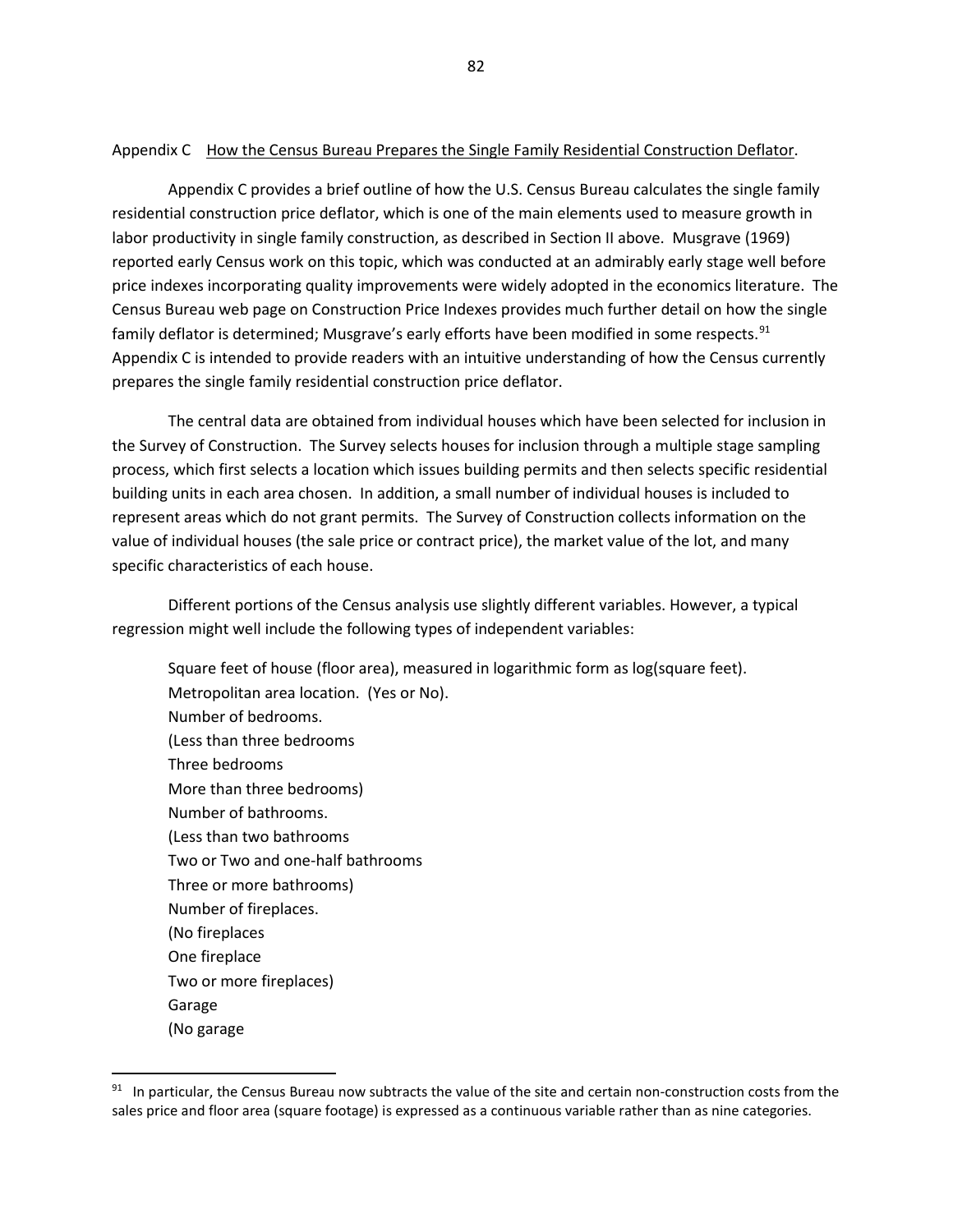One or two-car garage Three or more car garage) Basement (No basement Basement) Geographic Location The nine Census Divisions (New England, Middle Atlantic, East North Central, West North Central, South Atlantic, East South Central, West South Central, Mountain, Pacific) Also separately: Florida Arizona and Nevada California and Hawaii

This set of independent variables, or in practice a broader more inclusive set of variables, is then used to explain the value of the house under construction, essentially the selling price less the value of the lot and of non-construction costs.<sup>92</sup> The sales price, as well as the square foot floor space, is typically measured in logarithmic terms. Once regressions of this type are calculated, the results provide a measure of how much each of these characteristics is associated with the observed sale price of houses. Importantly, such regression results provide a way of correcting for the changing characteristics of houses. If, over time, a greater proportion of houses have more floor space or three or more garages, the empirical coefficients associated with each of these features provide a natural way to translate the greater prevalence of such features into more house rather than just higher house prices.

This method of adjusting for observed characteristics is called hedonic adjustment because each feature is presumed to have value or utility (hence hedonism) for consumers. The regression described above can be summarized compactly as:

$$
ConPrice_j = C_{i,j}\hat{\beta}_i \tag{C.1}
$$

in which  $ConPrice_j$  is the construction price of house  $j$  ,  $\mathcal{C}_{i,j}$  is each characteristic  $i$  in house  $j$  ,and  $\beta_i$  is the observed regression coefficient for characteristic i.  $C_{i,j}$  also includes a constant term. Similar, but separate, regressions can be prepared for each year  $t$ . The hedonic model views each house as the sum of its relevant characteristics. For example, house 1 can be viewed as the sum of its  $i$  particular characteristics,  $C_{i,1}$ .

We now turn to the issue of how regressions based on such hedonic characteristics can be converted into price indexes. The first point is that the characteristics for house 1 and for any other house are readily available from the  $C_{i,j}$  matrix. These data on characteristics form the basis for a

 $\overline{\phantom{a}}$ 

<span id="page-83-0"></span> $92$  By subtracting lot price or other non-construction costs from sale value, the analyst essentially assumes that lot value is separable from (can be analyzed independently from) the amount of construction output. For an example of tests of separability, see Berndt and Wood (1975). (To be more precise, subtracting lot value from overall property value assumes that lot value is additive to structure value, which is a stronger form of separability.)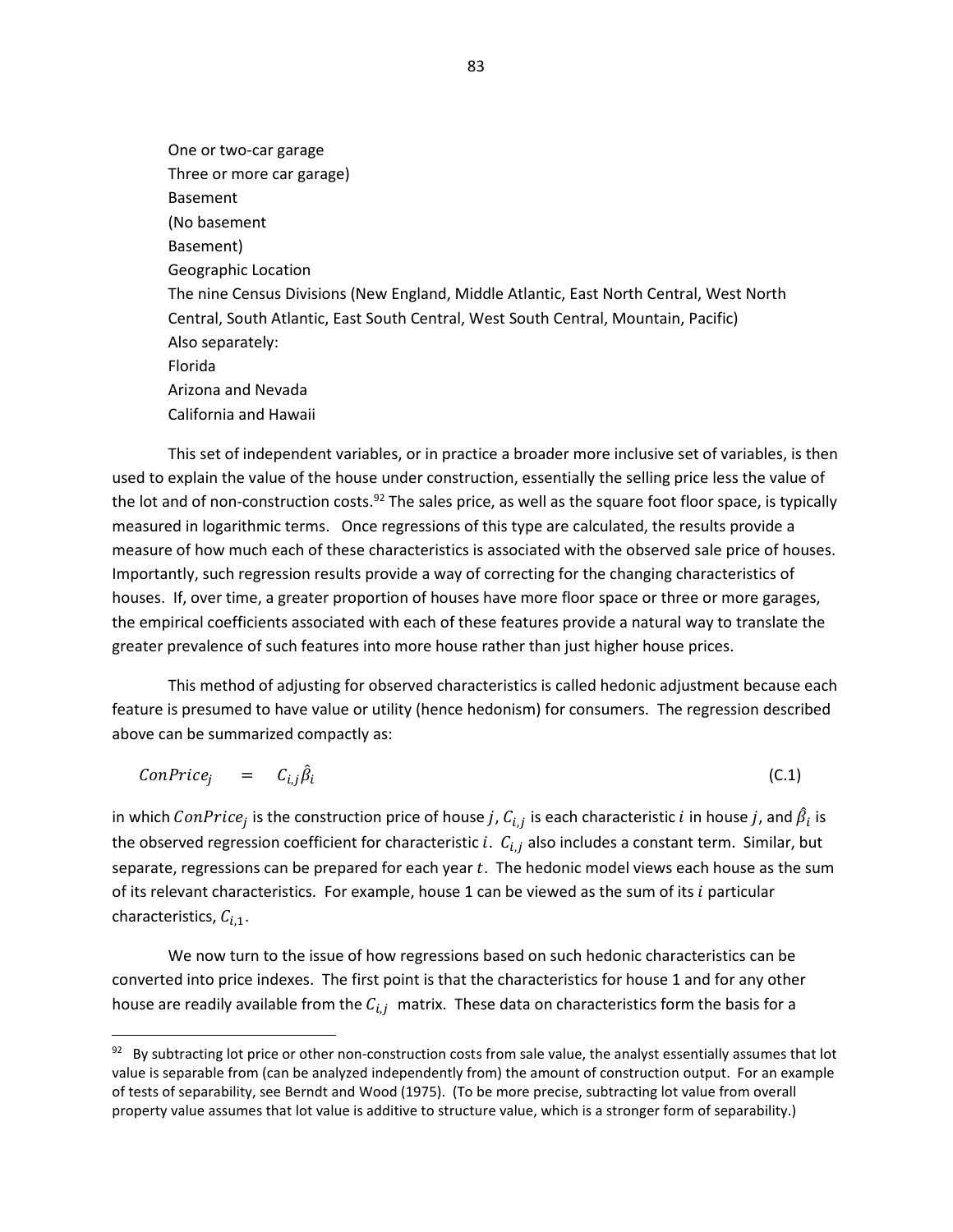measure of the quantity of output embodied in each house,  $q_{i,i}$ . However, these measures of quantity have to be supplemented by measures of price to determine how a single index of output is created from these disparate elements of output. Initially, no information is available on the price of each characteristic, such as the price for a garage for a third car. The price of each characteristic i,  $p_i$ , is therefore instead inferred from the corresponding regression coefficient,  $\beta_i$ . Once the price and quantity of each characteristic,  $p_i$  and  $q_{i,j}$ , have both been established, it is possible to proceed with determining price indexes through standard procedures.<sup>[93](#page-84-0)</sup>

As with other price indexes it is possible to define a Laspeyres Price Index in terms of the market basket observed in any given base year. The Laspeyres index indicates the change over time in houses which have the same mix of characteristics observed in the base year, currently 2005. A Paasche index shows the price of houses with the same characteristics observed in the most recent year; the Paasche index constantly adjusts as the relevant mix of houses changes from year to year.

The Laspeyres index for house prices can be expressed as:

$$
speyres Price Index =
$$

 $\overline{\phantom{a}}$ 

 $\sum_i (p_{t,i} * q_{0,i})$  = \_\_\_\_\_\_\_\_\_\_\_\_\_\_\_\_\_\_\_\_\_\_\_\_\_\_\_\_ (C.2)  $\sum_{i} (p_{0,i} * q_{0,i})$ 

in which  $p_{t,i}$  is now the price of characteristic  $i$  in year  $t$  and  $p_{0,i}$  is similarly the price of characteristic  $i$ in the base year 0.  $q_{0,i}$  is the corresponding quantity of characteristic *i* in year 0, and can be understood as the total bundle of characteristics for all houses or, equivalently, as the features of an average house. The Laspeyres Price Index describes how the price of houses with characteristics fixed in the base year,  $q_{0,i}$ , increases over time. The Census now uses a base year of 2005. The Laspeyres Price Index therefore currently shows how much the price of houses characteristic of 2005 increases over time. The third column of Table A-5 in Appendix A above reports how much the price of houses with fixed 1996 characteristics increased over time. Finally, note that the denominator of expression C.2 indicates the total value of houses in the base year 0. By dividing expression C.2 by the number of houses, the price index can express the average price of houses in terms of the proportion of houses falling into each of the independent variables categories.<sup>[94](#page-84-1)</sup>

<span id="page-84-0"></span><sup>93</sup> In practice, the Census Bureau calculates five separate regression equations. Four regressions report the characteristics and value of detached houses within four broad Census geographic areas, the Northeast, the Midwest, the South, and the West. The fifth equation refers to attached single-family homes throughout the country.

<span id="page-84-1"></span><sup>94</sup> For example, in the Northeast equation 37.1 percent of houses have zero fireplaces, 56.5 percent have one fireplace, and 6.4 percent have two or more fireplaces. One can view such patterns as the total distribution of characteristics in the overall marketplace, or as an average house which falls into the zero fireplace category in 0.371 of all cases, in the one fireplace category 0.565 of the time, and in the two fireplace category 0.064 of the time.